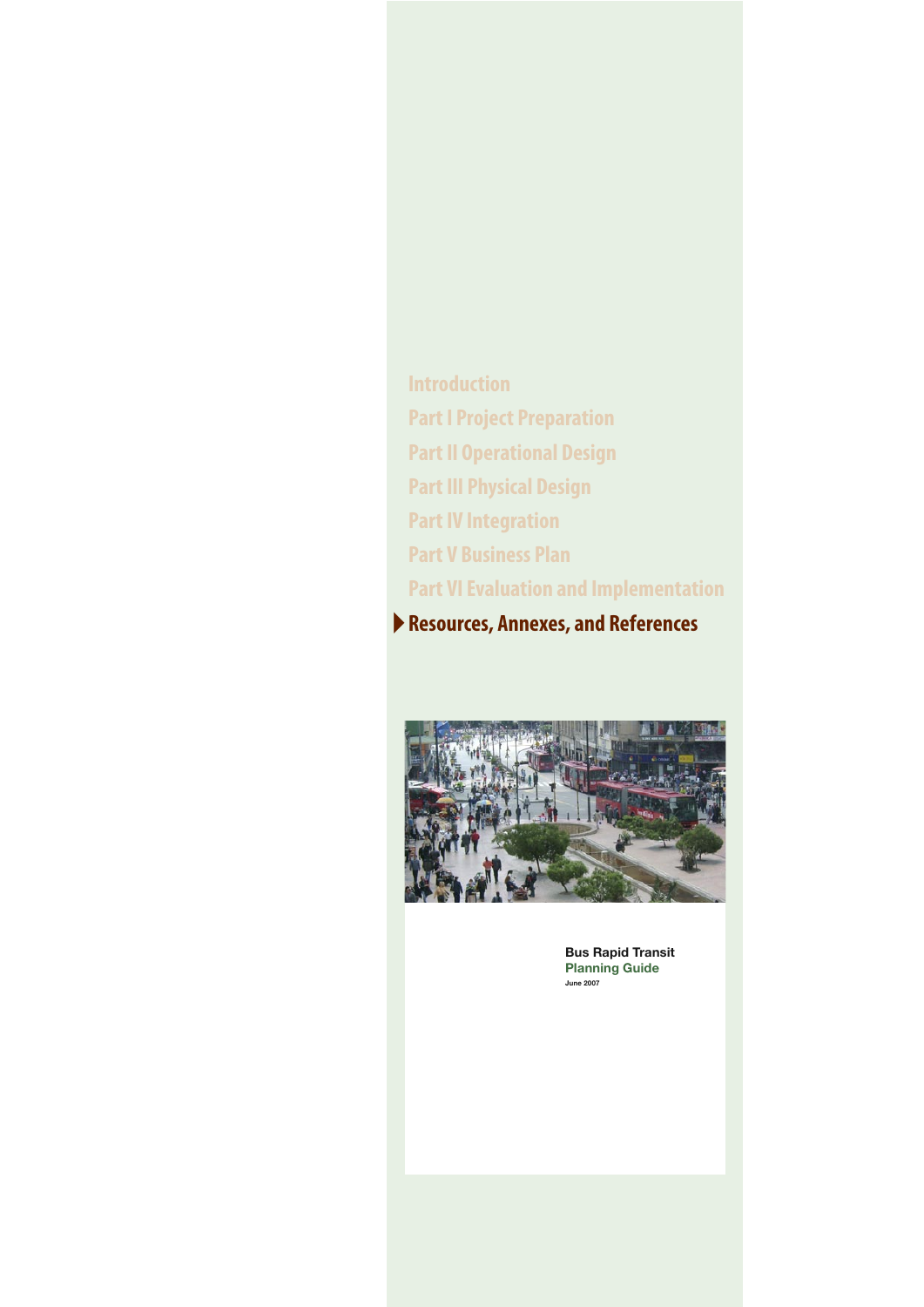# Resources

*"You see things as they are and you ask why. But I dream of things that never were and I ask why not."*

—George Bernard Shaw, 1856–1950

Cities embarking upon improvements to their public transport system are not alone in this

endeavour. Many organisations and resources are available to cities seeking to upgrade the quality of public transport. This section notes some of the key organisations that provide either technical assistance or distribute technical information. Also, this section presents some of the key resource materials and websites on BRT. The full content of this section is:

- 1. Support organisations
- 2. Technical resources
- 3. BRT city websites

# **Support organisations**

# *1. Access Exchange International*

Access Exchange International (AEI) is a nongovernmental organisation promoting accessible public transport for persons with disabilities and seniors in Latin America, Africa, Asia, and eastern Europe. The organisation's web site provides resources on good design practices that improve quality access for those with physical disabilities.

<http://globalride-sf.org>

# *2. American Public Transportation Association (APTA)*

APTA is a national trade association representing public transport agencies and operators in the United States. The APTA website includes useful background documentation on BRT concepts. <http://www.apta.com>

# *3. Associação Nacional de Transportes Públicos (ANTP)*

The Brazilian National Association for Public Transport provides information on a range of sustainable transport topics, including BRT. The Portuguese web site includes access to a range of publications.

<http://portal.antp.org.br/default.aspx>

# *4. Bus Rapid Transit China*

BRT China is a Mandarin language web site devoted to providing BRT information and updates on projects in China. <http://www.brtchina.org>

# *5. Bus Rapid Transit Central*

This site holds articles on BRT and links to technical information on various BRT systems. <http://www.busrapidtransit.net>

# *6. Bus Rapid Transit Policy Center*

The Bus Rapid Transit Policy Center has been developed by the Breakthrough Technologies Institute is a US-based organisation that seeks to provide key background information on the BRT option. The web site provides news on BRT developments, links to key BRT reports, and information on different vehicle technologies. Also, the Breakthrough Technologies Institute publishes a journal called *Transport Innovator* that provides analysis of BRT issues as well as updates on projects around the world. <http://www.gobrt.org>

# *7. Bus Rapid Transit UK (BRT-UK)*

BRT-UK is an association dedicated to the sharing of information about evolving bus based rubber tyred rapid transit technology. BRT-UK is a particuliarly key resource for news and publications related to BRT in the United Kingdom.

<http://www.brtuk.org>

# *8. Clean Air Initiative*

The Clean Air Initiative (CAI) advances innovative ways to improve air quality in cities by sharing knowledge and experiences through partnerships in selected regions of the world. The CAI website as well as its training initiatives provides knowledge and information on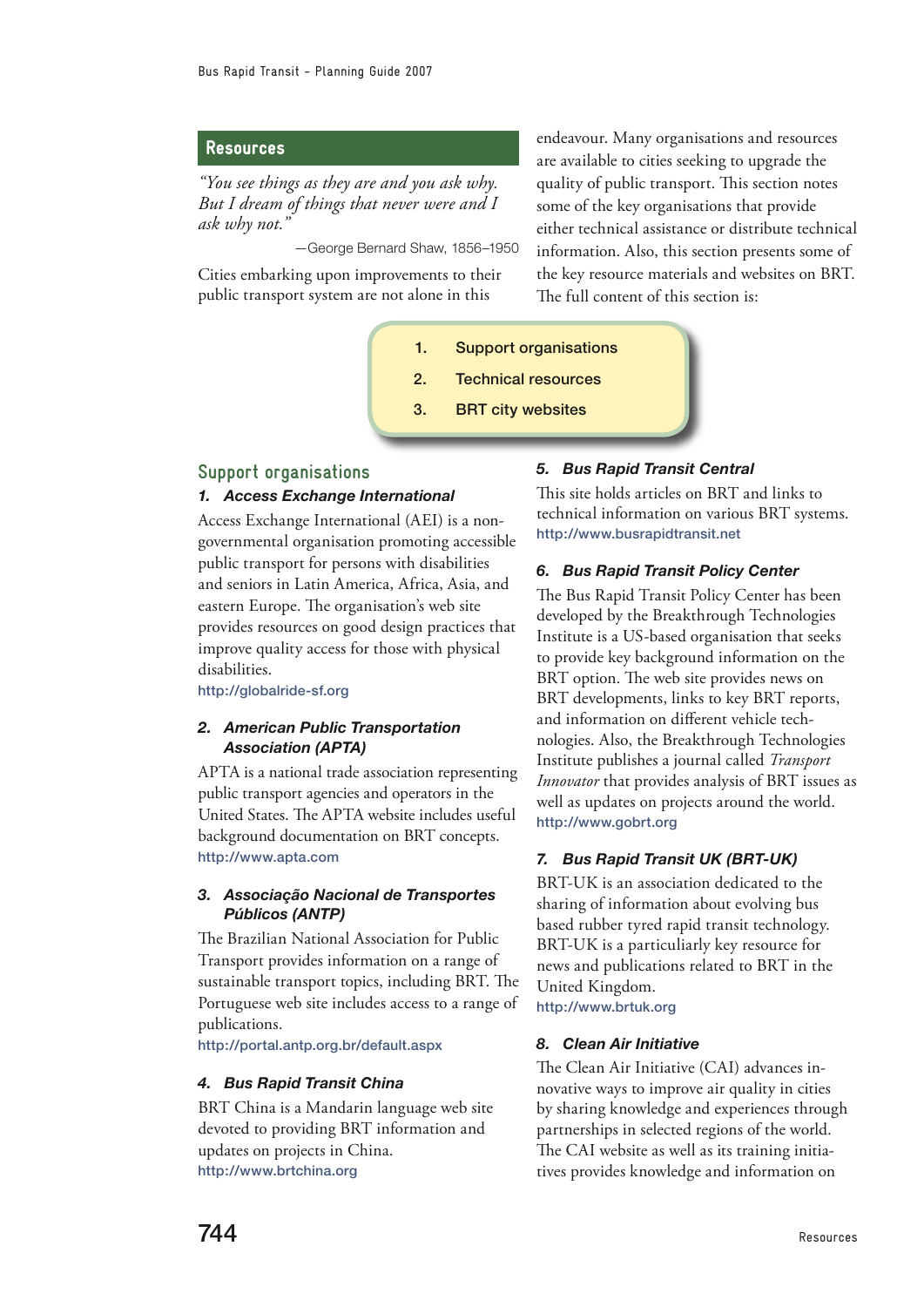mechanisms to improve public transport. <http://www.cleanairnet.org>

# *9. The Commons*

The Commons is an "Open Society Sustainability Initiative" developed by Eric Britton and EcoPlan International. The site provides information and offers the opportunity for cities and individuals to exchange experiences. The site also hosts a wide selection of BRT related videos (see the "World Outreach" and "Video Libraries" headings). <http://www.ecoplan.org>

# *10. Energy Foundation*

The China Sustainable Energy Program of the Energy Foundation has done much to spread awareness of BRT in the context of Chinese cities. Of particular note is the development of the China Sustainable Transportation Centre which provides training and resources on BRT. [http://www.efchina.org/FProgram.do?act=list&t](http://www.efchina.org/FProgram.do?act=list&type=Programs&subType=2) [ype=Programs&subType=2](http://www.efchina.org/FProgram.do?act=list&type=Programs&subType=2)

# *11. GTZ Sustainable Urban Transport Programme (SUTP)*

The German Overseas Technical Assistance Agency (GTZ) has developed an information source on a wide range of sustainable transport topics. The SUTP web site hosts this BRT module and other documents on sustainable transport. GTZ also supports sustainable transport projects in a variety of developing-nation cities. [http://www.sutp.org,](http://www.sutp.org) <http://www.sutp.cn>

# *12. Institute for Transportation & Development Policy (ITDP)*

ITDP is an international non-governmental organisation that provides supports to BRT initiatives and other sustainable transport projects in Africa, Asia, and Latin America. ITDP has assisted BRT projects in such countries as Brazil, China, Colombia, Ghana, Senegal, South Africa, Tanzania, Bangladesh, India, and Indonesia. ITDP also publishes a regular newsletter, *e-Sustainable Transport*, which features frequent articles on BRT projects worldwide. <http://www.itdp.org>

# *13. International Association of Public Transport (UITP)*

UITP is a worldwide network of public transport professionals that acts as a point of reference for sharing information across the public transport sector. UITP publications and conferences provide a key international perspective on best practice in the field. <http://www.uitp.com>

# *14. International Energy Agency (IEA)*

The IEA has compared the environmental performance of different fuel and propulsion options for buses in its publication entitled *Bus Systems for the Future: Achieving Sustainable Transport Worldwide*. This research has also compared the emission impacts of tailpipe technologies to the benefits of mode-shifting strategies.

<http://www.iea.org>

# *15. Metro Magazine*

Metro Magazine's website hosts a BRT home page that provides a range of information including updates on recent BRT news stories. [http://www.metro-magazine.com/t\\_brt\\_home.](http://www.metro-magazine.com/t_brt_home.cfm) [cfm](http://www.metro-magazine.com/t_brt_home.cfm)

# *16. National Bus Rapid Transit Institute*

Based at the University of South Florida (US), the National BRT Institute is an information clearinghouse on BRT. The site includes BRT publications, presentations, video, and images from both US and international projects. <http://www.nbrti.org>

# *17. Transit Cooperative Research Program (TCRP)*

TCRP is a component of the US Transportation Research Board (TRB). TCRP has produced several key studies on topics related to BRT, including a compendium of BRT case studies and planning guidances. <http://www4.trb.org/trb/crp.nsf>

# *18. Transportation Research Board (TRB)*

TRB is a division of the US National Research Council which acts as an independent advisor to the US government. TRB seeks to promote innovation and progress in transport through research. Each year in January, TRB hosts its annual review conference which includes many useful sessions on BRT related themes. <http://gulliver.trb.org>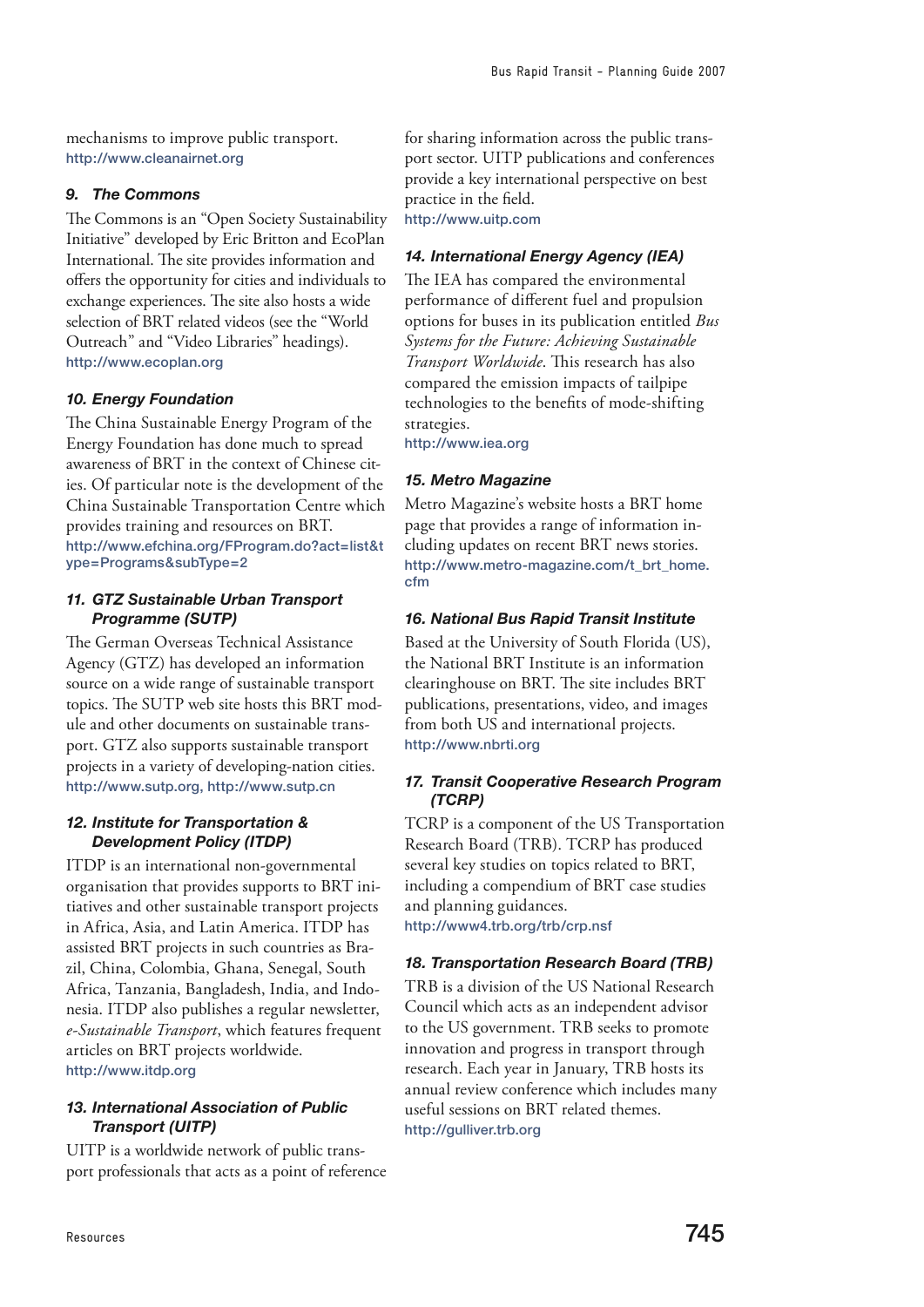#### *19. Transport Roundtable Australia*

This site provides useful information and articles both on general BRT issues as well as specific links to Australian systems in cities such as Brisbane and Adelaide. The site also provides information on the "Smart Urban Transport" conferences which cover a range of sustainable transport topics, including BRT. <http://www.transportroundtable.com.au>

### *20. US Federal Transit Administration (USFTA)*

This site provides an overview of the USFTA's national BRT programme as well as information on the activities underway in each of the participating cities. The site also provides a number of useful links to technical documents. [http://www.fta.dot.gov/assistance/technology/](http://www.fta.dot.gov/assistance/technology/research_4234.html)

[research\\_4234.html](http://www.fta.dot.gov/assistance/technology/research_4234.html)

# *21. Victoria Transport Policy Institute (VTPI)*

The Victoria Transport Policy Institute (VTPI) has produced the on-line TDM Encyclopaedia, which is one of the most complete and expansive works to date on sustainable transport topics. Amongst the topics covered by the On-line TDM Encyclopaedia are: BRT, Non-Motorised Planning, Park & Ride, Transit Improvements, Transit Examples, Transit-Oriented Development (TOD), and Evaluation. <http://www.vtpi.org>

#### *22. Weststart-CALSTART*

WestStart-CALSTART is an advanced transportation technologies consortium, dedicated to creating and expanding a global advanced transportation technologies industry and its markets through technology development, analysis, and implementation. Weststart-CALSTART particularly provides much information on different BRT vehicle types. Weststart-CALSTART also regularly publishes the BRT Newslane which provides project updates and information on BRT vehicle options.

[http://www.calstart.org/programs/brt/new/new](http://www.calstart.org/programs/brt/new/newbrtinfo.php)[brtinfo.php](http://www.calstart.org/programs/brt/new/newbrtinfo.php)

#### *23. Wikipedia*

Wikipedia, the free on-line encyclopedia, provides an overview article on the BRT concept. [http://en.wikipedia.org/wiki/Bus\\_rapid\\_transit](http://en.wikipedia.org/wiki/Bus_rapid_transit)

#### *24. World Bank*

The World Bank, along with the Global Environment Facility (GEF), has supported many BRT initiatives world wide. The World Bank also publishes a range of useful background topics, including reference guides on access for the physically disabled and data sets on existing systems.

<http://www.worldbank.com/transport>

#### *25. World Resources Institute - Embarq*

Established in 2002, *EMBARQ* - The World Resources Institute Center for Sustainable Transport - acts as a catalyst for socially, financially, and environmentally sound solutions to the problems of urban mobility. The Embarq website includes information on specific projects as well as information resources. <http://embarq.wri.org>

# **Technical resources**

This document has sought to provide an overview of the BRT concept as well as provide insights into the BRT planning process. However, there are several other publications that also provide additional perspectives and information on the topic of BRT. This section lists some of these documents.

#### **Public transport technology options**

Allsop, R. (2000), *Mass rapid transit in developing countries*. London: Halcrow Fox.

Flyvbjerg, B., Bruzelius, N., and Rothengatter, W. (2003), *Megaprojects and risk: An anatomy of ambition.* Cambridge: Cambridge University Press.

Fouracre, P., Dunkerley, C., and Gardner, G. (2003), Mass rapid transit systems for cities in the developing world. *Transport Reviews*, 23(3): 299-310.

Hass-Klau, C., Crampton, G., Weidauer, M., and Deutsch, V. (2003), *Bus or light rail: Making the right choice*. Brighton: Environmental & Transportation Planning.

Hidalgo, D. (2006), Comparing transit alternatives after recent developments in BRT in Latin America. Paper presented at the *85th Annual Meeting of the Transportation Research Board*, Washington, US, January 2006.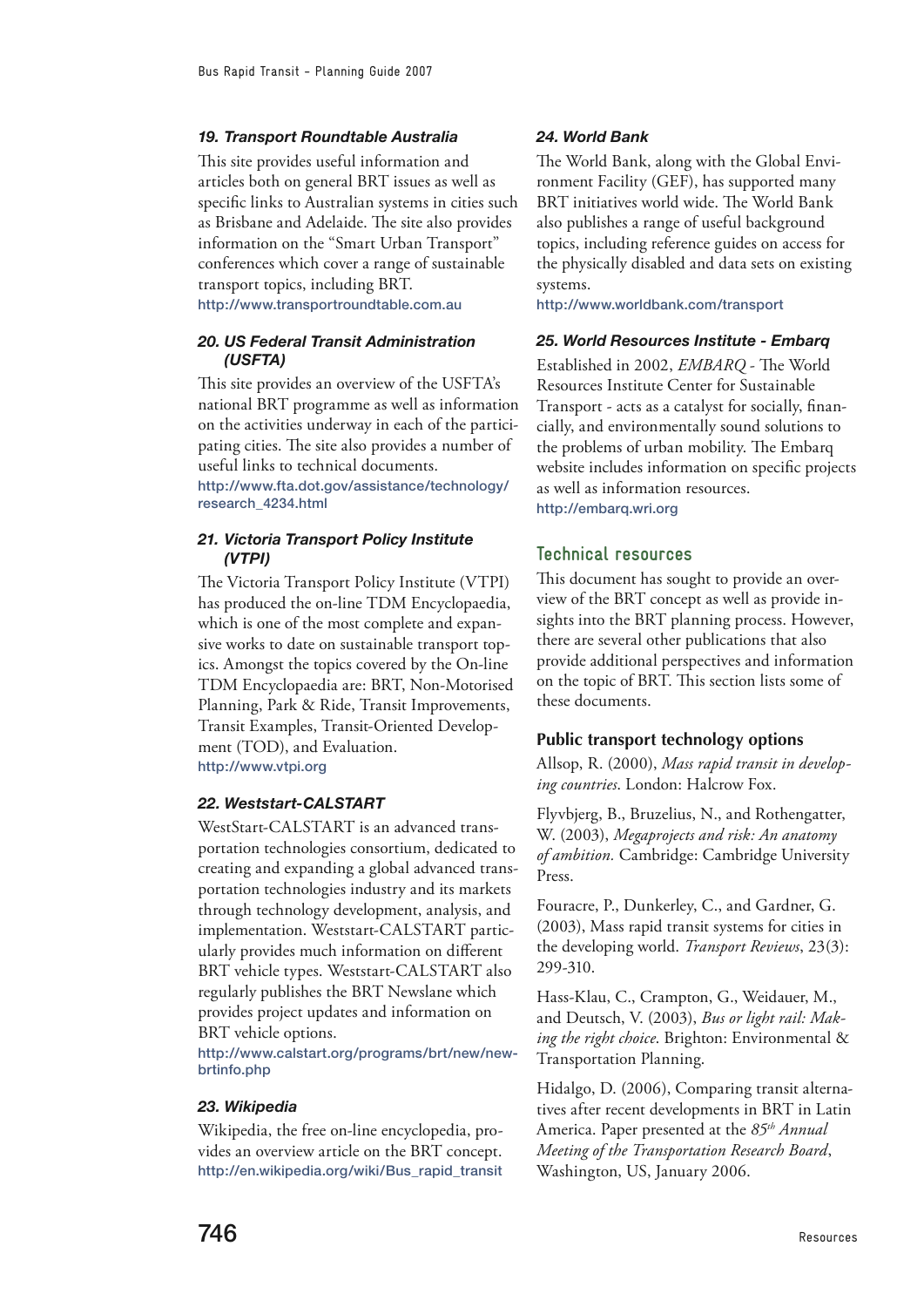US GAO (United States General Accounting Office) (2001), *Bus rapid transit shows promise*. Washington: US GAO.

Vuchic, V. (2007), *Urban transit systems and technology*. Hoboken: John Wiley & Sons.

Vuchic, V. (2005), *Urban transit operations, planning, and economics*. Hoboken: John Wiley & Sons.

Wright, L. and Fjellstrom, K. (2003), *Mass transit options*. Germany: GTZ.

# **General BRT guidance**

CALTRANS (2007), *Bus rapid transit: A handbook for partners*. Sacramento: California Department of Transport (CALTRANS).

Diaz, R. (ed.) (2004), *Characteristics of bus rapid transit for decision-making*, Project number FTA-VA-26-7222. Washington: US FTA.

Diaz, R. and Schnek, D. (2000), Innovative service design among bus rapid transit systems in the America. Paper presented at the APTA 2000 *Bus and Paratransit Conference*, ([http://](http://www.apta.com/research/info/briefings/briefing_2.cfm) [www.apta.com/research/info/briefings/brief](http://www.apta.com/research/info/briefings/briefing_2.cfm)[ing\\_2.cfm](http://www.apta.com/research/info/briefings/briefing_2.cfm)).

Kang, A. and Diaz, R. (2000), Bus rapid transit: An integrated and flexible package of service. Paper presented at the *APTA 2000 Rail Transit Conference*, ([http://www.apta.com/re](http://www.apta.com/research/info/briefings/briefing_2.cfm)[search/info/briefings/briefing\\_2.cfm](http://www.apta.com/research/info/briefings/briefing_2.cfm)).

Levinson, H., Zimmerman, S., Clinger, J., Rutherford, S., Smith, R., Cracknell, J., and Soberman, R. (2003a), *Bus rapid transit, Volume 1: Case studies in bus rapid transit*, TCRP Report 90. Washington: US TCRP.

Levinson, H., Zimmerman, S., Clinger, J., Gast, J., Rutherford, S., and Bruhn, E. (2003b), *Bus rapid transit, Volume 1: Implementation guidelines*, TCRP Report 90. Washington: US TCRP.

Shen, L. Elbadrawi, H., Zhao, F., and Ospina, D. (1998), *At-grade busway planning guide*. Florida: National Urban Transit Institute.

Transportation Research Laboratory (TRL) (1993), *Design guidelines for busway transit*, Overseas Road note 12. Workingham (UK): TRL.

US FTA (2004), *Bus rapid transit characteristics for decision-making*. Washington: USFTA.

### **Specific bus system issues**

Gwilliam, K., Meakin, R. and Kumar, A. (2000), *Designing competition in urban bus passenger transport: Lessons from Uzbekistan*, World Bank Discussion Paper TWU-41. Washington: World Bank.

Hidalgo, D. and Yepes, T. (2005), Are bus rapid transit systems effective in poverty reduction? Experience of Bogotá's TransMilenio and lessons for other cities. Paper presented at the 2005 *Annual Meeting of the Transportation Research Board (TRB),* Washington, DC, US, January 2005.

Kittelson & Associates, Inc. assisted by KFH Group, Inc., Parsons Brinckerhoff Quade & Douglas, Inc., and Hunter-Zaworski, K (2003), *Transit capacity and quality of service manual*, TCRP report number 100. Washington: Transportation Research Board.

Lusk, A. (2001), Bus and bus stop designs related to perceptions of crime. Report number FTA MI-26-7004-2001.8, Washington: US FTA.

Menckhoff, G. and Zegras, C. (1999), *Experiences and issues in urban transport infrastructure*. Presented at the International Road Federation Symposium, Hanoi, Vietnam, ([http://www.](http://www.world-bank.org/transport/publicat/twu-38/twu-38.pdf) [worldbank.org/transport/publicat/twu-38/twu-](http://www.world-bank.org/transport/publicat/twu-38/twu-38.pdf)[38.pdf](http://www.world-bank.org/transport/publicat/twu-38/twu-38.pdf))

Pardo, C. (2006), *Raising public awareness about sustainable urban transport*. Eschborn: GTZ, (<http://www.sutp.org>).

TAS Partnership Ltd. (2000), *Quality bus infrastructure: A manual and guide*. London: Landor Publishing.

Transportation Research Laboratory (TRL) (2004), *The demand for public transit: A practical guide*, Report TRL 593. Wokingham (UK): TRL.

US TCRP (1999), *The role of transit amenities and vehicle characteristics in building transit ridership*, TCRP Report 46. Washington: National Academy Press.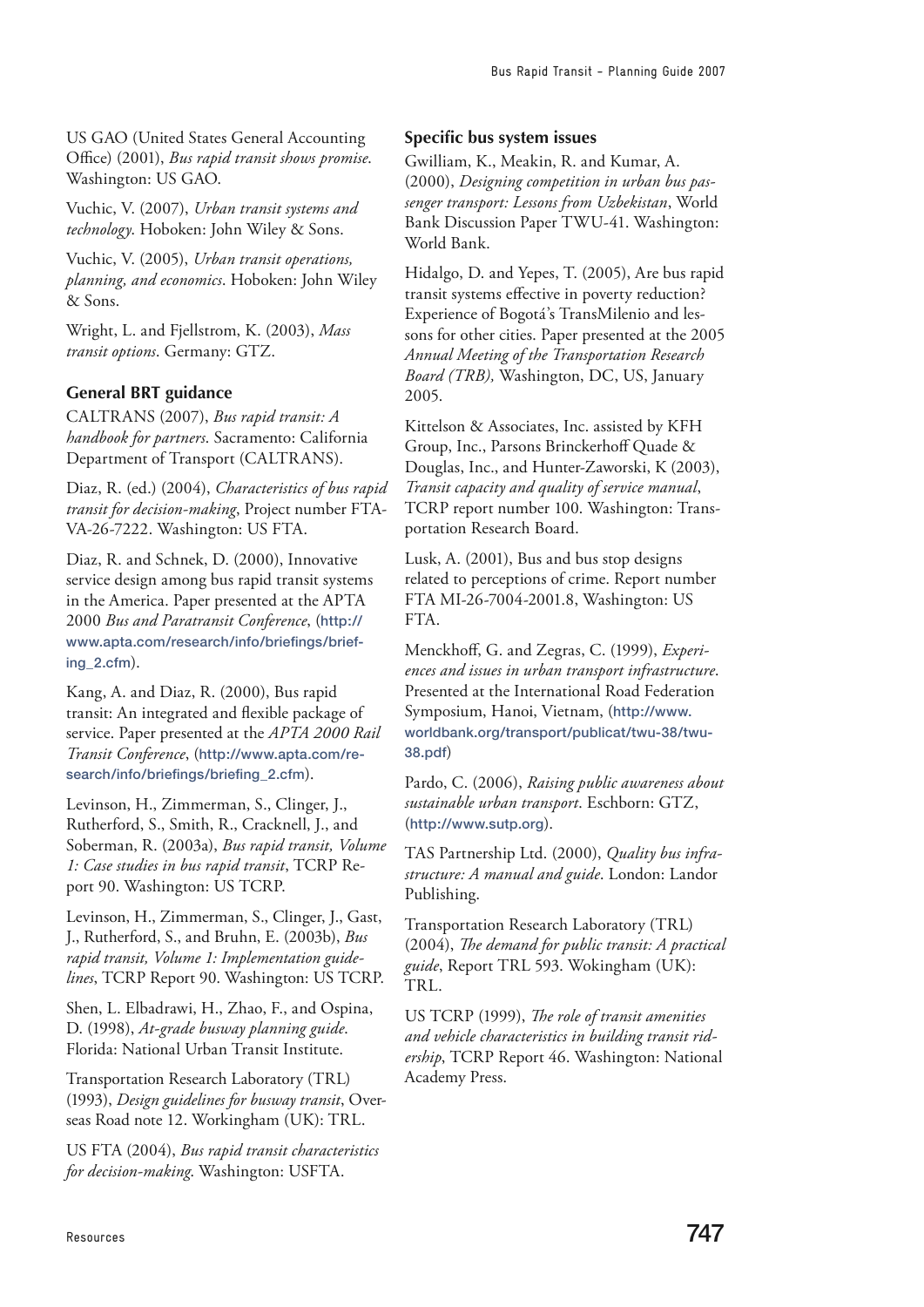# **Modelling**

Abdelghany, K., Abdelghany, A., Mahmassani, H., and Abdelfatah, A. (2006), Modeling bus priority using intermodal dynamic network assignment-simulation metholdogy. *Journal of Public Transportation*, vol. 9, no. 5.

Ortúzar, J. and Willumsen, L. (2002), *Modelling transport*. Chichester (UK): John Wiley & Sons Ltd.

# **BRT vehicles**

Arrillaga, B., Wnuk, L. and Silver, F. (2004), *Bus rapid transit vehicle demand analysis update*, Report number FTA-CA-26-7044-2003.2. Washington: US FTA.

Hardy, M., Stevens, W., and Roberts, D. (2001), *Bus rapid transit vehicle characteristics*, USFTA report number FTA-DC-26-7075- 2001.1. Washington: US FTA.

King, R. (1998), *New designs and operating experiences with low-floor Buses*. TCRP Report 41, Columbus.

US FTA (2006), *Vehicle catalog: A compendium of vehicles and powertrain systems for bus rapid transit service, 2006 update*. Washington: US FTA.

US FTA (2001), *Proceedings of the bus rapid transit vehicle design meeting*. Washington: Federal Transit Administration.

Zimmerman, S. and Levinson, H. (2004), Vehicle selection for BRT: Issues and options. *Journal of Public Transportation*, vol. 7, no. 1.

# **BRT – Regional**

Baltes, M. and Hinbaugh, D. (2003), *Lynx LYMMO bus rapid transit evaluation*, Report number NCTR-392-15, RPWO-BC 137-17. Washington: US FTA.

Baltes, M., Perk, V., Perone, J., and Thole, C. (2003), *South Miami Dade busway system summary*. Tampa: National Bus Rapid Transit Institute, (<http://www.nbrti.org>).

Cain, A., Darido, G., Baltes, M., Rodriguez, P., and Barrios, J. (2006), *Applicability of Bogotá's TransMilenio BRT system to the United States*. Tampa: National Bus Rapid Transit Institute (NBRTI), (<http://www.nbrti.org>).

Currie, G. (2006), Bus rapid transit in Australasia: Performance, lessons learned and futures. *Journal of Public Transportation*, vol. 9, no. 3.

Darido, G. (2006), *Bus rapid transit developments in China*, Report number FTA-FL-26- 7104.02, Washington: US FTA.

Friberg, L. (2000), Innovative solutions for public transport: Curitiba. *Sustainable Development International*, 3: 153-157.

Gardner, G., Cornwell, P., and Cracknell, J. (1991), *The performance of busway transit in developing cities*, research report no. RR329. Crowthorne: TRL.

Golub, A. (2003), Brazil's buses: Simply successful. *Access*, Spring 2004, no. 24, pp. 2-9.

Hidalgo, D., Custodio, P., and Graftieaux, P. (2007), Planning, implementation and operation or BRT systems: The cases of Quito, Bogotá, León, México City, Jakarta, and Beijing. Paper presented at the 2007 *Annual Meeting of the Transportation Research Board (TRB),* Washington, US, January 2007.

Hidalgo, D. and Hermann, G. (2004), *The Bogotá model for sustainable transportation: Inspiring developing cities throughout the world*. Trialog, Germany, August 2004.

Hidalgo, D. (2003), TransMilenio: A high capacity - low cost bus rapid transit system developed for Bogotá, Colombia. Presented at *55th UITP World Congress*, Madrid, 4-9 May 2003.

Hidalgo, D. (2002), Bogotá and Its transportation characteristics. Paper presented at the *Second International Conference on Urban Transportation Systems: Ensuring Sustainability through Mass Transit*, 14-18 April, 2002, Alexandria, VA, US.

Hidalgo, D. (2002), A high capacity – low cost bus rapid transit system developed for Bogotá, Colombia. Paper presented at the *CODATU X Conference*, 12-15 November, 2002, Rotterdam, The Netherlands.

ITDP (Institute for Transportation and Development Policy) (2005), *Making Transjakarta a world class BRT system: Final recommendations*. New York: ITDP.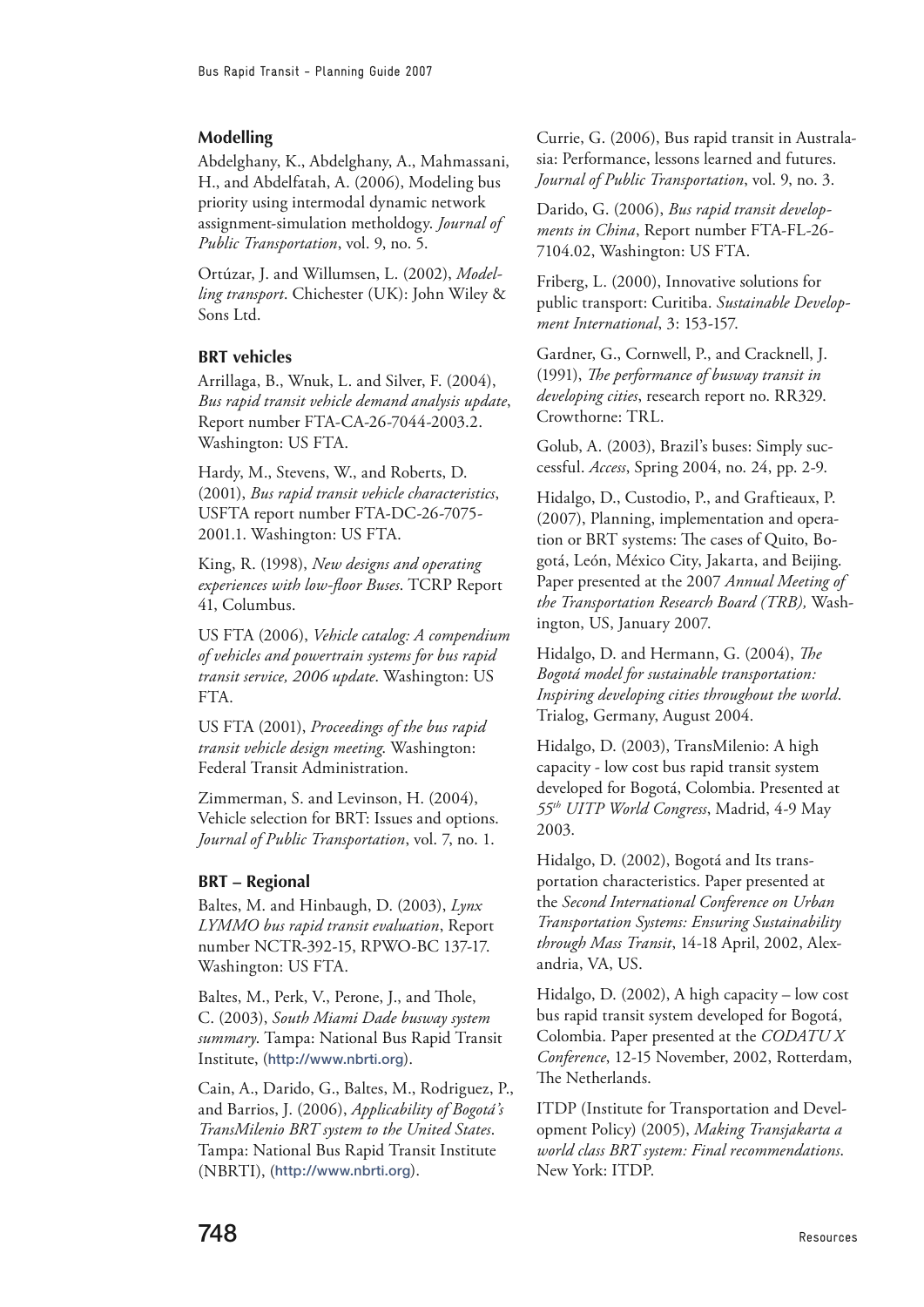Kenworthy, J. and Laube, F. (2000), *Millennium cities database for sustainable transport*. Brussels: UITP.

Kim, E., Darido, G., and Schneck, D. (2005), Las Vegas Metropolitan Area Express (MAX) BRT demonstration project evaluation, Report number FTA VA-26-7222-2005.1.

Lobo, A. (2006), *BRT options and results after six months: Applicability anywhere else in Mexico*. Mexico City: Centro de Transporte Sustentable.

Major, M. (1997), Brazil's busways. *Journal of Mass Transit*, Vol. 23, no. 3, pp. 26-34.

Meirelles, A. (2000), *A review of bus priority systems in Brazil: From bus lanes to busway transit*. Presented at the Smart Urban Transport Conference, 17-20 October, 2000, Brisbane, Australia.

Menckhoff, G. (2005), Latin American experience with bus rapid transit. Paper presented at the *2005 Annual Meeting of the Institute of Traffic Engineers*, Melbourne, Victoria, Australia, 7-10 August, 2005.

Robelo, J. (2003), *Basic busway data in Latin America*, Washington: World Bank. ([http://](http://www.worldbank.org/transport/urbtrans/pubtrans.htm) [www.worldbank.org/transport/urbtrans/pub](http://www.worldbank.org/transport/urbtrans/pubtrans.htm)[trans.htm](http://www.worldbank.org/transport/urbtrans/pubtrans.htm)).

Schimek, P., Darido, G., and Schneck, D. (2005), *Boston silver line Washington Street BRT demonstration project evaluation*, project number FTA-VA-26-7222-2005.2. Washington: US FTA, (<http://www.nbrti.org>).

Seoul Development Institute (SDI) (2005), *Toward better public transport: Experiences and achievements of Seoul*. Seoul: SDI.

Smith, N. and Hensher, D. (1998), The future of exclusive busways: The Brazilian experience. *Transport Reviews*, 18: 131-152.

Steer Davies Gleave (SDG) (2000), *Diseño operacional del sistema TransMilenio: Proyecto de transporte urbano para Santa Fe de Bogotá*, BIRF 4021-FONDATT-10. SDG: Bogotá.

TransMilenio (2003), *TransMilenio: La joya de Bogotá*. Bogotá: Alcaldía Mayor de Bogotá.

TransMilenio (2003), *Plan marco sistema: Trans-Milenio*. Bogotá: TransMilenio SA.

Wright, L. (2001), Latin American busways: Moving people rather than cars. *Natural Resources Forum*, May 2001.

# **BRT – Business and institutional model**

Ardila-Gomez, A. (2004), *Transit planning in Bogota and Curitiba: Roles in interaction, risk, and change*. PhD thesis in Urban and Transportation Planning at the Massachusetts Institute of Technology (MIT). Boston: MIT.

Meakin, R. (2002a), *Bus regulation and planning*. Eschborn: GTZ.

Meakin, R. (2002b), *Urban transport institutions*. Eschborn: GTZ.

Meakin, R. (2001), *Technical guidelines on bus route tendering*. Eschborn: GTZ.

# **Fare systems and ITS**

Lobron, R. (2003), *Developing a recommended standard for automated fare collection for transit*, TCRP Research Results Digest 57. Washington: US TCRP.

Multisystems, Inc. in association with Mundle & Associates, Inc. and Simon & Simon Research and Associates, Inc. (2003), *Fare policies, structures, and technologies update*, TCRP Report 94. Washingto: Transportation Research Board.

Smith, H., Hemily, B., and Ivanovic, M. (2005), *Transit signal priority: A planning and implementation handbook*. Washington: ITS America.

Stern, R. (1997), *Bus transit fare collection practices*, TCRP Synthesis of Transit Practice 26. Washington: Transportation Research Board.

Robelo, J. (1999), *Automated ticketing systems: The state of the art and case studies*. Washington: World Bank. (http://www.worldbank.org/transport/urbtrans/pubtrans.htm)

Schweiger, C. (2003), *Real time bus arrival information systems*, TCRP Synthesis 48. Washington: US TCRP.

UITP (International Association of Public Transport) (2005), *Towards an integrated travel information system*. Brussels: UITP.

US FTA (2001), *Proceedings of the FTA / PRHTA bus rapid transit fare collection workshop*. Washington: Federal Transit Administration.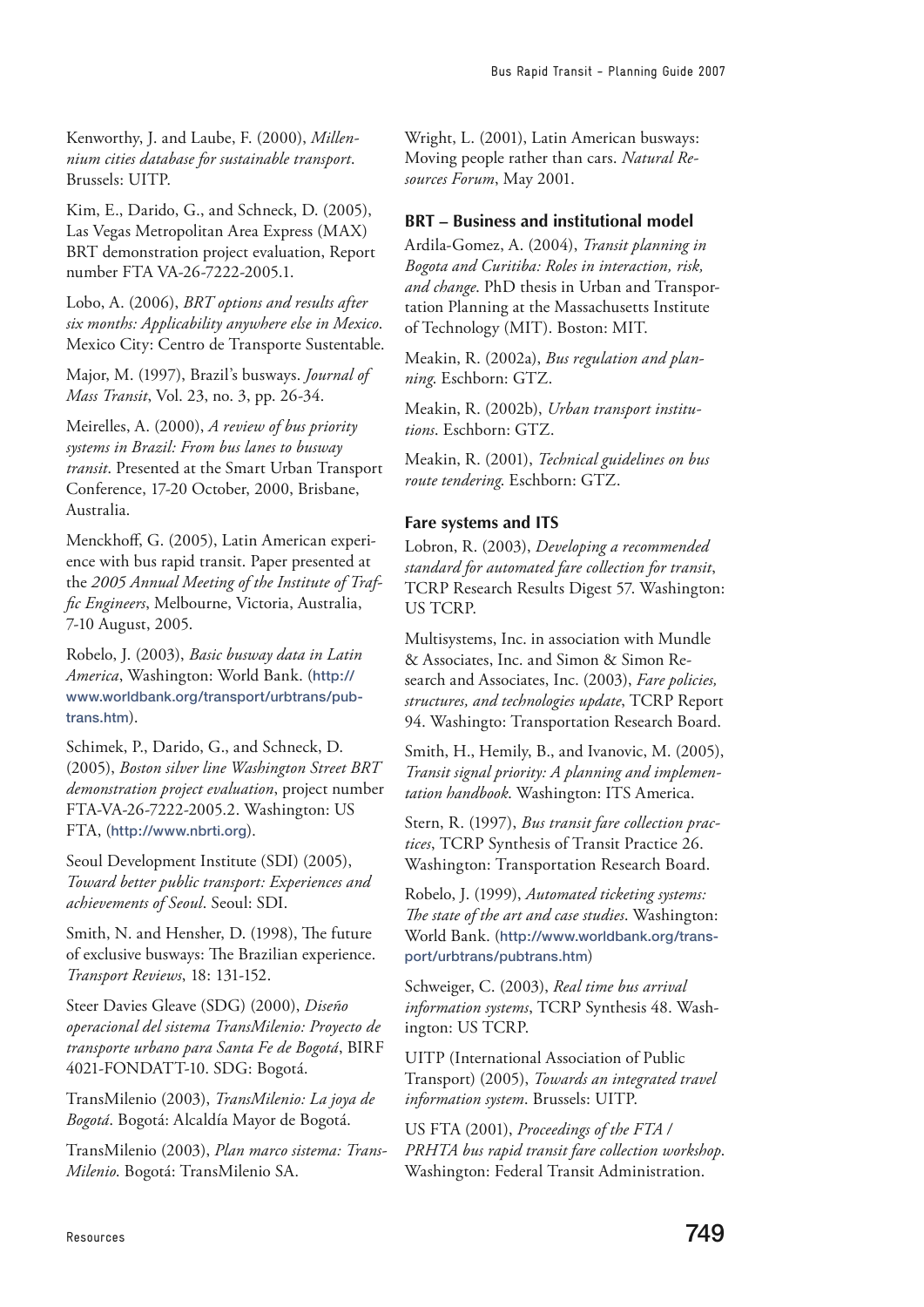US TCRP (2002), *A toolkit for self-service, barrier-free fare collection*, TCRP Report 80. Washington: National Academy Press.

# **Transit-Oriented Development**

CALTRANS, *California transit-oriented development (TOD) searchable database* (2004), Sacramento: California Department of Transportation. ([http://transitorienteddevelopment.](http://transitorienteddevelopment.dot.ca.gov) [dot.ca.gov](http://transitorienteddevelopment.dot.ca.gov)).

Cervero, R., Murphy, S., Ferrell, C., Goguts, C., Tsai, Y., Arrington, G., Boroski, J., Smith-Heimer, J., Golem, R., Peninger, P., Nakajima, E., Chui, E., Dunphy, R., Myers, M., McKay, S., and Witeenstein, N. (2004), *Transit-oriented development in the United States: Experiences, challenges, and prospects*, TCRP report number 102. Washington: US TCRP.

Currie, G. (2006), Bus transit oriented development: Strengths and challenges relative to rail. *Journal of Public Transportation*, Vol. 9, No. 4.

Dittmar, H. and Ohland, G. (2004), *The new transit town: Best practices in transit-oriented development*. Washington: Island Press.

Marya Morris (ed) (1996), *Creating transit-supportive land-use regulations*, Planning Advisory Service Report No. 468, Washington: American Planning Association.

Munoz-Raskin, R. (2006), *Walking accessibility to Bus Rapid Transit: Does it affect property prices, The case of Bogotá, Colombia*. A Master's thesis presented to the Faculty of Architecture and Planning, Columbia University, New York.

Rodriguez, D. and Targa, F., 2004, The value of accessibility to Bogotá's bus rapid transit system. *Transport Reviews*, 24(5).

Smith, J. and Gihring, T. (2004), *Financing transit systems through value capture: An annotated bibliography*. Victoria: Victoria Transport Policy Institute.

US TCRP (1997), *The role of transit in creating livable metropolitan communities*, TCRP Report 22. Washington: National Academy Press.

# **Pedestrian and bicycle access**

Gehl, J. and Gemzøe, L. (1996), *Public spaces—public life*. Copenhagen: The Danish Architectural Press.

Gehl, J. (1987), *Life between buildings: Using public space*. New York: Van Nostrand Reinhold.

Hook, W. (2005), *Non-motorised transport*. Eschborn: GTZ, (<http://www.sutp.org>).

Hook, W. (2004), *Preserving and expanding the role of NMT*. Eschborn: GTZ, [http://www.sutp.](http://www.sutp.org) [org](http://www.sutp.org).

King, M. and Wright, L. (2005), Safe routes to transit in developing cities. Paper presented at the *Walk21 Conference*, Zurich, Switzerland, September 2005.

Rickert, T. (2006), *BRT accessibility guidelines*. Washington: World Bank, ([http://web.](http://web.worldbank.org/WBSITE/EXTERNAL/TOPICS/EXTSOCIALPROTECTION/EXTDISABILITY/0,,contentMDK:2019) [worldbank.org/WBSITE/EXTERNAL/TOPICS/](http://web.worldbank.org/WBSITE/EXTERNAL/TOPICS/EXTSOCIALPROTECTION/EXTDISABILITY/0,,contentMDK:2019) [EXTSOCIALPROTECTION/EXTDISABILITY/](http://web.worldbank.org/WBSITE/EXTERNAL/TOPICS/EXTSOCIALPROTECTION/EXTDISABILITY/0,,contentMDK:2019) [0,,contentMDK:20192134~menuPK:414202~page](http://web.worldbank.org/WBSITE/EXTERNAL/TOPICS/EXTSOCIALPROTECTION/EXTDISABILITY/0,,contentMDK:2019) [PK:148956~piPK:216618~theSitePK:282699,00.](http://web.worldbank.org/WBSITE/EXTERNAL/TOPICS/EXTSOCIALPROTECTION/EXTDISABILITY/0,,contentMDK:2019) [html](http://web.worldbank.org/WBSITE/EXTERNAL/TOPICS/EXTSOCIALPROTECTION/EXTDISABILITY/0,,contentMDK:2019)).

Schneider, R. (2005), *Integration of bicycles and transit*, TCRP synthesis report number 62. Washington: US TCRP.

# **Environment and energy**

EA/SMP (International Energy Agency / Sustainable Mobility Programme of the World Business Council for Sustainable Development) (2004), *The IEA/SMP transportation model*, ([http://www.wbcsd.org/plugins/DocSearch/de](http://www.wbcsd.org/plugins/DocSearch/details.asp?type=DocDet&ObjectId=MTE0Njc)[tails.asp?type=DocDet&ObjectId=MTE0Njc](http://www.wbcsd.org/plugins/DocSearch/details.asp?type=DocDet&ObjectId=MTE0Njc))

International Energy Agency (IEA) (2002), *Bus systems for the future: Achieving sustainable transport worldwide*. Paris: IEA.

Schipper, L. (2006), Transforming transportation: Cleaning up the buses in Mexico City. Paper presented in *2006 TRB Annual Meeting*, Washington DC, January 2006.

Shapiro, H. (2002), *Conserving Energy and Preserving the Environment: The Role of Public Transportation*. Washington: APTA.

Vasconcellos, E. (2001), *Urban transport, environment and equity: The case for developing countries*. London: Earthscan.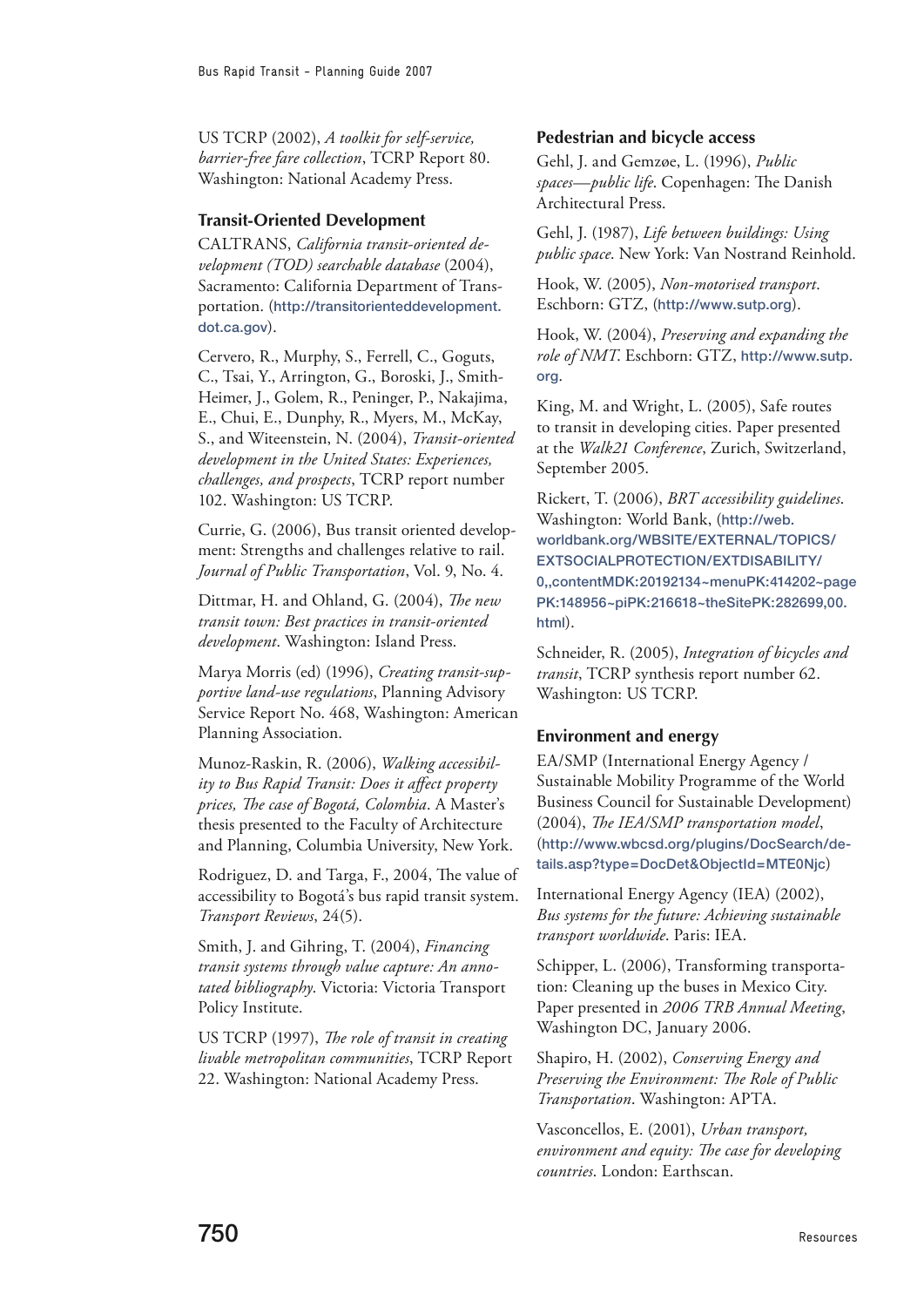Whitelegg, J. (1997), *Critical mass: Transport, environment and society in the twenty-first century*. London: Pluto Press.

Wright, L. and Fulton, L. (2005), *Climate change mitigation and transport in developing nations*, Transport Reviews, vol. 25, no. 6, pp. 691-717.

# **Evaluation**

Litman, T. (2004), *Evaluating public transit benefits and costs*. Victoria: Victoria Transport Policy Institute.

Ryus, P., Connor, M., Corbett, S., Rodenstein, A., Wargelin, L., Ferreira, L., Nakanishi, Y., and Blume, K. (2003), *A guidebook for developing a transit performance-measurement system*, TCRP Report 88. Washington: Transportation Research Board.

Schwenk, J (2002), *Evaluation guidelines for bus rapid transit demonstration projects*, report number DOT-VNTSC-FTA-02-02, DOT-MA-26-7033-02.1. Cambridge: Volpe National Transportation Systems Center.

US TCRP (2002), *Estimating the benefits and costs of public transit projects: A guidebook for practitioners*, TCRP Report 78. Washington: National Academy Press.

**BRT city websites**

#### Adelaide, Australia

[http://www.adelaidemetro.com.au/guides/obahn.](http://www.adelaidemetro.com.au/guides/obahn.htm) [htm](http://www.adelaidemetro.com.au/guides/obahn.htm)

#### Alameda and Contra Counties (AC Transit), US

[http://www.actransit.org/planning\\_focus/plan](http://www.actransit.org/planning_focus/planning_focus.wu?category_id=1)[ning\\_focus.wu?category\\_id=1](http://www.actransit.org/planning_focus/planning_focus.wu?category_id=1) [http://www.actransit.org/planning\\_focus/details.](http://www.actransit.org/planning_focus/details.wu?item_id=30) [wu?item\\_id=30](http://www.actransit.org/planning_focus/details.wu?item_id=30)

### Amsterdam, Netherlands

[http://www.roa.nl/live/index.jsp?nav=423&loc=75](http://www.roa.nl/live/index.jsp?nav=423&loc=7502&det=4055) [02&det=4055](http://www.roa.nl/live/index.jsp?nav=423&loc=7502&det=4055)

#### Auckland, New Zealand <http://www.busway.co.nz>

Bogotá, Colombia <http://www.transmilenio.gov.co>

#### Boston, US

http://www.mbta.com/about\_the\_mbta/t [projects/?id=1072](http://www.mbta.com/about_the_mbta/t_projects/?id=1072)

#### Bradford, UK [http://www.firstgroup.com/ukbus/yorkhumber/](http://www.firstgroup.com/ukbus/yorkhumber/bradford/guidedbusway/index.php) [bradford/guidedbusway/index.php](http://www.firstgroup.com/ukbus/yorkhumber/bradford/guidedbusway/index.php)

#### Brisbane, Australia

[http://www.translink.com.au/qt/translin.nsf/index/](http://www.translink.com.au/qt/translin.nsf/index/busway_main) [busway\\_main](http://www.translink.com.au/qt/translin.nsf/index/busway_main)

#### Caen, France <http://www.twisto.fr>

Calgary, Canada <http://www.calgarytransit.com/BRT/brt.html>

#### Cali, Colombia [http://www.metrocali.gov.co/mio\\_index.htm](http://www.metrocali.gov.co/mio_index.htm)

Cartagena, Colombia [http://www.transcaribe.gov.co/transcaribe\\_inter](http://www.transcaribe.gov.co/transcaribe_interfaz/menu.asp)[faz/menu.asp](http://www.transcaribe.gov.co/transcaribe_interfaz/menu.asp)

Charlotte, US [http://www.charmeck.org/Departments/CATS/](http://www.charmeck.org/Departments/CATS/Rapid+Transit+Planning/Home.htm) [Rapid+Transit+Planning/Home.htm](http://www.charmeck.org/Departments/CATS/Rapid+Transit+Planning/Home.htm)

Cleveland, US <http://euclidtransit.org/home.asp>

#### Crawley, UK [http://www.westsussex.gov.uk/ccm/navigation/](http://www.westsussex.gov.uk/ccm/navigation/roads-and-transport/public-transport/fastway/) [roads-and-transport/public-transport/fastway/](http://www.westsussex.gov.uk/ccm/navigation/roads-and-transport/public-transport/fastway/)

Curitiba, Brazil <http://www.curitiba.pr.gov.br>

Douai, France <http://www.transportsdudouaisis.fr>

Eugene, US <http://www.ltd.org>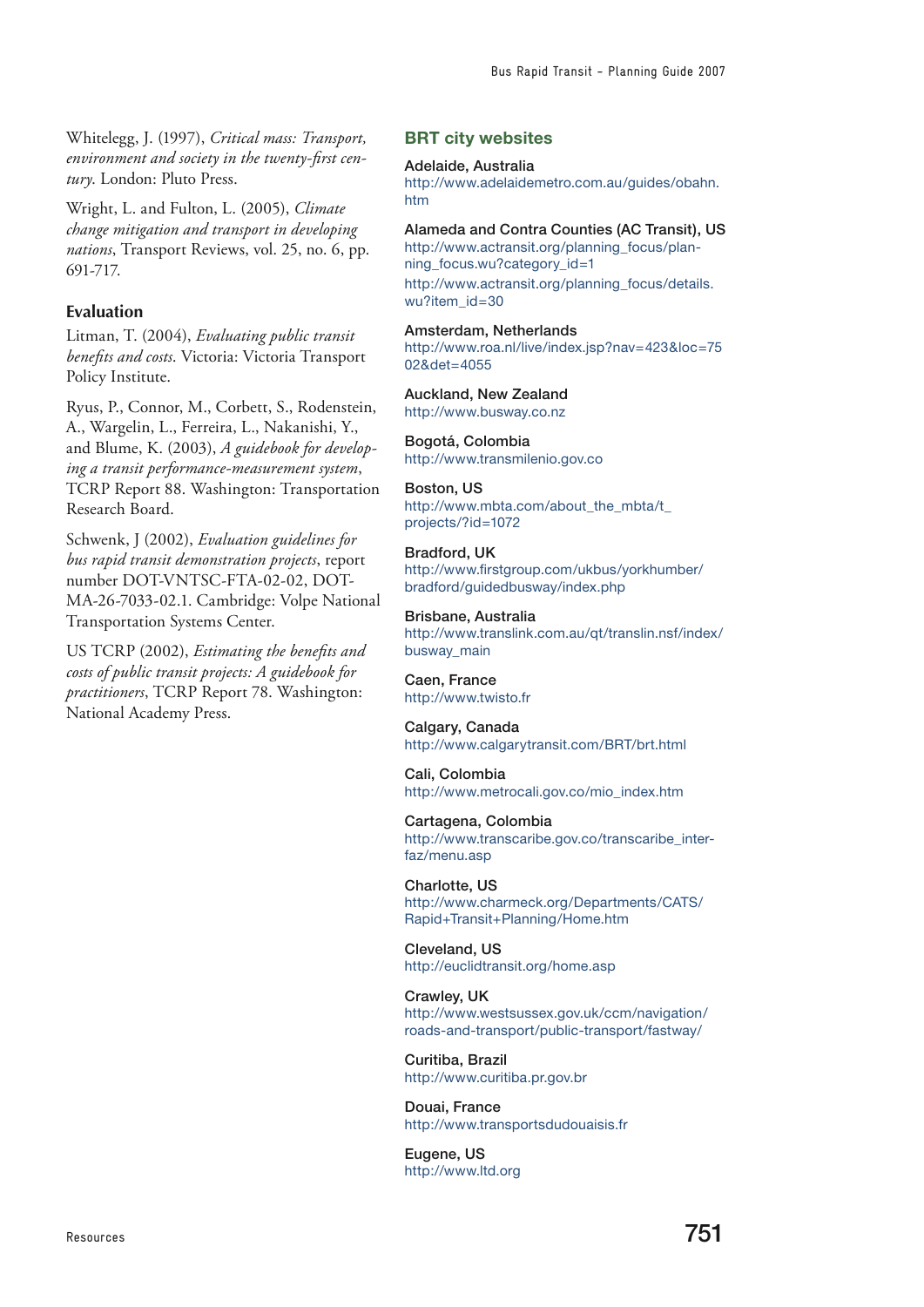Evry, France <http://www.bus-tice.com>

Guangzhou, China <http://www.gzbrt.org>

Guatemala City, Guatemala <http://transmetro.muniguate.com>

Guayaquil, Ecuador <http://www.metrovia-gye.com/start.htm>

Hartford, US <http://www.ctbusway.com>

Honolulu, US [http://www.oahutrans2k.com/corridor/corridor.](http://www.oahutrans2k.com/corridor/corridor.htm#) [htm#](http://www.oahutrans2k.com/corridor/corridor.htm#)

Jakarta, Indonesia [http://www.jakarta.go.id/transjakarta/home/index.](http://www.jakarta.go.id/transjakarta/home/index.php ) [php](http://www.jakarta.go.id/transjakarta/home/index.php )

Kent, UK <http://www.go-fastrack.co.uk>

Leeds, UK [http://www.leeds.gov.uk/Transport\\_and\\_streets/](http://www.leeds.gov.uk/Transport_and_streets/Public_transport/page.aspx?pageID=B87A58A52B06F5EE8025) [Public\\_transport/page.aspx?pageID=B87A58A52](http://www.leeds.gov.uk/Transport_and_streets/Public_transport/page.aspx?pageID=B87A58A52B06F5EE8025) [B06F5EE80256E1400521B09](http://www.leeds.gov.uk/Transport_and_streets/Public_transport/page.aspx?pageID=B87A58A52B06F5EE8025)

León, Mexico [http://correo.leon.gob.mx/admon03\\_06/trans](http://correo.leon.gob.mx/admon03_06/transporte/sitioweb)[porte/sitioweb](http://correo.leon.gob.mx/admon03_06/transporte/sitioweb)/

Long Island, US (New York) <http://www.litp2000.com>

Los Angeles, US [http://www.metro.net/projects\\_programs/orange](http://www.metro.net/projects_programs/orangeline/images/ol_interactive.htm)[line/images/ol\\_interactive.htm](http://www.metro.net/projects_programs/orangeline/images/ol_interactive.htm)

Mexico City, Mexico <http://www.metrobus.df.gob.mx>/

Miami, US [http://www.co.miami-dade.fl.us/transit/metrobus.](http://www.co.miami-dade.fl.us/transit/metrobus.asp) [asp](http://www.co.miami-dade.fl.us/transit/metrobus.asp)

Nancy, France <http://www.reseau-stan.com>

Nantes, France <http://www.tan.fr>

New York City, US <http://www.mta.info/mta/planning/brt>

Nice, France <http://www.lignedazur.com>

Orlando, US <http://www.golynx.com>

Ottawa, Canada [http://www.octranspo.com/Main\\_MenuE.asp](http://www.octranspo.com/Main_MenuE.asp) Paris, France [http://www.v2asp.paris.fr/v2/Deplacements/mo](http://www.v2asp.paris.fr/v2/Deplacements/mobilien/default.asp)[bilien/default.asp](http://www.v2asp.paris.fr/v2/Deplacements/mobilien/default.asp)

Pereira <http://www.megabus.gov.co/megabus.html>

Phoenix, US [http://www.ci.phoenix.az.us/PUBLICTRANSIT/](http://www.ci.phoenix.az.us/PUBLICTRANSIT/rapid.html) [rapid.html](http://www.ci.phoenix.az.us/PUBLICTRANSIT/rapid.html)

Pittsburgh, US [http://www.portauthority.org/PAAC/](http://www.portauthority.org/PAAC/CustomerInfo/BuswaysandT/tabid/111/Default.aspx) [CustomerInfo/BuswaysandT/tabid/111/Default.](http://www.portauthority.org/PAAC/CustomerInfo/BuswaysandT/tabid/111/Default.aspx) [aspx](http://www.portauthority.org/PAAC/CustomerInfo/BuswaysandT/tabid/111/Default.aspx)

Quito, Ecuador [http://www.quito.gov.ec/DMT/dmt\\_inicio.htm](http://www.quito.gov.ec/DMT/dmt_inicio.htm)

Rouen, France [http://www.tcar.fr/presentation/index.asp?rub\\_](http://www.tcar.fr/presentation/index.asp?rub_code=52) [code=52](http://www.tcar.fr/presentation/index.asp?rub_code=52)

San Francisco, US <http://www.sfcta.org/geary.htm> <http://www.sfcta.org/vanness>

Santa Clara, US <http://www.vta.org/projects/line22brt.html>

Santiago, Chile <http://www.transantiagoinforma.cl>

São Paulo, Brazil [http://www.prefeitura.sp.gov.br/servicos/cidada](http://www.prefeitura.sp.gov.br/servicos/cidadaos/transito_e_transporte/onibus/index.php)[os/transito\\_e\\_transporte/onibus/index.php](http://www.prefeitura.sp.gov.br/servicos/cidadaos/transito_e_transporte/onibus/index.php)

Sydney, Australia <http://www.t-way.nsw.gov.au>

Vancouver, Canada <http://www.translink.bc.ca>

West Sussex, UK <http://www.fastway.info/home.htm>

York, Canada <http://www.vivayork.com>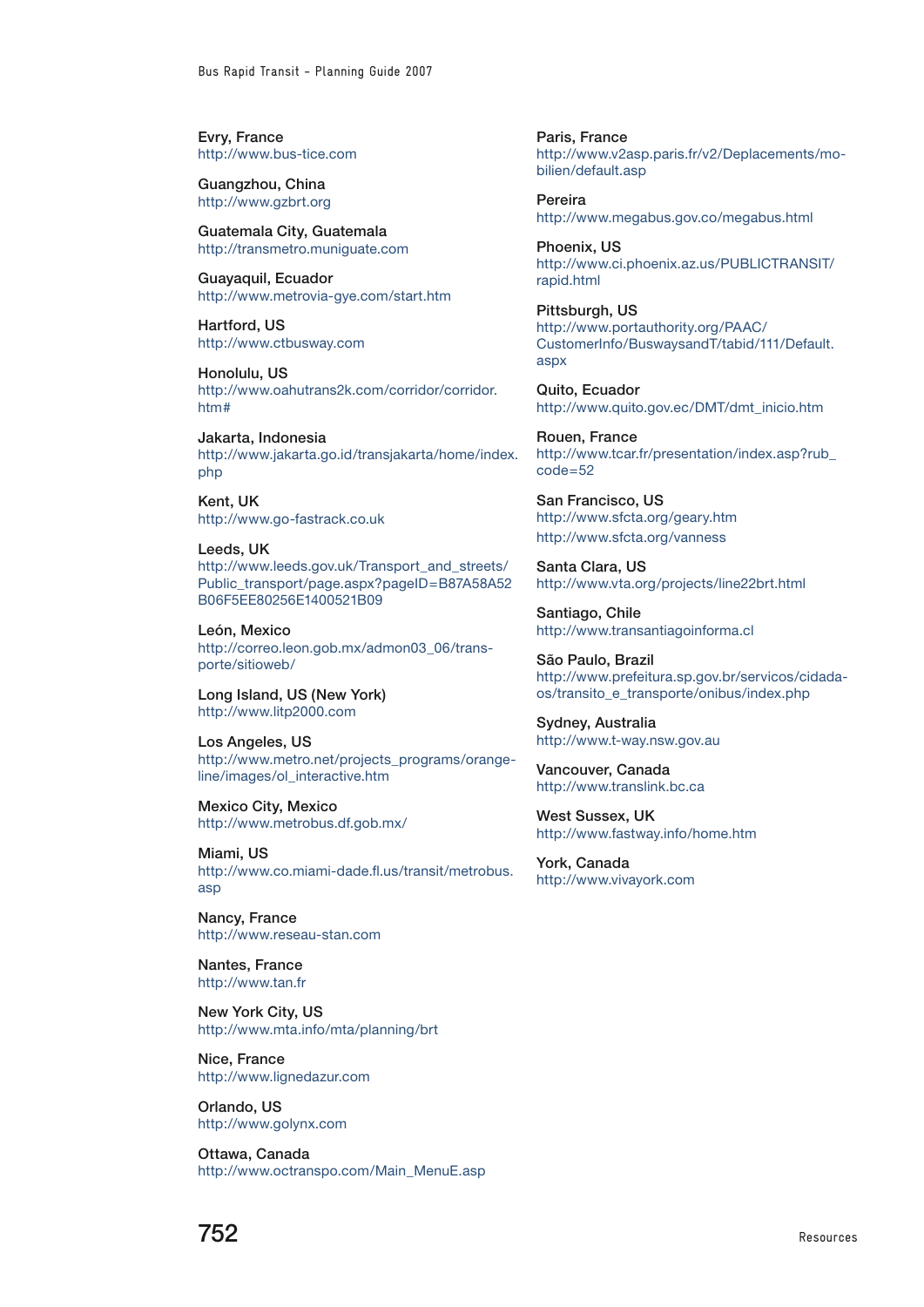Bus Rapid Transit - Planning Guide 2007

# **Annex 1 BRT system comparisons**

The information provided in this comparison matrix of different BRT systems has been collected from a variety of sources, including the transport authorities of the particular cities. The authors of this Planning Guide thus cannot ascertain the veracity of the information provided. System characteristics also change with time as cities extend and improve services. The data presented here is based on information received in early 2007. A copy of the most recently updated comparison matrix can be found at: [http://www.itdp.org/programs/BRT.](http://www.itdp.org/programs/BRT)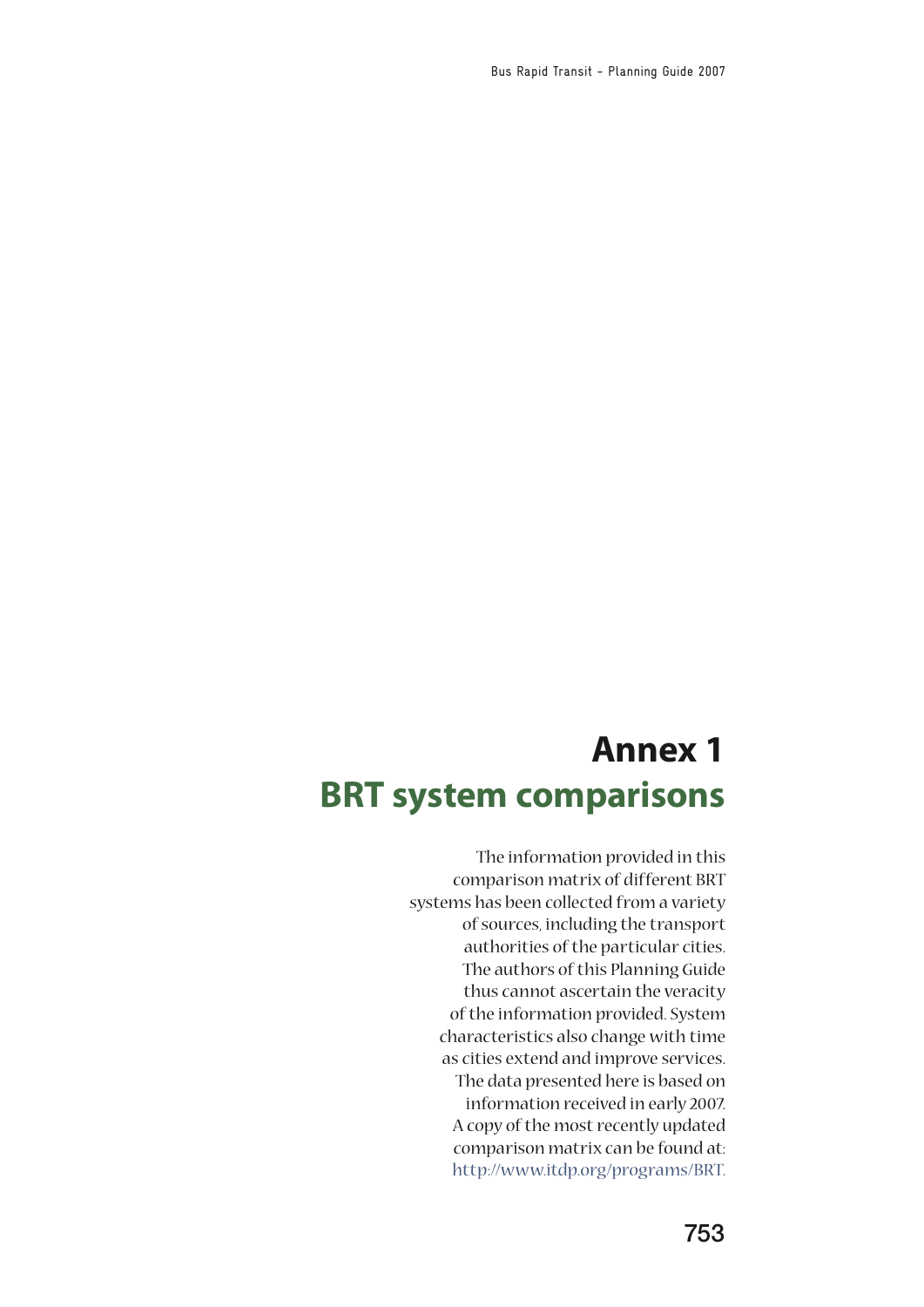#### **Colombia** $\sqrt{-1}$  Yes  $x - No$  P – Partial I – Insufficient network to make a conclusion NA – Not applicable **BRT Feature Bogotá (TransMilenio) Pereira (Megabus)** Segregated busways or bus-only roadways  $\checkmark$  $\checkmark$  ,  $\checkmark$ Existence of an integrated "network" of routes and corridors ¸ $\checkmark$  is the set of  $\checkmark$ Enhanced station environment (*i.e.*, not just a bus shelter)  $\checkmark$  $\checkmark$  ,  $\checkmark$ Special stations and terminals to facilitate transfers  $\sim$  $\checkmark$  , where  $\checkmark$ Overtaking lanes at stations / Provision of express services  $\checkmark$  $\checkmark$  x Improvements to nearby public space  $\Box$  $\checkmark$  , where  $\checkmark$ High average commercial speeds ( $>$  20 km/h)  $\checkmark$  $\checkmark$  ,  $\checkmark$ Actual peak ridership over 8,000 passengers per hour per direction  $\sqrt{ }$  $\checkmark$  x Pre-board fare collection and fare verificationn  $\checkmark$  $\checkmark$  ,  $\checkmark$ At-level boarding and alighting  $\sqrt{ }$  $\checkmark$  , where  $\checkmark$ Fare- and physical-integration between routes and feeder services  $\sqrt{ }$  $\checkmark$  , where  $\checkmark$ Entry to system restricted to prescribed operators under a reformed business and administrative structure (closed system)  $\checkmark$ Competitively-bid and transparent contracts and concessions  $\sqrt{2}$  $\checkmark$  ,  $\checkmark$ No need for operational subsidies ¸ $\sqrt{2}$ Independently operated and managed fare collection system  $\checkmark$  $\checkmark$  ,  $\checkmark$ Quality control oversight from an independent entity / agency  $\sqrt{ }$  $\checkmark$  , where  $\checkmark$ Low-emission vehicle technology (Euro III or higher) P x x Automated fare collection and fare verification system  $\sqrt{ }$  $\checkmark$  , where  $\checkmark$ System management through centralised control centre, utilising  $\sim$  automatic vehicle location system  $\sim$ Signal priority or grade separation at intersections **P R z x** Distinctive marketing identity for system  $\sqrt{ }$  $\checkmark$  , where  $\checkmark$ High-quality customer information (*e.g.,* clear maps, signage, real-time  $\frac{1}{10}$  information displays)  $\checkmark$  information (e.g., clear maps, signage, rear-time Modal integration at stations (*e.g.,* bicycle parking, taxi stations, easy Thodal integration at stations (e.g., bicycle parking, taxi stations, easy<br>transfers between public transport systems) Supporting car-restriction measures (*e.g.*, road pricing)  $\checkmark$  $\checkmark$  x

1. Bogotá data courtesy of TransMilenio SA

2. Pereira data from Monica Venegas, Megabus System Manger, 2nd TransMilenio International Conference, 8 Nov 2006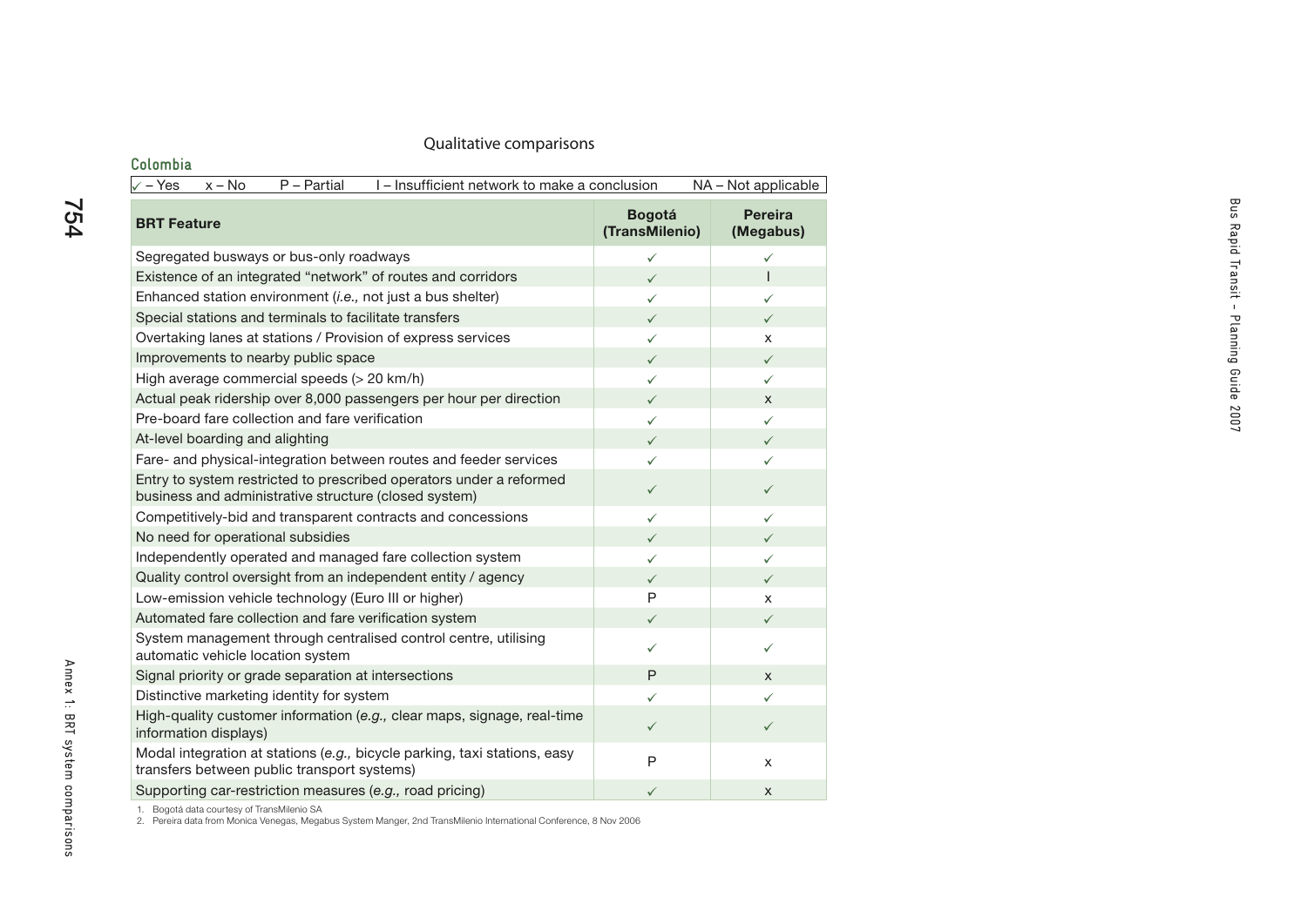| Qualitative comparisons                                                                                                      |                                     |                       |                               |                           |
|------------------------------------------------------------------------------------------------------------------------------|-------------------------------------|-----------------------|-------------------------------|---------------------------|
| <b>Brazil</b>                                                                                                                |                                     |                       |                               |                           |
| $\sqrt{-Y}$ es<br>$x - No$<br>$P - Partial$<br>I-Insufficient network to make a conclusion                                   |                                     | NA - Not applicable   |                               |                           |
| <b>BRT Feature</b>                                                                                                           | <b>Curitiba</b><br>(Rede Integrada) | Goiânia<br>(METROBUS) | <b>Porto Alegre</b><br>(EPTC) | São Paulo<br>(Inteligado) |
| Segregated busways or bus-only roadways                                                                                      | $\checkmark$                        | $\checkmark$          | P                             | P                         |
| Existence of an integrated "network" of routes and corridors                                                                 | $\checkmark$                        | $\checkmark$          | $\mathsf{x}$                  | $\checkmark$              |
| Enhanced station environment (i.e., not just a bus shelter)                                                                  | $\checkmark$                        | $\checkmark$          | P                             | P                         |
| Special stations and terminals to facilitate transfers                                                                       | $\checkmark$                        | $\checkmark$          | X                             | P                         |
| Overtaking lanes at stations / Provision of express services                                                                 | X                                   | X                     | X                             | P                         |
| Improvements to nearby public space                                                                                          | P                                   | $\mathsf{x}$          | $\mathsf{x}$                  | $\mathsf{x}$              |
| High average commercial speeds (> 20 km/h)                                                                                   | $\checkmark$                        | X                     | X                             | P                         |
| Actual peak ridership over 8,000 passengers per hour per direction                                                           | $\checkmark$                        | $\checkmark$          | $\checkmark$                  | $\checkmark$              |
| Pre-board fare collection and fare verification                                                                              | $\checkmark$                        | $\checkmark$          | X                             | X                         |
| At-level boarding and alighting                                                                                              | $\checkmark$                        | $\checkmark$          | P                             | $\boldsymbol{\mathsf{x}}$ |
| Fare- and physical-integration between routes and feeder services                                                            | $\checkmark$                        | $\checkmark$          | ✓                             | $\checkmark$              |
| Entry to system restricted to prescribed operators under a reformed<br>business and administrative structure (closed system) | $\checkmark$                        | $\checkmark$          | $\checkmark$                  | $\checkmark$              |
| Competitively-bid and transparent contracts and concessions                                                                  | X                                   | P                     | X                             | $\checkmark$              |
| No need for operational subsidies                                                                                            | $\checkmark$                        | P                     | $\checkmark$                  | $\times$                  |
| Independently operated and managed fare collection system                                                                    | $\checkmark$                        | $\checkmark$          | ✓                             | ✓                         |
| Quality control oversight from an independent entity / agency                                                                | $\checkmark$                        | Ρ                     | $\checkmark$                  | $\mathsf{X}$              |
| Low-emission vehicle technology (Euro III or higher)                                                                         | X                                   | X                     | P                             | P                         |
| Automated fare collection and fare verification system                                                                       | P                                   | $\checkmark$          | X                             | ✓                         |
| System management through centralised control centre, utilising<br>automatic vehicle location system                         | X                                   | X                     | X                             | P                         |
| Signal priority or grade separation at intersections                                                                         | X                                   | X                     | X                             | $\mathsf{x}$              |
| Distinctive marketing identity for system                                                                                    | $\checkmark$                        | $\checkmark$          | X                             | ✓                         |
| High-quality customer information (e.g., clear maps, signage, real-time<br>information displays)                             | $\checkmark$                        | $\checkmark$          | $\mathsf{x}$                  | P                         |
| Modal integration at stations (e.g., bicycle parking, taxi stations, easy<br>transfers between public transport systems)     | P                                   | X                     | X                             | $\mathsf{x}$              |
| Supporting car-restriction measures (e.g., road pricing)                                                                     | X                                   | X                     | X                             | ✓                         |

1. Brazil data courtesy of Eric Ferreira (ITDP) and Wagner Colombini (Logit)

755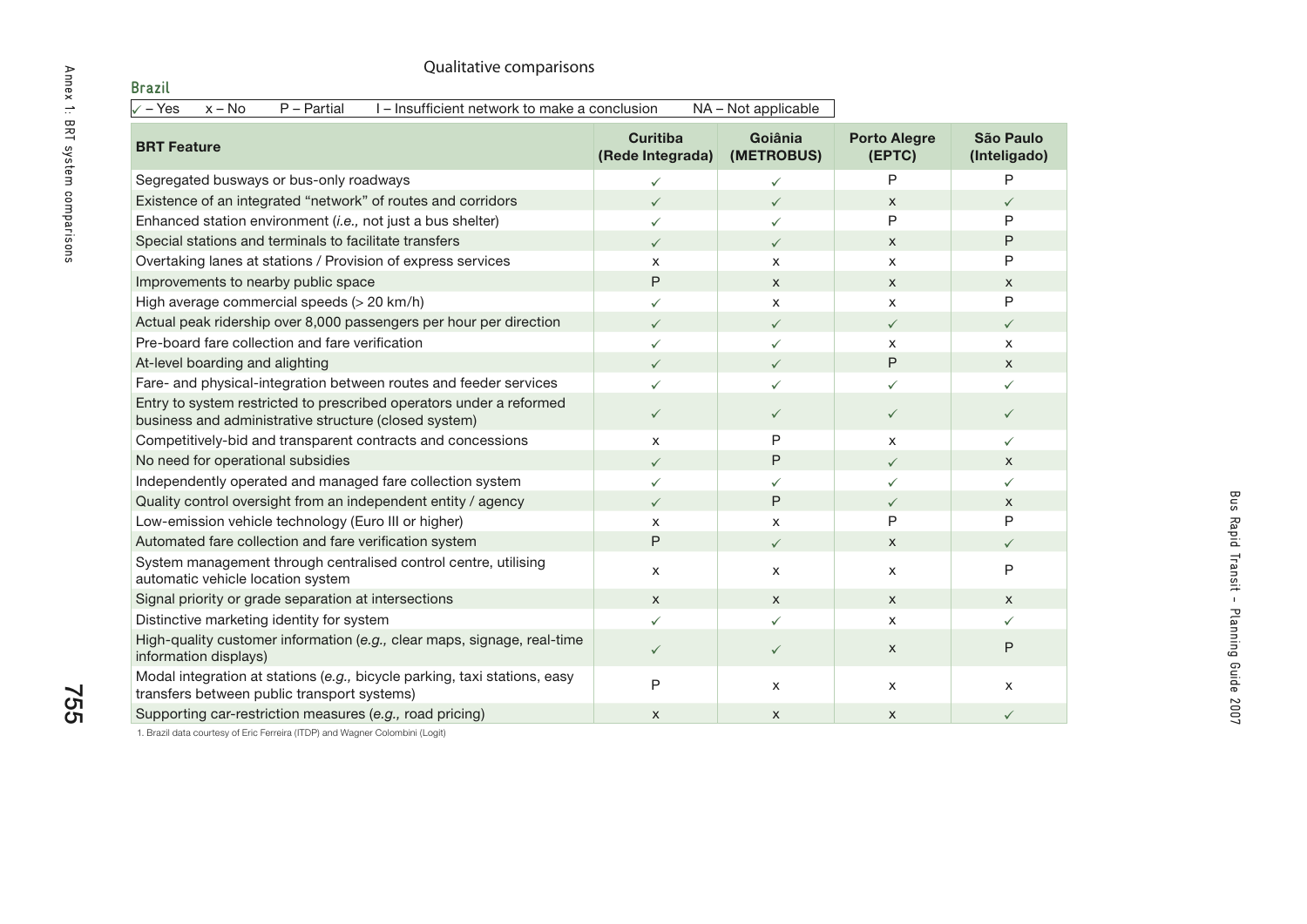### **Ecuador**

| $x - No$<br>$P - Partial$<br>I-Insufficient network to make a conclusion<br>$\checkmark$ – Yes                               |                         | NA - Not applicable |                   |                          |
|------------------------------------------------------------------------------------------------------------------------------|-------------------------|---------------------|-------------------|--------------------------|
| <b>BRT Feature</b>                                                                                                           | Guayaquil<br>(Metrovía) | Quito<br>(Trolé)    | Quito<br>(Ecovía) | Quito<br>(Central Norte) |
| Segregated busways or bus-only roadways                                                                                      | $\checkmark$            | ✓                   | $\checkmark$      | P                        |
| Existence of an integrated "network" of routes and corridors                                                                 |                         | P                   | P                 | X                        |
| Enhanced station environment (i.e., not just a bus shelter)                                                                  | ✓                       | ✓                   | $\checkmark$      | ✓                        |
| Special stations and terminals to facilitate transfers                                                                       | $\checkmark$            | $\checkmark$        | $\checkmark$      | $\checkmark$             |
| Overtaking lanes at stations / Provision of express services                                                                 | $\times$                | X                   | X                 | P                        |
| Improvements to nearby public space                                                                                          | ✓                       | $\checkmark$        | $\mathsf{X}$      | X                        |
| High average commercial speeds (> 20 km/h)                                                                                   | $\checkmark$            | X                   | $\checkmark$      | ✓                        |
| Actual peak ridership over 8,000 passengers per hour per direction                                                           | ✓                       | $\checkmark$        | $\checkmark$      | $\checkmark$             |
| Pre-board fare collection and fare verification                                                                              | ✓                       | ✓                   | $\checkmark$      | ✓                        |
| At-level boarding and alighting                                                                                              | $\checkmark$            | $\checkmark$        | $\checkmark$      | $\checkmark$             |
| Fare- and physical-integration between routes and feeder services                                                            | ✓                       | ✓                   | ✓                 | P                        |
| Entry to system restricted to prescribed operators under a reformed<br>business and administrative structure (closed system) | $\checkmark$            | $\checkmark$        | $\checkmark$      | $\checkmark$             |
| Competitively-bid and transparent contracts and concessions                                                                  | $\checkmark$            | X                   | X                 | P                        |
| No need for operational subsidies                                                                                            | $\checkmark$            | P                   | $\checkmark$      | $\checkmark$             |
| Independently operated and managed fare collection system                                                                    | ✓                       | X                   | X                 | X                        |
| Quality control oversight from an independent entity / agency                                                                | ✓                       | P                   | P                 | P                        |
| Low-emission vehicle technology (Euro III or higher)                                                                         |                         | ✓                   | X                 | P                        |
| Automated fare collection and fare verification system                                                                       |                         | $\checkmark$        | $\checkmark$      | X                        |
| System management through centralised control centre, utilising<br>automatic vehicle location system                         | ✓                       | X                   | X                 | X                        |
| Signal priority or grade separation at intersections                                                                         | $\mathsf{x}$            | P                   | $\mathsf{X}$      | $\checkmark$             |
| Distinctive marketing identity for system                                                                                    | ✓                       | ✓                   | ✓                 | P                        |
| High-quality customer information (e.g., clear maps, signage, real-time<br>information displays)                             | $\checkmark$            | $\checkmark$        | $\checkmark$      | P                        |
| Modal integration at stations (e.g., bicycle parking, taxi stations, easy<br>transfers between public transport systems)     | X                       | X                   | X                 | X                        |
| Supporting car-restriction measures (e.g., road pricing)                                                                     | $\mathsf{x}$            | X                   | X                 | $\chi$                   |

1. Guayaquil data courtesy of César Arias. 2. Quito data courtesy of the Metropolitan Municipality of Quito and Hidalgo et al., 2007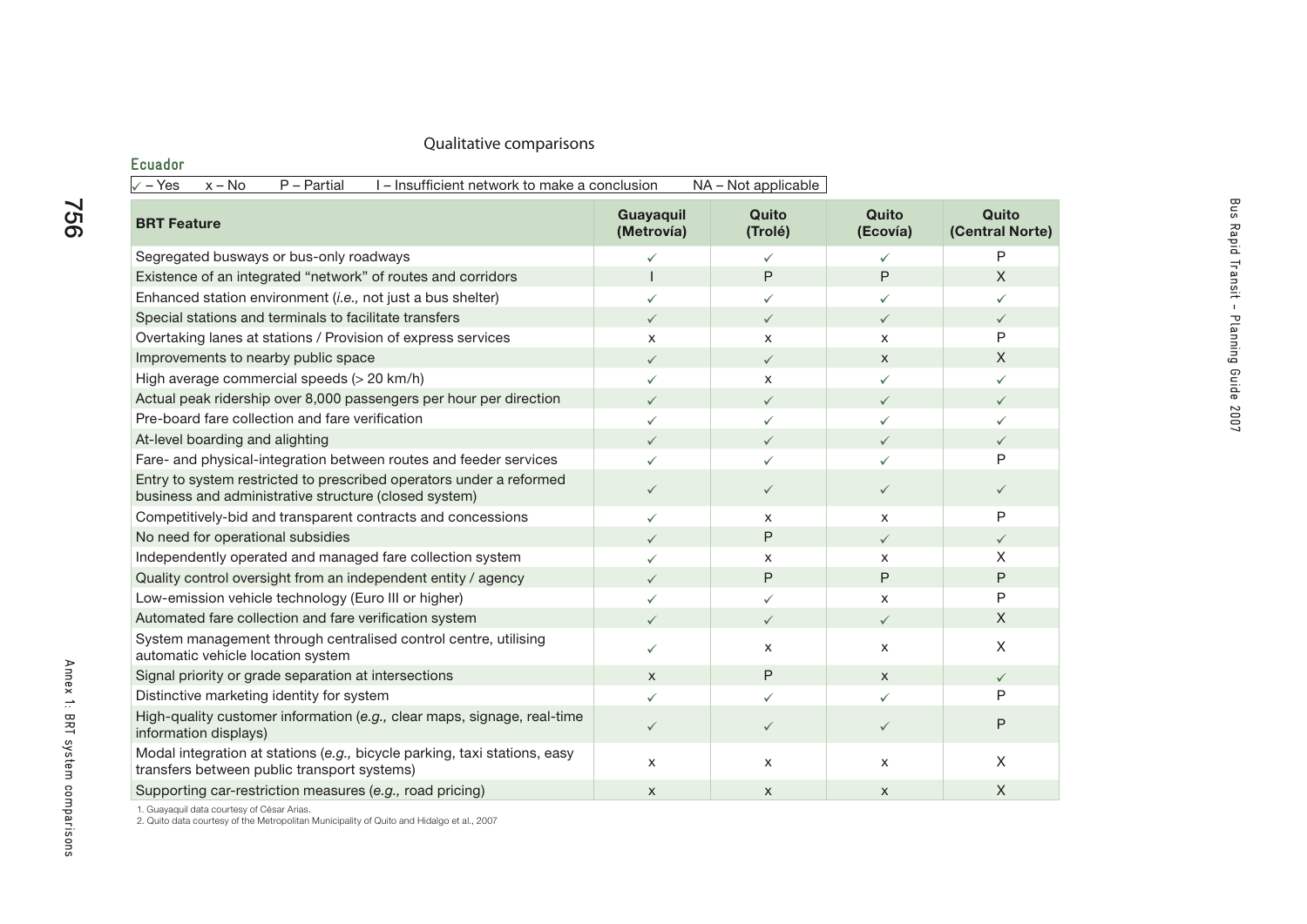| l – Insufficient network to make a conclusion<br>$NA - Not applicable1$<br>– No<br>P – Partial<br>∡ – Yes I |
|-------------------------------------------------------------------------------------------------------------|
|-------------------------------------------------------------------------------------------------------------|

| Qualitative comparisons                                                                                                      |                                   |                       |                                  |
|------------------------------------------------------------------------------------------------------------------------------|-----------------------------------|-----------------------|----------------------------------|
| <b>Chile and Mexico</b><br>$\sqrt{-1}$ Yes<br>$x - No$<br>$P - Partial$<br>I - Insufficient network to make a conclusion     |                                   | NA - Not applicable   |                                  |
| <b>BRT Feature</b>                                                                                                           | <b>Santiago</b><br>(Transantiago) | León<br>(Optibus SIT) | <b>Mexico City</b><br>(Metrobús) |
| Segregated busways or bus-only roadways                                                                                      | P                                 | ✓                     | ✓                                |
| Existence of an integrated "network" of routes and corridors                                                                 | $\checkmark$                      | $\checkmark$          | $\mathsf{x}$                     |
| Enhanced station environment (i.e., not just a bus shelter)                                                                  | P                                 | ✓                     | ✓                                |
| Special stations and terminals to facilitate transfers                                                                       | $\checkmark$                      | $\checkmark$          | X                                |
| Overtaking lanes at stations / Provision of express services                                                                 | P                                 | X                     | $\mathsf{x}$                     |
| Improvements to nearby public space                                                                                          | P                                 | $\mathsf{x}$          | $\mathsf{x}$                     |
| High average commercial speeds (> 20 km/h)                                                                                   | P                                 | $\checkmark$          | X                                |
| Actual peak ridership over 8,000 passengers per hour per direction                                                           | P                                 | $\checkmark$          | X                                |
| Pre-board fare collection and fare verification                                                                              | $\mathsf X$                       | ✓                     | $\checkmark$                     |
| At-level boarding and alighting                                                                                              | $\mathsf{x}$                      | $\checkmark$          | $\checkmark$                     |
| Fare- and physical-integration between routes and feeder services                                                            | ✓                                 | P                     | $\times$                         |
| Entry to system restricted to prescribed operators under a reformed<br>business and administrative structure (closed system) | $\checkmark$                      | $\checkmark$          | $\checkmark$                     |
| Competitively-bid and transparent contracts and concessions                                                                  | $\checkmark$                      | $\pmb{\times}$        | X                                |
| No need for operational subsidies                                                                                            | $\checkmark$                      | $\checkmark$          | P                                |
| Independently operated and managed fare collection system                                                                    | $\checkmark$                      | ✓                     | ✓                                |
| Quality control oversight from an independent entity / agency                                                                | $\mathsf{x}$                      | P                     | $\checkmark$                     |
| Low-emission vehicle technology (Euro III or higher)                                                                         | $\checkmark$                      | ✓                     | ✓                                |
| Automated fare collection and fare verification system                                                                       | $\checkmark$                      | $\checkmark$          | $\checkmark$                     |
| System management through centralised control centre, utilising<br>automatic vehicle location system                         | X                                 | P                     | ✓                                |
| Signal priority or grade separation at intersections                                                                         | $\mathsf{x}$                      | X                     | X                                |
| Distinctive marketing identity for system                                                                                    | ✓                                 | ✓                     | ✓                                |
| High-quality customer information (e.g., clear maps, signage, real-time<br>information displays)                             | $\checkmark$                      | $\checkmark$          | $\checkmark$                     |
| Modal integration at stations (e.g., bicycle parking, taxi stations, easy<br>transfers between public transport systems)     | $\pmb{\times}$                    | X                     | X                                |
| Supporting car-restriction measures (e.g., road pricing)                                                                     | $\mathsf{x}$                      | $\mathsf{x}$          | $\mathsf{x}$                     |

1. Santiago data courtesy of Eduardo Giesen. 2. León and Mexico City data courtesy of Bernardo Baranda (ITDP)

757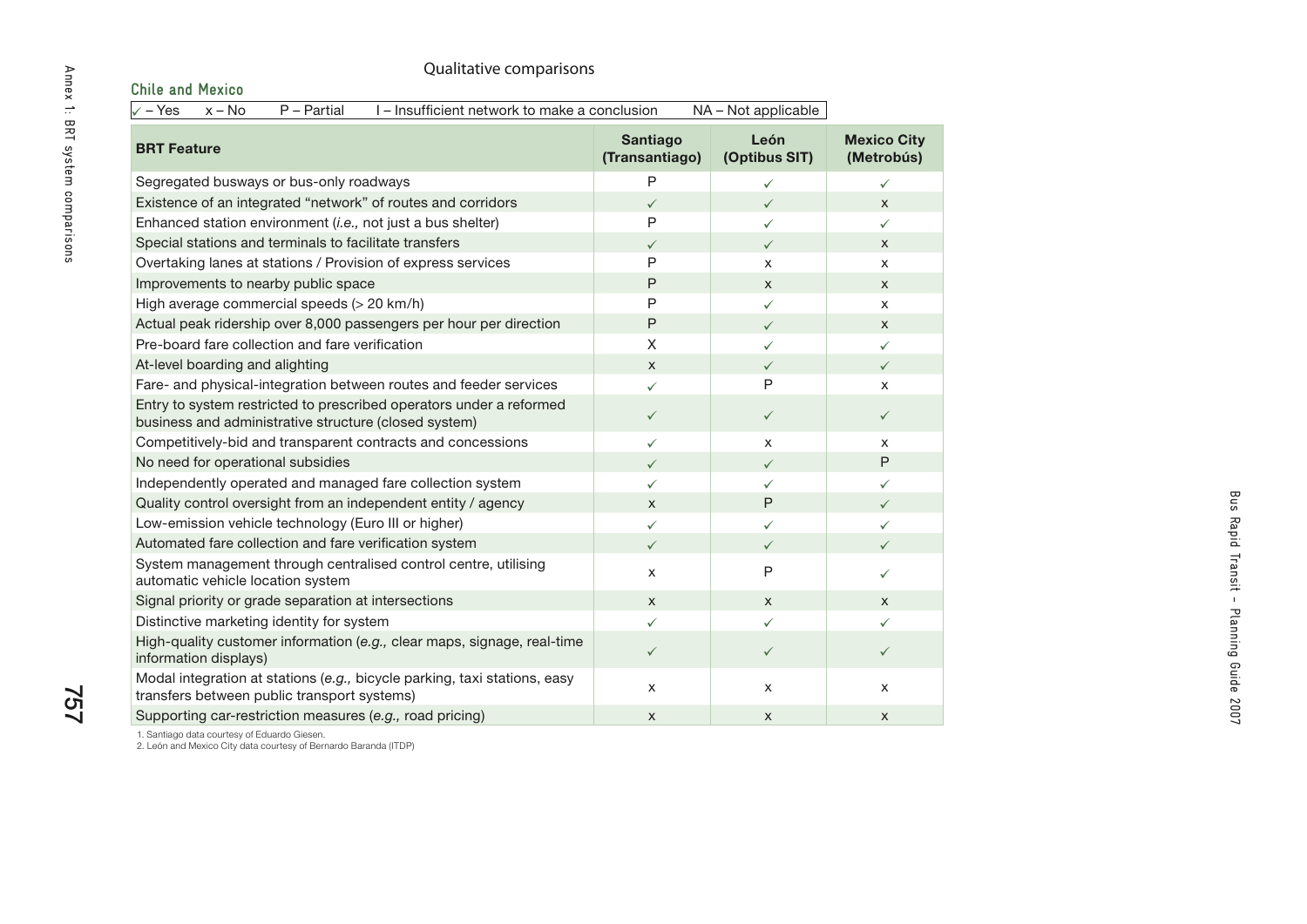| China                                                                                                                        |                |                     |                |
|------------------------------------------------------------------------------------------------------------------------------|----------------|---------------------|----------------|
| $\sqrt{-Y}$ es<br>$P - Partial$<br>$x - No$<br>I – Insufficient network to make a conclusion                                 |                | NA - Not applicable |                |
| <b>BRT Feature</b>                                                                                                           | <b>Beijing</b> | Hangzhou            | <b>Kunming</b> |
| Segregated busways or bus-only roadways                                                                                      | P              | P                   | $\checkmark$   |
| Existence of an integrated "network" of routes and corridors                                                                 | $\overline{1}$ | $\mathsf{I}$        | $\checkmark$   |
| Enhanced station environment (i.e., not just a bus shelter)                                                                  | P              | $\checkmark$        | P              |
| Special stations and terminals to facilitate transfers                                                                       | $\mathsf{X}$   | X                   | <b>NA</b>      |
| Overtaking lanes at stations / Provision of express services                                                                 | $\mathsf{P}$   | X                   | $\times$       |
| Improvements to nearby public space                                                                                          | $\checkmark$   | $\checkmark$        | X              |
| High average commercial speeds (> 20 km/h)                                                                                   | $\checkmark$   | ✓                   | X              |
| Actual peak ridership over 8,000 passengers per hour per direction                                                           | X              | X                   | $\checkmark$   |
| Pre-board fare collection and fare verification                                                                              | ✓              | $\checkmark$        | X              |
| At-level boarding and alighting                                                                                              | P              | P                   | $\mathsf{x}$   |
| Fare- and physical-integration between routes and feeder services                                                            | X              | P                   | <b>NA</b>      |
| Entry to system restricted to prescribed operators under a reformed<br>business and administrative structure (closed system) | $\mathsf{P}$   | X                   | X              |
| Competitively-bid and transparent contracts and concessions                                                                  | X              | X                   | P              |
| No need for operational subsidies                                                                                            | X              | X                   | $\checkmark$   |
| Independently operated and managed fare collection system                                                                    | ✓              | X                   | X              |
| Quality control oversight from an independent entity / agency                                                                | P              | P                   | P              |
| Low-emission vehicle technology (Euro III or higher)                                                                         | ✓              | ✓                   | X              |
| Automated fare collection and fare verification system                                                                       | $\checkmark$   | $\checkmark$        | X              |
| System management through centralised control centre, utilising<br>automatic vehicle location system                         | $\checkmark$   | X                   | P              |
| Signal priority or grade separation at intersections                                                                         | $\mathsf{x}$   | $\mathsf{X}$        | P              |
| Distinctive marketing identity for system                                                                                    | X              | $\checkmark$        | X              |
| High-quality customer information (e.g., clear maps, signage, real-time<br>information displays)                             | $\checkmark$   | $\checkmark$        | $\mathsf{x}$   |
| Modal integration at stations (e.g., bicycle parking, taxi stations, easy<br>transfers between public transport systems)     | $\mathsf{P}$   | P                   | P              |
| Supporting car-restriction measures (e.g., road pricing)                                                                     | $\pmb{\times}$ | $\mathsf{x}$        | P              |

758

1. Beijing data courtesy of Kangming Xu 2. Kunming data courtesy of Lin Wei (Municipality of Kunming)

Bus Rapid Transit - Planning Guide 2007

Bus Rapid Transit - Planning Guide 2007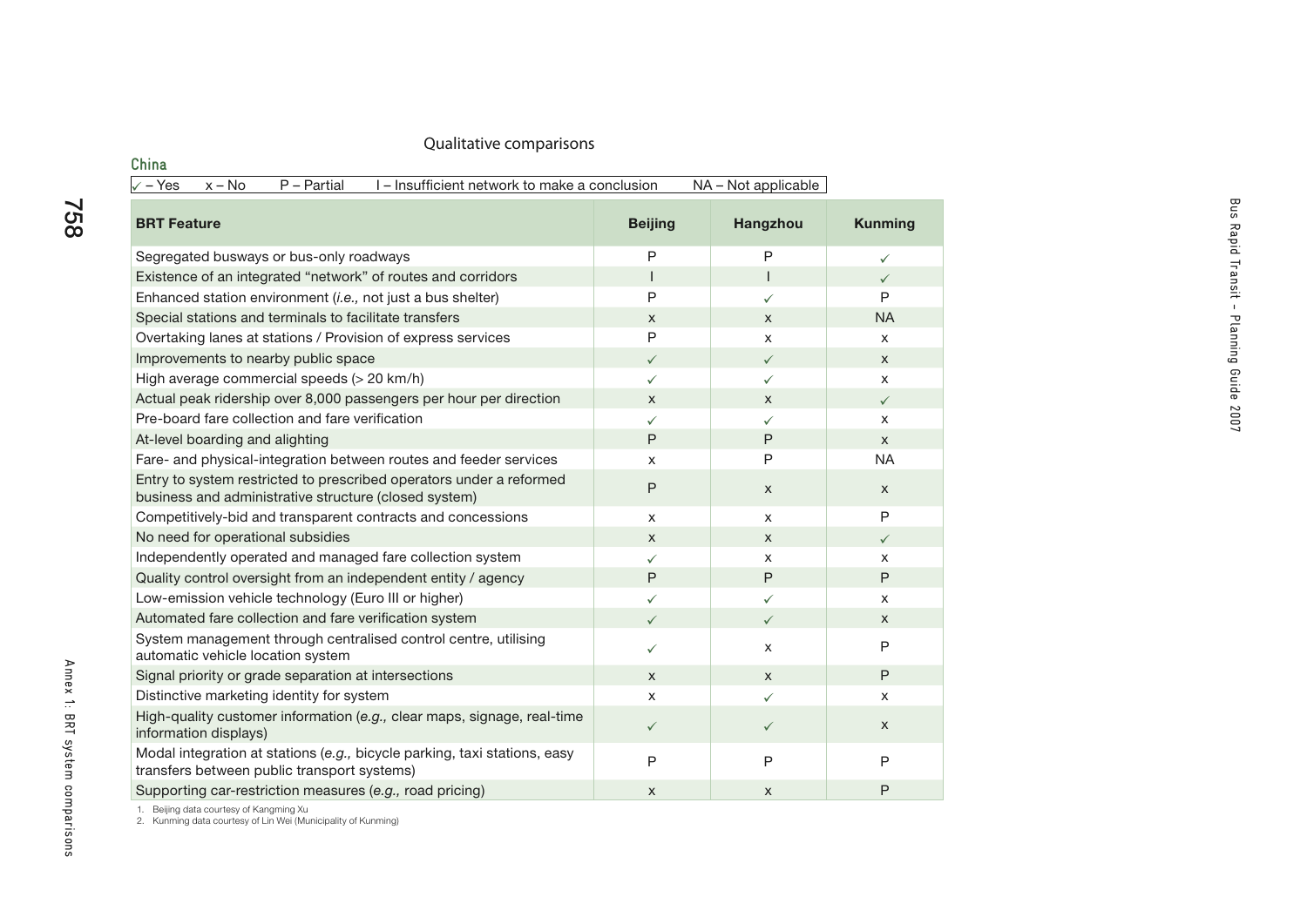| Qualitative comparisons<br>Indonesia, Japan, South Korea, and Taiwan                                                         |                           |                                    |               |              |
|------------------------------------------------------------------------------------------------------------------------------|---------------------------|------------------------------------|---------------|--------------|
| I - Insufficient network to make a conclusion<br>$x - No$<br>$\sqrt{-1}$ Yes<br>$P - Partial$                                |                           | NA - Not applicable                |               |              |
| <b>BRT Feature</b>                                                                                                           | Jakarta<br>(TransJakarta) | <b>Nagoya</b><br>(Yurikamome line) | <b>Taipei</b> | <b>Seoul</b> |
| Segregated busways or bus-only roadways                                                                                      | $\checkmark$              | ✓                                  | ✓             | P            |
| Existence of an integrated "network" of routes and corridors                                                                 | X                         | $\mathsf{P}$                       | $\checkmark$  | $\checkmark$ |
| Enhanced station environment (i.e., not just a bus shelter)                                                                  | $\checkmark$              | ✓                                  | P             | X            |
| Special stations and terminals to facilitate transfers                                                                       | X                         | P                                  | $\mathsf{x}$  | $\mathsf{X}$ |
| Overtaking lanes at stations / Provision of express services                                                                 | X                         | X                                  | P             | X            |
| Improvements to nearby public space                                                                                          | $\mathsf{x}$              | $\boldsymbol{\mathsf{x}}$          | $\mathsf{x}$  | $\checkmark$ |
| High average commercial speeds (> 20 km/h)                                                                                   | ✓                         | ✓                                  | ✓             | X            |
| Actual peak ridership over 8,000 passengers per hour per direction                                                           | $\checkmark$              | X                                  | $\checkmark$  | $\checkmark$ |
| Pre-board fare collection and fare verification                                                                              | $\checkmark$              | X                                  | X             | X            |
| At-level boarding and alighting                                                                                              | $\checkmark$              | X                                  | $\mathsf{x}$  | X            |
| Fare- and physical-integration between routes and feeder services                                                            |                           | X                                  | ✓             | $\checkmark$ |
| Entry to system restricted to prescribed operators under a reformed<br>business and administrative structure (closed system) | $\checkmark$              | $\checkmark$                       | $\mathsf{x}$  | P            |
| Competitively-bid and transparent contracts and concessions                                                                  | X                         | $\boldsymbol{\mathsf{x}}$          | X             |              |
| No need for operational subsidies                                                                                            | X                         | X                                  | $\checkmark$  | X            |
| Independently operated and managed fare collection system                                                                    | $\checkmark$              | X                                  | $\times$      | $\checkmark$ |
| Quality control oversight from an independent entity / agency                                                                | P                         | $\mathsf{x}$                       | P             | $\checkmark$ |
| Low-emission vehicle technology (Euro III or higher)                                                                         | X                         | $\times$                           | ✓             | $\checkmark$ |
| Automated fare collection and fare verification system                                                                       | $\checkmark$              | X                                  | $\checkmark$  | $\checkmark$ |
| System management through centralised control centre, utilising<br>automatic vehicle location system                         | X                         | X                                  | ✓             | $\checkmark$ |
| Signal priority or grade separation at intersections                                                                         | $\mathsf{X}$              | $\checkmark$                       | $\mathsf{x}$  | $\mathsf{X}$ |
| Distinctive marketing identity for system                                                                                    | $\checkmark$              | $\mathsf{x}$                       | X             | X            |
| High-quality customer information (e.g., clear maps, signage, real-time<br>information displays)                             | $\checkmark$              | $\checkmark$                       | P             | P            |
| Modal integration at stations (e.g., bicycle parking, taxi stations, easy<br>transfers between public transport systems)     | X                         | ✓                                  | P             | P            |
| Supporting car-restriction measures (e.g., road pricing)                                                                     | Ρ                         | X                                  | X             | X            |

1. Jakarta data courtesy of ITDP

2. Nagoya data courtesy of Hiroyuki Takeshita (Nagoya University) 3. Seoul data courtesy of the Municipality of Seoul 4. Taipei data courtesy of Dr. Jason Chang (Taiwan National University)

759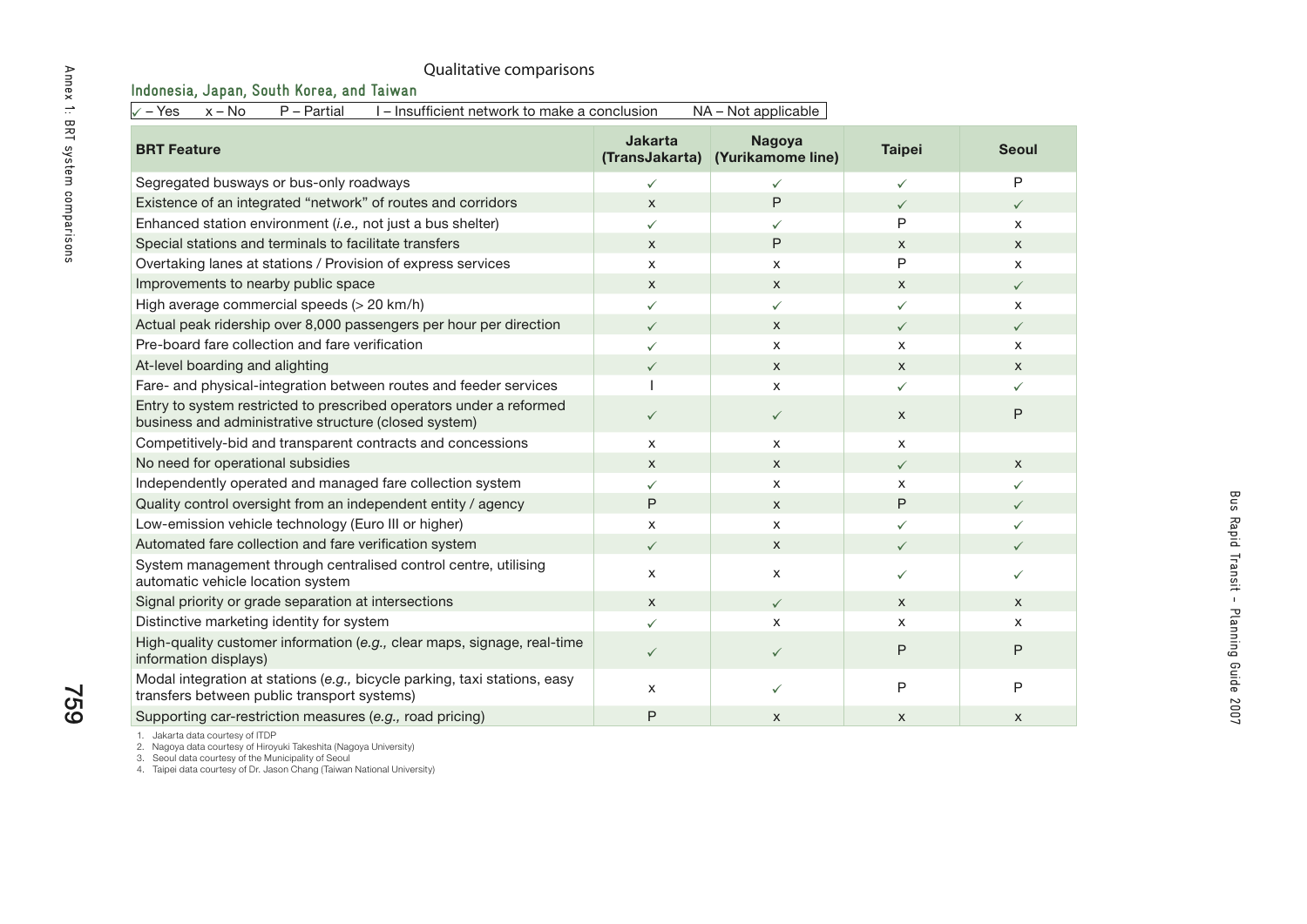| $x - No$<br>P - Partial<br>I - Insufficient network to make a conclusion<br>$\sqrt{-Y}$ es                                   |                               | NA – Not applicable            |                                         |
|------------------------------------------------------------------------------------------------------------------------------|-------------------------------|--------------------------------|-----------------------------------------|
| <b>BRT Feature</b>                                                                                                           | <b>Adelaide</b><br>$(O-Bahn)$ | <b>Brisbane</b><br>(SE Busway) | <b>Sydney</b><br>(Liverpool - Parmatta) |
| Segregated busways or bus-only roadways                                                                                      | $\checkmark$                  | $\checkmark$                   | $\checkmark$                            |
| Existence of an integrated "network" of routes and corridors                                                                 | $\checkmark$                  | $\checkmark$                   | X                                       |
| Enhanced station environment (i.e., not just a bus shelter)                                                                  | ✓                             | ✓                              | ✓                                       |
| Special stations and terminals to facilitate transfers                                                                       | $\checkmark$                  | $\checkmark$                   | $\checkmark$                            |
| Overtaking lanes at stations / Provision of express services                                                                 | ✓                             | P                              | ✓                                       |
| Improvements to nearby public space                                                                                          | $\checkmark$                  | $\checkmark$                   | P                                       |
| High average commercial speeds (> 20 km/h)                                                                                   | ✓                             | ✓                              | ✓                                       |
| Actual peak ridership over 8,000 passengers per hour per direction                                                           | X                             | $\checkmark$                   | X                                       |
| Pre-board fare collection and fare verification                                                                              | X                             | P                              | x                                       |
| At-level boarding and alighting                                                                                              | X                             | X                              | X                                       |
| Fare- and physical-integration between routes and feeder services                                                            | ✓                             | ✓                              | P                                       |
| Entry to system restricted to prescribed operators under a reformed<br>business and administrative structure (closed system) | $\checkmark$                  | $\checkmark$                   | $\checkmark$                            |
| Competitively-bid and transparent contracts and concessions                                                                  | P                             | P                              | P                                       |
| No need for operational subsidies                                                                                            | X                             | $\mathsf{x}$                   | X                                       |
| Independently operated and managed fare collection system                                                                    | X                             | X                              | X                                       |
| Quality control oversight from an independent entity / agency                                                                | $\checkmark$                  | $\checkmark$                   | $\checkmark$                            |
| Low-emission vehicle technology (Euro III or higher)                                                                         | P                             | P                              | P                                       |
| Automated fare collection and fare verification system                                                                       | P                             | X                              | P                                       |
| System management through centralised control centre, utilising<br>automatic vehicle location system                         | P                             | P                              | ✓                                       |
| Signal priority or grade separation at intersections                                                                         | $\checkmark$                  | $\checkmark$                   | $\checkmark$                            |
| Distinctive marketing identity for system                                                                                    | ✓                             | ✓                              | ✓                                       |
| High-quality customer information (e.g., clear maps, signage, real-time<br>information displays)                             | $\checkmark$                  | $\checkmark$                   | $\checkmark$                            |
| Modal integration at stations (e.g., bicycle parking, taxi stations, easy<br>transfers between public transport systems)     | ✓                             | ✓                              | ✓                                       |
| Supporting car-restriction measures (e.g., road pricing)                                                                     | X                             | X                              | X                                       |

760

1. Australia data courtesy of Richard Filewood (McCormick Rankin Cagney)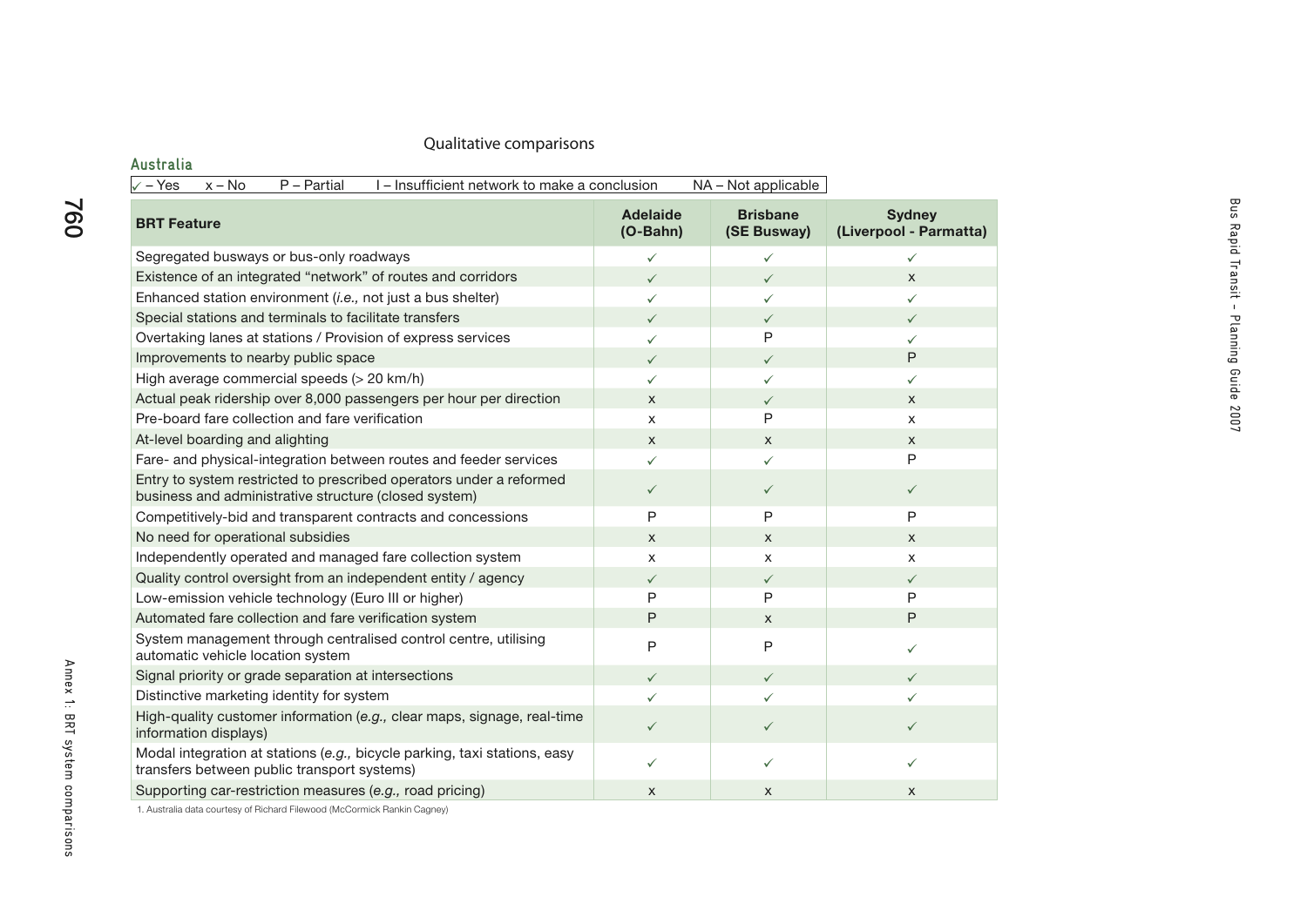#### Prance<br>
Annex 1:<br>
<del>Contract Comparisons</del><br> **ERT Feature**<br>
Segregated busways or bus-only roadways<br>
Existence of an integrated "network" of routes and corridors<br>
Enhanced station environment (*i.e.*, not just a bus shelter)  $\sqrt{-1}$  Yes  $x - No$  P – Partial I – Insufficient network to make a conclusion NA – Not applicable **BRT Feature Caen (Twisto TVR) Lyon (C-lines) Nantes (Busway -Line 4)** Segregated busways or bus-only roadways  $\checkmark$ P $\checkmark$ Existence of an integrated "network" of routes and corridors  $\begin{array}{ccc} x & x \\ x & x \end{array}$ Enhanced station environment (*i.e.,* not just a bus shelter)  $\checkmark$ P $\checkmark$ Special stations and terminals to facilitate transfers  $\checkmark$  $\checkmark$  $\checkmark$ Overtaking lanes at stations / Provision of express services  $\begin{array}{ccc} x & x \\ x & x \end{array}$ Improvements to nearby public space  $\checkmark$  $\checkmark$  x  $\checkmark$ High average commercial speeds (> 20 km/h) <sup>x</sup> <sup>x</sup> <sup>x</sup> Actual peak ridership over 8,000 passengers per hour per direction  $\begin{array}{ccc} x & x \\ x & x \end{array}$ Pre-board fare collection and fare verification $\checkmark$  $\checkmark$  x  $\checkmark$ At-level boarding and alighting  $\checkmark$  $\checkmark$  x  $\checkmark$ Fare- and physical-integration between routes and feeder services  $\checkmark$  $\checkmark$  $\checkmark$ Entry to system restricted to prescribed operators under a reformed business and administrative structure (closed system)  $\checkmark$  $\checkmark$  $\checkmark$ Competitively-bid and transparent contracts and concessions  $\checkmark$  $\checkmark$  $\checkmark$  x No need for operational subsidies <sup>x</sup> <sup>x</sup> <sup>x</sup> Independently operated and managed fare collection system  $\begin{array}{ccc} x & x \\ x & x \end{array}$ Quality control oversight from an independent entity / agency  $\checkmark$  $\checkmark$  $\checkmark$ Low-emission vehicle technology (Euro III or higher)  $\checkmark$  $\checkmark$  $\checkmark$ Automated fare collection and fare verification system  $\checkmark$  $\checkmark$  $\checkmark$  x System management through centralised control centre, utilising automatic vehicle location system  $\checkmark$  $\checkmark$  $\checkmark$ Signal priority or grade separation at intersections  $\checkmark$  $\checkmark$  $\checkmark$ Distinctive marketing identity for system  $\checkmark$  $\checkmark$  $\checkmark$ High-quality customer information (*e.g.,* clear maps, signage, real-time information displays)  $\checkmark$  $\checkmark$  $\checkmark$ Modal integration at stations (*e.g.,* bicycle parking, taxi stations, easy transfers between public transport systems) PP $\checkmark$ Supporting car-restriction measures (*e.g.,* road pricing)  $\begin{array}{ccc} x & x \\ x & x \end{array}$  x x x x x

1. Caen, Lyon, and Nantes data courtesy of François Rambaud (CERTU)

 $\overline{\mathbf{Q}}$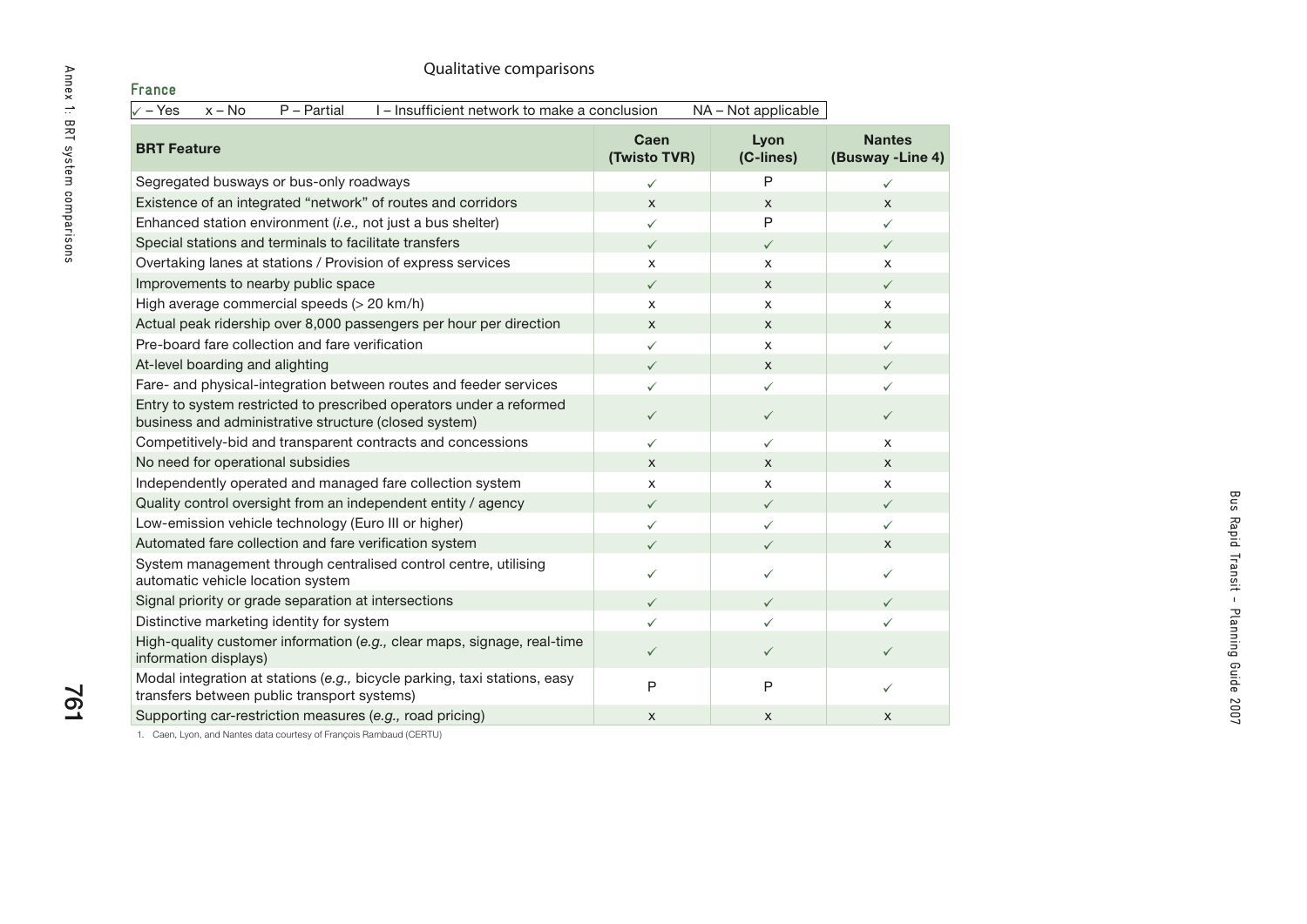### **France continued**

| P - Partial<br>I – Insufficient network to make a conclusion<br>√ – Yes<br>$x - No$                                          |                                                    | NA - Not applicable    |                 |
|------------------------------------------------------------------------------------------------------------------------------|----------------------------------------------------|------------------------|-----------------|
| <b>BRT Feature</b>                                                                                                           | <b>Paris</b><br>(RN305, Mobilien,<br>Val de Marne) | <b>Rouen</b><br>(TEOR) | <b>Toulouse</b> |
| Segregated busways or bus-only roadways                                                                                      | $\checkmark$                                       | $\checkmark$           | P               |
| Existence of an integrated "network" of routes and corridors                                                                 | $\mathsf{x}$                                       | $\mathsf{X}$           | X               |
| Enhanced station environment (i.e., not just a bus shelter)                                                                  | P                                                  | P                      | P               |
| Special stations and terminals to facilitate transfers                                                                       | P                                                  | $\checkmark$           | P               |
| Overtaking lanes at stations / Provision of express services                                                                 | X                                                  | X                      | x               |
| Improvements to nearby public space                                                                                          | $\mathsf{x}$                                       | $\checkmark$           | P               |
| High average commercial speeds (> 20 km/h)                                                                                   | ✓                                                  | $\checkmark$           | X               |
| Actual peak ridership over 8,000 passengers per hour per direction                                                           | $\mathsf{x}$                                       | $\mathsf{x}$           | $\mathsf{x}$    |
| Pre-board fare collection and fare verification                                                                              | P                                                  | $\mathsf{P}$           | X               |
| At-level boarding and alighting                                                                                              | $\mathsf{x}$                                       | $\checkmark$           | $\times$        |
| Fare- and physical-integration between routes and feeder services                                                            | ✓                                                  | $\checkmark$           | $\checkmark$    |
| Entry to system restricted to prescribed operators under a reformed<br>business and administrative structure (closed system) | $\checkmark$                                       | $\checkmark$           | $\checkmark$    |
| Competitively-bid and transparent contracts and concessions                                                                  | X                                                  | ✓                      | $\checkmark$    |
| No need for operational subsidies                                                                                            | $\mathsf{x}$                                       | $\mathsf{x}$           | $\mathsf{x}$    |
| Independently operated and managed fare collection system                                                                    | X                                                  | $\pmb{\times}$         | X               |
| Quality control oversight from an independent entity / agency                                                                | $\checkmark$                                       | $\checkmark$           | $\checkmark$    |
| Low-emission vehicle technology (Euro III or higher)                                                                         | ✓                                                  | P                      | $\checkmark$    |
| Automated fare collection and fare verification system                                                                       | X                                                  | X                      | X               |
| System management through centralised control centre, utilising<br>automatic vehicle location system                         | $\checkmark$                                       | ✓                      | ✓               |
| Signal priority or grade separation at intersections                                                                         | $\checkmark$                                       | $\checkmark$           | $\checkmark$    |
| Distinctive marketing identity for system                                                                                    | P                                                  | $\checkmark$           | X               |
| High-quality customer information (e.g., clear maps, signage, real-time<br>information displays)                             | P                                                  | $\checkmark$           | P               |
| Modal integration at stations (e.g., bicycle parking, taxi stations, easy<br>transfers between public transport systems)     | $\mathsf{P}$                                       | $\overline{P}$         | $\mathsf{P}$    |
| Supporting car-restriction measures (e.g., road pricing)                                                                     | X                                                  | $\mathsf{x}$           | $\mathsf{x}$    |

762

1. Rouen data courtesy of Werner Kutil (Veolia Transport) 2, Paris and Toulouse data courtesy of François Rambaud (CERTU)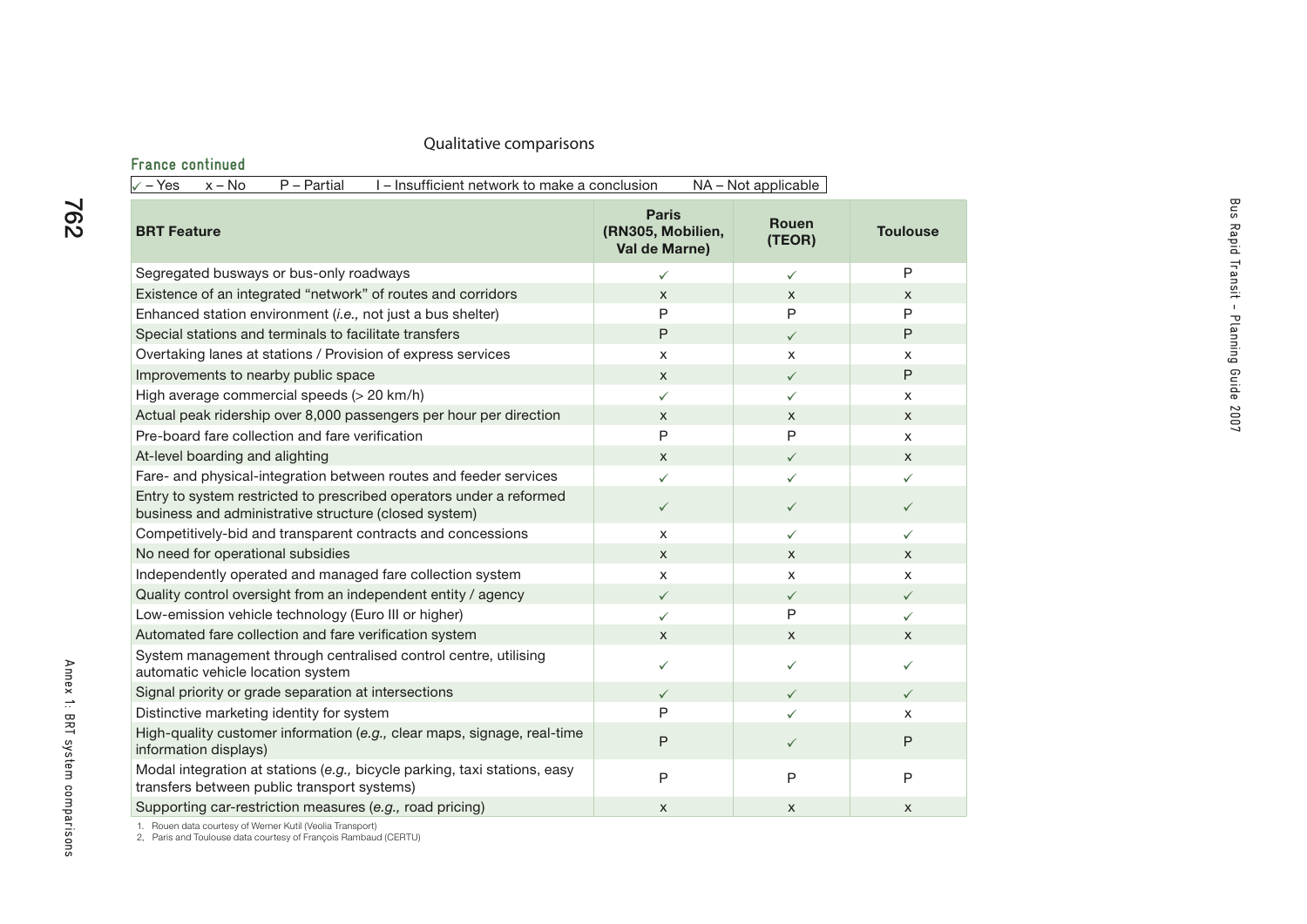763

| Netherlands                                                                                                                  |                                  |                     |
|------------------------------------------------------------------------------------------------------------------------------|----------------------------------|---------------------|
| $\sqrt{-Y}$ es<br>$x - No$<br>$P - Partial$<br>I-Insufficient network to make a conclusion                                   |                                  | NA - Not applicable |
| <b>BRT Feature</b>                                                                                                           | Amsterdam<br>(Zuidtangent)       | <b>Eindhoven</b>    |
| Segregated busways or bus-only roadways                                                                                      | $\checkmark$                     | $\checkmark$        |
| Existence of an integrated "network" of routes and corridors                                                                 | X                                | P                   |
| Enhanced station environment (i.e., not just a bus shelter)                                                                  | ✓                                | ✓                   |
| Special stations and terminals to facilitate transfers                                                                       | X                                | $\checkmark$        |
| Overtaking lanes at stations / Provision of express services                                                                 | X                                | X                   |
| Improvements to nearby public space                                                                                          | X                                | $\checkmark$        |
| High average commercial speeds (> 20 km/h)                                                                                   | $\checkmark$                     | ✓                   |
| Actual peak ridership over 8,000 passengers per hour per direction                                                           | X                                | X                   |
| Pre-board fare collection and fare verification                                                                              | X                                | P                   |
| At-level boarding and alighting                                                                                              | $\checkmark$                     | $\checkmark$        |
| Fare- and physical-integration between routes and feeder services                                                            | ✓                                | X                   |
| Entry to system restricted to prescribed operators under a reformed<br>business and administrative structure (closed system) | $\checkmark$                     | $\checkmark$        |
| Competitively-bid and transparent contracts and concessions                                                                  | $\checkmark$                     | X                   |
| No need for operational subsidies                                                                                            | X                                | X                   |
| Independently operated and managed fare collection system                                                                    | X                                | $\checkmark$        |
| Quality control oversight from an independent entity / agency                                                                | $\checkmark$                     |                     |
| Low-emission vehicle technology (Euro III or higher)                                                                         | $\checkmark$                     | ✓                   |
| Automated fare collection and fare verification system                                                                       | $\checkmark$ (from 1-1-<br>2008) | X                   |
| System management through centralised control centre, utilising<br>automatic vehicle location system                         | $\checkmark$                     | ✓                   |
| Signal priority or grade separation at intersections                                                                         | $\checkmark$                     | $\checkmark$        |
| Distinctive marketing identity for system                                                                                    | ✓                                | ✓                   |
| High-quality customer information (e.g., clear maps, signage, real-time<br>information displays)                             | ✓                                | $\checkmark$        |
| Modal integration at stations (e.g., bicycle parking, taxi stations, easy<br>transfers between public transport systems)     | ✓                                | ✓                   |
| Supporting car-restriction measures (e.g., road pricing)                                                                     | X                                | X                   |
|                                                                                                                              |                                  |                     |

1. Amsterdam data courtesy of Ruud van der Ploeg (Stadsregio Amsterdam) 2. Eindhoven data courtesy of Jacques Splint (Municipality of Eindhoven)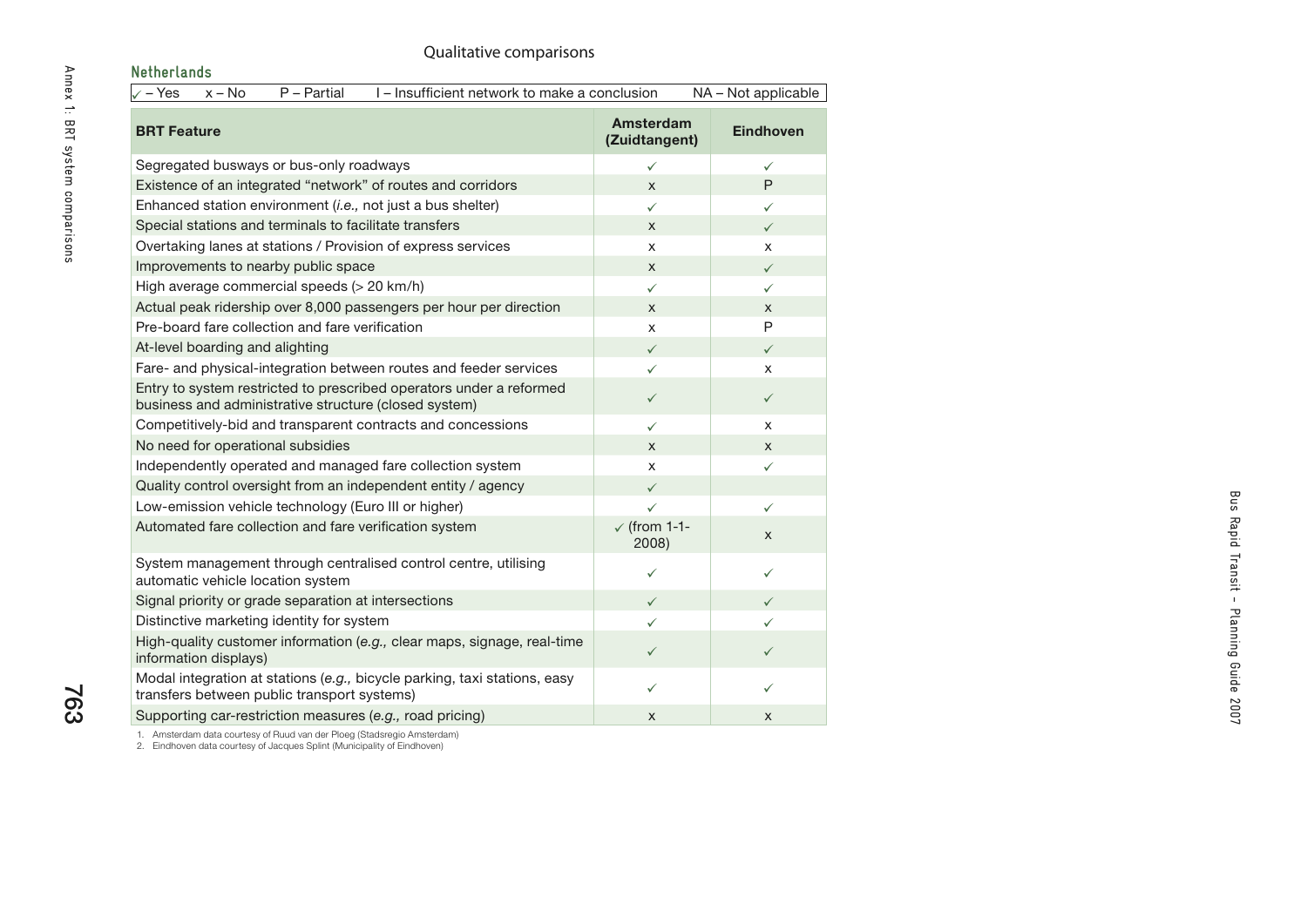# **United Kingdom**

| $x - No$<br>P - Partial<br>I-Insufficient network to make a conclusion<br>NA - Not applicable<br>$\sqrt{-1}$ Yes             |                                  |                             |                         |                                   |
|------------------------------------------------------------------------------------------------------------------------------|----------------------------------|-----------------------------|-------------------------|-----------------------------------|
| <b>BRT Feature</b>                                                                                                           | <b>Bradford</b><br>(Quality Bus) | <b>Crawley</b><br>(Fastway) | Edinburgh<br>(Fastlink) | <b>Leeds</b><br>(Superbus, Elite) |
| Segregated busways or bus-only roadways                                                                                      | P                                | ✓                           | $\checkmark$            | P                                 |
| Existence of an integrated "network" of routes and corridors                                                                 | P                                | $\checkmark$                | P                       | P                                 |
| Enhanced station environment (i.e., not just a bus shelter)                                                                  | P                                | ✓                           | P                       | P                                 |
| Special stations and terminals to facilitate transfers                                                                       |                                  | P                           | P                       |                                   |
| Overtaking lanes at stations / Provision of express services                                                                 | X                                | x                           | X                       | X                                 |
| Improvements to nearby public space                                                                                          | X                                | P                           | P                       | X                                 |
| High average commercial speeds (> 20 km/h)                                                                                   | X                                | P                           | P                       | X                                 |
| Actual peak ridership over 8,000 passengers per hour per direction                                                           | X                                | X                           | X                       | X                                 |
| Pre-board fare collection and fare verification                                                                              | x                                | X                           | X                       | X                                 |
| At-level boarding and alighting                                                                                              | P                                | P                           | P                       | $\sf P$                           |
| Fare- and physical-integration between routes and feeder services                                                            | P                                | ✓                           | P                       | P                                 |
| Entry to system restricted to prescribed operators under a reformed<br>business and administrative structure (closed system) |                                  | $\checkmark$                |                         |                                   |
| Competitively-bid and transparent contracts and concessions                                                                  | X                                | ✓                           |                         | X                                 |
| No need for operational subsidies                                                                                            | P                                | $\checkmark$                | $\checkmark$            | P                                 |
| Independently operated and managed fare collection system                                                                    | X                                | $\times$                    | X                       | X                                 |
| Quality control oversight from an independent entity / agency                                                                | X                                | $\times$                    | X                       | X                                 |
| Low-emission vehicle technology (Euro III or higher)                                                                         |                                  | ✓                           | $\checkmark$            |                                   |
| Automated fare collection and fare verification system                                                                       | X                                | X                           | X                       | $\mathsf{x}$                      |
| System management through centralised control centre, utilising<br>automatic vehicle location system                         | x                                | ✓                           | P                       | X                                 |
| Signal priority or grade separation at intersections                                                                         | P                                | $\checkmark$                | P                       | P                                 |
| Distinctive marketing identity for system                                                                                    | X                                | ✓                           | P                       | X                                 |
| High-quality customer information (e.g., clear maps, signage, real-time<br>information displays)                             | P                                | $\checkmark$                | P                       | $\mathsf{P}$                      |
| Modal integration at stations (e.g., bicycle parking, taxi stations, easy<br>transfers between public transport systems)     |                                  | ✓                           | P                       |                                   |
| Supporting car-restriction measures (e.g., road pricing)                                                                     | X                                | X                           | X                       | X                                 |

1. UK data courtesy of Dr. Alan Brett (BRT-UK)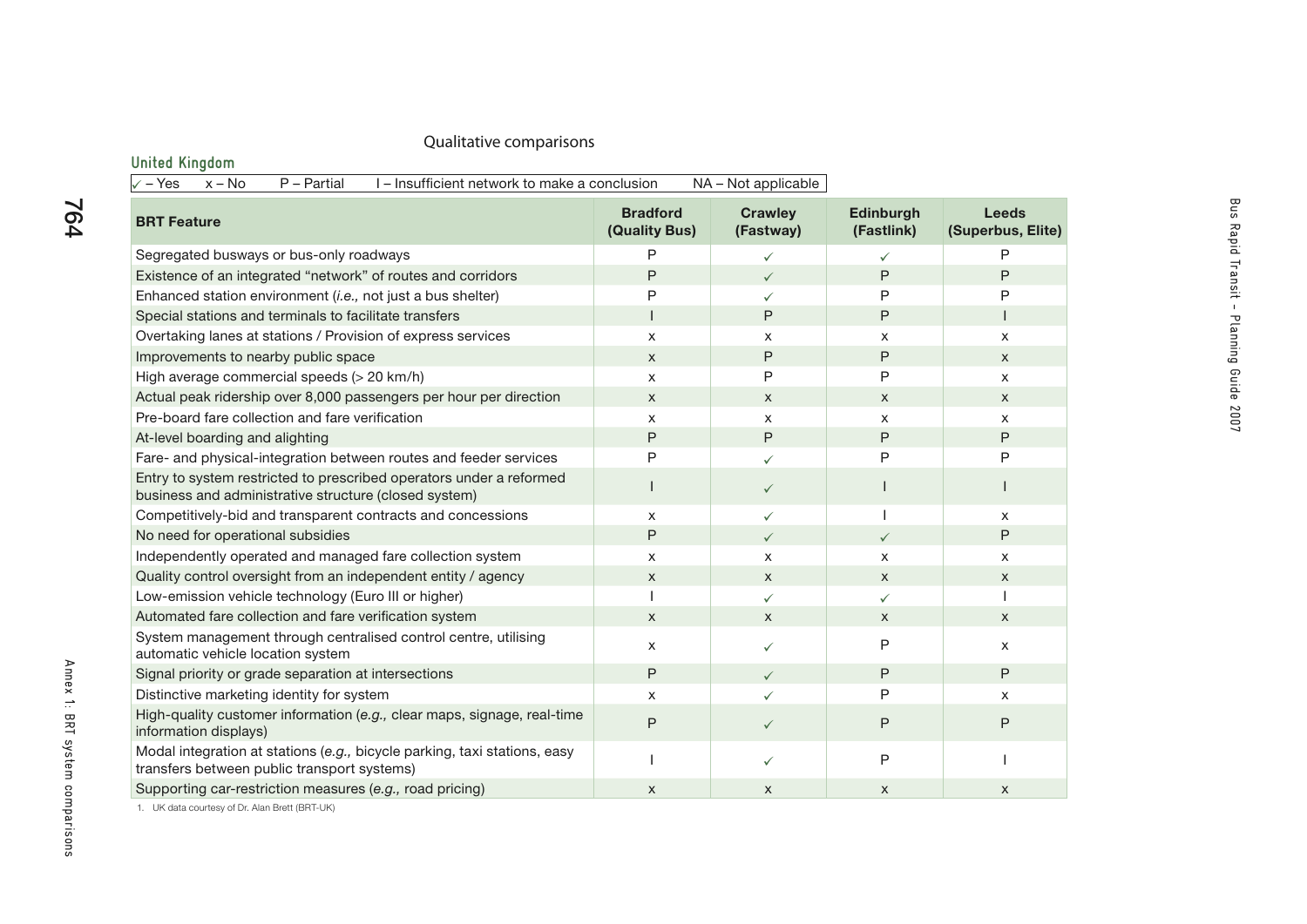| Qualitative comparisons                                                                                                      |                               |                                                  |                |                                     |
|------------------------------------------------------------------------------------------------------------------------------|-------------------------------|--------------------------------------------------|----------------|-------------------------------------|
| <b>Canada and United States</b>                                                                                              |                               |                                                  |                |                                     |
| $\sqrt{-Y}$ es<br>$x - No$<br>I - Insufficient network to make a conclusion<br>P - Partial                                   |                               | NA - Not applicable                              |                |                                     |
| <b>BRT Feature</b>                                                                                                           | <b>Ottawa</b><br>(Transitway) | <b>Boston (Silver</b><br><b>Line Waterfront)</b> | Eugene (EmX)   | <b>Los Angeles</b><br>(Orange line) |
| Segregated busways or bus-only roadways                                                                                      | $\checkmark$                  | $\checkmark$                                     | $\checkmark$   | P                                   |
| Existence of an integrated "network" of routes and corridors                                                                 | $\checkmark$                  | $\checkmark$                                     | $\checkmark$   | $\checkmark$                        |
| Enhanced station environment (i.e., not just a bus shelter)                                                                  | X                             | P                                                | $\checkmark$   | P                                   |
| Special stations and terminals to facilitate transfers                                                                       | $\boldsymbol{\mathsf{x}}$     | $\checkmark$                                     | $\checkmark$   | P                                   |
| Overtaking lanes at stations / Provision of express services                                                                 | X                             | X                                                | X              | X                                   |
| Improvements to nearby public space                                                                                          | $\mathsf{x}$                  | $\checkmark$                                     | $\checkmark$   | $\checkmark$                        |
| High average commercial speeds (> 20 km/h)                                                                                   | $\checkmark$                  | $\checkmark$                                     | $\checkmark$   | ✓                                   |
| Actual peak ridership over 8,000 passengers per hour per direction                                                           | $\mathsf{x}$                  | $\mathsf{x}$                                     | $\mathsf{x}$   | $\mathsf{X}$                        |
| Pre-board fare collection and fare verification                                                                              | $\mathsf{x}$                  | $\times$                                         | NA (free fare) | X                                   |
| At-level boarding and alighting                                                                                              | $\mathsf{x}$                  | $\mathsf{X}$                                     | $\checkmark$   | $\mathsf{X}$                        |
| Fare- and physical-integration between routes and feeder services                                                            | P                             | X                                                | ✓              | ✓                                   |
| Entry to system restricted to prescribed operators under a reformed<br>business and administrative structure (closed system) | $\checkmark$                  | $\checkmark$                                     | $\checkmark$   | X                                   |
| Competitively-bid and transparent contracts and concessions                                                                  | $\checkmark$                  | X                                                | X              | X                                   |
| No need for operational subsidies                                                                                            | $\mathsf{x}$                  | $\mathsf{X}$                                     | $\mathsf{x}$   | X                                   |
| Independently operated and managed fare collection system                                                                    | X                             | X                                                | NA (free fare) | X                                   |
| Quality control oversight from an independent entity / agency                                                                | $\checkmark$                  | $\checkmark$                                     | X              | $\mathsf{X}$                        |
| Low-emission vehicle technology (Euro III or higher)                                                                         | X                             | ✓                                                | ✓              | ✓                                   |
| Automated fare collection and fare verification system                                                                       | $\mathsf{P}$                  | P                                                | NA (free fare) | $\checkmark$                        |
| System management through centralised control centre, utilising<br>automatic vehicle location system                         | X                             | ✓                                                | $\checkmark$   | ✓                                   |
| Signal priority or grade separation at intersections                                                                         | $\mathsf{x}$                  | $\checkmark$                                     | $\checkmark$   | $\checkmark$                        |
| Distinctive marketing identity for system                                                                                    | ✓                             |                                                  | ✓              | ✓                                   |
| High-quality customer information (e.g., clear maps, signage, real-time<br>information displays)                             | $\checkmark$                  | $\checkmark$                                     | $\checkmark$   | $\checkmark$                        |
| Modal integration at stations (e.g., bicycle parking, taxi stations, easy<br>transfers between public transport systems)     | P                             | X                                                | $\checkmark$   | X                                   |
| Supporting car-restriction measures (e.g., road pricing)                                                                     | X                             | X                                                | X              | X                                   |

1. Ottawa data based on Metro Magazine (2006) and OCTransit website<br>2. Eugene data courtesy of Graham Carey, Lane Transit District<br>3. Eoston data based on Schimek et al. (2005) and MBTA website<br>4. Los Angeles data

765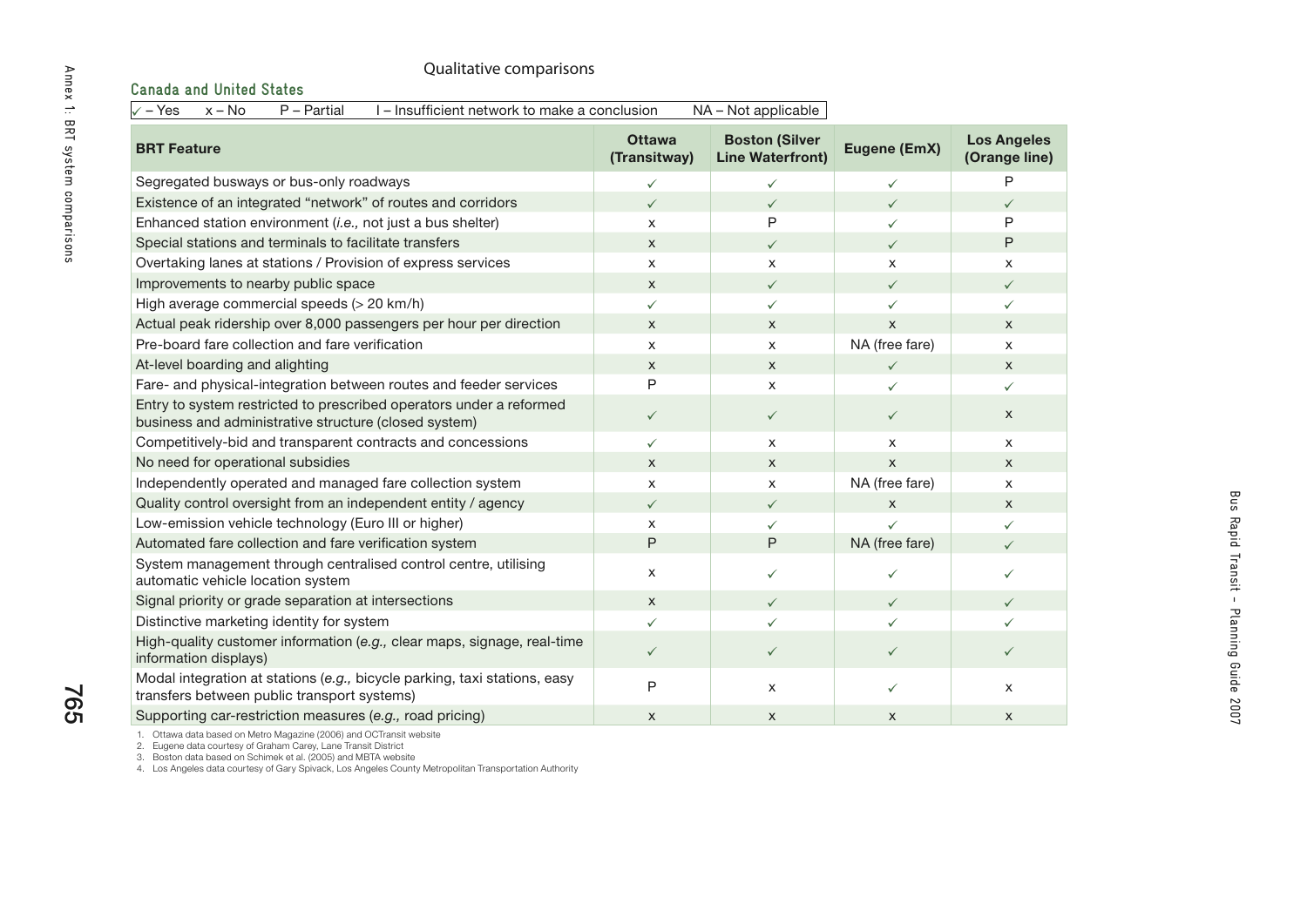#### **Canada and United States**

 $\sqrt{-1}$  Yes  $x - No$  P – Partial I – Insufficient network to make a conclusion NA – Not applicable

| <b>BRT Feature</b>                                                                                                           | <b>Miami</b><br>(South<br>Miami-Dade<br><b>Buswway)</b> | <b>Orlando</b><br>(LYNX Lymmo) | <b>Pittsburgh</b><br>(South Busway) | <b>Pittsburgh</b><br>(MLK East<br>Busway) | <b>Pittsburgh</b><br>(West Busway) |
|------------------------------------------------------------------------------------------------------------------------------|---------------------------------------------------------|--------------------------------|-------------------------------------|-------------------------------------------|------------------------------------|
| Segregated busways or bus-only roadways                                                                                      | $\checkmark$                                            | $\checkmark$                   | $\checkmark$                        | $\checkmark$                              | $\checkmark$                       |
| Existence of an integrated "network" of routes and corridors                                                                 | X                                                       | X                              | ✓                                   | $\checkmark$                              | $\checkmark$                       |
| Enhanced station environment (i.e., not just a bus shelter)                                                                  | P                                                       | ✓                              | P                                   | $\checkmark$                              | ✓                                  |
| Special stations and terminals to facilitate transfers                                                                       | $\checkmark$                                            | $\mathsf{x}$                   | P                                   | $\checkmark$                              | $\checkmark$                       |
| Overtaking lanes at stations / Provision of express services                                                                 | $\times$                                                | $\boldsymbol{\mathsf{x}}$      | P                                   | ✓                                         | $\checkmark$                       |
| Improvements to nearby public space                                                                                          | $\mathsf{x}$                                            | $\checkmark$                   | $\times$                            | $\checkmark$                              | P                                  |
| High average commercial speeds (> 20 km/h)                                                                                   | $\checkmark$                                            | $\boldsymbol{\mathsf{x}}$      | $\checkmark$                        | $\checkmark$                              | $\checkmark$                       |
| Actual peak ridership over 8,000 passengers per hour per direction                                                           | $\mathsf{x}$                                            | $\mathsf{x}$                   | $\times$                            | $\times$                                  | $\times$                           |
| Pre-board fare collection and fare verification                                                                              | $\mathsf{x}$                                            | NA (free fare)                 | X                                   | $\mathsf{x}$                              | $\times$                           |
| At-level boarding and alighting                                                                                              | $\mathsf{x}$                                            | $\mathsf{X}$                   | $\mathsf{x}$                        | $\mathsf{P}$                              | $\mathsf{P}$                       |
| Fare- and physical-integration between routes and feeder services                                                            | $\checkmark$                                            | X                              | P                                   | P                                         | P                                  |
| Entry to system restricted to prescribed operators under a reformed<br>business and administrative structure (closed system) | $\checkmark$                                            | P                              | $\checkmark$                        | $\checkmark$                              | $\checkmark$                       |
| Competitively-bid and transparent contracts and concessions                                                                  | ✓                                                       | $\checkmark$                   | P                                   | P                                         | P                                  |
| No need for operational subsidies                                                                                            | $\mathsf{x}$                                            | $\mathsf{x}$                   | $\mathsf{x}$                        | $\mathsf{x}$                              | $\times$                           |
| Independently operated and managed fare collection system                                                                    | $\mathsf{x}$                                            | NA (free fare)                 | X                                   | X                                         | X                                  |
| Quality control oversight from an independent entity / agency                                                                | $\checkmark$                                            | $\checkmark$                   | P                                   | P                                         | P                                  |
| Low-emission vehicle technology (Euro III or higher)                                                                         | $\mathsf{x}$                                            | $\checkmark$                   | X                                   | P                                         | $\boldsymbol{\mathsf{X}}$          |
| Automated fare collection and fare verification system                                                                       | $\mathsf{x}$                                            | NA (free fare)                 | $\times$                            | $\mathsf{x}$                              | $\mathsf{x}$                       |
| System management through centralised control centre, utilising<br>automatic vehicle location system                         | $\times$                                                | $\mathsf{x}$                   | X                                   | X                                         | $\times$                           |
| Signal priority or grade separation at intersections                                                                         | $\checkmark$                                            | $\checkmark$                   | $\checkmark$                        | $\checkmark$                              | $\checkmark$                       |
| Distinctive marketing identity for system                                                                                    | P                                                       | ✓                              | X                                   | P                                         | P                                  |
| High-quality customer information (e.g., clear maps, signage, real-time<br>information displays)                             | $\mathsf{P}$                                            | $\checkmark$                   | P                                   | $\mathsf{P}$                              | P                                  |
| Modal integration at stations (e.g., bicycle parking, taxi stations, easy<br>transfers between public transport systems)     | P                                                       | $\mathsf{x}$                   | P                                   | $\checkmark$                              | $\checkmark$                       |
| Supporting car-restriction measures (e.g., road pricing)                                                                     | $\mathsf{x}$                                            | $\boldsymbol{\mathsf{X}}$      | $\times$                            | $\times$                                  | $\mathsf{x}$                       |

1. Miami data courtesy of the Miami Dade Bus Transit Services<br>2. Orlando data courtesy of Doug Jamison (Lynx Lymmo)<br>3. Pittsburgh data courtesy of David Wohlwill (Port Authority of Pittsburgh)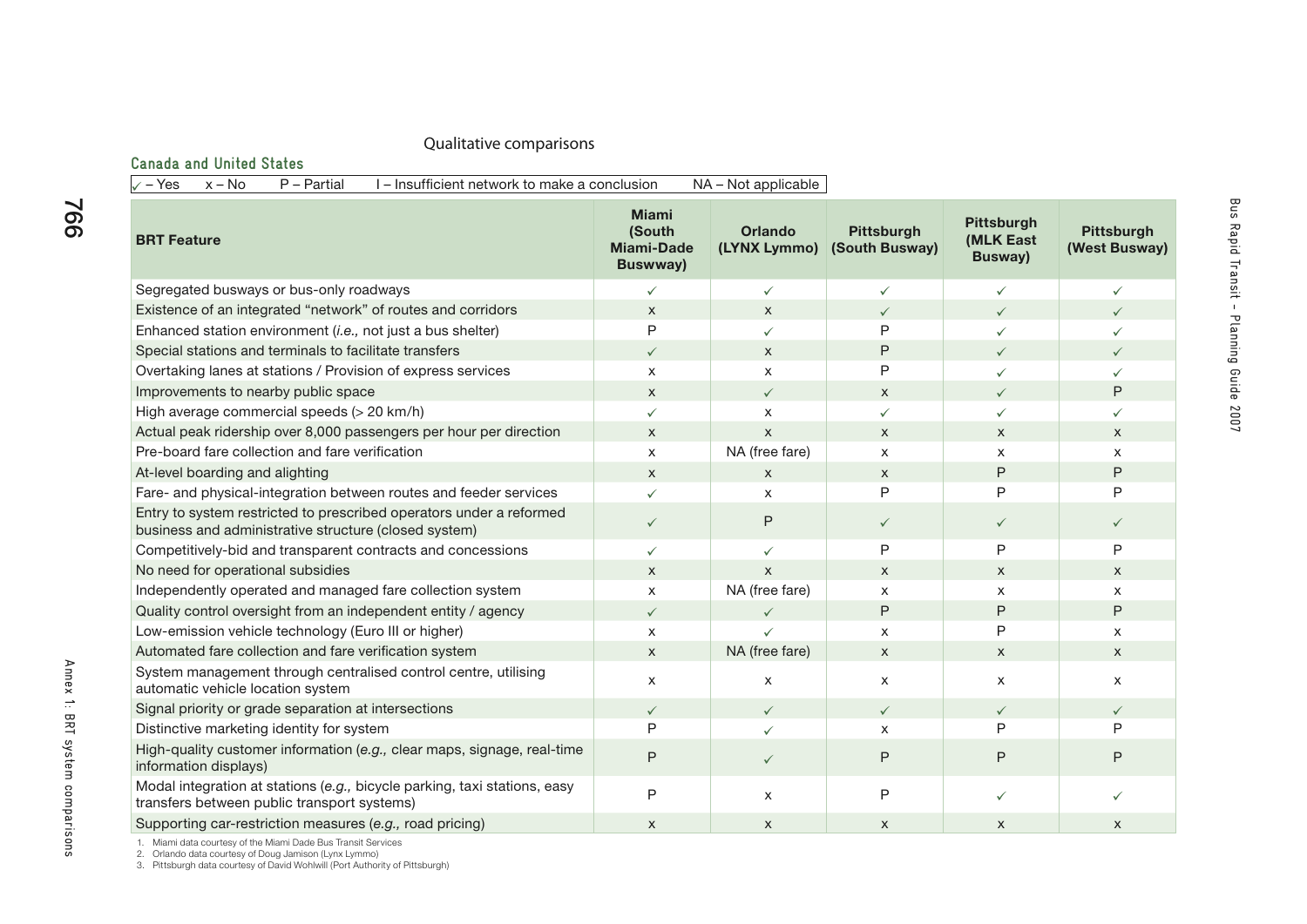# **Colombia**

| <b>BRT Feature</b>                                            | <b>Bogotá</b><br>(TransMilenio)                  | Pereira (Megabus)  |
|---------------------------------------------------------------|--------------------------------------------------|--------------------|
| Year system commenced                                         | 2000                                             | 2006               |
| Number of existing trunk corridors                            | 6                                                | $\mathfrak{p}$     |
| Total length of existing trunk corridors (km)                 | 84 km                                            | <b>15 km</b>       |
| Number of trunk routes                                        | 84                                               | 3                  |
| Location of busway lanes                                      | Centre lanes                                     | Centre lanes       |
| Location of doorways                                          | Median side (left)                               | Median side (left) |
| Type of surface material on runways                           | Concrete                                         | Concrete           |
| Type of surface material on runways at stations               | Concrete                                         | Concrete           |
| Total length of existing feeder routes (km)                   | 212 km                                           | Not available      |
| Projected length of total future trunk corridors (km)         | 388 km                                           | 16.7 km            |
| Number of stations                                            | 107                                              | 38                 |
| Average distance between stations (m)                         | 500 m                                            | 395 m              |
| Number of stations with passing lanes                         | Not available                                    | 0                  |
| Number of terminals                                           | $\overline{7}$                                   | $\overline{2}$     |
| Number of depots                                              | 7                                                | 1                  |
| Number of total system passenger-trips per day                | 1,450,000                                        | 100,000            |
| Actual peak ridership (passengers per hour per direction)     | 45,000                                           | 6,900              |
| Actual non-peak ridership (passengers per hour per direction) | 28,000                                           | Not available      |
| Average commercial speed (km/h)                               | $27$ km/h                                        | 20 km/h            |
| Average peak headway (seconds or minutes)                     | 3 min                                            | $3-5$ min          |
| Average non-peak headway (seconds or minutes)                 | 5 min                                            | 5 min              |
| Average dwell time at stations (seconds)                      | 25 seconds                                       | 20 seconds         |
| Number of trunk vehicles                                      | 1,013                                            | 51                 |
| Trunk vehicle type                                            | Articulated                                      | Articulated        |
| Fuel type used in trunk vehicles                              | Diesel Euro II/III                               | Diesel Euro II     |
| Trunk vehicle capacity                                        | 160                                              | 160                |
| Trunk vehicle length (m)                                      | 18.5 <sub>m</sub>                                | 18.5 <sub>m</sub>  |
| Number of feeder vehicles                                     | 407                                              | 85                 |
| Type of guidance system, if applicable                        | None                                             | None               |
| Type of fare collection / verification technology             | Smart card                                       | Smart card         |
| Number of intersections with priority signal control          | 0                                                | 0                  |
| Number of grade-separated intersections                       | 3                                                | $\mathbf 0$        |
| Fare (US\$)                                                   | US\$0.58                                         | US\$0.48           |
| Total planning costs (US\$)                                   | US\$5.3 million                                  | Not available      |
| Average trunk vehicle costs (US\$)                            | US\$200,000                                      | US\$200,000        |
| Total infrastructure costs (US\$per km)                       | \$5.3 mill/km (ph. l)<br>\$13.3 mill/km (ph. II) | US\$1.7 million/km |

1. Bogotá data courtesy of TransMilenio SA 2. Pereira data from Monica Venegas, Megabus System Manger, 2nd TransMilenio International Conference, 8 Nov 2006

767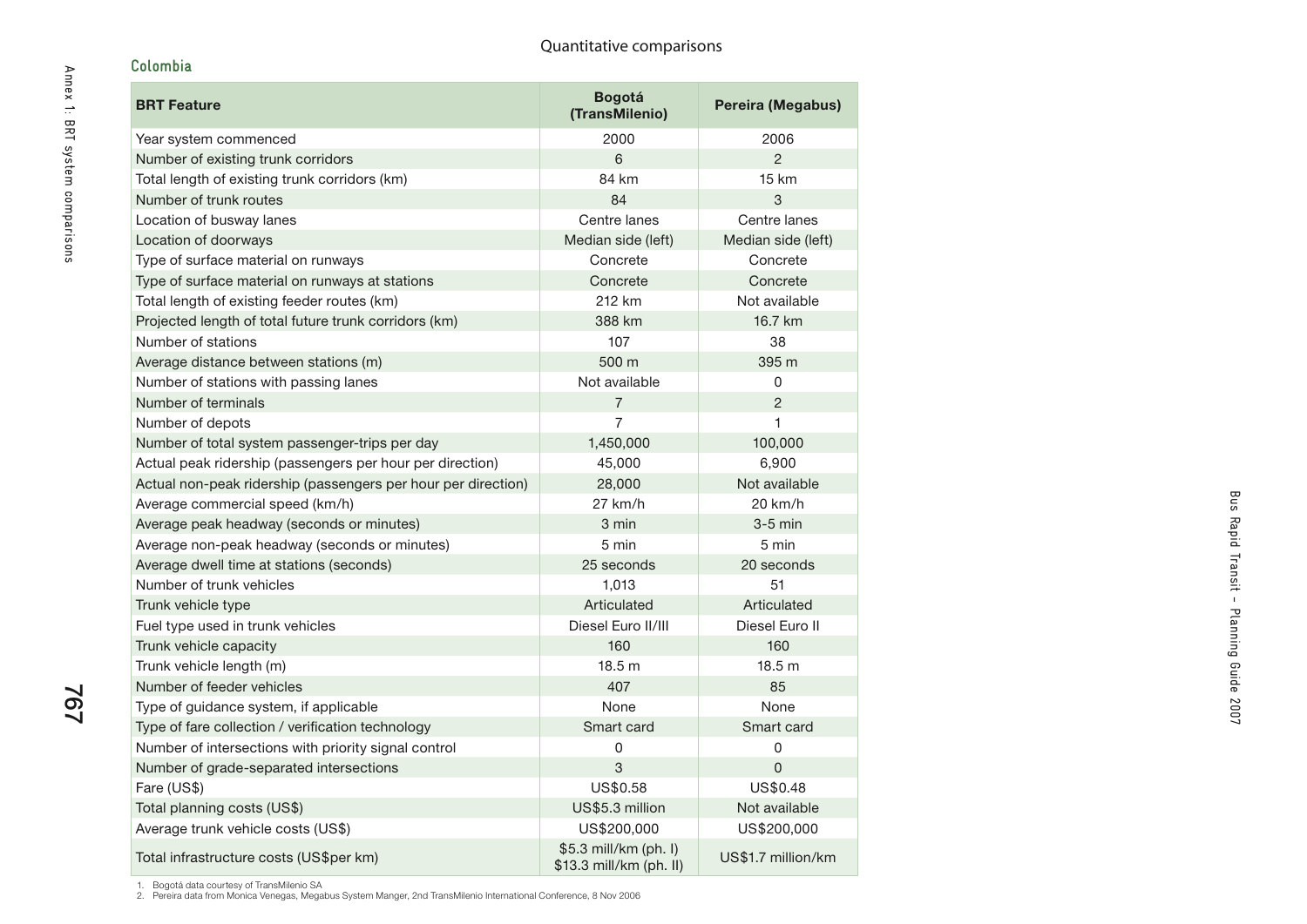#### **Brazil**

768

| <b>BRT Feature</b>                                            | <b>Curitiba</b>         | Goiânia                      | São Paulo<br>(Interligado) | <b>Porto Alegre</b> |
|---------------------------------------------------------------|-------------------------|------------------------------|----------------------------|---------------------|
| Year system commenced                                         | 1972                    | 1976                         | 2003                       | 1977                |
| Number of existing trunk corridors                            | 6                       | $\mathcal{P}$                | 9                          | 8                   |
| Total length of existing trunk corridors (km)                 | 64.6 km                 | 35 km                        | 129.5 km                   | 45.6 km             |
| Number of trunk routes                                        | 12                      | 1                            | > 40                       | > 40                |
| Location of busway lanes                                      | Curbside & centre       | Centre lanes                 | Centre lanes               | Centre lanes        |
| Location of doorways                                          | Curbside (right)        | Median side (left)           | Median & curbside          | Curbside (right)    |
| Type of surface material on runways                           | Asphalt                 | Asphalt                      | Asphalt                    | Asphalt             |
| Type of surface material on runways at stations               | Concrete                | Concrete                     | Concrete                   | Asphalt             |
| Total length of existing feeder routes (km)                   | Not available           | Not available                | Not applicable             | Note applicable     |
| Projected length of total future trunk corridors (km)         | Not available           | Not available                | Not available              | Not available       |
| Number of stations                                            | 123                     | 23                           | 235                        | 128                 |
| Average distance between stations (m)                         | 540 m                   | 560 m                        | 500 m                      | 550 m               |
| Number of stations with passing lanes                         | $\Omega$                | 0                            | 43                         | 0                   |
| Number of terminals                                           | 16                      | 5                            | 27                         | $\mathbf 1$         |
| Number of depots                                              | 12                      | Not available                | Not available              | Not available       |
| Number of total system passenger-trips per day                | 562,000                 | 140,000                      | 2,780,000                  | 900,750             |
| Actual peak ridership (passengers per hour per direction)     | 20,000                  | 11,500                       | 34,900                     | 28,000              |
| Actual non-peak ridership (passengers per hour per direction) | Not available           | Not available                | Not available              | Not available       |
| Average commercial speed (km/h)                               | 19 km/h                 | 18 km/h                      | $22$ km/h                  | 15 km/h             |
| Average peak headway (seconds or minutes)                     | 2 minutes               | 40 seconds                   | 30 seconds                 | 30 seconds          |
| Average non-peak headway (seconds or minutes)                 | 6 minutes               | 2 minutes                    | 45 seconds                 | 2 minutes           |
| Average dwell time at stations (seconds)                      | 22 seconds              | 20 seconds                   | 30 seconds                 | 30 seconds          |
| Number of trunk vehicles                                      | 232                     | 87 articul./5 bi-artiuculat. | Not available              | Not available       |
| Trunk vehicle type                                            | <b>Bi-articulated</b>   | Articul./Bi-articulated      | Articulated / Standard     | Standard            |
| Fuel type used in trunk vehicles                              | Euro III Diesel         | Euro II/III Diesel           | <b>Diesel</b>              | <b>Diesel</b>       |
| Trunk vehicle capacity                                        | 270                     | 160 & 270                    | 100                        | 100                 |
| Trunk vehicle length (m)                                      | 24 m                    | 18.5 m & 25 m                | 18.5 m                     | 12 <sub>m</sub>     |
| Number of feeder vehicles                                     | Not available           | Not available                | Not applicable             | Note applicable     |
| Type of guidance system, if applicable                        | None                    | None                         | None                       | None                |
| Type of fare collection / verification technology             | Smart card              | Smart C. & Magnetic Strip    | Smart card                 | Smart card          |
| Number of intersections with priority signal control          | 0                       | 0                            | 0                          | 0                   |
| Number of grade-separated intersections                       | $\mathbf{0}$            | $\pmb{0}$                    | $\mathsf 0$                | $\mathbf{1}$        |
| Fare (US\$)                                                   | US\$0.74                | US\$0.59                     | US\$1.00                   | US\$0.68            |
| Total planning costs (US\$)                                   | US\$380,000             | Not available                | Not available              | Not available       |
| Average trunk vehicle costs (US\$)                            | US\$395,000             | US\$220,000                  | Not available              | Not available       |
| Total infrastructure costs (US\$per km)                       | US\$1.1 - US\$6 mill/km | US\$1.3 mill/km              | US\$2 - US\$22 mill/km     | US\$1.2 mill/km     |

1. Curitiba data courtesy of URBS 2. São Paulo data courtesy of SPTrans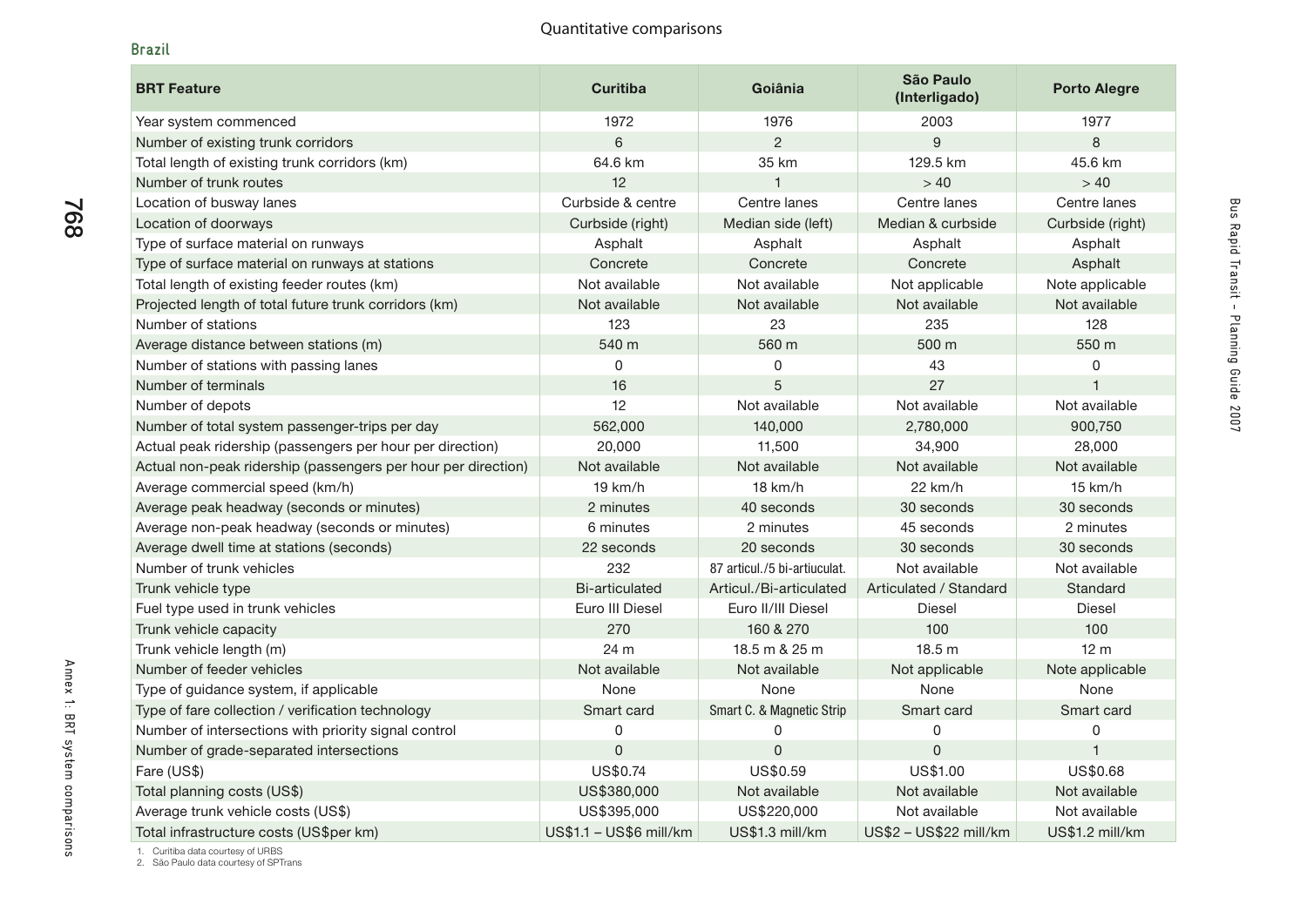| <b>BRT Feature</b>                                            | Guayaquil<br>(Metrovía) | Quito<br>(Trolé)   | Quito<br>(Ecovía)  | Quito<br>(Central Norte) |
|---------------------------------------------------------------|-------------------------|--------------------|--------------------|--------------------------|
| Year system commenced                                         | 2006                    | 1995               | 2001               | 2004                     |
| Number of existing trunk corridors                            | $\overline{1}$          | $\overline{2}$     |                    | $\mathbf{1}$             |
| Total length of existing trunk corridors (km)                 | 15.5 km                 | 16.2 km            | 9.4 km             | 12.8 km                  |
| Number of trunk routes                                        | $\overline{1}$          | 5                  |                    | $\overline{2}$           |
| Location of busway lanes                                      | Centre lanes            | Centre lanes       | Centre lanes       | Centre lanes             |
| Location of doorways                                          | Median side (left)      | Curbside (right)   | Median side (left) | Curbside (right)         |
| Type of surface material on runways                           | Concrete                | Asphalt            | Asphalt            | Concrete                 |
| Type of surface material on runways at stations               | Concrete                | Concrete           | Concrete           | Concrete                 |
| Total length of existing feeder routes (km)                   | 24 km                   | Not available      | Not available      | Not available            |
| Projected length of total future trunk corridors (km)         | 44.1 km                 | Not available      | Not available      | Not available            |
| Number of stations                                            | 34                      | 34                 | 19                 | 16                       |
| Average distance between stations (m)                         | 62 m                    | 476 m              | 494 m              | 800 m                    |
| Number of stations with passing lanes                         | $\mathbf 0$             | 0                  | 0                  | 0                        |
| Number of terminals                                           | $\overline{c}$          | $\overline{c}$     | $\mathbf{2}$       | $\mathbf{1}$             |
| Number of depots                                              | $\overline{2}$          |                    |                    | $\mathbf{1}$             |
| Number of total system passenger-trips per day                | 100,000                 | 246,000            | 81,000             | 120,000                  |
| Actual peak ridership (passengers per hour per direction)     | 5,400                   | 9,600              | 6,400              | 6,400                    |
| Actual non-peak ridership (passengers per hour per direction) | 3,700                   | 2,900              | 1,680              | 1,680                    |
| Average commercial speed (km/h)                               | 22 km/h                 | 15 km/h            | 18 km/h            | 23 km/h                  |
| Average peak headway (seconds or minutes)                     | 2.5 minutes             | 1 minute           | 2 min              | 2 min                    |
| Average non-peak headway (seconds or minutes)                 | 5 minutes               | 3 minutes          | $5$ min $-10$ min  | 5 min                    |
| Average dwell time at stations (seconds)                      | 20 seconds              | 20 seconds         | 20 seconds         | 30 seconds               |
| Number of trunk vehicles                                      | 40 artic./10 stand.     | 113                | 42                 | 74                       |
| Trunk vehicle type                                            | Articulated/stand.      | Electric trolley   | Articulated        | Articulated              |
| Fuel type used in trunk vehicles                              | Diesel Euro III         | Electricity        | Diesel Euro II     | Diesel Euro II / III     |
| Trunk vehicle capacity                                        | 160                     | 160                | 160                | 160                      |
| Trunk vehicle length (m)                                      | 18.5 m                  | 18.5 m             | 18.5 m             | 18.5 m                   |
| Number of feeder vehicles                                     | 30                      | 90                 | 36                 | 135                      |
| Type of guidance system, if applicable                        | None                    | None               | None               | None                     |
| Type of fare collection / verification technology             | Smart cards             | Coins / mag. Strip | Coins / mag. strip | Paper                    |
| Number of intersections with priority signal control          | 0                       | 0                  | 0                  | 0                        |
| Number of grade-separated intersections                       | $\mathsf 0$             |                    | $\Omega$           | $\overline{4}$           |
| Fare (US\$)                                                   | US\$0.25                | US\$0.25           | US\$0.25           | US\$0.25                 |
| Total planning costs (US\$)                                   | US\$1,300,000           | US\$400,000        | US\$500,000        | Not available            |
| Average trunk vehicle costs (US\$)                            | US\$240,000             | US\$650,000        | US\$167,000        | US\$180,000              |
| Total infrastructure costs (US\$per km)                       | US\$1.4 million         | US\$5.1 million    | US\$585,000        | US\$1.4 million          |

Bus Rapid Transit - Planning Guide 2007

Bus Rapid Transit - Planning Guide 2007

1. Guayaquil data courtesy of César Arias. 2. Quito data courtesy of the Metropolitan Municipality of Quito and Hidalgo et al., 2007

769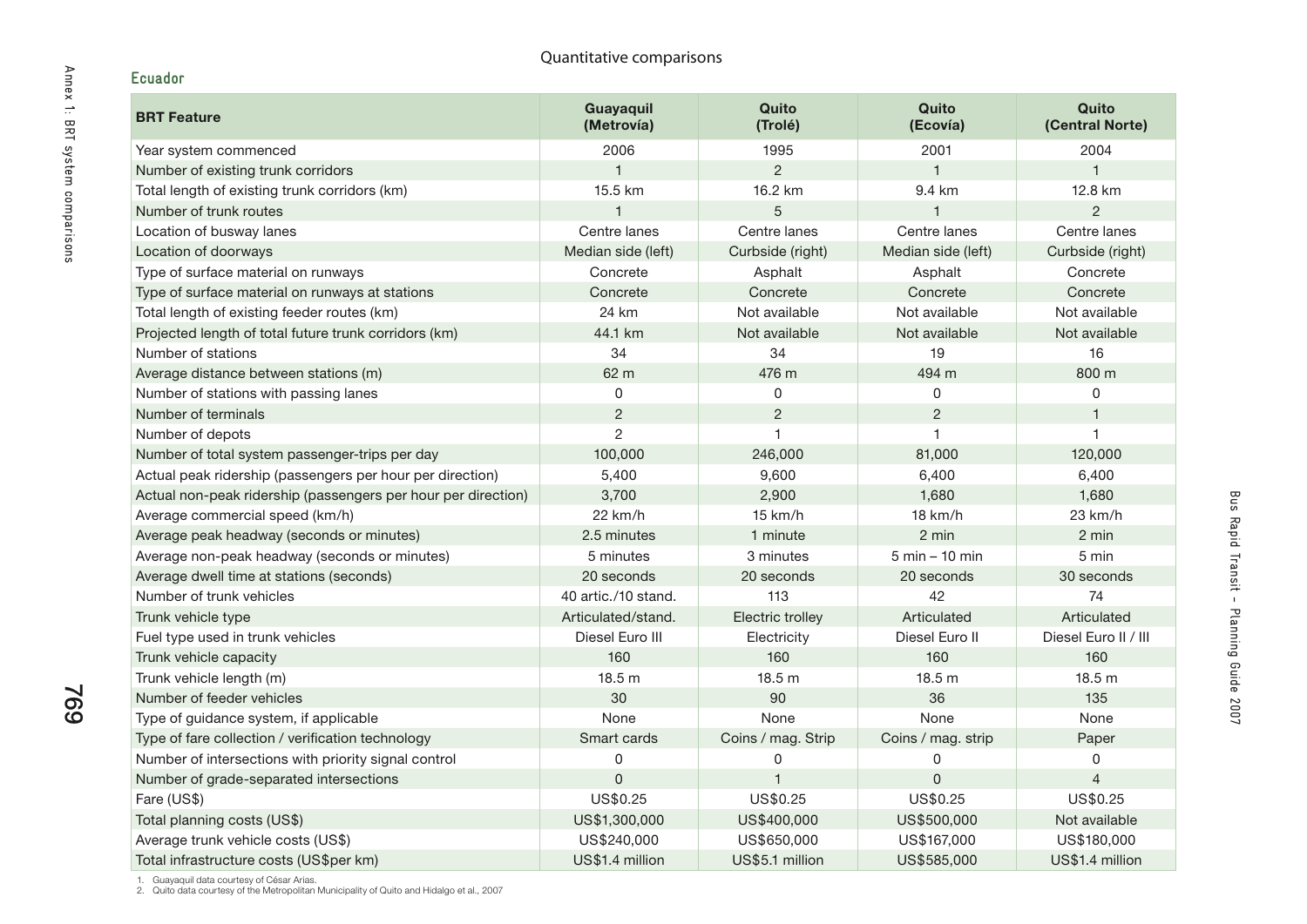### **Chile and Mexico**

770

| <b>BRT Feature</b>                                            | Santiago (Transantiago)   | León (Optibus)                         | <b>Mexico City (Metrobús)</b> |
|---------------------------------------------------------------|---------------------------|----------------------------------------|-------------------------------|
| Year system commenced                                         | 2005-2007                 | 2003                                   | 2005                          |
| Number of existing trunk corridors                            | $\overline{2}$            | 3                                      | $\mathbf{1}$                  |
| Total length of existing trunk corridors (km)                 | Not available             | 26 (15 km exclusive)                   | 20 km                         |
| Number of trunk routes                                        | Various                   | 3                                      | $\sqrt{3}$                    |
| Location of busway lanes                                      | Centre lanes and curbside | Centre lanes                           | Centre lanes                  |
| Location of doorways                                          | Curbside (right)          | Median side (left)                     | Median side (left)            |
| Type of surface material on runways                           | Asphalt                   | Concrete: 99%<br>Asphalt: 1%           | Asphalt                       |
| Type of surface material on runways at stations               | Asphalt                   | Concrete: 92%<br>Asphalt: 8%           | Concrete                      |
| Total length of existing feeder routes (km)                   | Not applicable            | 140 km                                 | 0                             |
| Projected length of total future trunk corridors (km)         | Not available             | 34 km                                  | Not available                 |
| Number of stations                                            | Not available             | 51                                     | 34                            |
| Average distance between stations (m)                         | Not available             | 400 m                                  | 450 m                         |
| Number of stations with passing lanes                         | Not available             | 0                                      | 0                             |
| Number of terminals                                           | $\Omega$                  | 3                                      | $\overline{2}$                |
| Number of depots                                              | Not available             | $\overline{2}$                         | Not available                 |
| Number of total system passenger-trips per day                | Not available             | 220,000                                | 260,000                       |
| Actual peak ridership (passengers per hour per direction)     | Not available             | 2,900                                  | 8,500                         |
| Actual non-peak ridership (passengers per hour per direction) | Not available             | 900                                    | Not available                 |
| Average commercial speed (km/h)                               | 20 km/h                   | 18 km/h                                | 19 km/h                       |
| Average peak headway (seconds or minutes)                     | 3 minutes                 | T1: 2.5 min, T2/T3: 7 min              | 63 seconds                    |
| Average non-peak headway (seconds or minutes)                 | 7 minutes                 | T1: 7 min, T2/T3: 12 min               | Not available                 |
| Average dwell time at stations (seconds)                      | $1 - 3$ minutes           | 7 seconds                              | Not available                 |
| Number of trunk vehicles                                      | Not available             | 55                                     | 97                            |
| Trunk vehicle type                                            | Articulated & standard    | Articulated                            | Articulated                   |
| Fuel type used in trunk vehicles                              | Diesel Euro II/III        | <b>Diesel</b>                          | Diesel Euro III               |
| Trunk vehicle capacity (passengers)                           | 160                       | 160                                    | 160                           |
| Trunk vehicle length (m)                                      | 18 m & 12 m               | 18.5 <sub>m</sub>                      | 18.5 <sub>m</sub>             |
| Number of feeder vehicles                                     | Not applicable            | Feeder serv: 350<br>Auxiliar serv: 150 | $\mathsf{O}\xspace$           |
| Type of guidance system, if applicable                        | None                      | None                                   | None                          |
| Type of fare collection / verification technology             | Smart card                | Smart card                             | Smart card                    |
| Number of intersections with priority signal control          | 0                         | 0                                      | 0                             |
| Number of grade-separated intersections                       | $\mathbf 0$               | 0                                      | $\mathsf{O}\xspace$           |
| Fare (US\$)                                                   | US\$0.70                  | US\$0.50                               | US\$0.35                      |
| Total planning costs (US\$)                                   | Not available             | US\$1.5 million                        | Not available                 |
| Average trunk vehicle costs (US\$)                            | US\$240,000               | US\$260,000                            | US\$243,000                   |
| Total infrastructure costs (US\$million per km)               | Not available             | US\$1.0 mill. / km                     | US\$1.5 mill. / km            |

Annex 1: BRT system comparisons

Annex 1: BRT system comparisons

1. Santiago data courtesy of Eduardo Giesen, 2. León data courtesy of Dr. Dario Hidalgo, Booz Allen Hamilton, 3. Mexico City data courtesy of Bernardo Baranda (ITDP) and Gerhard Menckhoff (World Bank consultant)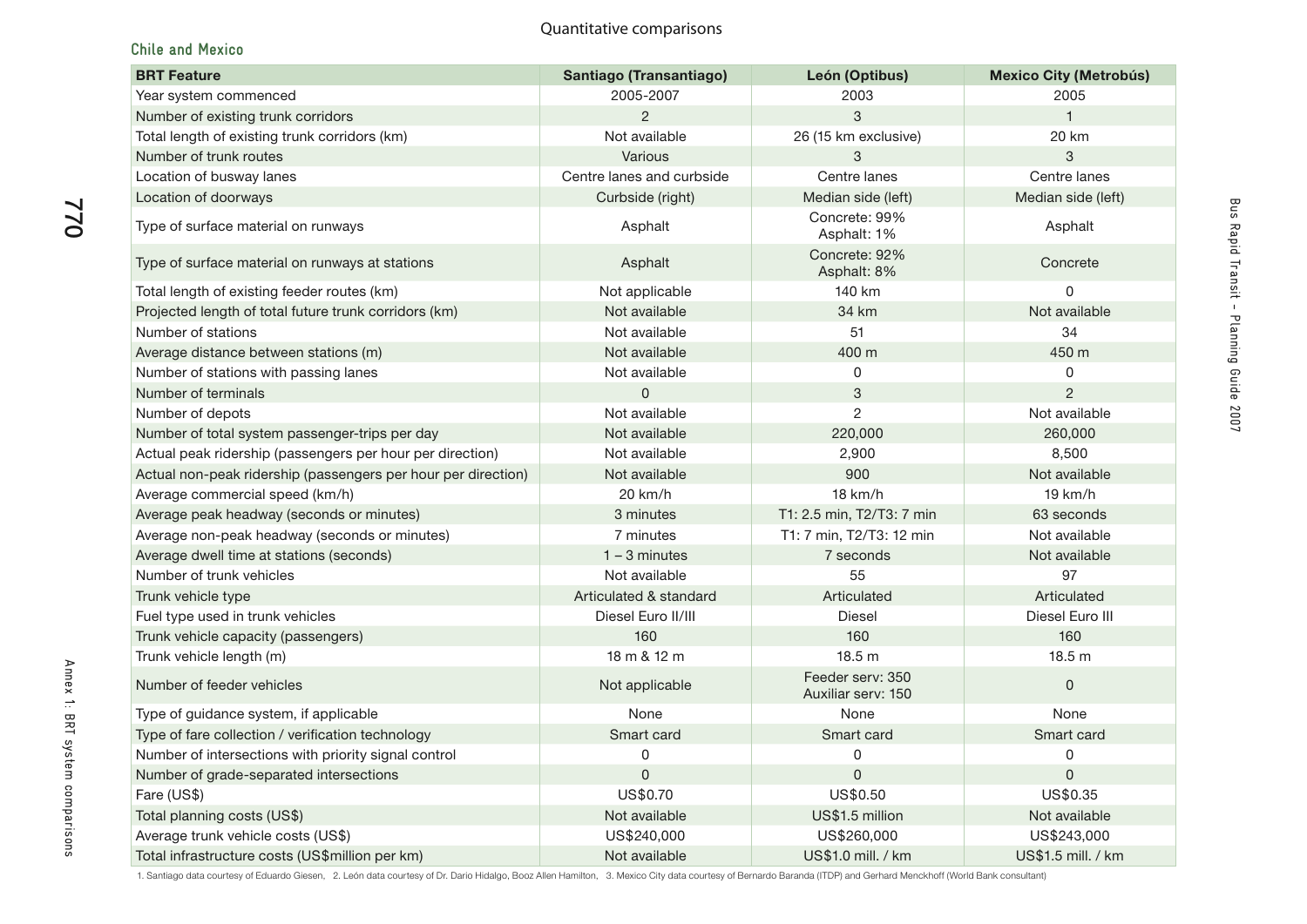| China                                                         | Quantitative comparisons |                  |                     |
|---------------------------------------------------------------|--------------------------|------------------|---------------------|
| <b>BRT Feature</b>                                            | <b>Beijing</b>           | Hangzhou         | <b>Kunming</b>      |
| Year system commenced                                         | 2004                     | 2006             | 1999                |
| Number of existing trunk corridors                            | $\mathbf{1}$             | $\mathbf{1}$     | $\overline{4}$      |
| Total length of existing trunk corridors (km)                 | 16 km (14 exclusive)     | 27.2 km          | 32.2 km             |
| Number of trunk routes                                        |                          | $\overline{2}$   | Not available       |
| Location of busway lanes                                      | Centre lanes             | Curb lanes       | Centre lanes        |
| Location of doorways                                          | Median side (left)       | Curbside (right) | Curbside (right)    |
| Type of surface material on runways                           | Asphalt                  | Asphalt          | Asphalt             |
| Type of surface material on runways at stations               | Asphalt                  | Asphalt          | Asphalt             |
| Total length of existing feeder routes (km)                   | 0                        | 0                | Not applicable      |
| Projected length of total future trunk corridors (km)         | 100 km                   | 180 km           | 179 km              |
| Number of stations                                            | 18                       | 16               | 53                  |
| Average distance between stations (m)                         | 940 m                    | 1,800 m          | 500 m               |
| Number of stations with passing lanes                         | 7                        | 0                | 4                   |
| Number of terminals                                           | $\mathbf{1}$             | 3                | 8                   |
| Number of depots                                              | 1                        | 1                | 5                   |
| Number of total system passenger-trips per day                | 120,000                  | 40,000           | 156,000             |
| Actual peak ridership (passengers per hour per direction)     | 8,000                    | 1,500            | 6,300               |
| Actual non-peak ridership (passengers per hour per direction) | 1,500                    | 500              | 1,000               |
| Average commercial speed (km/h)                               | 22 km/h                  | 24 km/h          | 18 km/h             |
| Average peak headway (seconds or minutes)                     | 1 minute                 | 2 minutes        | 40 seconds          |
| Average non-peak headway (seconds or minutes)                 | 4 - 8 minutes            | 5 minutes        | 3 minutes           |
| Average dwell time at stations (seconds)                      | 20 seconds               | 18 seconds       | 34 seconds          |
| Number of trunk vehicles                                      | 87                       | 48               | Not available       |
| Trunk vehicle type                                            | Articulated              | Articulated      | Standard            |
| Fuel type used in trunk vehicles                              | Diesel Euro III, CNG     | Diesel Euro III  | Diesel Euro II      |
| Trunk vehicle capacity                                        | 160                      | 160              | 80                  |
| Trunk vehicle length (m)                                      | 18 <sub>m</sub>          | 18 <sub>m</sub>  | 12 <sub>m</sub>     |
| Number of feeder vehicles                                     | $\overline{0}$           | $\overline{0}$   | Not applicable      |
| Type of guidance system, if utilised                          | None                     | None             | None                |
| Type of fare collection / verification technology             | Smart card               | Smart card       | Smart card & coin   |
| Number of intersections with priority signal control          | 3                        | 3                | 0                   |
| Number of grade-separated intersections                       | 3                        | 0                | 5                   |
| Fare (US\$)                                                   | US\$0.26                 | US\$0.40         | US\$0.12 - US\$0.26 |
| Total planning costs (US\$)                                   | US\$765,000              | US\$255,000      | US\$60,000          |
| Average trunk vehicle costs (US\$)                            | US\$250,000              | US\$250,000      | US\$250,000         |
| Total infrastructure costs (US\$per km)                       | US\$4.68 million/km      | US\$450,000 / km | US\$750,000 / km    |

1. Beijing data courtesy of Kangming Xu 2. Kunming data courtesy of Lin Wei (Municipality of Kunming)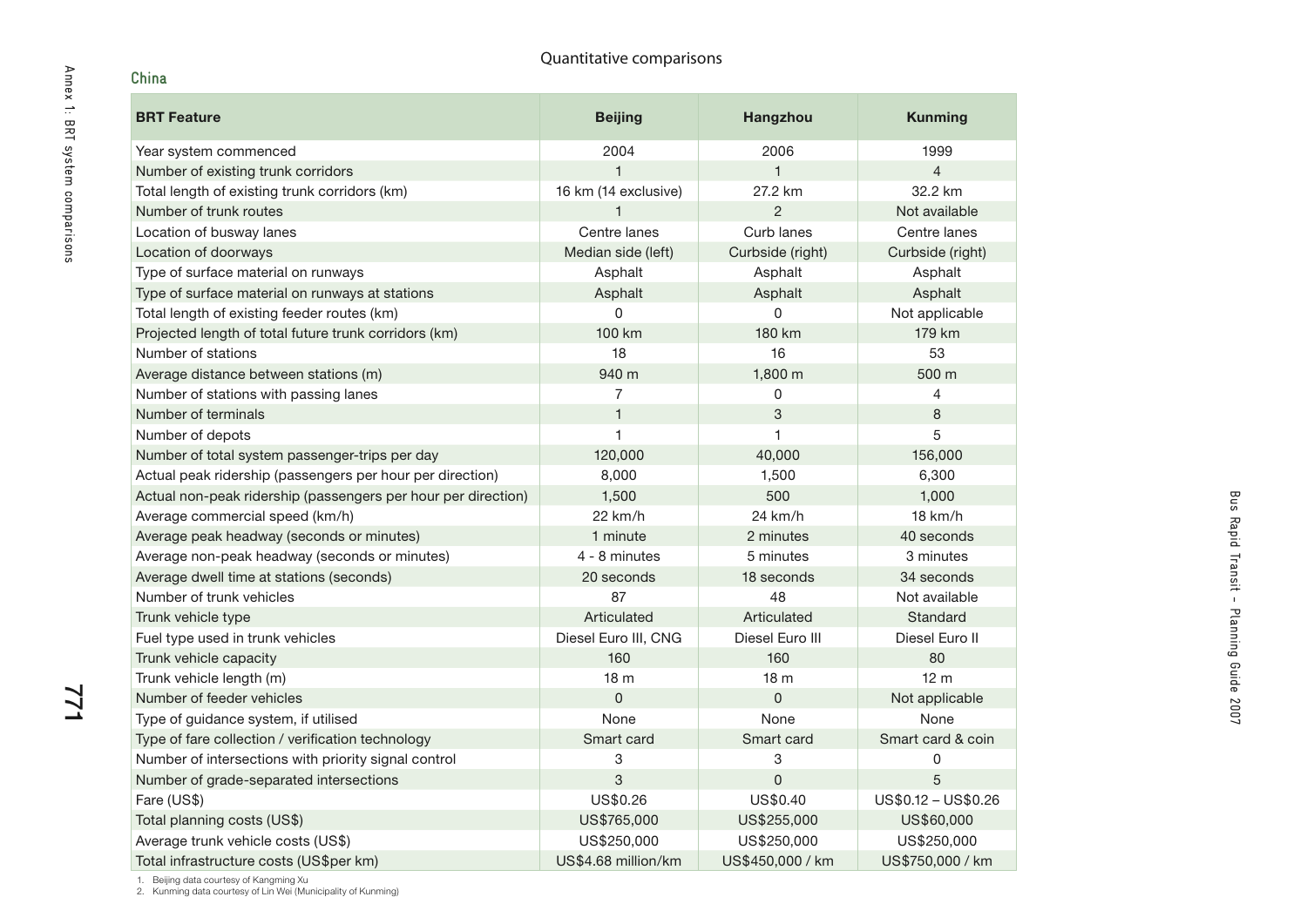# **Indonesia, Japan, South Korea, and Taiwan**

| <b>BRT Feature</b>                                            | <b>Jakarta</b><br>(TransJakarta)         | Nagoya              | <b>Seoul</b>                      | <b>Taipei</b>                              |
|---------------------------------------------------------------|------------------------------------------|---------------------|-----------------------------------|--------------------------------------------|
| Year system commenced                                         | 2004                                     | 2001                | 2002                              | 1998                                       |
| Number of existing trunk corridors                            | 3                                        | $\mathbf{1}$        | 6                                 | 11                                         |
| Total length of existing trunk corridors (km)                 | 46.9 km                                  | 6.8 km              | 86 km                             | 60 km                                      |
| Number of trunk routes                                        | 3                                        | $\mathbf{1}$        | Various                           | Not available                              |
| Location of busway lanes                                      | Centre lanes                             | Separated ROW       | Centre & curbside                 | Centre lanes                               |
| Location of doorways                                          | Median side (right)                      | Curbside (left)     | Curbside (right)                  | Curside (right)                            |
| Type of surface material on runways                           | Asphalt                                  | Concrete            | Asphalt                           | Asphalt                                    |
| Type of surface material on runways at stations               | Concrete                                 | Concrete            | Asphalt                           | Concrete                                   |
| Total length of existing feeder routes (km)                   | $\mathbf 0$                              | None                | 9,000                             | 0                                          |
| Projected length of total future trunk corridors (km)         | 97 km (2008)                             | 11.9 km             | 192 km                            | 90 km                                      |
| Number of stations                                            | 54                                       | 9                   | 73                                | 150                                        |
| Average distance between stations (m)                         | 860 m                                    | 720 m               | 750 m                             | 380 m                                      |
| Number of stations with passing lanes                         |                                          | 0                   | $\Omega$                          | $\Delta$                                   |
| Number of terminals                                           | $\overline{4}$                           | 5                   | Not available                     | Not available                              |
| Number of depots                                              | 3                                        | 3                   | 40                                | 10                                         |
| Number of total system passenger-trips per day                | 140,000                                  | 9,000               |                                   | 1,200,000                                  |
| Actual peak ridership (passengers per hour per direction)     | 3,600                                    | Not available       | 12,000                            | 9,500                                      |
| Actual non-peak ridership (passengers per hour per direction) | 1,000                                    | Not available       | 5,000                             | 3,500                                      |
| Average commercial speed (km/h)                               | $17$ km/h                                | 30 km/h             | $17$ km/h                         | 17 km/h (peak hour),<br>22 km/h (non-peak) |
| Average peak headway (seconds or minutes)                     | 1.5 minutes                              | 3-4 minutes         | 4-5 buses / minute                | 15-30 seconds                              |
| Average non-peak headway (seconds or minutes)                 | Not Available                            | 10 minutes          | 3-4 buses / minute                | 1-2 minutes                                |
| Average dwell time at stations (seconds)                      | Not Available                            | Not available       | $10 \text{ sec} - 20 \text{ sec}$ | 7-25 seconds                               |
| Number of trunk vehicles                                      | Not Available                            | 25                  | Not available                     | Not available                              |
| Trunk vehicle type                                            | Standard                                 | Standard            | Standard                          | Standard                                   |
| Fuel type used in trunk vehicles                              | I: Euro I diesel<br>II&III: Euro III CNG | <b>Diesel</b>       | <b>CNG</b>                        | <b>Diesel</b>                              |
| Trunk vehicle capacity                                        | 75                                       | 75                  | 75                                | 69                                         |
| Trunk vehicle length (m)                                      | 12 <sub>m</sub>                          | 12 <sub>m</sub>     | 10 m & 12 m                       | 10 m & 12 m                                |
| Number of feeder vehicles                                     | $\overline{0}$                           | 0                   | Not applicable                    | Not applicable                             |
| Type of guidance system, if applicable                        | None                                     | Mechanical          | None                              | None                                       |
| Type of fare collection / verification technology             | <b>Smart Card</b>                        | Coins/magnetic card | Smart cards                       | Smart cards & coins                        |
| Number of intersections with priority signal control          | None                                     | Not applicable      | 0                                 | $\Omega$                                   |
| Number of grade-separated intersections                       | None                                     | All (elevated)      | $\mathbf 0$                       | $\Omega$                                   |
| Fare (US\$)                                                   | US\$0.30                                 | US\$2.00            | US\$1.00                          | US\$0.45                                   |
| Total planning costs (US\$)                                   | US\$2 million                            | Not available       | US\$1 million                     | Not available                              |
| Average trunk vehicle costs (US\$)                            | Not Available                            | Not available       | US\$150,000                       | US\$125,000                                |
| Total infrastructure costs (US\$per km))                      | US\$1 million/km                         | US\$46.5 mill./km   | US\$1.2 million/km                | US\$350,000 / km                           |

772

1. Jakarta data courtesy of ITDP, 2. Nagoya data courtesy of Hiroyuki Takeshita (Nagoya University), 3. Seoul data courtesy of the Seoul Development Institute, 4. Taipei data courtesy of Dr. Jason Chang (Taiwan National Un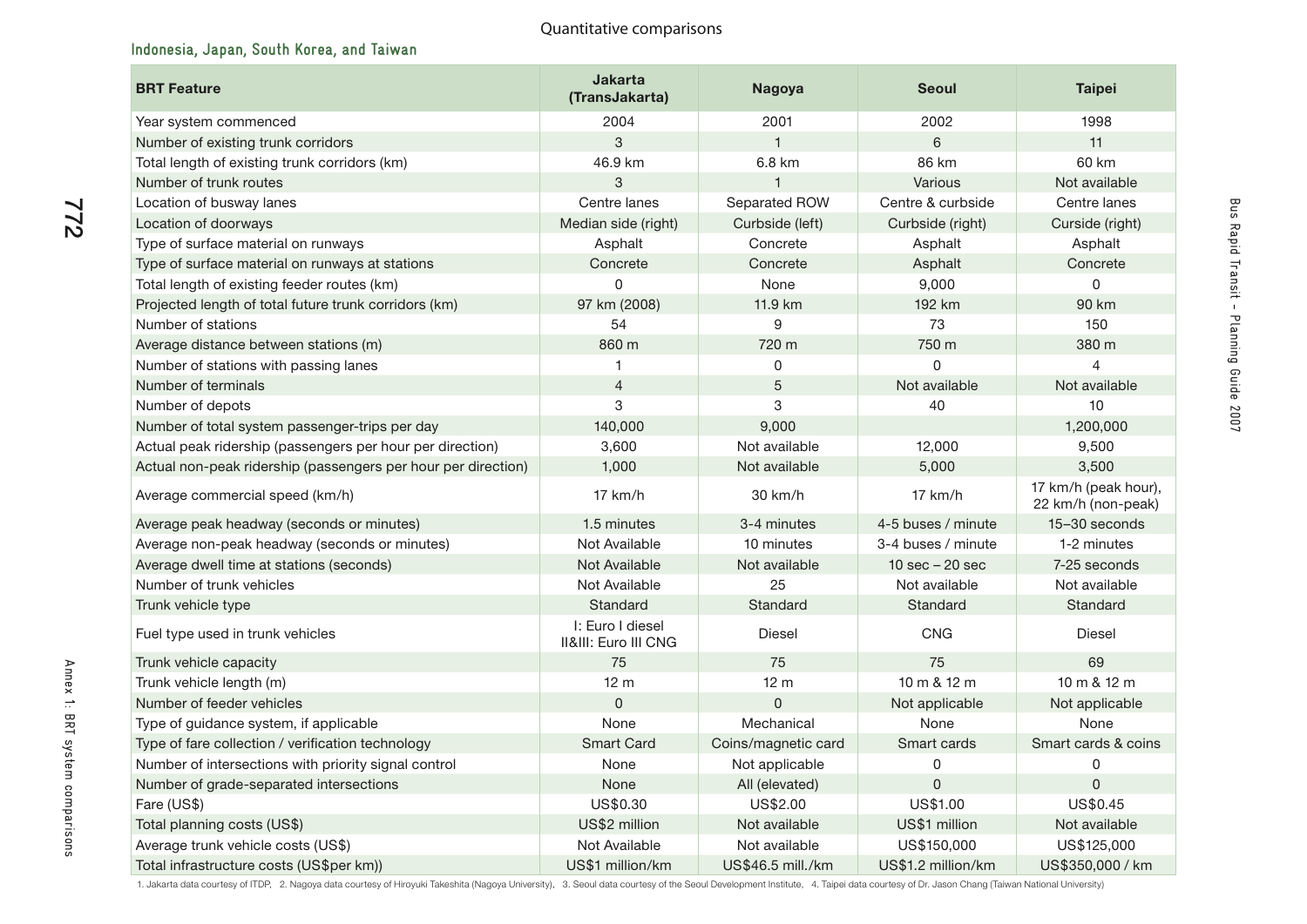# **Australia**

773

| <b>BRT Feature</b>                                            | <b>Adelaide</b><br>$(O$ -bahn $)$ | <b>Brisbane</b><br>(SE Busway) | <b>Sydney</b><br>(Liverpool-Par.) |
|---------------------------------------------------------------|-----------------------------------|--------------------------------|-----------------------------------|
| Year system commenced                                         | 1986                              | 2001                           | 2003                              |
| Number of existing trunk corridors                            | $\overline{2}$                    | $\mathbf{1}$                   | $\mathbf{1}$                      |
| Total length of existing trunk corridors (km)                 | <b>12 km</b>                      | 16.5 km                        | 10 exclusive $+20$                |
| Number of trunk routes                                        | 18                                | 117                            | 1                                 |
| Location of busway lanes                                      | Centre lanes                      | Separated ROW                  | Curbside lanes                    |
| Location of doorways                                          | Curbside (left)                   | Curbside (left)                | Curbside (left)                   |
| Type of surface material on runways                           | Concrete                          | Concrete                       | Asphalt                           |
| Type of surface material on runways at stations               | Concrete                          | Concrete                       | Asphalt                           |
| Total length of existing feeder routes (km)                   | Not applicable                    | Not applicable                 | None                              |
| Projected length of total future trunk corridors (km)         | 0                                 | Not available                  | Not available                     |
| Number of stations                                            | 3 stations                        | 10 stations                    | 36 stations                       |
| Average distance between stations (m)                         | 5,000 m                           | $1,650 \; m$                   | 861 m                             |
| Number of stations with passing lanes                         | 0                                 | Not available                  | 0                                 |
| Number of terminals                                           | Not available                     | $\mathbf{0}$                   | Not available                     |
| Number of depots                                              | Not available                     | Not available                  | Not available                     |
| Number of total system passenger-trips per day                | 25,000                            | 93,000                         | 6,800                             |
| Actual peak ridership (passengers per hour per direction)     | 4,500                             | 10,000                         | Not available                     |
| Actual non-peak ridership (passengers per hour per direction) | Not available                     | Not available                  | Not available                     |
| Average commercial speed (km/h)                               | 80 km/h                           | $55 - 58$ km/h                 | $29 - 34$ km/h                    |
| Average peak headway (seconds or minutes)                     | 50 seconds                        | 23 seconds                     | 10 minutes                        |
| Average non-peak headway (seconds or minutes)                 | $5 \text{ min} - 15 \text{ min}$  | 27 seconds                     | 20 minutes                        |
| Average dwell time at stations (seconds)                      | Not available                     | Not available                  | Not available                     |
| Number of trunk vehicles                                      | 118                               | 475                            | 15                                |
| Trunk vehicle type                                            | Articulated / Standard            | Standard                       | Standard                          |
| Fuel type used in trunk vehicles                              | <b>Diesel</b>                     | Diesel & CNG                   | <b>Diesel</b>                     |
| Trunk vehicle capacity                                        | Not available                     | Not available                  | Not available                     |
| Trunk vehicle length (m)                                      | $18.5 \text{ m} / 12 \text{ m}$   | 12 <sub>m</sub>                | 12 <sub>m</sub>                   |
| Number of feeder vehicles                                     | Not applicable                    | Not applicable                 | 0                                 |
| Type of guidance system, if applicable                        | Mechanical                        | None                           | None                              |
| Type of fare collection / verification technology             | Magnetic strip                    | Smart card and paper           | Not available                     |
| Number of intersections with priority signal control          | None                              | Not available                  | None                              |
| Number of grade-separated intersections                       | 25                                | 8                              | None                              |
| Fare (US\$)                                                   | US\$1.92 - US\$3.17               | US\$1.83 - US\$14.50           | US\$1.42 - US\$4.67               |
| Total planning costs (US\$)                                   | Not available                     | Not available                  | Not available                     |
| Average trunk vehicle costs (US\$)                            | Not available                     | Not available                  | Not available                     |
| Total infrastructure costs (US\$per km)                       | US\$7.2 / km                      | $US$20.2/km -$<br>US\$33.3/km  | US\$23.9 / km                     |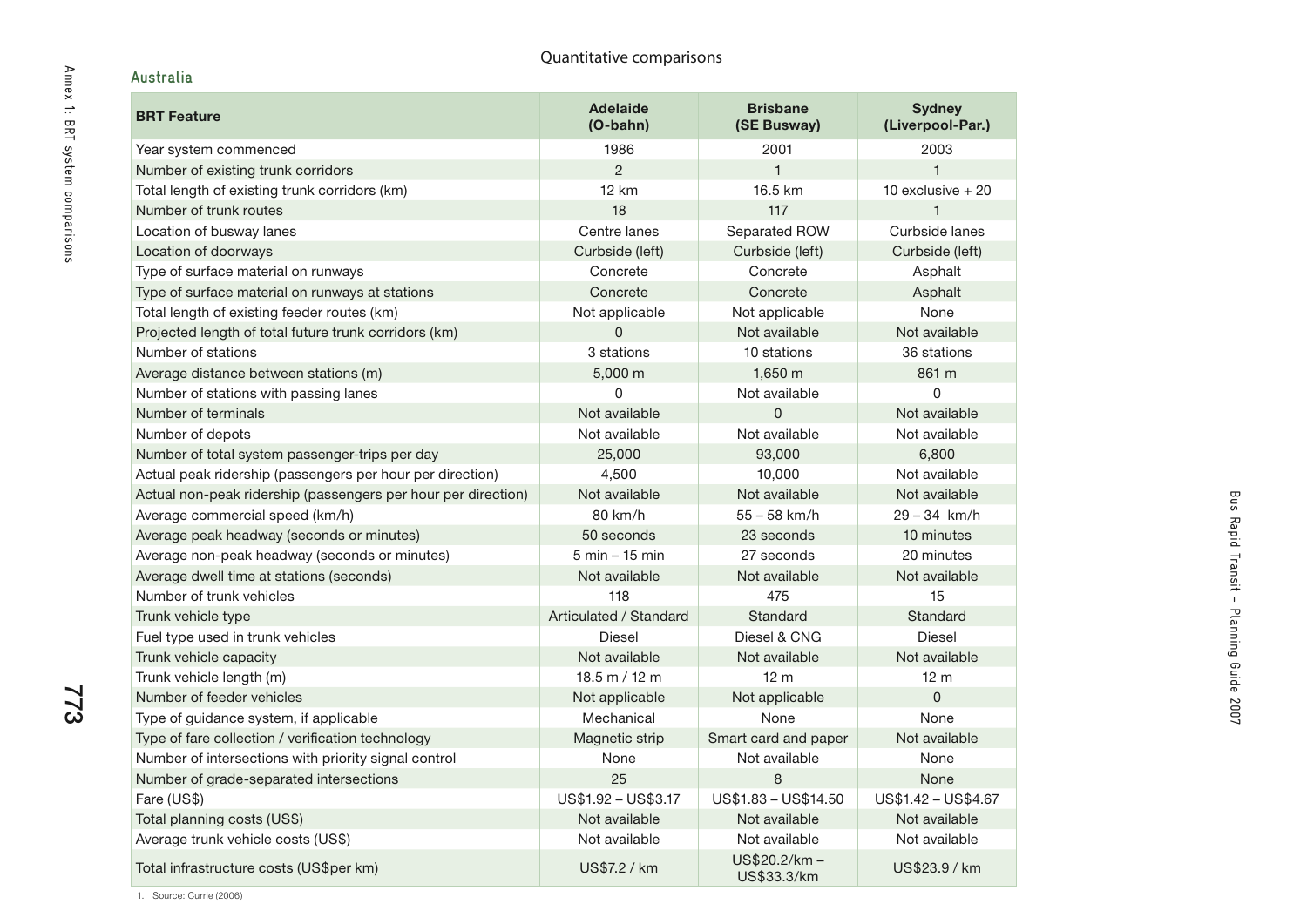#### **France**

774

| <b>BRT Feature</b>                                            | Caen                  | Lyon             | <b>Nantes</b>      |
|---------------------------------------------------------------|-----------------------|------------------|--------------------|
| Year system commenced                                         | 2002                  | 2006             | 2006               |
| Number of existing trunk corridors                            | $\overline{2}$        | $\mathbf{1}$     | $\mathbf{1}$       |
| Total length of existing trunk corridors (km)                 | 15.7 km               | 4 km             | 7 km               |
| Number of trunk routes                                        | $\overline{2}$        | $\mathbf{1}$     | $\mathbf{1}$       |
| Location of busway lanes                                      | Centre lanes          | Curbside lanes   | Centre lanes       |
| Location of doorways                                          | Curbside (right)      | Curside (right)  | Curbside (right)   |
| Type of surface material on runways                           | Asphalt               | Asphalt          | Asphalt            |
| Type of surface material on runways at stations               | Asphalt / concrete    | Asphalt          | Asphalt "percolés" |
| Total length of existing feeder routes (km)                   | Not applicable        | Not applicable   | Not applicable     |
| Projected length of total future trunk corridors (km)         | Not available         | 26               | Not available      |
| Number of stations                                            | 34                    | 10               | 15                 |
| Average distance between stations (m)                         | 500 m                 | 430 m            | 500 m              |
| Number of stations with passing lanes                         | 0                     | 0                | 0                  |
| Number of terminals                                           | $\overline{4}$        | $\overline{c}$   | $\overline{2}$     |
| Number of depots                                              | $\mathbf 1$           | 1                | $\mathbf{1}$       |
| Number of total system passenger-trips per day                | 45,000                | Not available    | 25,000             |
| Actual peak ridership (passengers per hour per direction)     | Not available         | Not available    | Not available      |
| Actual non-peak ridership (passengers per hour per direction) | Not available         | Not available    | Not available      |
| Average commercial speed (km/h)                               | 20                    | 17               | 20                 |
| Average peak headway (seconds or minutes)                     | 6 <sub>min</sub>      | 10 min           | 4 to 5 min         |
| Average non-peak headway (seconds or minutes)                 | 10 to 15min           | $10 \text{ min}$ | 6 to 7 min         |
| Average dwell time at stations (seconds)                      | Not available         | Not available    | Not available      |
| Number of trunk vehicles                                      | 24                    | Not available    | 20                 |
| Trunk vehicle type                                            | <b>Bi-articulated</b> | Articulated      | Articulated        |
| Fuel type used in trunk vehicles                              | trolley               | trolleybus       | <b>CNG</b>         |
| Trunk vehicle capacity                                        | 150                   | 110              | 110                |
| Trunk vehicle length (m)                                      | 24.5                  | 18               | 18                 |
| Number of feeder vehicles                                     | Not applicable        | Not applicable   | Not applicable     |
| Type of guidance system, if applicable                        | Central rail          | None             | None               |
| Type of fare collection / verification technology             | Not available         | Not available    | Not available      |
| Number of intersections with priority signal control          | 49                    | All              | All                |
| Number of grade-separated intersections                       | $\mathbf 0$           | $\mathbf 0$      | $\mathbf 0$        |
| Fare (US\$)                                                   | US\$1.5               | US\$1.5          | <b>US\$1.5</b>     |
| Total planning costs (US\$)                                   | US\$190 million       | US\$29 million   | US\$75 million     |
| Average trunk vehicle costs (US\$)                            | US\$2 million         | US\$800,000      | US\$600,000        |
| Total infrastructure costs (US\$per km)                       | Not available         | Not available    | Not available      |

Bus Rapid Transit - Planning Guide 2007

Bus Rapid Transit - Planning Guide 2007

1. Caen, Lyon, and Nantes data courtesy of François Rambaud (CERTU)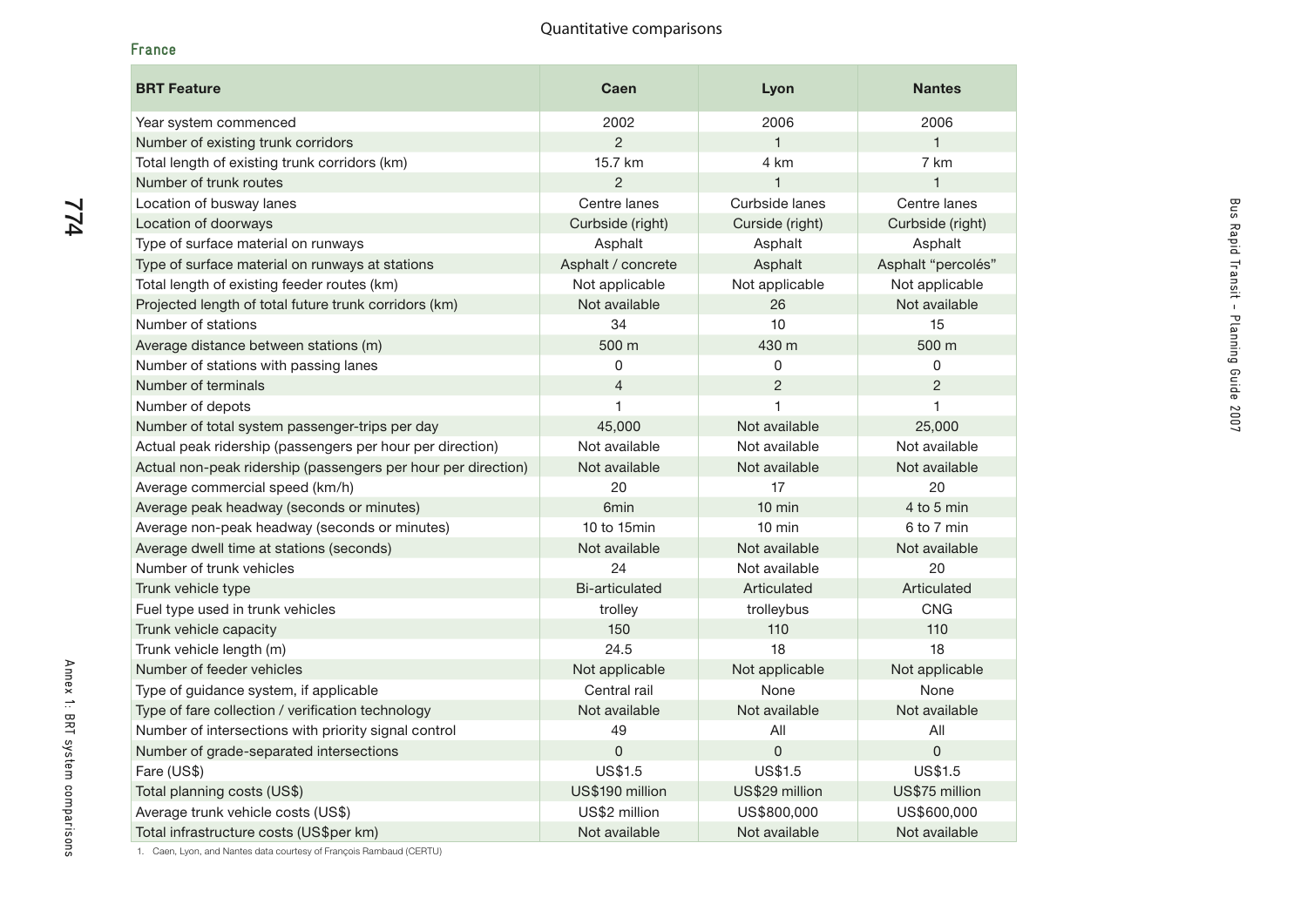| France (continued)                                            | Quantitative comparisons       |                      |
|---------------------------------------------------------------|--------------------------------|----------------------|
| <b>BRT Feature</b>                                            | <b>Paris</b><br>(Val de Marne) | <b>Rouen</b>         |
| Year system commenced                                         | 1993                           | 2001                 |
| Number of existing trunk corridors                            | $\mathbf{1}$                   | 3                    |
| Total length of existing trunk corridors (km)                 | 12.5 km                        | 26 km (12 exclusive) |
| Number of trunk routes                                        | 1                              | 3                    |
| Location of busway lanes                                      | Centre lanes                   | Centre & curbside    |
| Location of doorways                                          | Curbside (right)               | Curbside (right)     |
| Type of surface material on runways                           | Asphalt                        | Asphalt              |
| Type of surface material on runways at stations               | Asphalt                        | Asphalt              |
| Total length of existing feeder routes (km)                   | Not available                  | Not available        |
| Projected length of total future trunk corridors (km)         | 20.2 km                        | 38 km                |
| Number of stations                                            | 22                             | 41                   |
| Average distance between stations (m)                         | 600 m                          | 535 m                |
| Number of stations with passing lanes                         | 0                              | 0                    |
| Number of terminals                                           | $\overline{c}$                 | $\mathbf{1}$         |
| Number of depots                                              | 1                              | $\mathbf{1}$         |
| Number of total system passenger-trips per day                | 45 000                         | 32,000               |
| Actual peak ridership (passengers per hour per direction)     | Not available                  | 1,770                |
| Actual non-peak ridership (passengers per hour per direction) | Not available                  | 640                  |
| Average commercial speed (km/h)                               | 23 km/h                        | 16.6 km/h            |
| Average peak headway (seconds or minutes)                     | 4 minutes                      | 3 minutes            |
| Average non-peak headway (seconds or minutes)                 | 8 minutes                      | 4 minutes            |
| Average dwell time at stations (seconds)                      | Not available                  | 6.3                  |
| Number of trunk vehicles                                      | 19                             | 38                   |
| Trunk vehicle type                                            | Articulated                    | Articulated          |
| Fuel type used in trunk vehicles                              | Diesel                         | Diesel Euro II & III |
| Trunk vehicle capacity (passengers)                           | 110                            | 110                  |
| Trunk vehicle length (m)                                      | 18 <sub>m</sub>                | 17.9 m               |
| Number of feeder vehicles                                     | Not available                  | Not available        |
| Type of guidance system, if applicable                        | None                           | Optical              |
| Type of fare collection / verification technology             | Not available                  | Magnetic strip       |
| Number of intersections with priority signal control          | All                            | 15 (out of 25)       |
| Number of grade-separated intersections                       | $\overline{2}$                 | $\overline{1}$       |
| Fare (US\$)                                                   | <b>US\$1.5</b>                 | US\$0.90             |
| Total planning costs (US\$)                                   | US\$9 million                  | Not available        |
| Average trunk vehicle costs (US\$)                            | Not available                  | US\$390,000          |
| Total infrastructure costs (US\$per km)                       | Not available                  | US\$8.3 million/km   |

775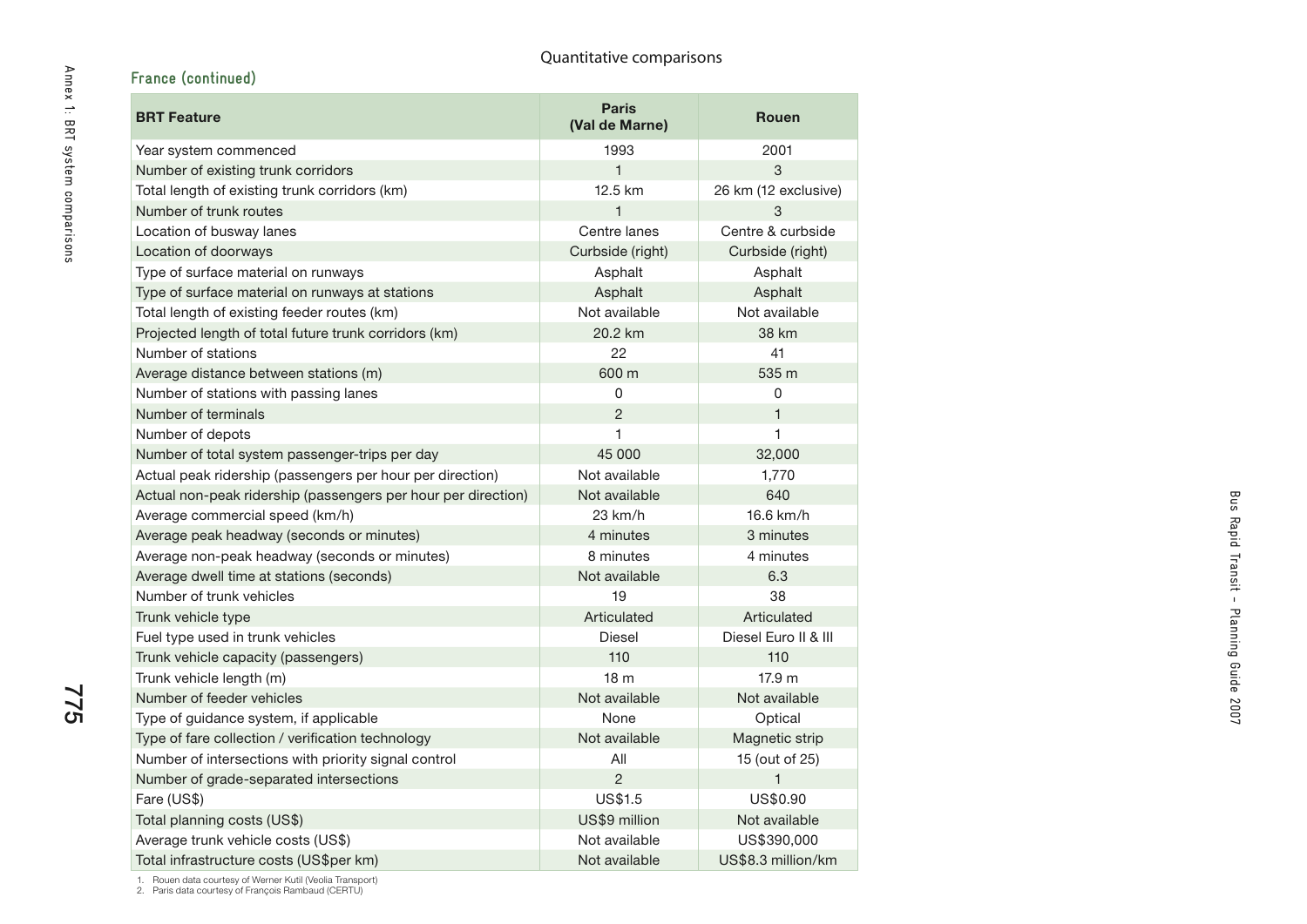Bus Rapid Transit - Planning Guide 2007

Bus Rapid Transit - Planning Guide 2007

# **Netherlands and United Kingdom**

| <b>BRT Feature</b>                                            | Amsterdam<br>(Zuidtangent)    | <b>Eindhoven</b>      | <b>Crawley (Fastway)</b> |
|---------------------------------------------------------------|-------------------------------|-----------------------|--------------------------|
| Year system commenced                                         | 2002                          | 2003                  | 2003                     |
| Number of existing trunk corridors                            | $1(2nd$ opens, 1-1-2008)      | $\overline{2}$        | $\overline{2}$           |
| Total length of existing trunk corridors (km)                 | 30 km (2nd: 8 km)             | 12 km exclusive       | 24 km                    |
| Number of trunk routes                                        |                               | $\mathfrak{p}$        | $\mathcal{P}$            |
| Location of busway lanes                                      | Separated ROW and<br>curbside | Centre lanes          | Curbside lanes           |
| Location of doorways                                          | Curbside (right)              | Curbside (right)      | Curbside (left)          |
| Type of surface material on runways                           | Concrete                      | Concrete              | Concrete/asphalt         |
| Type of surface material on runways at stations               | Concrete                      | Concrete              | Concrete/asphalt         |
| Total length of existing feeder routes (km)                   | 1 km                          | 0                     | None                     |
| Projected length of total future trunk corridors (km)         | 50 km                         | 50 km                 | Not available            |
| Number of stations                                            | 22                            | 32                    | 62                       |
| Average distance between stations (m)                         | 1500 m                        | 550 m                 | 400 m                    |
| Number of stations with passing lanes                         | 0                             | 0                     | 0                        |
| Number of terminals                                           | 5                             | 3                     | 3                        |
| Number of depots                                              | $\overline{2}$                | 1                     | 1                        |
| Number of total system passenger-trips per day                | 28,500                        | 12,000                | 6,000                    |
| Actual peak ridership (passengers per hour per direction)     | Not available                 | Not available         | Not available            |
| Actual non-peak ridership (passengers per hour per direction) | Not available                 | Not available         | Not available            |
| Average commercial speed (km/h)                               | 38 km/h                       | $21$ km/h             | $20$ km/h                |
| Average peak headway (seconds or minutes)                     | 7.5 minutes                   | 7.5 minutes           | 10 minutes               |
| Average non-peak headway (seconds or minutes)                 | 10 minutes                    | 10 minutes            | 10 minutes               |
| Average dwell time at stations (seconds)                      | 10-15 seconds                 | 10 seconds            | Not available            |
| Number of trunk vehicles                                      | 33                            | 11                    | Not available            |
| Trunk vehicle type                                            | Articulated                   | Articulated           | Single deck rigid        |
| Fuel type used in trunk vehicles                              | Diesel Euro III               | <b>LPG</b>            | Diesel Euro IV           |
| Trunk vehicle capacity                                        | 130                           | 120                   | 60                       |
| Trunk vehicle length (m)                                      | 18 <sub>m</sub>               | 18 m                  | 11 <sub>m</sub>          |
| Number of feeder vehicles                                     | $\overline{0}$                | $\overline{0}$        | $\Omega$                 |
| Type of guidance system, if applicable                        | None                          | Magnetic              | Mechanical               |
| Type of fare collection / verification technology             | Paper (strippenkaart)         | Paper (strippenkaart) | Cash, smart card         |
| Number of intersections with priority signal control          | 45 (all)                      | 20 (all)              | None                     |
| Number of grade-separated intersections                       | 11                            | $\mathbf 0$           | None                     |
| Fare (US\$)                                                   | US\$1.00-\$4.00               | US\$2.27              | Not available            |
| Total planning costs (US\$)                                   | US\$350 million               | US\$143 million       | Not available            |
| Average trunk vehicle costs (US\$)                            | Not available                 | Not available         | US\$250,000              |
| Total infrastructure costs (US\$per km)                       | US\$11 million / km           | US\$10 million / km   | US\$2 million            |

1. Amsterdam data courtesy of Ruud van der Ploeg (Stadsregio Amsterdam) 2. Eindhoven data courtesy of Jacques Splint (Municipality of Eindhoven)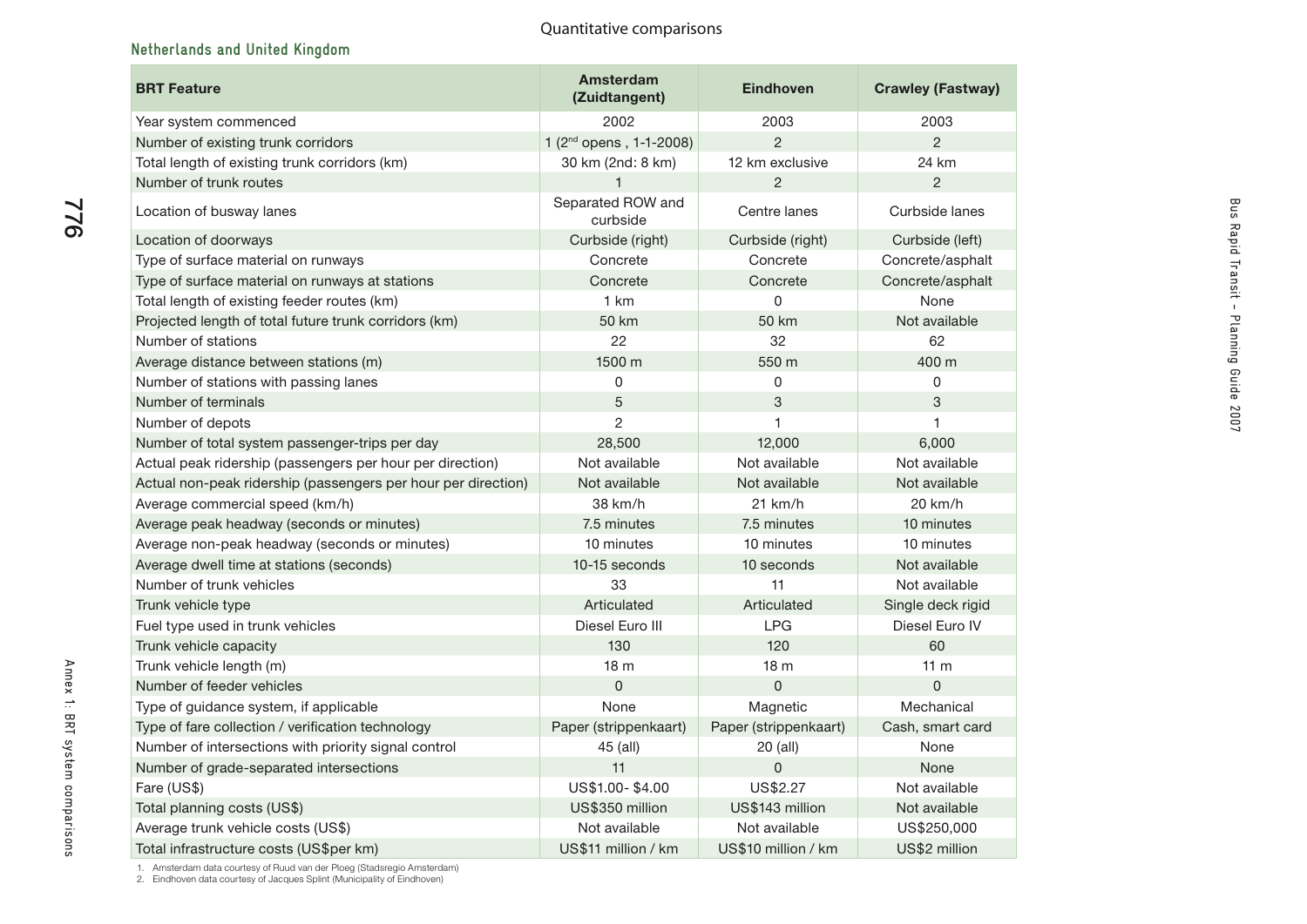# **Canada and United States**

| <b>BRT Feature</b>                                            | <b>Ottawa (Transitway)</b>    | <b>Boston (Silver Line</b><br><b>Waterfront)</b> | <b>Eugene</b><br>(EXM)          | <b>Los Angeles</b><br>(Orange Line) |
|---------------------------------------------------------------|-------------------------------|--------------------------------------------------|---------------------------------|-------------------------------------|
| Year system commenced                                         | 1983                          | 2004                                             | 2007                            | 2005                                |
| Number of existing trunk corridors                            | 3                             | $\overline{1}$                                   | 1                               | $\mathbf{1}$                        |
| Total length of existing trunk corridors (km)                 | 30 km                         | 11.3 km                                          | 6.44 km                         | 22.7 km                             |
| Number of trunk routes                                        | Various                       | $\overline{4}$                                   | $\overline{1}$                  | 1                                   |
| Location of busway lanes                                      | Curbside and<br>separated ROW | Curbside and<br>separated ROW                    | Centre lanes and<br>curbside    | Centre, curbside,<br>separated ROW  |
| Location of doorways                                          | Curbside (right)              | Curbside (right)                                 | Double-sided (3 right / 2 left) | Curbside (right)                    |
| Type of surface material on runways                           | Asphalt                       | Asphalt                                          | Concrete                        | Asphalt                             |
| Type of surface material on runways at stations               | Asphalt                       | Asphalt                                          | Concrete                        | Concrete                            |
| Total length of existing feeder routes (km)                   | Not applicable                | Not available                                    | Various                         | Various                             |
| Projected length of total future trunk corridors (km)         | Not available                 | Not available                                    | 145 km                          | 14.2 km                             |
| Number of current stations                                    | 37                            | 11                                               | 8                               | 14                                  |
| Average distance between stations (m)                         | 810 m                         | 1,130 m                                          | 530 m                           | 1,610 m                             |
| Number of stations with passing lanes                         | Not available                 | 0                                                | None                            | 14                                  |
| Number of terminals                                           | $\overline{4}$                | $\mathbf{1}$                                     | $\overline{c}$                  | $\overline{2}$                      |
| Number of depots                                              | Not available                 | Not available                                    | 1                               | 1                                   |
| Number of total system passenger-trips per day                | 200,000                       | 9,300                                            | 3,500                           | 22,000                              |
| Actual peak ridership (passengers per hour per direction)     | 10,000                        | Not available                                    | 500                             | Not available                       |
| Actual non-peak ridership (passengers per hour per direction) | Not available                 | Not available                                    | Not available                   | Not available                       |
| Average commercial speed (km/h)                               | Not available                 | Not available                                    | 24 km/h                         | 34 km/h                             |
| Average peak headway (seconds or minutes)                     | 2 minutes                     | 3 minutes                                        | 10 minutes                      | 5 minutes                           |
| Average non-peak headway (seconds or minutes)                 | 15 minutes                    | 12 minutes                                       | $10 - 20$ minutes               | 20 minutes                          |
| Average dwell time at stations (seconds)                      | 10-20 seconds                 | 24 seconds                                       | 10 seconds                      | 10-20 seconds                       |
| Number of trunk vehicles                                      | Not available                 | Not available                                    | 4                               | 30                                  |
| Trunk vehicle type                                            | Standard                      | Articulated & standard                           | Articulated                     | Standard                            |
| Fuel type used in trunk vehicles                              | <b>Diesel</b>                 | Dual mode (electric-diesel)                      | Hybrid-electric                 | <b>CNG</b>                          |
| Trunk vehicle capacity (passengers)                           | 50                            | 104                                              | 120                             | 120                                 |
| Trunk vehicle length (m)                                      | 12 <sub>m</sub>               | 18 m & 12 m                                      | 18 <sub>m</sub>                 | 18 <sub>m</sub>                     |
| Number of feeder vehicles                                     | Not applicable                | Not available                                    | Various                         | Not available                       |
| Type of guidance system, if applicable                        | None                          | None                                             | None                            | None                                |
| Type of fare collection / verification technology             | Cash, paper, pass             | Cash, paper, magnetic strip                      | Free (no fare)                  | Cash, paper                         |
| Number of intersections with priority signal control          | 0                             | None                                             | 24                              | 35                                  |
| Number of grade-separated intersections                       | $\mathsf 0$                   | Bay tunnel                                       | 0                               | $\mathbf 0$                         |
| Fare (US\$)                                                   | US\$0.85                      | $US$1.70 - US$2.00$                              | Free                            | US\$1.25                            |
| Total planning costs (US\$)                                   | Not available                 | Not available                                    | US\$1.5 million                 | US\$1.8 million                     |
| Average trunk vehicle costs (US\$)                            | Not available                 | US\$640,000                                      | US\$966,000                     | US\$663,000                         |
| Total infrastructure costs (US\$per km)                       | US\$8.3 mill/km               | US\$53.2 mill/km                                 | US\$2.8 mill/km                 | US\$14.9 mill/km                    |

Bus Rapid Transit - Planning Guide 2007

Bus Rapid Transit - Planning Guide 2007

1. Ottawa data based on Metro Magazine (2006) and OCTransit website, 2. Eugene data courtesy of Graham Carey, Lane Transit District, 3.Boston data based on Schimek et al. (2005) and MBTA website<br>4. Los Angeles data cou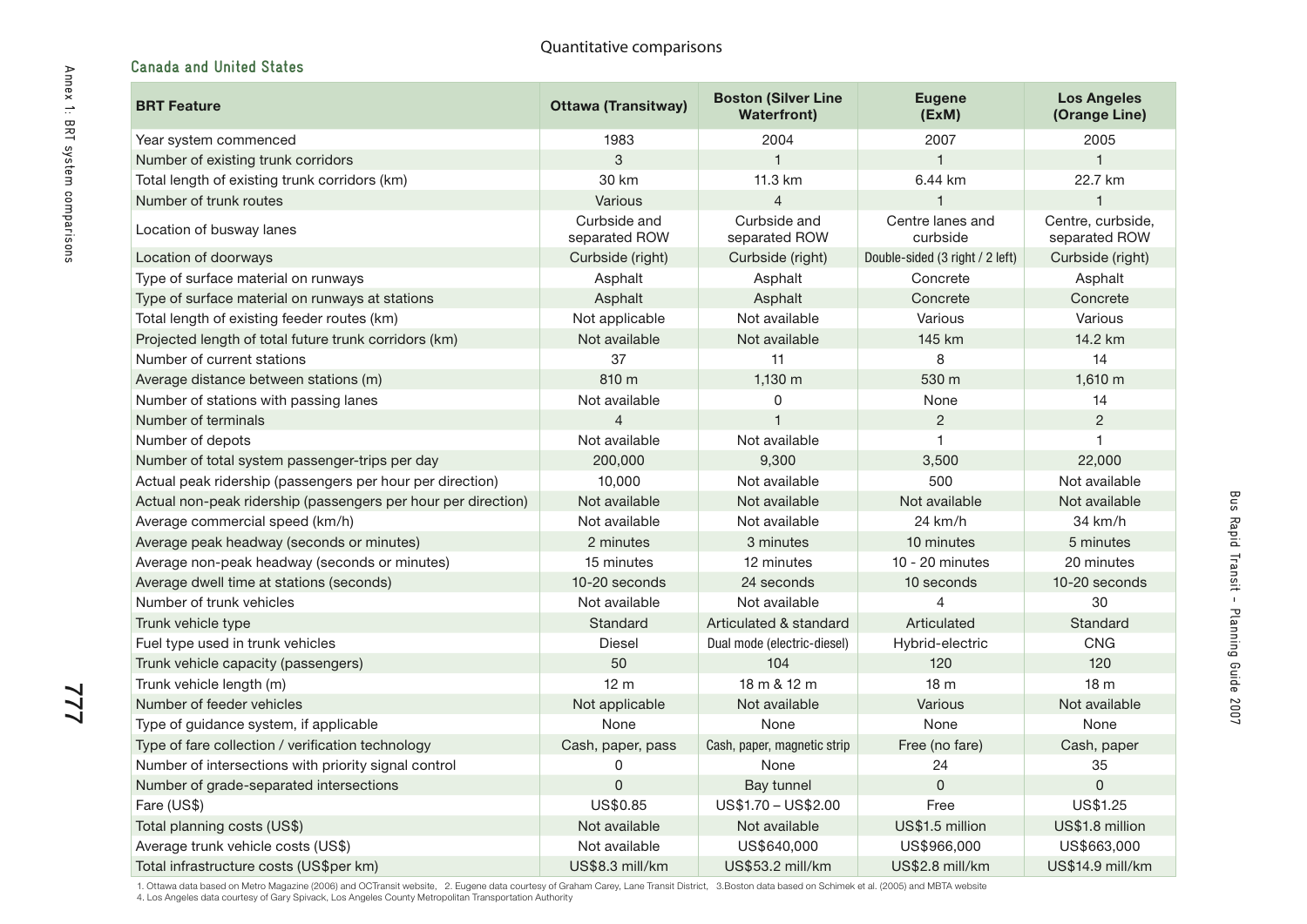# **Canada and United States**

| <b>BRT Feature</b>                                            | <b>Miami</b><br>(Busway) | <b>Orlando</b><br>(Lynx LYMMO) | <b>Pittsburgh</b><br>(South Busway) | <b>Pittsburgh</b><br>(MLK East<br><b>Busway</b> ) | <b>Pittsburgh</b><br>(West Busway) |
|---------------------------------------------------------------|--------------------------|--------------------------------|-------------------------------------|---------------------------------------------------|------------------------------------|
| Year system commenced                                         | 1997                     | 1997                           | 1977                                | 1983 & 2003                                       | 2000                               |
| Number of existing trunk corridors                            | $\mathbf{1}$             | $\mathbf{1}$                   | $\mathbf{1}$                        | $\mathbf{1}$                                      | 1                                  |
| Total length of existing trunk corridors (km)                 | 21.9                     | 4.8 km                         | 6.9 km                              | 14.7 km                                           | 8.1 km                             |
| Number of trunk routes                                        | 6                        |                                | 15                                  | 38                                                | 10                                 |
| Location of busway lanes                                      | Separated ROW            | Curbside, septd. ROW           | Separated ROW                       | Separated ROW                                     | Separated ROW                      |
| Location of doorways                                          | Curbside (right)         | <b>Right Side</b>              | Curbside (right)                    | Curbside (right)                                  | Curbside (right)                   |
| Type of surface material on runways                           | Asphalt                  | Concrete                       | Concrete                            | Concrete                                          | Concrete                           |
| Type of surface material on runways at stations               | Asphalt                  | Concrete                       | Concrete                            | Concrete                                          | Concrete                           |
| Total length of existing feeder routes (km)                   | Not applicable           | 0                              | Not applicable                      | Not applicable                                    | Not applicable                     |
| Projected length of total future trunk corridors (km)         | Not available            | 30.42 km                       | 6.9 km                              | 25.7 km                                           | 9.3 km                             |
| Number of stations                                            | 21                       | 13 (plus 7 stops)              | 2 (plus 8 stops)                    | 9                                                 | 6                                  |
| Average distance between stations (m)                         | 920 m                    | 300 m                          | 627 m                               | 1,633 m                                           | 1,350 m                            |
| Number of stations with passing lanes                         | 0                        | 10                             | $\overline{c}$                      | 9                                                 | 6                                  |
| Number of terminals                                           | 3                        | $\overline{2}$                 | $\overline{2}$                      | 3                                                 | 1                                  |
| Number of depots                                              | 1                        | $\mathbf{1}$                   | 5                                   | 5                                                 | 5                                  |
| Number of total system passenger-trips per day                | 22,500                   | 3,000                          | 11,000                              | 26,000                                            | 9,100                              |
| Actual peak ridership (passengers per hour per direction)     | Not available            | Not available                  | 1,650                               | 5,000                                             | 1,365                              |
| Actual non-peak ridership (passengers per hour per direction) | Not available            | Not available                  | Not available                       | Not available                                     | Not available                      |
| Average commercial speed (km/h)                               | 45 km/h                  | Not available                  | 34.5 km/h                           | 40.1 km/h                                         | 40.5 km/h                          |
| Average peak headway (seconds or minutes)                     | 10 minutes               | 4 minutes                      | 2 minutes                           | 4 minutes                                         | 5 minutes                          |
| Average non-peak headway (seconds or minutes)                 | 20 minutes               | 10 minutes                     | 8.6 minutes                         | 8.6 minutes                                       | 20 minutes                         |
| Average dwell time at stations (seconds)                      | Not available            | Not available                  | Not available                       | Not available                                     | Not available                      |
| Number of trunk vehicles                                      | 62                       | 9 (plus 1 spare)               | 68                                  | 162                                               | 50                                 |
| Trunk vehicle type                                            | Low Floor                | Low Floor                      | Standard                            | Articulated                                       | Standard                           |
| Fuel type used in trunk vehicles                              | <b>Diesel</b>            | CNG                            | <b>Diesel</b>                       | Diesel + Hybrid-Electric                          | <b>Diesel</b>                      |
| Trunk vehicle capacity (passengers)                           | 52                       | 30                             | 50                                  | 80                                                | 50 & 57                            |
| Trunk vehicle length (m)                                      | 12 <sub>m</sub>          | 10.7 <sub>m</sub>              | 12.2 m                              | 18.3 <sub>m</sub>                                 | 12.2 m & 13.7 m                    |
| Number of feeder vehicles                                     | Not applicable           | None                           | Not applicable                      | Not applicable                                    | Not applicable                     |
| Type of guidance system, if applicable                        | None                     | None                           | None                                | None                                              | None                               |
| Type of fare collection / verification technology             | Cash, paper, mag. strip  | <b>Free Fare</b>               | Cash, paper                         | Cash, paper                                       | Cash, Paper                        |
| Number of intersections with priority signal control          | All                      | 10                             | None                                |                                                   | 1                                  |
| Number of grade-separated intersections                       | $\Omega$                 | None                           | None                                | None                                              | None                               |
| Fare (US\$)                                                   | <b>US\$1.50</b>          |                                | US\$1.75                            | US\$1.75                                          | US\$1.75                           |
| Total planning costs (US\$)                                   | Not available            | Not available                  | Not available                       | Not available                                     | Not available                      |
| Average trunk vehicle costs (US\$)                            | Not available            | Not available                  | US\$357,000                         | US\$477,000                                       | US\$357,000 &<br>US\$395,000       |
| Total infrastructure costs (US\$per km)                       | US\$21 mill/km           | US\$4.3 mill/km                | US\$3.9 mill/km                     | US\$12.5 mill/km                                  | US\$31.9 mill/km                   |

1. Miami data courtesy of Miami Dade Transit Bus Services<br>2. Orlando data courtesy of Doug Jamison (Lynx Lymmo)<br>3. Pittsburgh data courtesy of David Wohlwill (Port Authority of Pittsburgh)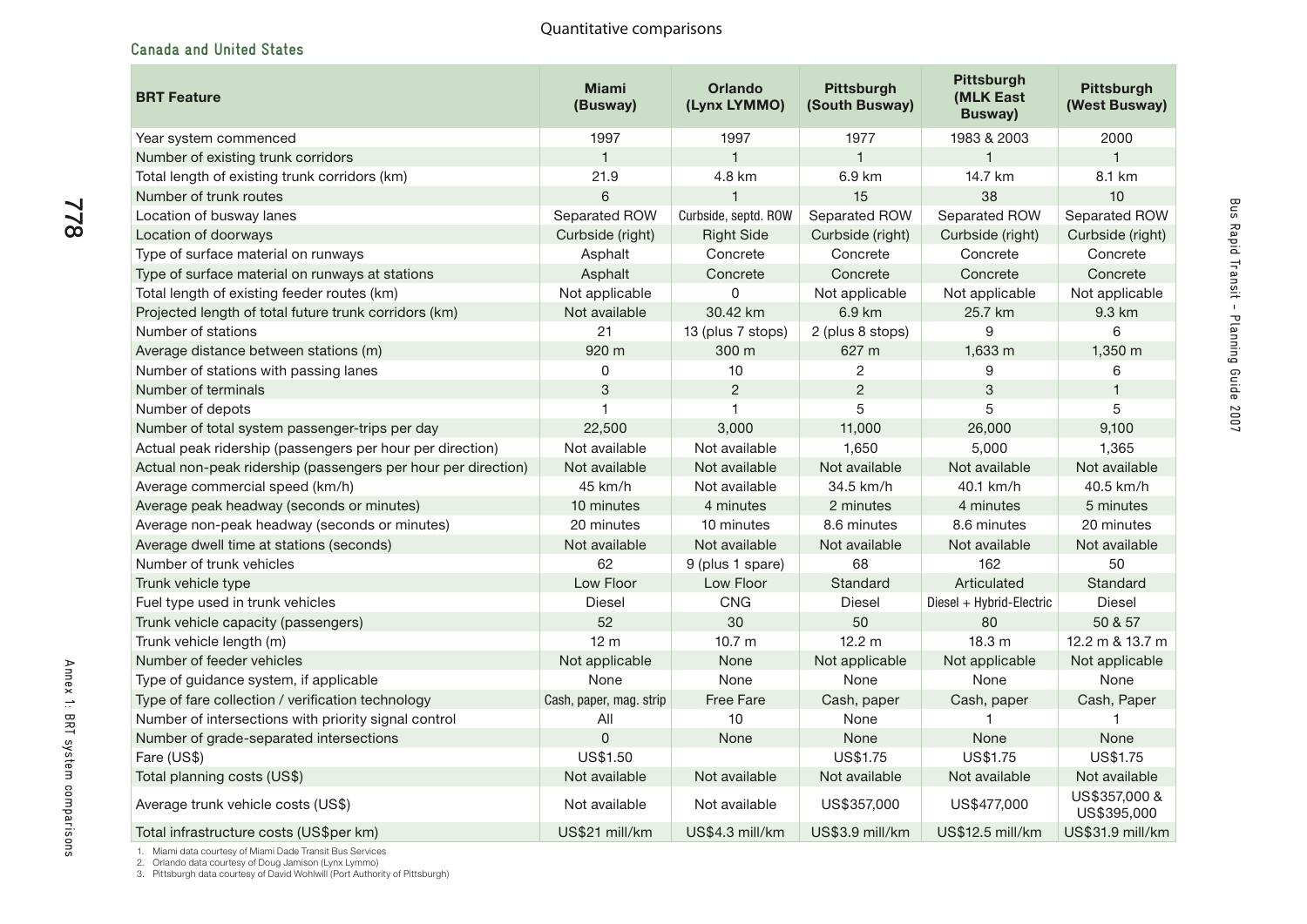# **Annex 2 BRT consultant directory**

The information provided in this BRT Consultant Directory has been provided by the consultants themselves. The authors of this Planning Guide thus cannot ascertain the veracity of the information provided in this directory. The appearance of a particular consultant in this directory is not indicative of any sort of endorsement by the authors of this Planning Guide. Likewise, if a particular consultant does not appear in this directory, it is not indicative of any sort of disapproval. A copy of the most recently updated BRT Consultant Directory can be found at: [http://www.itdp.org/programs/BRT.](http://www.itdp.org/programs/BRT)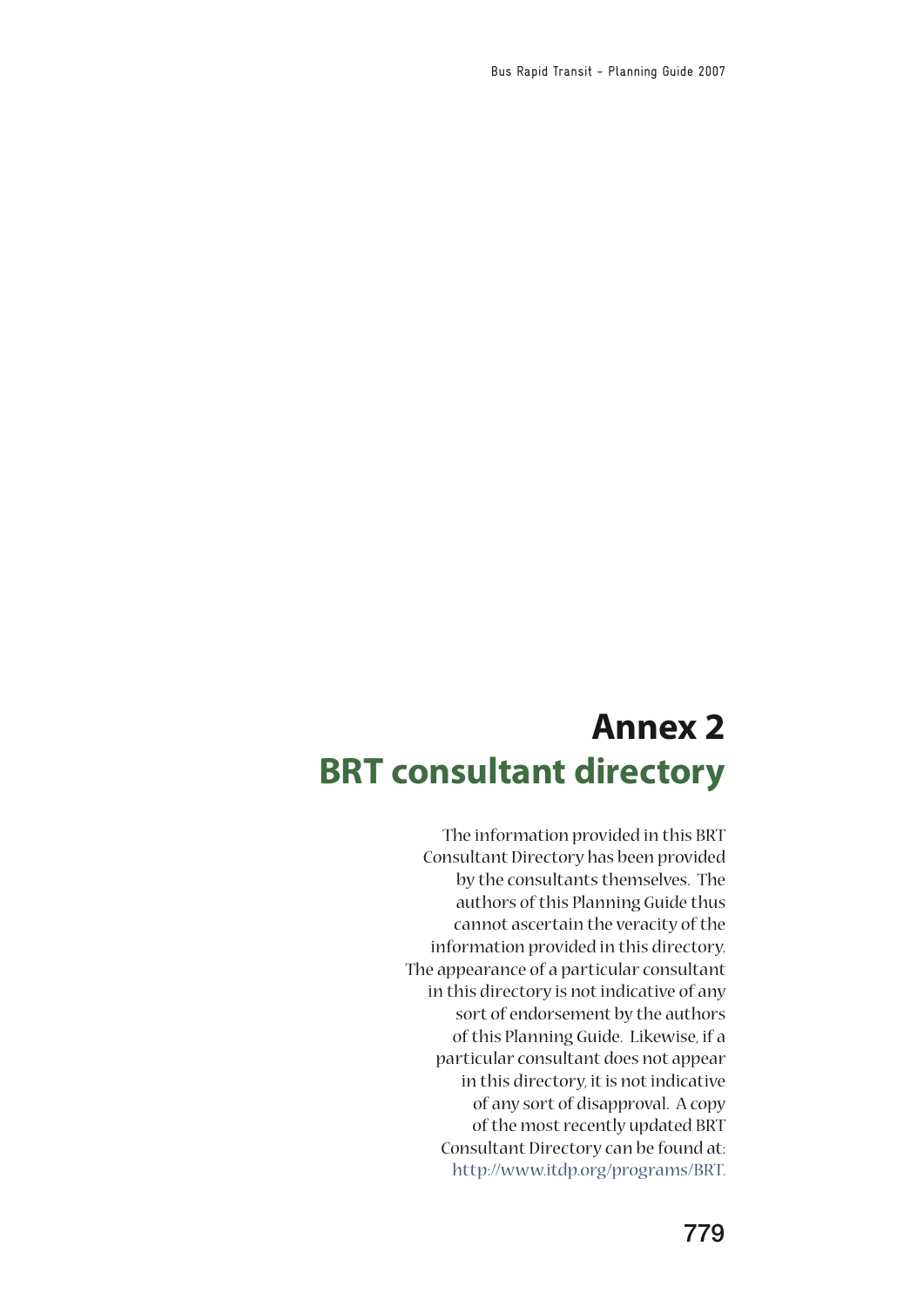|                           |                                  |                                                                                                                                                                             |                                                                                                                                      | Specialities (indicated by an "X") |                     |                         |                            |                                                |                                    |                              |             |
|---------------------------|----------------------------------|-----------------------------------------------------------------------------------------------------------------------------------------------------------------------------|--------------------------------------------------------------------------------------------------------------------------------------|------------------------------------|---------------------|-------------------------|----------------------------|------------------------------------------------|------------------------------------|------------------------------|-------------|
| <b>Consultant</b>         | Firm name or<br>independent      | <b>Contact details</b>                                                                                                                                                      | <b>BRT</b> project<br>experience<br>(list cities)                                                                                    | management<br><b>BRT</b> Project   | Demand<br>modelling | Operational<br>planning | Infrastructure<br>planning | (fare systems,<br>vehicles, ITS)<br>Technology | Strategic, legal,<br>business plan | Marketing,<br>communications | Evaluation  |
| Andrade, Luis<br>Fernando | McKinsey &<br>Company            | Carrera 7 No. 71-21, Torre B,<br>Of. 802<br>Bogota<br>Colombia<br>Tel. +57 1 313 7000<br>Fax +57 1 313 7079<br>luis_andrade@mckinsey.com                                    | Bogotá                                                                                                                               |                                    |                     |                         |                            |                                                | X                                  |                              |             |
| Ardila, Arturo            | Universidad<br>de los Andes      | Calle 78 No. 12 - 29 Int. 4, Apt.<br>901<br>Bogotá<br>Colombia<br>Tel. + 57 311 230 4553<br>aardila@alum.mit.edu                                                            | Bogotá, Medellín,<br>Bucaramanga,<br>Barranquilla,<br>Panama,<br>Guatemala,<br>Managua,<br>Tegucigalpa, San<br>Salvador, San<br>José |                                    |                     |                         | X                          |                                                | $\mathsf{X}$                       |                              | X           |
| Arias, César              | A&Y<br>Consultores<br>Cia. Ltda. | Calle El Comercio 402 y Shyris<br>Quito Ecuador<br>Tel. +593 2 2251 906<br>Fax +593 2 2251 907<br>Cel. +593 9 9781 494<br>fraarias@uio.satnet.net<br>cesarh_arias@yahoo.com | Gold Coast,<br>Guayaquil, Hanoi,<br>Ho Chi Minh City,<br>Quito, Cuenca<br>Lima,<br>Arequipa<br>Querétaro,<br>Tecamac                 | $\sf X$                            |                     | X                       |                            |                                                | X                                  |                              |             |
| Ayles, Chris              | <b>MVA Asia</b><br>Limited       | Bangkok<br>Thailand<br>chrisa@mva.co.th                                                                                                                                     | Hanoi, Ho Chi<br>Minh City,<br>Bangkok                                                                                               | $\mathsf X$                        | $\mathsf X$         |                         | X                          |                                                |                                    |                              |             |
| Berczuk, Phil             | <b>Steer Davies</b><br>Gleave    | 28-32 Upper Ground, London,<br>SE1 9PD, UK<br>Tel: +44 20 7919 8500<br>David.Bosers@sdgworld.net                                                                            | Bogotá, Santiago,<br>Concepción                                                                                                      |                                    |                     |                         |                            |                                                |                                    | X                            |             |
| Bowers,<br>David          | <b>Steer Davies</b><br>Gleave    | 28-32 Upper Ground, London,<br>SE1 9PD, UK<br>Tel: +44 20 7919 8500<br>David.Bosers@sdgworld.net                                                                            | Lagos                                                                                                                                | $\mathsf X$                        | $\mathsf X$         | $\mathsf X$             | $\mathsf X$                | $\mathsf X$                                    |                                    | $\mathsf X$                  | $\mathsf X$ |
| Burley, Chris             | MVA Asia<br>Limited              | Hong Kong<br>Tel. +852 2864 6417<br>cjb@mva.com.hk                                                                                                                          | Hanoi, Ho Chi<br>Minh City                                                                                                           | $\mathsf X$                        | $\mathsf X$         |                         | $\mathsf X$                |                                                |                                    |                              | $\mathsf X$ |

**College**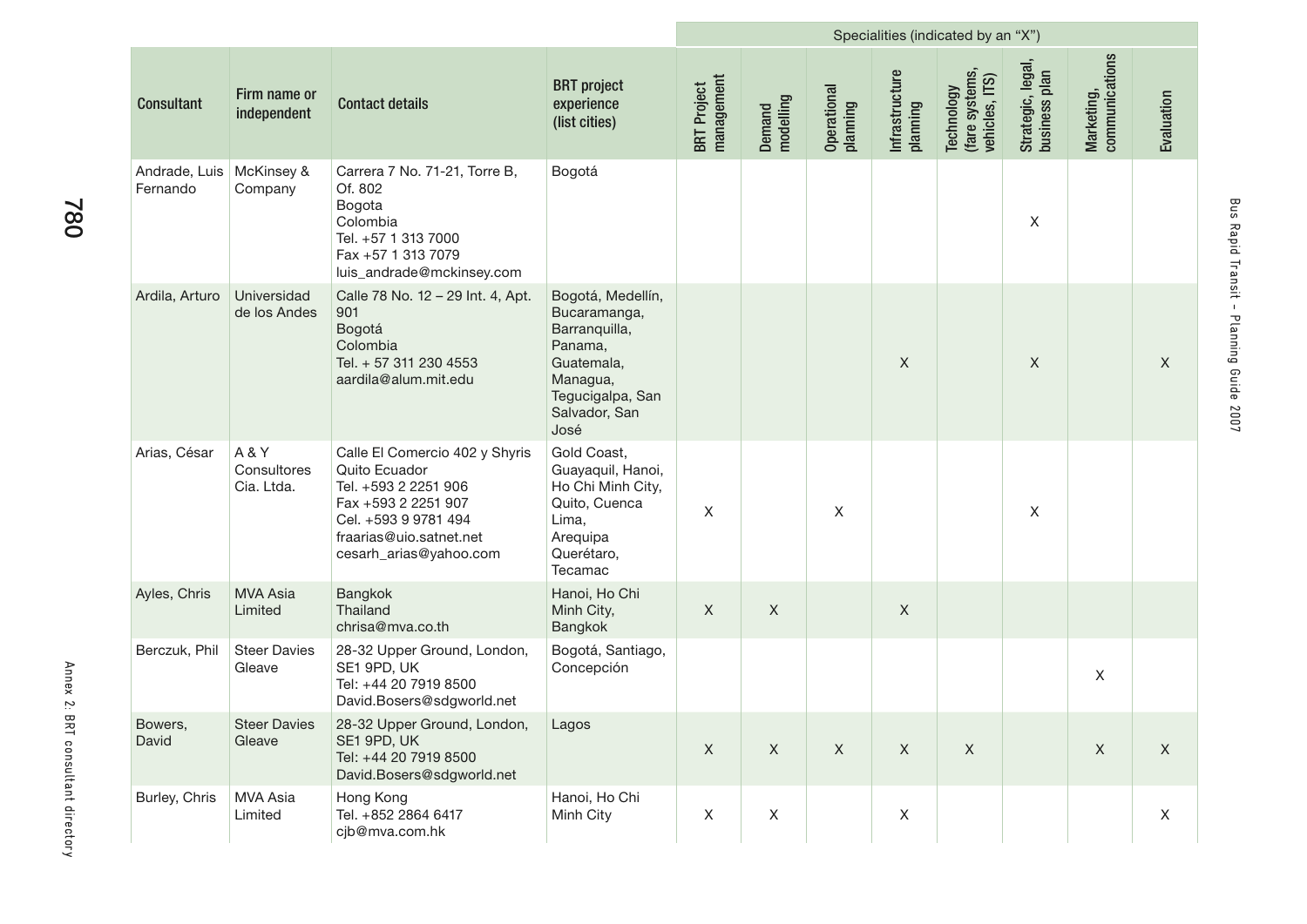|                                   |                            |                                                 |                                                                                                                                                              |                                                                             |                                  |                     |                         |                            | Specialities (indicated by an "X")                    |                                    |                              |             |
|-----------------------------------|----------------------------|-------------------------------------------------|--------------------------------------------------------------------------------------------------------------------------------------------------------------|-----------------------------------------------------------------------------|----------------------------------|---------------------|-------------------------|----------------------------|-------------------------------------------------------|------------------------------------|------------------------------|-------------|
| Annex 2: BRI consultant directory | <b>Consultant</b>          | Firm name or<br>independent                     | <b>Contact details</b>                                                                                                                                       | <b>BRT</b> project<br>experience<br>(list cities)                           | management<br><b>BRT</b> Project | Demand<br>modelling | Operational<br>planning | Infrastructure<br>planning | (fare systems,<br>vehicles, ITS)<br><b>Technology</b> | Strategic, legal,<br>business plan | Marketing,<br>communications | Evaluation  |
|                                   | Cagney, Neil               | McCormick<br>Rankin<br>Cagney                   | 50 Park Road<br>Milton QLD 4064<br>Australia<br>Tel. +61 7 3320 3600<br>Fax +61 7 3320 3636<br>ncagney@mrcagney.com                                          | Brisbane,<br>Auckland                                                       | $\mathsf X$                      |                     | $\mathsf{X}$            | $\mathsf X$                | X                                                     | $\mathsf X$                        |                              | $\mathsf X$ |
|                                   | Cal y Mayor,<br>Patricio   | Cal y Mayor &<br>Associates                     | Dr. Pallares y Portillo 174, 1er<br>piso<br>México DF 04040<br>México<br>Tel. +52 55 44 37 18<br>Fax +52 55 44 64 63<br>pcalymayor@calymayor.com.mx          | Lima, Mexico                                                                | X                                |                     | $\mathsf{X}$            | $\mathsf{X}$               |                                                       |                                    |                              |             |
|                                   | Carey,<br>Graham           | Independent<br>and Lane<br>Transit District USA | 3500 East 17th Avenue<br>Eugene, OR 97403<br>Tel. +1 541 682 6100<br>Fax +1 541 682 6111<br>graham.carey@ltd.org                                             | Eugene,<br>Houston,<br>Monterey,<br>Honolulu,<br>Johannesburg               | $\mathsf X$                      |                     | $\mathsf{X}$            | $\mathsf{X}$               | $\mathsf{X}$                                          |                                    | $\mathsf X$                  |             |
|                                   | Castro,<br>Angélica        | TransMilenio<br><b>SA</b>                       | Avenida Eldorado #66 - 63<br>Bogota, Colombia<br>Tel. +57 1 275 7000<br>angelica.castro@transmilenio.<br>gov.co<br>mariav.miranda@transmilenio.<br>gov.co    | Bogotá                                                                      | X                                |                     | X                       | X                          | X                                                     | X                                  |                              |             |
| 781                               | Ceneviva,<br>Carlos        | Lerner                                          | Instituto Jaime Rua Bom Jesus, 76<br>Curitiba - Paraná - Brasil<br>CEP 80.035-010<br>Tel. 55 41 2141 0700<br>Fax 55 41 2141 0718<br>ceneviva@jaimelerner.com | Curitiba, State of<br>Mexico, Mexico,<br>Rio de Janeiro,<br>State of Oaxaca | $\mathsf X$                      |                     | $\mathsf X$             | $\mathsf X$                |                                                       |                                    | $\mathsf X$                  | $\mathsf X$ |
|                                   | Chang, Jason   Independent |                                                 | National Taiwan University<br>Department of Civil Engineering<br>Taipei 10617, Taiwan<br>Tel. +886 935178543<br>Fax +886 223639990<br>skchang@ntu.edu.tw     | Taipei, Beijing                                                             | X                                | X                   | X                       |                            | X                                                     | X                                  |                              | X           |

781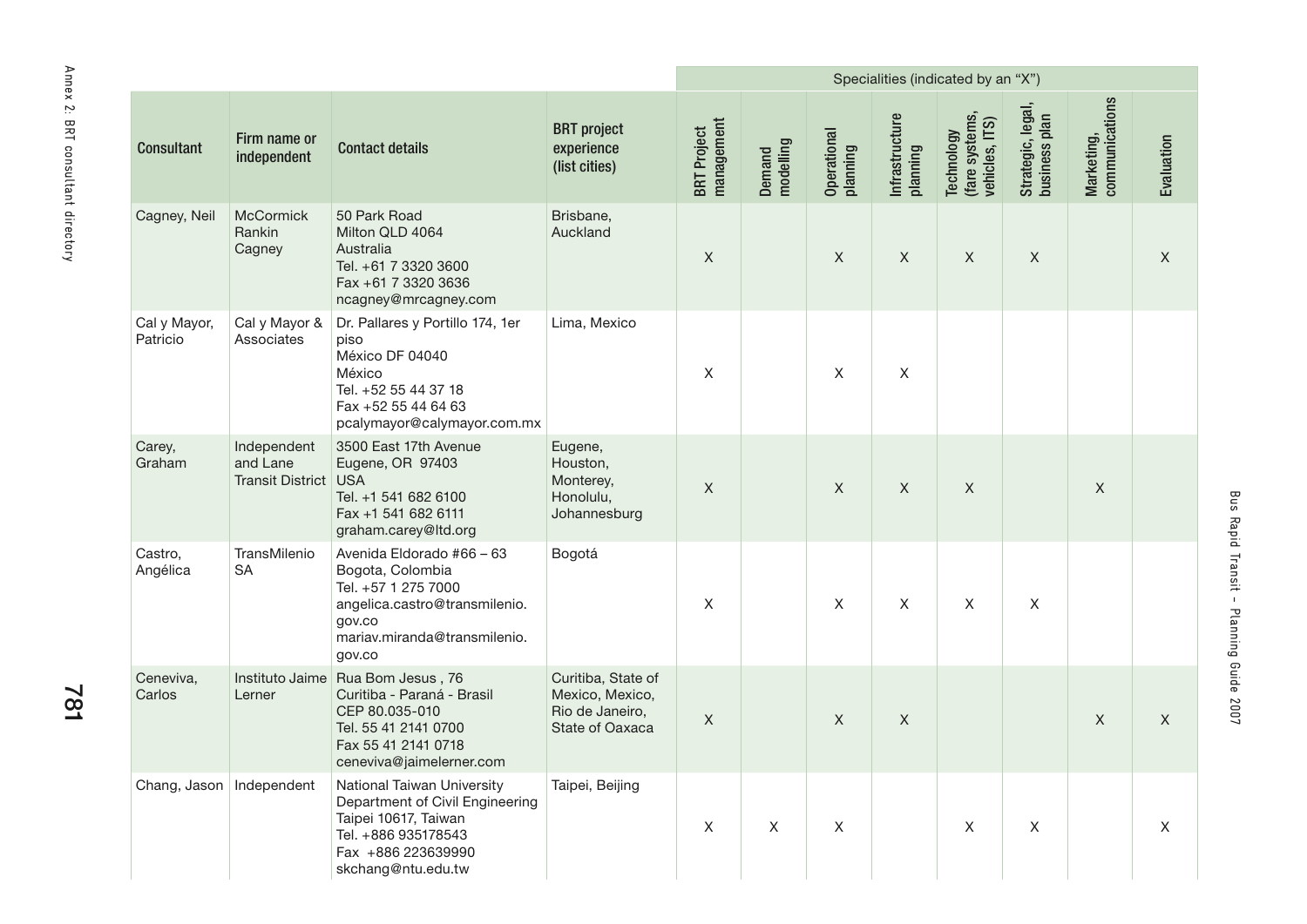|                                 |                             |                                                                                                                                                                                                     | Specialities (indicated by an "X")                                                                                                        |                                  |                     |                         |                            |                                                |                                    |                              |              |
|---------------------------------|-----------------------------|-----------------------------------------------------------------------------------------------------------------------------------------------------------------------------------------------------|-------------------------------------------------------------------------------------------------------------------------------------------|----------------------------------|---------------------|-------------------------|----------------------------|------------------------------------------------|------------------------------------|------------------------------|--------------|
| <b>Consultant</b>               | Firm name or<br>independent | <b>Contact details</b>                                                                                                                                                                              | <b>BRT</b> project<br>experience<br>(list cities)                                                                                         | management<br><b>BRT</b> Project | modelling<br>Demand | Operational<br>planning | Infrastructure<br>planning | (fare systems)<br>vehicles, ITS)<br>Technology | Strategic, legal,<br>business plan | communications<br>Marketing, | Evaluation   |
| Chiu, Michael                   | MVA Asia<br>Limited         | Hong Kong<br>mkc@mva.com.hk                                                                                                                                                                         | Hanoi, Beijing                                                                                                                            |                                  |                     | $\mathsf{X}$            | $\mathsf{X}$               |                                                |                                    |                              |              |
| Colombini<br>Martins,<br>Wagner | Logit<br>Consultoria        | Avenida Eng.Luis Carlos<br>Berrini, 1700<br>São Paulo, SP CEP 04571-000<br><b>Brazil</b><br>Tel. +55 11 5505 8800<br>wagner@logitconsultoria.com.br                                                 | Bogotá, Dar es<br>Salaam                                                                                                                  | X                                | $\mathsf{X}$        | $\mathsf{X}$            | $\mathsf{X}$               | $\mathsf{X}$                                   | $\mathsf{X}$                       |                              |              |
| Correa,<br>Germán               | Independent                 | Santiago<br>Chile<br>Tel. +56 2 285 2985<br>vgermancorrea@hotmail.com                                                                                                                               | Santiago                                                                                                                                  |                                  |                     |                         |                            |                                                | $\mathsf{X}$                       |                              |              |
| Custodio,<br>Paulo              | Independent                 | São Paulo<br><b>Brazil</b><br>Tel. +55 11 8245 1478<br>custodiops@uol.com.br<br>custodio.ps@gmail.com                                                                                               | Bogotá,<br>Cartagena, Cali,<br>Pereira, La Paz,<br>Mexico City, State<br>of Mexico, Dar Es<br>Salaam, Jakarta,<br>Jinan, Xian,<br>Chengdu | $\mathsf{X}$                     | $\mathsf{X}$        | $\mathsf{X}$            | $\mathsf{X}$               |                                                |                                    |                              | $\mathsf{X}$ |
| de Bruyn,<br>Johan              | Arcus Gibb                  | Block A, 1st Floor, East Wing<br>Lynwood Corporate Park<br>36 Alkantrant Road<br>Lynwood Manor, Pretoria 0081<br>South Africa<br>Tel. +27 12 348 5880<br>Fax +27 12 348 5878<br>jdebruyn@gibb.co.za | Johannesburg                                                                                                                              | $\mathsf{X}$                     |                     | $\mathsf{X}$            | $\mathsf{X}$               | $\mathsf{X}$                                   |                                    |                              |              |
| de Guzman,<br>Ignacio           | Akiris                      | Calle 86<br>Bogotá, Colombia<br>Tel. +57 310 327 8343<br>Fax +57 1 317 3161<br>ignaciodeguzman@akiris.net                                                                                           | Bogotá, Mexico<br>City                                                                                                                    | $\mathsf X$                      |                     |                         |                            |                                                | $\mathsf X$                        |                              |              |

**COLLECTION** 

Bus Rapid Transit - Planning Guide 2007

Bus Rapid Transit - Planning Guide 2007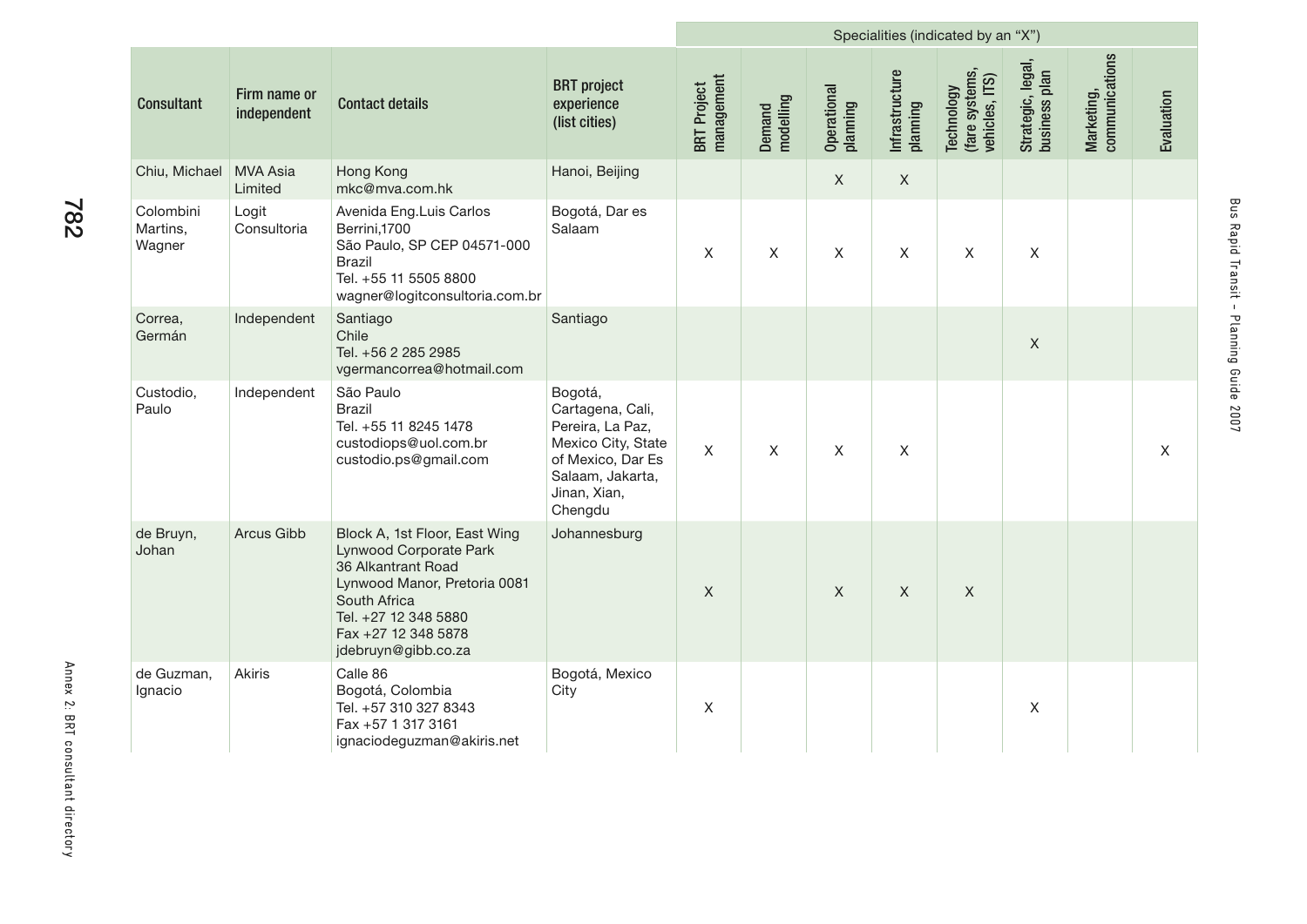|                                   |                                  |                                       |                                                                                                                                                                          |                                                                                                 |                                  |                     |                         |                            | Specialities (indicated by an "X")             |                                    |                              |              |
|-----------------------------------|----------------------------------|---------------------------------------|--------------------------------------------------------------------------------------------------------------------------------------------------------------------------|-------------------------------------------------------------------------------------------------|----------------------------------|---------------------|-------------------------|----------------------------|------------------------------------------------|------------------------------------|------------------------------|--------------|
| Annex 2: BRI consultant directory | <b>Consultant</b>                | Firm name or<br>independent           | <b>Contact details</b>                                                                                                                                                   | <b>BRT</b> project<br>experience<br>(list cities)                                               | management<br><b>BRT</b> Project | Demand<br>modelling | Operational<br>planning | Infrastructure<br>planning | (fare systems,<br>vehicles, ITS)<br>Technology | Strategic, legal,<br>business plan | communications<br>Marketing, | Evaluation   |
|                                   | de la Barra,<br>Tomas            | Modelistica                           | Qta. Morichalito<br>Calle San Antonio<br><b>Bello Monte</b><br>Caracas, Venezuela<br>tomas@modelistica.com                                                               | Bogotá, Mexico<br>City, Sao<br>Paulo, Panamá,<br>Maracaibo, Mérida<br>(Ven), Barcelona<br>(Ven) |                                  | $\mathsf{X}$        | $\mathsf{X}$            | X                          |                                                | $\mathsf X$                        |                              | X            |
|                                   | de Pommerol,<br>Alexis           | <b>SYSTRA</b>                         | 5, avenue du Coq<br>Paris 9<br>Tel. +33 1 40166100<br>Fax +33 1 40166104<br>systra@systra.com                                                                            | La Paz, Pereira                                                                                 | X                                |                     | X                       | X                          | X                                              |                                    |                              |              |
|                                   | Diaz, Juan<br>Carlos             | <b>Akiris</b>                         | Carrera 7 No. 71-21<br>Torre A, Oficina 601<br>Bogotá, Colombia<br>Tel. +57 1 317 3337<br>Fax +57 1 317 3161<br>juancdiaz@akiris.net                                     | Bogotá, Lima                                                                                    | $\mathsf X$                      |                     | $\mathsf X$             |                            | $\mathsf X$                                    |                                    |                              |              |
|                                   | Ernst, John                      | <b>ITDP</b>                           | 127 W. 26th St., suite 1002<br>New York, NY 10001<br>johnernst@itdp.org                                                                                                  | Jakarta,<br>Hyderabad                                                                           | $\mathsf X$                      |                     |                         |                            |                                                |                                    |                              | $\mathsf{X}$ |
|                                   | Escallon<br>Morales,<br>Fernando | Escallon<br>Morales &<br>Asociados    | Carrera 4A, No. 73-71<br>Bogotá<br>Colombia<br>escallonmorales@yahoo.com                                                                                                 | Bogota, Dar es<br>Salaam                                                                        |                                  |                     |                         |                            |                                                | X                                  |                              |              |
| 783                               | Ferreira, Eric<br>Amaral         | <b>IMAE</b>                           | Rua Harmonia 755 / 142<br>São Paulo<br><b>Brazil</b><br>Tel. +55 83814933<br>abcderic@gmail.com                                                                          | Leon, México,<br>Curitiba                                                                       | X                                | X                   | $\mathsf X$             |                            |                                                |                                    |                              |              |
|                                   | Fialho, Andre                    | AGKF<br>Servicios de<br>Ingeniería SS | Rua Nilo Peçanha 3.555<br>Curitiba/ Paraná / Brasil<br>codigo postal CEP 82.120.440<br>telefonos; 00.55.41. 3252.9823<br>celular; 00.55.41. 9977.8704<br>agkf@uol.com.br | Curitiba, Arequipa,<br>Posadas, Quito,<br>Guayaquil                                             | $\mathsf X$                      |                     | $\mathsf X$             |                            |                                                |                                    |                              |              |

783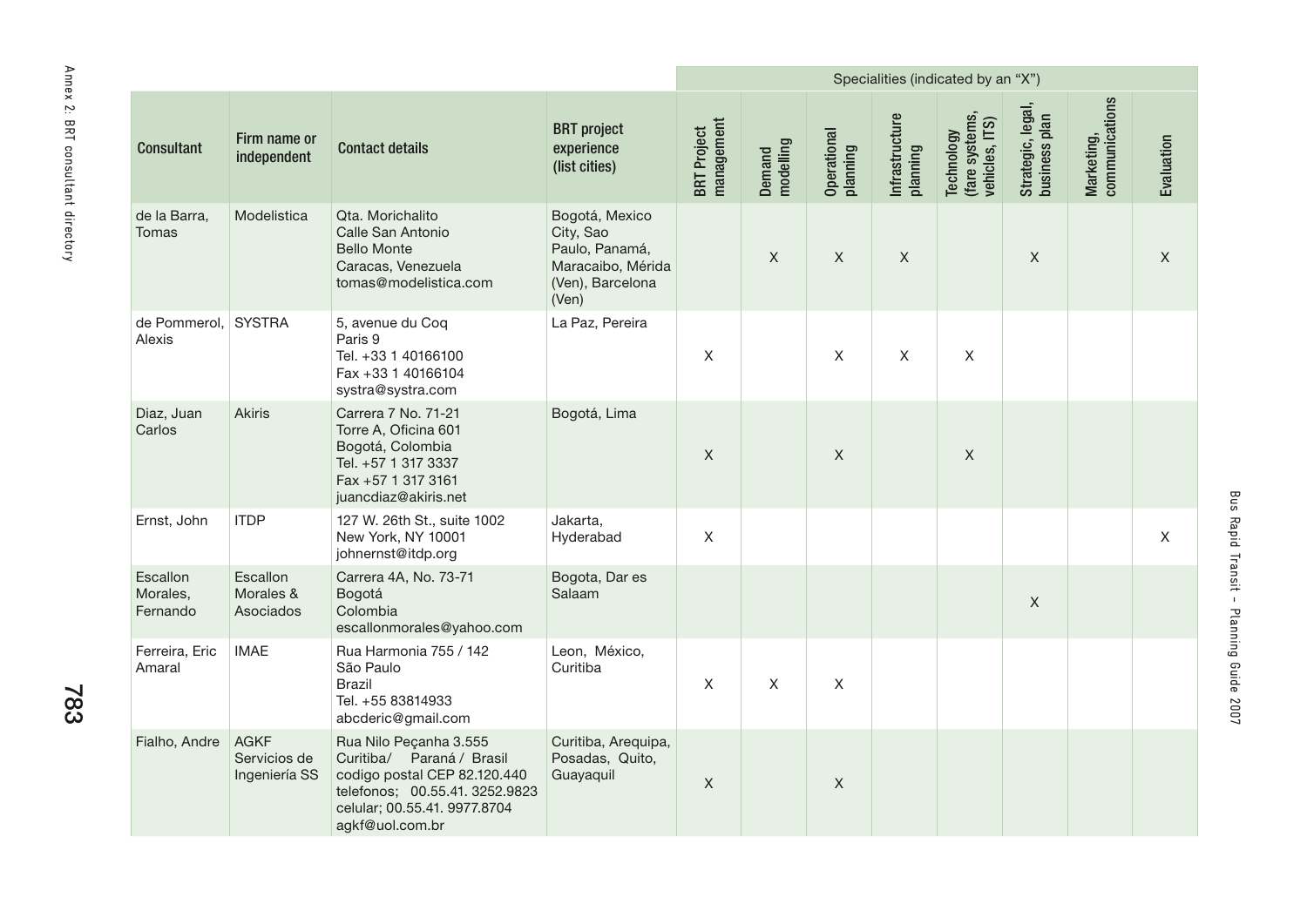|                      |                               |                                                                                                                                                         |                                                   |                                  |                     |                         | Specialities (indicated by an "X") |                                                |                                    |                              |                           |
|----------------------|-------------------------------|---------------------------------------------------------------------------------------------------------------------------------------------------------|---------------------------------------------------|----------------------------------|---------------------|-------------------------|------------------------------------|------------------------------------------------|------------------------------------|------------------------------|---------------------------|
| <b>Consultant</b>    | Firm name or<br>independent   | <b>Contact details</b>                                                                                                                                  | <b>BRT</b> project<br>experience<br>(list cities) | management<br><b>BRT</b> Project | modelling<br>Demand | Operational<br>pianning | Infrastructure<br>planning         | (fare systems,<br>vehicles, ITS)<br>Technology | Strategic, legal,<br>business plan | communications<br>Marketing, | Evaluation                |
| Filewood,<br>Richard | McCormick<br>Rankin<br>Cagney | 50 Park Road<br>Milton QLD 4064<br>Australia<br>Tel. +61 7 3320 3600<br>Fax +61 7 3320 3636<br>rfilewood@mrcagney.com                                   | Brisbane,<br>Auckland                             |                                  |                     | X                       | $\mathsf X$                        |                                                | $\boldsymbol{\mathsf{X}}$          |                              | $\boldsymbol{\mathsf{X}}$ |
| Fjellstrom,<br>Karl  | <b>ITDP</b>                   | 127 W. 26th St., Suite 1002<br>New York, NY 10001<br>kfjellstrom@itdp.org                                                                               | Guangzhou,<br>Ahmedabad, Dar<br>es Salaam         | $\mathsf X$                      |                     | $\mathsf X$             |                                    |                                                |                                    |                              | $\mathsf X$               |
| Forshaw,<br>Pauline  | Namela<br>Projects            | PO Box 73267<br>Lynnwood Ridge<br>South Africa, 0040<br>Tel: +27 12 349 1887<br>Fax: +27 12 349 1515<br>Mobile: +27 83 274 7886<br>pauline@namela.co.za | Johannesburg,<br>Pretoria                         | X                                |                     | Χ                       |                                    |                                                | $\mathsf X$                        |                              |                           |
| Frazier,<br>Charles  | <b>ALG</b>                    | Comte d'Urgell, 240 3 C<br>08036 Barcelona<br>Spain<br>Tel. +34 93 430 40 16<br>Fax +34 93 419 5524<br>cfrazier@alg-global.com                          | Guatemala City,<br>Lima                           | $\mathsf X$                      |                     | $\mathsf X$             | $\mathsf X$                        |                                                |                                    |                              |                           |
| Frieslaar,<br>André  | <b>HHO</b> Africa             | Cape Town<br>South Africa<br>Tel. +27 21 425 2870<br>Fax +27 21 419 4689<br>Email andre@hho.co.za                                                       | Cape Town                                         | Χ                                |                     | X                       | $\sf X$                            |                                                |                                    |                              |                           |
| Fuller,<br>Charles   | Axios<br>Consulting           | PO Box 7121<br>Roggebaai 8012<br>South Africa<br>Tel. +27 21 419 2115<br>Fax +27 21 425 2544<br>crfuller@mweb.co.za                                     | Cape Town                                         | $\mathsf X$                      |                     | $\mathsf X$             |                                    |                                                |                                    |                              |                           |

**College**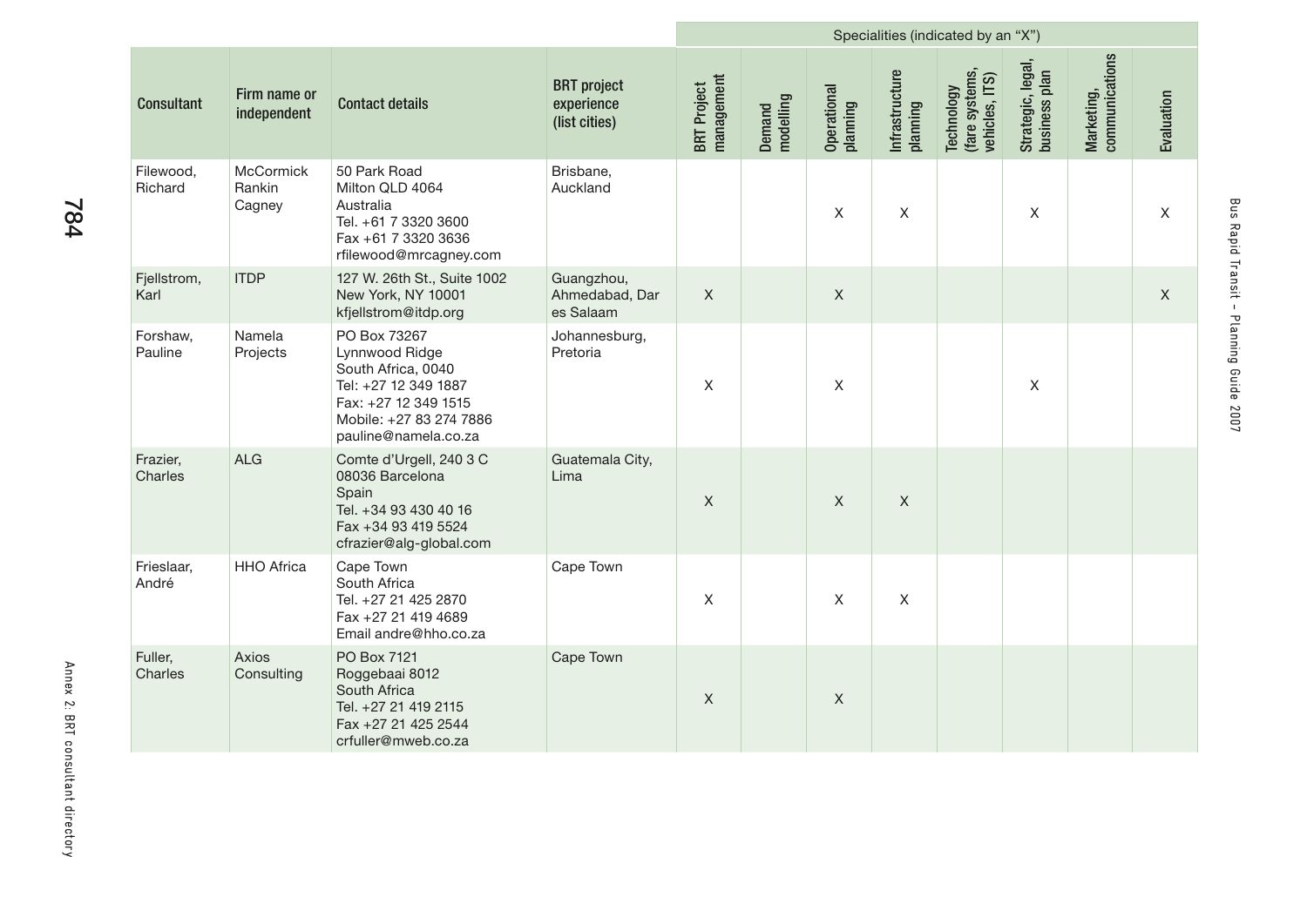|                                   |                           |                                                  |                                                                                                                                                                                |                                                                 |                                  |                     |                         |                            | Specialities (indicated by an "X")             |                                    |                              |             |
|-----------------------------------|---------------------------|--------------------------------------------------|--------------------------------------------------------------------------------------------------------------------------------------------------------------------------------|-----------------------------------------------------------------|----------------------------------|---------------------|-------------------------|----------------------------|------------------------------------------------|------------------------------------|------------------------------|-------------|
| Annex 2: BRI consultant directory | <b>Consultant</b>         | Firm name or<br>independent                      | <b>Contact details</b>                                                                                                                                                         | <b>BRT</b> project<br>experience<br>(list cities)               | management<br><b>BRT</b> Project | modelling<br>Demand | Operational<br>planning | Infrastructure<br>planning | Technology<br>(fare systems,<br>vehicles, ITS) | Strategic, legal,<br>business plan | communications<br>Marketing, | Evaluation  |
|                                   | Gómez,<br>Pedro           | Getinsa                                          | Calle Raimundo Fernandez<br>Villaverde, 59<br>Madrid<br>Spain<br>Tel. +34 91 533 3551<br>pdgomez@getinsa.es                                                                    | Lima                                                            | $\mathsf X$                      |                     |                         |                            |                                                |                                    |                              |             |
|                                   | Gordillo,<br>Fabio        | Independent                                      | Calle 80 N 7 49 Ap. 202<br>Bogota, Colombia<br>Tel. +57 1 321 0416<br>fgr@alum.mit.edu                                                                                         | Bogotá, Jakarta,<br>Dar es Salaam,<br>Mexico City,<br>London    |                                  |                     |                         |                            | $\mathsf X$                                    |                                    |                              |             |
|                                   | Gosselin, Ken   McCormick | Rankin<br>International                          | 2655 North Sheridan Way<br>Mississauga, Ontario<br>Canada L5K 2P8<br>Tel. +1 905 823 8500<br>Fax +1 905 823 8503<br>kgosselin@mrc.ca                                           | Brisbane, Ottawa,<br>Pittsburgh                                 | X                                |                     |                         |                            |                                                |                                    |                              |             |
|                                   | Hidalgo,<br>Dario         | <b>Booz Allen</b><br>Hamilton and<br>independent | Carrera 12 79-43 P4<br>Bogotá, Colombia<br>Tel. +57 1 628 5050<br>Fax +57 1 313 0093<br>hidalgo_dario@ne.bah.com                                                               | Bogotá, Lagos,<br>São Paulo                                     | $\mathsf X$                      |                     | $\mathsf X$             |                            |                                                | $\mathsf X$                        |                              | $\mathsf X$ |
| <b>285</b>                        | Hoffman,<br>Alan          | The Mission<br>Group                             | World Trade Center Building<br>1250 Sixth Avenue, Suite 214<br>San Diego, CA 92101<br><b>USA</b><br>Tel. +1 619 232 1776<br>Fax +1 619 374 2785<br>alan@missiongrouponline.com | Brisbane, Las<br>Vegas, Sarasota,<br>San Diego, Atlanta         |                                  |                     | X                       | X                          |                                                | X                                  | X                            | X           |
|                                   | Jeanneret,<br>Remi        | Independent                                      | Rio de Janeiro<br><b>Brazil</b><br>Tel. +55 21 3970 3188<br>remijeanneret@uol.com.br                                                                                           | Ahmedabad,<br>Bogotá, Cali,<br>Dar es Salaam,<br>Jakarta, Jinan |                                  | X                   | $\mathsf{X}$            |                            |                                                |                                    |                              |             |

785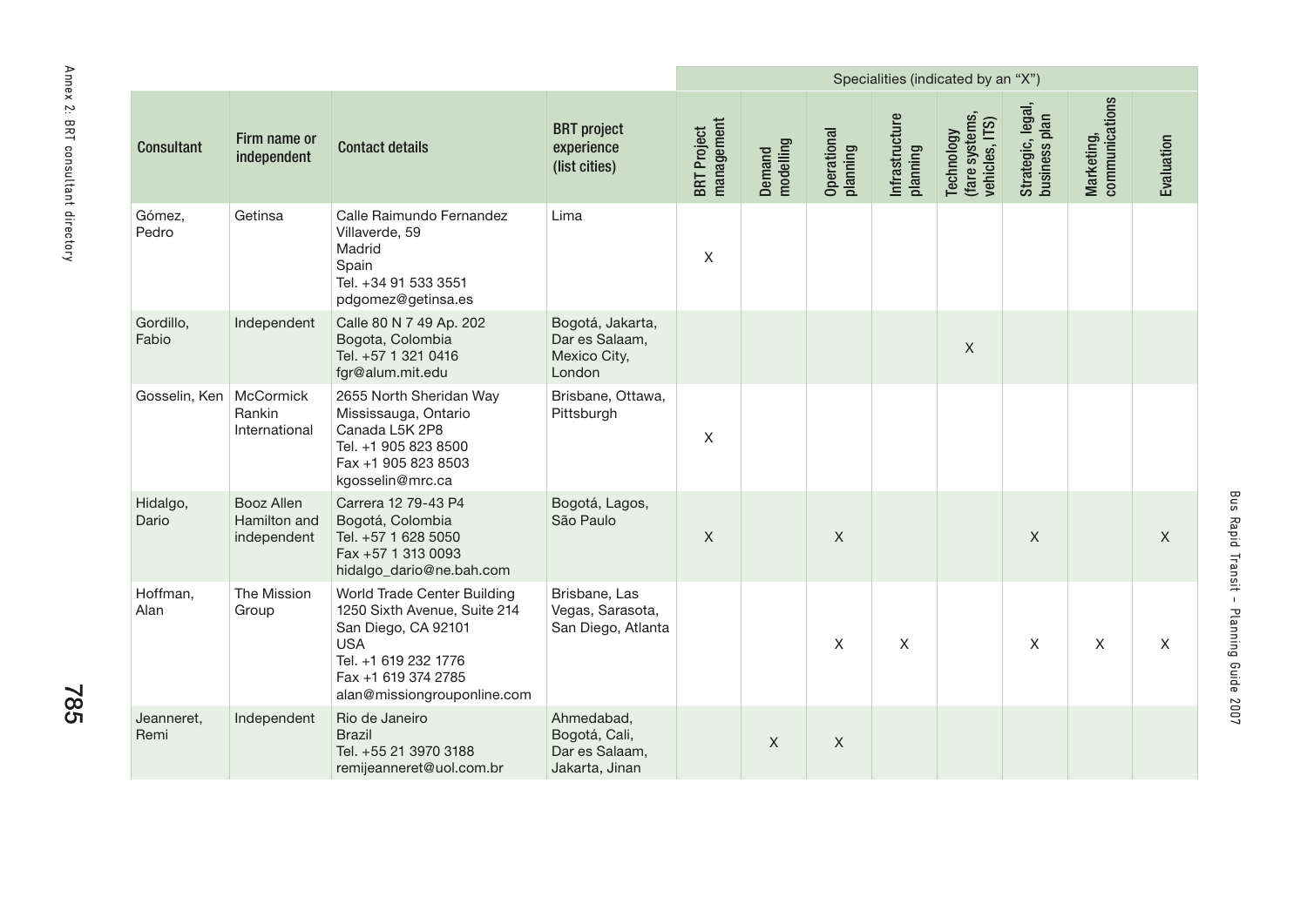|                         |                                                  | Specialities (indicated by an "X")                                                                                                                                                      |                                                   |                                  |                     |                         |                            |                                                |                                    |                              |             |
|-------------------------|--------------------------------------------------|-----------------------------------------------------------------------------------------------------------------------------------------------------------------------------------------|---------------------------------------------------|----------------------------------|---------------------|-------------------------|----------------------------|------------------------------------------------|------------------------------------|------------------------------|-------------|
| <b>Consultant</b>       | Firm name or<br>independent                      | <b>Contact details</b>                                                                                                                                                                  | <b>BRT</b> project<br>experience<br>(list cities) | management<br><b>BRT</b> Project | Demand<br>modelling | Operational<br>planning | Infrastructure<br>planning | (fare systems,<br>vehicles, ITS)<br>Technology | Strategic, legal,<br>business plan | Marketing,<br>communications | Evaluation  |
| Johnstone,<br>Len       | Pacific<br>Consultants<br>International<br>(PCI) | 518/3 Maneeya Centre North<br>4th Floor,<br>Ploenchit Road, Lumpini,<br>Pathumwan<br>Bangkok 10330<br>Thailand<br>Tel. +66 2 2556813<br>Fax +66 2 2537369<br>lenj@loxinfo.co.th         | Bangkok                                           | X                                | X                   |                         |                            |                                                |                                    |                              | X           |
| Joos, Ernst             | Independent                                      | Lahnstrasse 81<br>8200 Schaffhausen<br>Switzerland<br>Tel. +41 52 624 8870<br>ernst.joos@spectraweb.ch                                                                                  | Kunming                                           | $\mathsf X$                      |                     |                         |                            | $\mathsf X$                                    |                                    |                              |             |
| Kijmanawat,<br>Kerati   | Pacific<br>Consultants<br>International<br>(PCI) | 518/3 Maneeya Centre North<br>4th Floor,<br>Ploenchit Road, Lumpini,<br>Pathumwan<br>Bangkok 10330<br>Thailand<br>Tel. +66 2 2556813<br>Fax +66 2 2537369<br>kijmanawatk@pcitokyo.co.jp | Bangkok,<br>Chiang Mai                            | X                                |                     | $\mathsf{X}$            | X                          | X                                              |                                    |                              | X           |
| Kuranami,<br>Chiaki     | <b>PADECO</b>                                    | Izumikan Sanbancho Building<br>3-8 Sanbancho, Chiyoda-Ku<br>Tokyo 102-0075<br>kuranami@padeco.co.jp                                                                                     | Cuenca, Hanoi                                     | $\mathsf X$                      |                     |                         |                            |                                                |                                    |                              | X           |
| Lerner, Jaime           | Instituto Jaime<br>Lerner                        | Rua Bom Jesus, 76<br>Curitiba - Paraná - Brasil<br>CEP 80.035-010<br>Tel. 55 41 2141 0700<br>Fax 55 41 2141 0718<br>contato@jaimelerner.com                                             | Curitiba, State of<br>Mexico                      | X                                |                     |                         |                            |                                                |                                    | X                            | X           |
| Levinson,<br>Herbert S. | Independent                                      | 40 Hemlock Road<br>New Haven, Ct 06515<br><b>USA</b><br>Tel. +1 203 389 2092<br>hslevinson @aol.com                                                                                     | Albany, New York                                  | $\mathsf X$                      |                     | $\mathsf X$             | $\mathsf X$                |                                                |                                    |                              | $\mathsf X$ |

**College**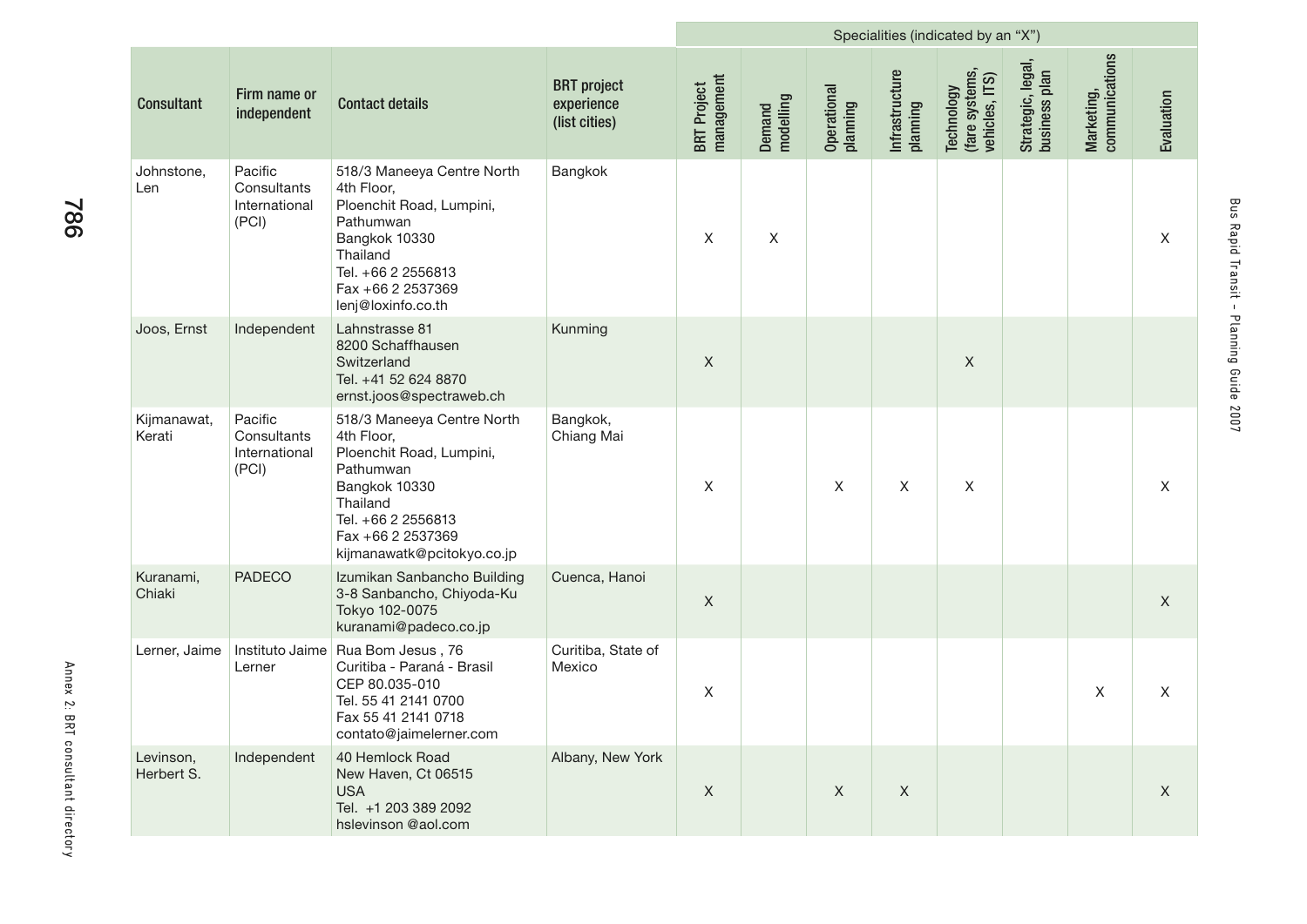|                                   |                         |                                    |                                                                                                                                           |                                                   |                                  |                     |                         |                            | Specialities (indicated by an "X")             |                                    |                              |              |
|-----------------------------------|-------------------------|------------------------------------|-------------------------------------------------------------------------------------------------------------------------------------------|---------------------------------------------------|----------------------------------|---------------------|-------------------------|----------------------------|------------------------------------------------|------------------------------------|------------------------------|--------------|
| Annex 2: BRI consultant directory | <b>Consultant</b>       | Firm name or<br>independent        | <b>Contact details</b>                                                                                                                    | <b>BRT</b> project<br>experience<br>(list cities) | management<br><b>BRT</b> Project | Demand<br>modelling | Operational<br>planning | Infrastructure<br>planning | Technology<br>(fare systems,<br>vehicles, ITS) | Strategic, legal,<br>business plan | communications<br>Marketing, | Evaluation   |
|                                   | Lillo, Enrique          | diaDro<br>Consulting<br>España     | Goya, 51-5°3,<br>28001 Madrid<br>Spain<br>Tel. +34 91 576 26 37<br>enrique.lillo@diadro.com<br>www.diadro.com                             | Bogotá, Cape<br>Town                              | Χ                                | X                   | X                       |                            |                                                |                                    |                              |              |
|                                   | Lleras,<br>Germán       | <b>Steer Davies</b><br>Gleave      | Carrera 7, No 21-71, Torre A<br>Oficina 604<br>Edificio Avenida Chile, Bogotá,<br>Colombia<br>g.lleras@sdgworld.net                       | Bogotá, Pereira,<br>Medellín                      | $\mathsf X$                      |                     | $\mathsf{X}$            | $\mathsf X$                | $\mathsf{X}$                                   |                                    |                              |              |
|                                   | Lobo, Adriana Centro de | Transporte<br>Sustentable<br>(CTS) | Colonia Villa Coyacán<br>C.P. 04000<br><b>Mexico City</b><br>Mexico<br>Tel. +52 55 3096 5742<br>director@cts-ceiba.org                    | Mexico City                                       | Χ                                |                     |                         |                            |                                                |                                    |                              | X            |
|                                   | Marchezetti,<br>Antonio | Logitrans                          | Rua México, 320<br>Bacacheri<br>CEP 82510-060 Curitiba PR<br><b>Brazil</b><br>Tel/Fax +55 41 3357 2142<br>marchezetti@logitran.com.br     | Curitiba, Bogotá                                  | $\mathsf X$                      | $\mathsf{X}$        | $\mathsf{X}$            | $\mathsf{X}$               | X                                              |                                    |                              | $\mathsf{X}$ |
| <b>787</b>                        | McCaul,<br>Colleen      | Colleen<br>McCaul<br>Associates    | 40 Avalanche Street<br>Westdene<br>Johannesburg 2092<br>South Africa<br>Tel. +27 11 482 6038<br>Fax +27 11 482 7680<br>mccaul@pixie.co.za | Johannesburg                                      |                                  | X                   | X                       |                            |                                                | X                                  |                              |              |
|                                   | Menckhoff,<br>Gerhard   | Independent                        | 3110 Cathedral Avenue, NW<br>Washington, DC 20008<br><b>USA</b><br>Tel. +1 202 473 1868<br>gmenckhoff@worldbank.org                       | Bogotá, Lima,<br>Hanoi                            | $\mathsf X$                      |                     |                         |                            |                                                | $\mathsf X$                        |                              | $\mathsf{X}$ |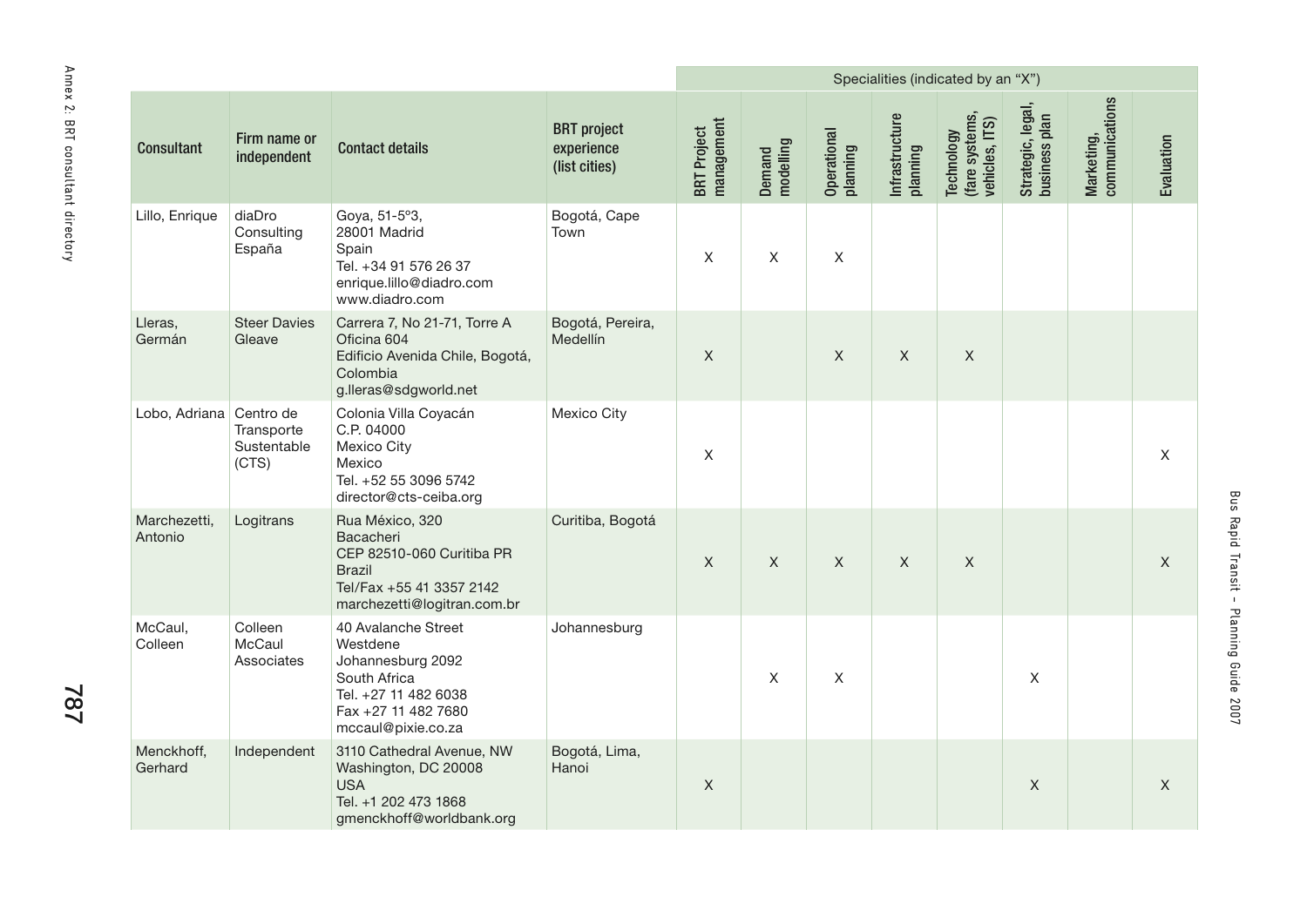|                                   |                                                  |                                                                                                                                           |                                                                                                      | Specialities (indicated by an "X") |                     |                         |                            |                                                |                                    |                              |              |
|-----------------------------------|--------------------------------------------------|-------------------------------------------------------------------------------------------------------------------------------------------|------------------------------------------------------------------------------------------------------|------------------------------------|---------------------|-------------------------|----------------------------|------------------------------------------------|------------------------------------|------------------------------|--------------|
| <b>Consultant</b>                 | Firm name or<br>independent                      | <b>Contact details</b>                                                                                                                    | <b>BRT</b> project<br>experience<br>(list cities)                                                    | management<br><b>BRT</b> Project   | modelling<br>Demand | Operational<br>planning | Infrastructure<br>planning | (fare systems,<br>vehicles, ITS)<br>Technology | Strategic, legal,<br>business plan | Marketing,<br>communications | Evaluation   |
| Motta, Paulo                      | Independent                                      | Porto Alegre<br><b>Brazil</b><br>Tel. +55 51 3332 8598<br>motta.paulo@gmail.com                                                           | Lima, Monterrey,<br>León,<br>Barquisimeto,<br>Porto Alegre                                           | $\mathsf X$                        |                     | X                       | X                          |                                                |                                    |                              |              |
| Navarro,<br><b>Ulises</b>         | Modelistica                                      | Qta. Morichalito<br>Calle San Antonio<br><b>Bello Monte</b><br>Caracas, Venezuela<br>ulises@modelistica.com                               | <b>Mexico City</b><br>Dar es Salaam,<br>Jakarta                                                      | $\mathsf{X}$                       | $\mathsf{X}$        | $\mathsf{X}$            | X                          |                                                |                                    |                              |              |
| Olyslagers,<br>Frits              | TransTech<br>Engineering<br>Pty Ltd              | PO Box 795<br>Bulimba 4171, Queensland<br>Australia<br>Tel. +61 (0)418 875 740<br>olyslagers@optusnet.com.au                              | Adelaide,<br>Bangkok,<br>Chiang Mai,<br>Johannesburg,<br>Karachi                                     | X                                  |                     | $\mathsf X$             |                            |                                                | X                                  |                              | X            |
| Perera,<br>Fernando               | Grupo BMCP<br>Consultores<br>C.A/<br>Independent | Av. Terepaima. Multicentro<br>Empresarial Cristal Plaza. Of<br>3-E. Urb el Piñal. Barquisimeto.<br>Venezuela<br>perera_fernando@yahoo.com | Barquisimeto,<br>Lima, Santo<br>Domingo                                                              | $\mathsf X$                        |                     | $\mathsf{X}$            | $\mathsf X$                | X                                              | $\mathsf X$                        | $\mathsf X$                  |              |
| Pérez, José<br>Enrique            | <b>ALG</b>                                       | Comte d'Urgell, 240 3 C<br>08036 Barcelona<br>Spain<br>Tel. +34 93 430 40 16<br>Fax +34 93 419 5524<br>jeperez@alg-global.com             | Guatemala City,<br>Lima, Caracas,<br>Santiago,<br>Arequipa,<br>Montevideo,<br>Panamá City,<br>Toluca | $\mathsf{X}$                       | $\times$            | $\mathsf{X}$            | X                          | X                                              | X                                  |                              |              |
| Reck,<br>Garrone                  | Logitrans                                        | Rua México, 320<br>Bacacheri<br>CEP 82510-060 Curitiba PR<br><b>Brazil</b><br>Tel/Fax +55 41 3357 2142<br>garrone@logitran.com.br         | Bogotá, Curitiba,<br>Pereira                                                                         | $\mathsf{X}$                       | $\mathsf{X}$        | $\mathsf{X}$            | X                          |                                                |                                    |                              | $\mathsf{X}$ |
| Sandoval,<br><b>Edgar Enrique</b> | Independent                                      | Transversal 18 No. 127-43<br>Torre 5, Apt. 702<br>Bogotá, Colombia<br>eesandoval@cable.net.co                                             | Bogotá, Dar es<br>Salaam                                                                             | $\pmb{\times}$                     |                     |                         |                            |                                                | X                                  |                              |              |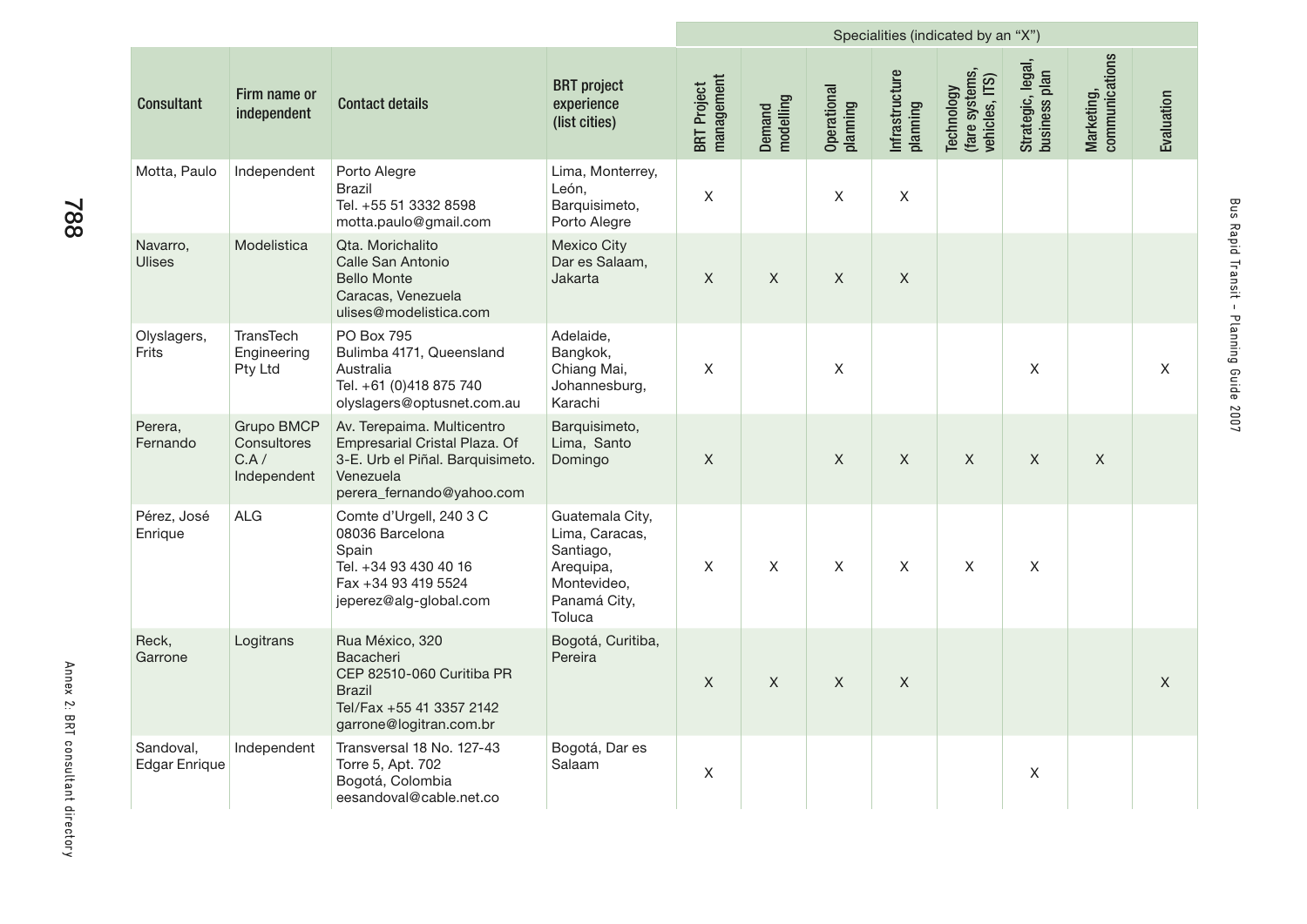|                                   |                             |                                                  |                                                                                                                                                                   |                                                                                    |                                  |                     |                         |                            | Specialities (indicated by an "X")             |                                    |                              |                           |
|-----------------------------------|-----------------------------|--------------------------------------------------|-------------------------------------------------------------------------------------------------------------------------------------------------------------------|------------------------------------------------------------------------------------|----------------------------------|---------------------|-------------------------|----------------------------|------------------------------------------------|------------------------------------|------------------------------|---------------------------|
| Annex 2: BRI consultant directory | <b>Consultant</b>           | Firm name or<br>independent                      | <b>Contact details</b>                                                                                                                                            | <b>BRT</b> project<br>experience<br>(list cities)                                  | management<br><b>BRT</b> Project | Demand<br>modelling | Operational<br>planning | Infrastructure<br>planning | Technology<br>(fare systems,<br>vehicles, ITS) | Strategic, legal,<br>business plan | Marketing,<br>communications | Evaluation                |
|                                   | Sayeg, Philip               | Independent                                      | Policy Appraisal Services Pty<br>Ltd<br>PO Box 139,<br>Paddington, Brisbane<br>Australia 4064<br>Tel. +61 7 3102 3007<br>Fax +61 7 3369 7185<br>p.sayeg@uq.net.au | Brisbane, Bangkok                                                                  | $\mathsf X$                      |                     |                         |                            |                                                |                                    |                              | $\mathsf{X}$              |
|                                   | Scatena, J.<br>Carlos       | Independent                                      | Rua Dr. Paulo Vieira, 258<br>São Paulo - SP<br>Cep: 01257-000<br>Tel. +5511 3872 4118<br>Fax +5511 9656-2152<br>jcscatena@gmail.com<br>jcscatena@terra.com.br     | Jakarta, Jinan,<br>São Paulo, Ciudad<br>Guayana, Xi'an<br>Porto Alegre,<br>Goiania | X                                | X                   | X                       |                            |                                                |                                    |                              | $\boldsymbol{\mathsf{X}}$ |
|                                   | Shibata, Junji              | Pacific<br>Consultants<br>International<br>(PCI) | 1-7-5, Sekido, Tamashi<br>Tokyo 206-8550<br>Japan<br>Tel. +81 42 372 6201<br>Fax +81 42 372 6353<br>shibataj@pcitokyo.co.jp                                       | Bangkok, Chiang<br>Mai, Doha                                                       | $\mathsf X$                      | $\mathsf{X}$        | $\mathsf X$             | $\mathsf{X}$               |                                                |                                    |                              |                           |
|                                   | Silva, Germán Silva Carreño | y Asociados<br><b>SA</b>                         | Carrera 7 No. 74-21, Of. 301<br>Bogotá<br>Colombia<br>Tel. +57 210 5510664<br>gsilva42@etb.net.co                                                                 | Bogotá, Pereira,<br>Lima                                                           |                                  |                     |                         | $\boldsymbol{\mathsf{X}}$  |                                                |                                    |                              |                           |
| 682                               | Siriwarapitak,<br>Somchai   | PlanPro<br>Corp., Ltd.                           | 335 Moo 3 Bangkruay-Sanoi<br>Rd<br>Bangrakpattana,<br>Bangbuathong,<br>Nonthaburi 11110<br>Thailand<br>Tel. +66 2571 2741<br>somchai@planpro.co.th                | Bangkok                                                                            | $\mathsf X$                      | X                   | $\mathsf X$             | $\mathsf{X}$               | $\mathsf X$                                    |                                    |                              |                           |
|                                   | Stanbury, Jim   Arcus Gibb  |                                                  | Cape Town<br>South Africa<br>jstanbury@gibb.co.za                                                                                                                 | Cape Town                                                                          | $\mathsf X$                      | $\mathsf X$         | $\mathsf X$             | $\mathsf X$                |                                                |                                    |                              |                           |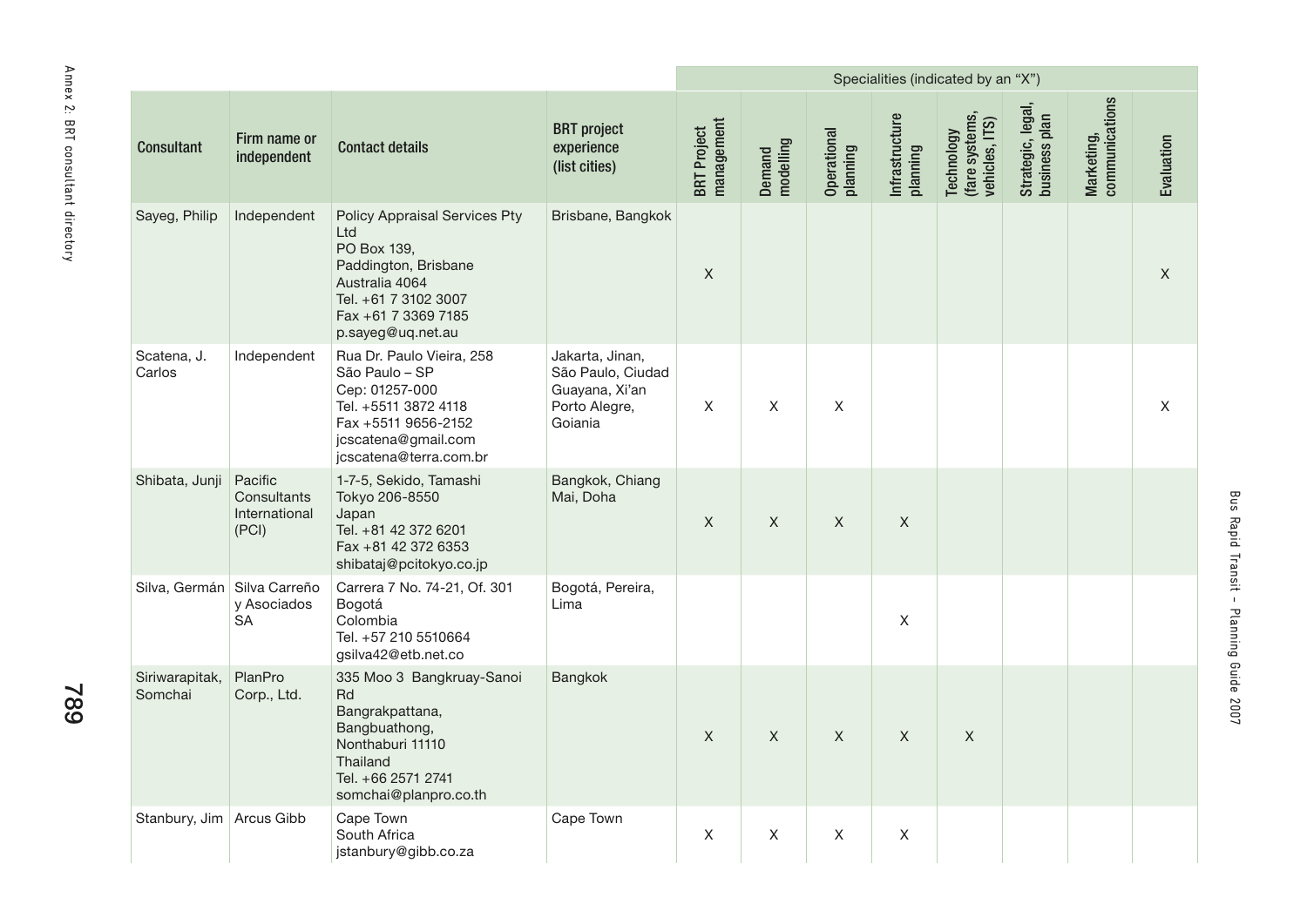|                       |                                                  |                                                                                                                                                                                                |                                                                                    |                                  |                     | Specialities (indicated by an "X") |                            |                                                |                                    |                              |                           |
|-----------------------|--------------------------------------------------|------------------------------------------------------------------------------------------------------------------------------------------------------------------------------------------------|------------------------------------------------------------------------------------|----------------------------------|---------------------|------------------------------------|----------------------------|------------------------------------------------|------------------------------------|------------------------------|---------------------------|
| <b>Consultant</b>     | Firm name or<br>independent                      | <b>Contact details</b>                                                                                                                                                                         | <b>BRT</b> project<br>experience<br>(list cities)                                  | management<br><b>BRT</b> Project | Demand<br>modelling | Operational<br>planning            | Infrastructure<br>planning | (fare systems,<br>vehicles, ITS)<br>Technology | Strategic, legal,<br>business plan | Marketing,<br>communications | Evaluation                |
| Su, Allen<br>Chih-Che | THI Shanghai<br>Consultants<br>Inc.              | R 706, No. 65, Chifeng Road,<br>Shanghai 200092, China<br>Tel. +86-21-65975023<br>$Fax + 86 - 21 - 65975023$<br>thi_shanghai@163.com<br>www.thiconsultants.com                                 | Shenzhen, Jinan,<br>Shanghai, Huaian                                               | X                                |                     | X                                  | X                          | X                                              | $\mathsf{X}$                       |                              |                           |
| Sun, John             | <b>THI</b><br>Consultants<br>Inc.                | THI Consultants Inc.<br>5F, No. 130, Sungshan Road<br>Taipei, Taiwan 110<br>Tel. +886 2 2748 8822<br>Fax +886 2 2748 6600<br>jsun@ms1.thi.com.tw<br>www.thi.com.tw                             | Taipei,<br>Shenzhen,<br>Jinan, Shanghai,<br>Huaian, Taichung,<br>Kaohsiung, Chiayi | $\mathsf X$                      | X                   | $\mathsf X$                        | X                          | X                                              | $\mathsf X$                        |                              | $\boldsymbol{\mathsf{X}}$ |
| Szasz, Pedro          | Independent                                      | São Paulo<br><b>Brazil</b><br>szasz@terra.com.br                                                                                                                                               | Bogotá,<br>Guangzhou, São<br>Paulo, Jakarta,<br>Ahmedabad                          | $\mathsf{X}$                     | $\mathsf{X}$        | $\mathsf{X}$                       | $\mathsf X$                |                                                |                                    |                              |                           |
| Tapia, Juan           | <b>CIDATT</b>                                    | Av. Javier Prado Este 1104<br>- Oficina 402 San Isidro<br>Lima Peru<br>Telefono +51 1 2249800<br>Fax +51 1 2251677<br>jtapia@cidatt.com.pe                                                     | Lima, Monterrey,<br>Chihuahua                                                      |                                  |                     |                                    |                            |                                                | X                                  |                              | X                         |
| Tewari,<br>Geetam     | <b>IIT-Delhi</b>                                 | Indian Institute of Tech. - Delhi<br><b>TRIPP</b><br>Room MS 808 (Main Building<br>Hauz Khas<br>New Delhi - 110 016<br>India<br>Tel. 91-11-26596361<br>Fax 91-11-26858703<br>geetamt@gmail.com | Delhi, Pune                                                                        | $\mathsf X$                      |                     | $\mathsf X$                        |                            |                                                |                                    |                              |                           |
| Thompson,<br>John     | Pacific<br>Consultants<br>International<br>(PCI) | 1-7-5, Sekido, Tamashi<br>Tokyo 206-8550<br>Japan<br>Tel. +81 42 372 6201<br>Fax +81 42 372 6353<br>johnjanete@aol.com                                                                         | Bangkok, Chiang<br>Mai, Doha                                                       | $\mathsf X$                      |                     | X                                  | Χ                          |                                                |                                    |                              |                           |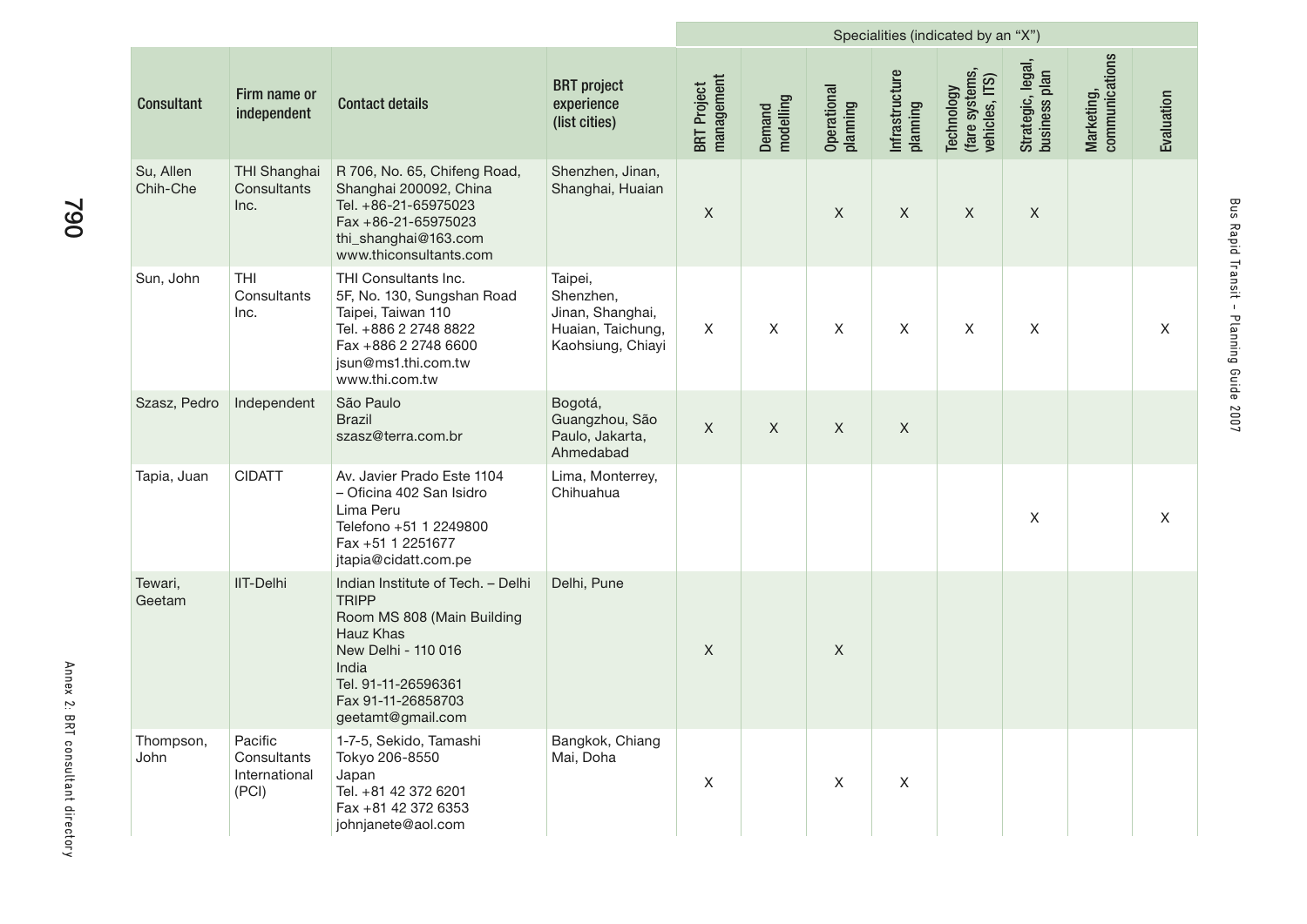|                                          |                              |                                     |                                                                                                                                                                                                                                                   |                                                   | Specialities (indicated by an "X") |                     |                         |                            |                                                |                                    |                              |             |
|------------------------------------------|------------------------------|-------------------------------------|---------------------------------------------------------------------------------------------------------------------------------------------------------------------------------------------------------------------------------------------------|---------------------------------------------------|------------------------------------|---------------------|-------------------------|----------------------------|------------------------------------------------|------------------------------------|------------------------------|-------------|
| Annex 2: BRI consultant directory<br>791 | <b>Consultant</b>            | Firm name or<br>independent         | <b>Contact details</b>                                                                                                                                                                                                                            | <b>BRT</b> project<br>experience<br>(list cities) | management<br><b>BRT</b> Project   | Demand<br>modelling | Operational<br>planning | Infrastructure<br>planning | Technology<br>(fare systems,<br>vehicles, ITS) | Strategic, legal,<br>business plan | Marketing,<br>communications | Evaluation  |
|                                          | Tofie, Zaida                 | Pendulum<br>Consulting              | Cape Town<br>South Africa<br>Tel. +27 21 447 8904<br>Fax +27 21 448 6499<br>ztofie@pendulumsa.co.za                                                                                                                                               | Cape Town                                         | $\mathsf X$                        |                     | $\mathsf X$             |                            |                                                |                                    | $\mathsf X$                  |             |
|                                          | Tsuzuki,<br>Koichi           | Yachiyo<br>Engineering<br>Co., Ltd. | 2-18-12 Nischiochiai<br>Shinjuku-ku<br>Tokyo 161-8575<br>Japan<br>Tel. +81 3 5906 0363<br>tsuzuki@yachiyo-eng.co.jp                                                                                                                               | Lima                                              | $\mathsf X$                        |                     |                         | $\mathsf X$                |                                                |                                    |                              |             |
|                                          | Utria, Antonio   Independent |                                     | Bogota<br>Colombia<br>Tel. +57 1 218 2600<br>autria@etb.net.co                                                                                                                                                                                    |                                                   |                                    |                     |                         | $\mathsf X$                |                                                |                                    |                              |             |
|                                          | Vlasak, Jarko                | Independent                         | Bogota<br>Colombia<br>Mf_jarko@hotmail.com                                                                                                                                                                                                        | Bogotá, Lima,<br>Cape Town                        | $\mathsf X$                        |                     |                         |                            |                                                | $\mathsf X$                        |                              |             |
|                                          | Wartel, Alain                | Veolia<br>Transport<br>(Connex)     | 15, rue de la Petite Chartreuse<br><b>B.P. 99</b><br>76002 Rouen Cedex 1<br>France<br>Tel. +33 (0) 2 35 52 52 12<br>Fax +33 (0) 2 35 52 52 38<br>alain.wartel@veolia-transport.fr<br>werner.kutil@veolia-transport.fr<br>www.veolia-transport.com | Bogotá, Las<br>Vegas, Rouen,<br>York              | $\mathsf X$                        | $\times$            | $\mathsf{X}$            |                            | $\mathsf{X}$                                   | X                                  | X                            | X           |
|                                          | Williams, Paul   MVA Asia    | Limited                             | Bangkok<br>Thailand<br>paulw@mva.co.th                                                                                                                                                                                                            | Hanoi, Ho Chi<br>Minh City,<br>Bangkok            | $\mathsf X$                        | $\mathsf{X}$        |                         | $\mathsf{X}$               | $\mathsf X$                                    | $\mathsf X$                        |                              | $\mathsf X$ |
|                                          | Willumsen,<br>Luis           | <b>Steer Davies</b><br>Gleave       | 28-32 Upper Ground<br>London SE1 9PD<br><b>UK</b><br>Tel. +44 71 919 8500<br>Fax +44 71 827 9850<br>l.willumsen@sdgworld.net                                                                                                                      | Bogotá, Cape<br>Town                              | $\mathsf X$                        | X                   | $\mathsf X$             | $\mathsf X$                |                                                |                                    |                              |             |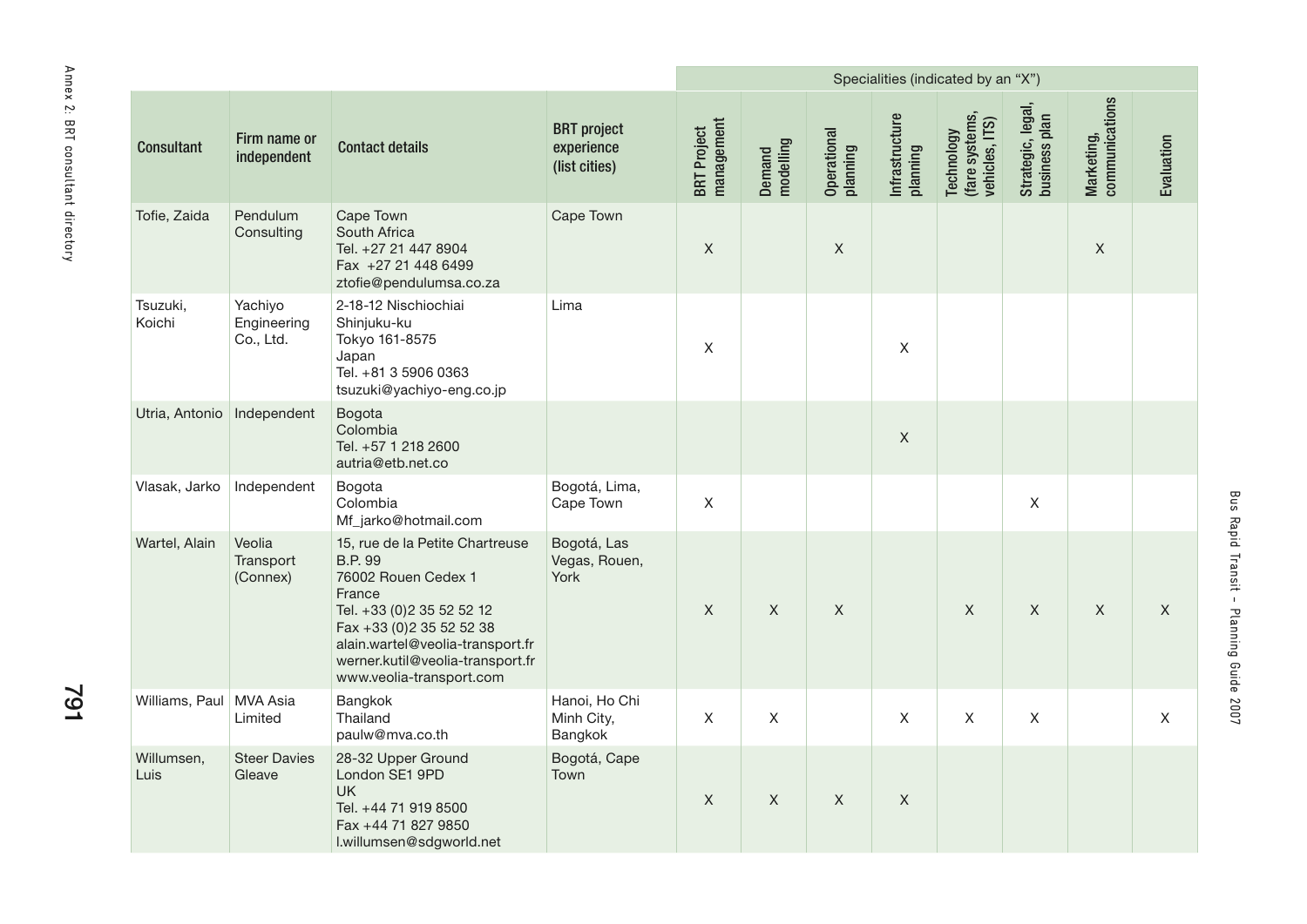|                   |                                |                                                                                                                                                                 |                                                                                      |                                  | Specialities (indicated by an "X") |                         |                                |                                                         |                                                      |                              |            |  |
|-------------------|--------------------------------|-----------------------------------------------------------------------------------------------------------------------------------------------------------------|--------------------------------------------------------------------------------------|----------------------------------|------------------------------------|-------------------------|--------------------------------|---------------------------------------------------------|------------------------------------------------------|------------------------------|------------|--|
| <b>Consultant</b> | Firm name or<br>independent    | <b>Contact details</b>                                                                                                                                          | <b>BRT</b> project<br>experience<br>(list cities)                                    | management<br><b>BRT</b> Project | modelling<br>Demand                | Operational<br>planning | ¢<br>Infrastructur<br>planning | systems<br>ဖြ<br>Technology<br>(fare systen<br>vehicles | legal,<br>plan<br>Strategic,<br>SS<br><b>busines</b> | communications<br>Marketing, | Evaluation |  |
| Xu, Kangming      | 3E<br>Transportation<br>System | 1564 NW 183rd Avenue<br>Pembroke Pines, Florida<br><b>USA</b><br>Tel: +1 954 663 1683<br>Tel. +86 139 1092 3155<br>Fax. +1 954 538 1492<br>kangmingxu@gmail.com | Beijing<br>Kunming<br>Hangzhou<br>Shenzhen<br>Changzhou<br>Xian<br>Shanghai<br>Miami | X                                |                                    | X                       | Χ                              | X                                                       |                                                      |                              | X          |  |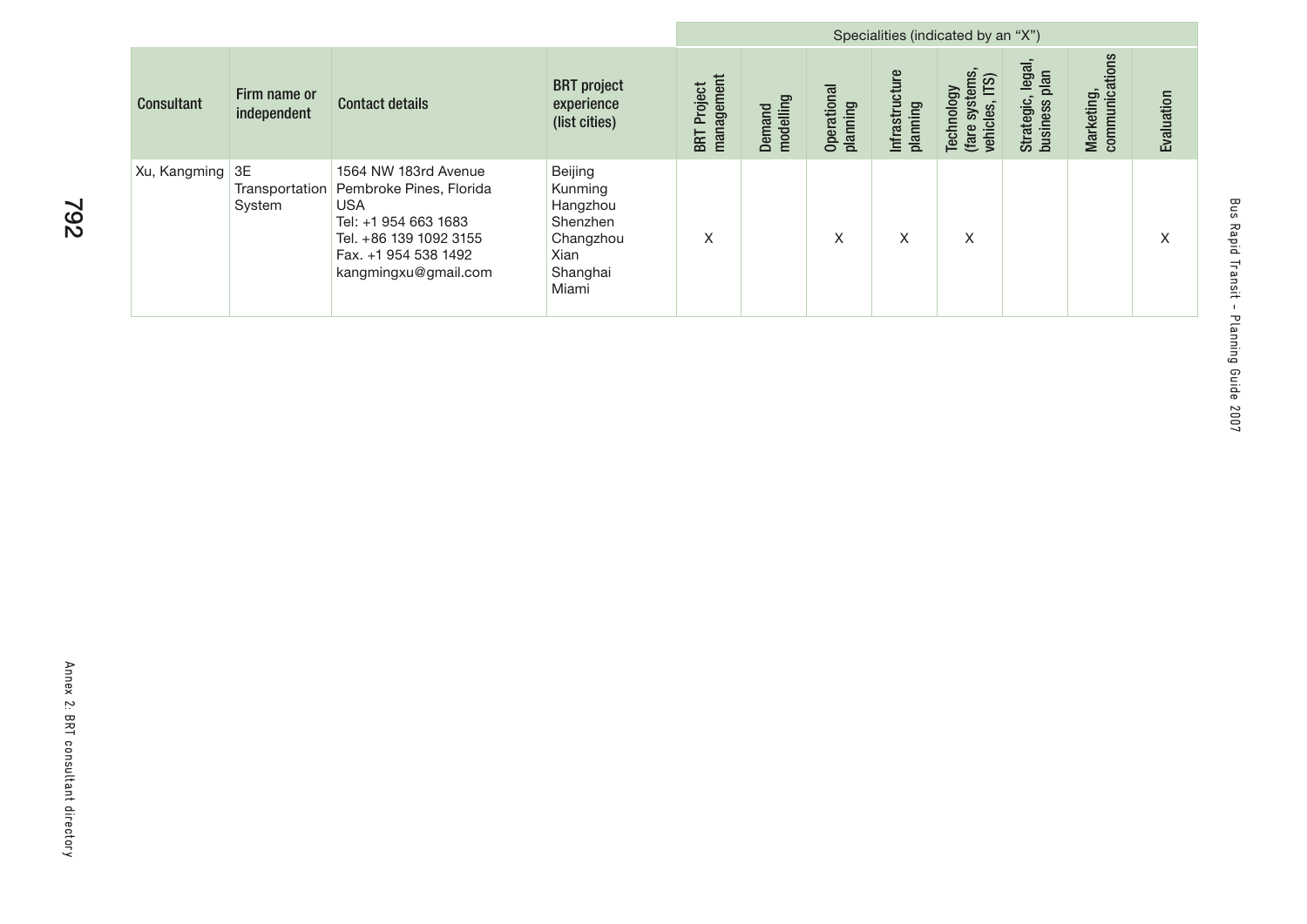Bus Rapid Transit - Planning Guide 2007

**Annex 3 Templates for consultant solicitation**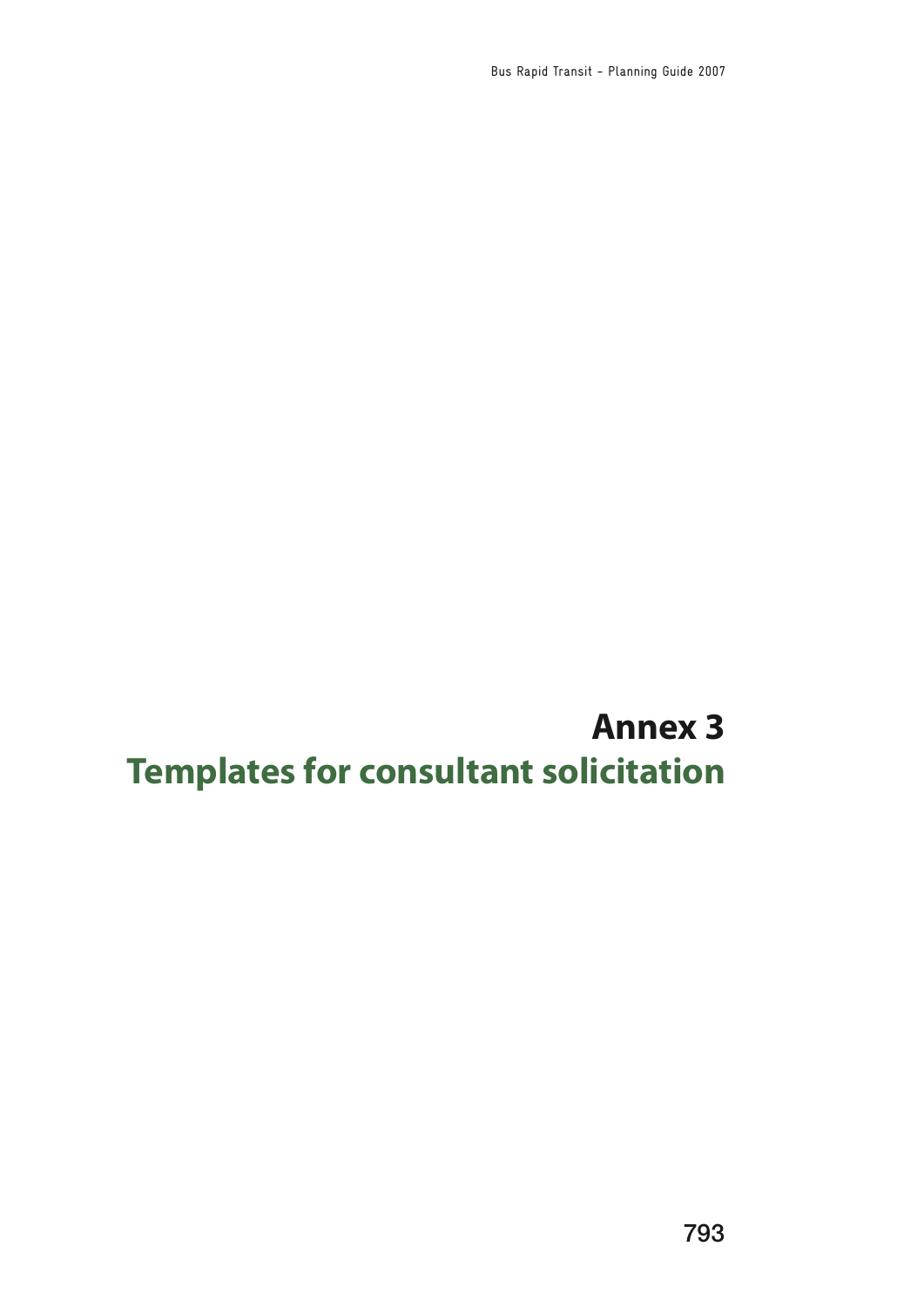# **A3.1 Template: "Expression of Interest" (EOI) document for planning consultant**

# **Request for Expression of Interest**

# **Project title:**

**Project number: (if applicable)**

**Date of EOI announcement:**

# **Contracting agency:**

# **Brief project description:**

- $\blacksquare$  Project goals and objectives
- $\blacksquare$  History of project to date
- $\blacksquare$  Type of system envisioned for city (size, level of quality, etc.)
- Estimated project timeline (estimated date of project commencement, estimated date of project completion)

# **Expected consultant outputs for project:**

- Type of plan to be developed (pre-feasibility, feasibility, demand analysis, conceptual plan, detailed engineering design, communcations and marketing, business and regulatory, financing, or impact evaluation)
- Output types (report, models, video, drawings, etc.)

# **Requested inputs in reply to Expression of Interest:**

- $\blacksquare$  Name of lead firm/individual
- $\blacksquare$  Name of any associate firms/individuals
- Experience to date with similar types of projects (name of client, dates of execution, name of lead and associate firms, project results, financing sources)
- $\blacksquare$  Available project staff (name, title, specialties, and years of experience)

# **Submission deadline:**

Date and time (specify time zone)

# **Decision date:**

Date and method of contact for decision on short-listed firms

# **Submission details:**

- $\blacksquare$  Formatting standards
- $\blacksquare$  Maximum word length
- $\blacksquare$  Submission delivery options (post, email, etc.)
- $\blacksquare$  Signature of firm representative

# **Submission contact details:**

- $\blacksquare$  Contact details for any questions (telephone, email, etc.)
- $\blacksquare$  Postal address for submission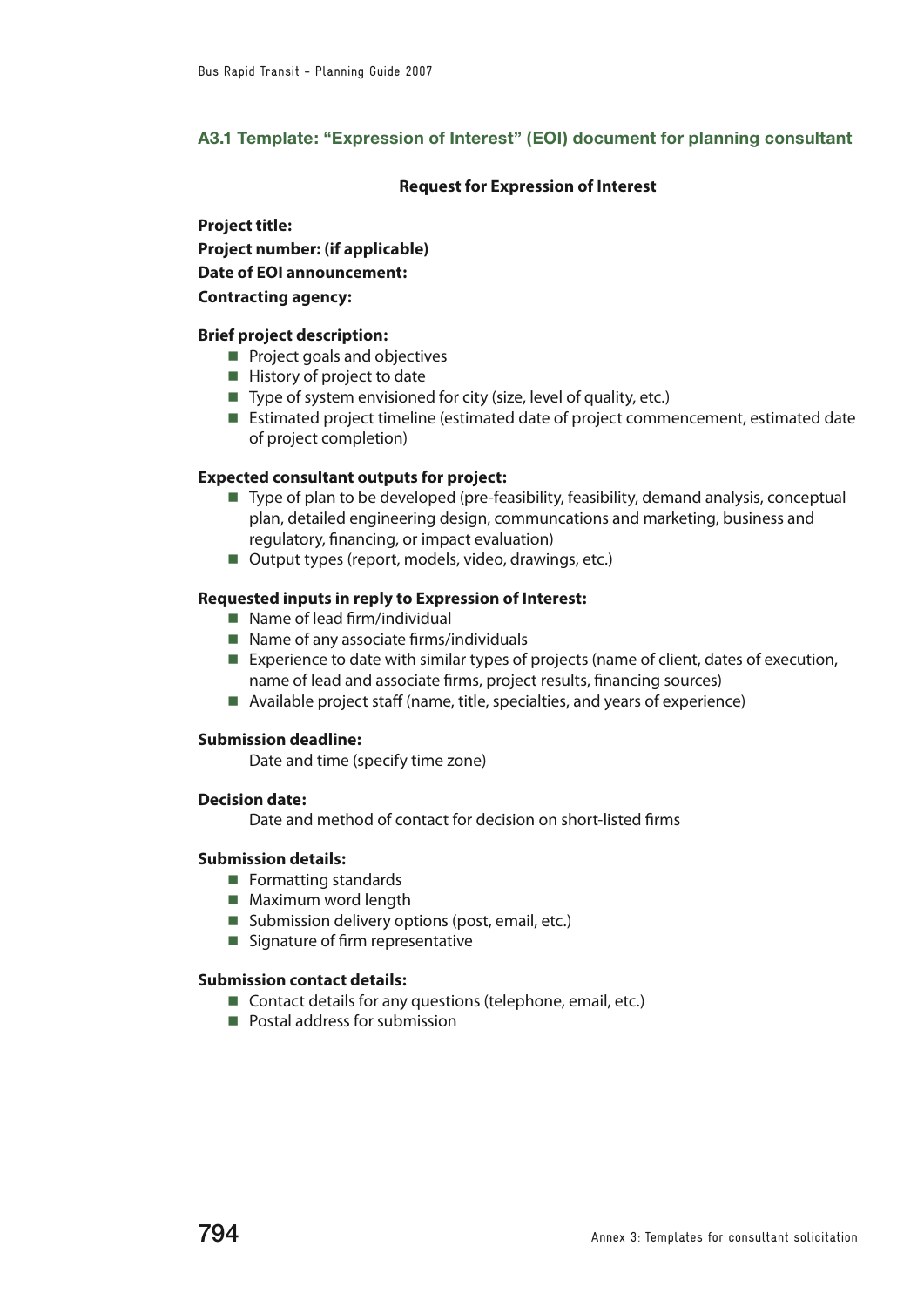# **A3.2 Template: "Terms of Reference" (TOR) document for planning consultant**

# **Terms of Reference**

**Project title: Project number: (if applicable) Date of TOR announcement: Contracting agency:**

# **Project background:**

- $\blacksquare$  Summary of economic, environmental, and social conditions of city
- Transport sector background (mode shares, travel patterns, congestion levels, road network, etc.)
- Summary of existing plans (e.g., Master Transport Plan)

# **Project description:**

- **n** Project goals and objectives
- $\blacksquare$  History of project to date
- $\blacksquare$  Type of system envisioned for city (size, level of quality, etc.)
- $\blacksquare$  Expected contents of plan
- $\blacksquare$  Methodology for execution of plan
- $\blacksquare$  Expected project outcomes

# **Expected consultant outputs for project:**

- $\blacksquare$  Intermediate plans and final plan
- $\blacksquare$  Additional materials (models, videos, drawings, etc.)
- Estimated project timeline (estimated date of project commencement, estimated date of delivery of intermediate outputs, estimated date of project completion)

# **Requested inputs in reply to TOR:**

- $\blacksquare$  Name of lead firm/individual
- $\blacksquare$  Name of any associate firms/individuals
- **Bid price**
- $\blacksquare$  Proposed delivery dates of project outputs
- Experience to date with similar types of projects (name of client, dates of execution, name of lead and associate firms, project results, financing sources)
- $\blacksquare$  Available project staff (curriculum vitaes with name, title, specialties, and years of experience)

# **Legal requirements: (if applicable)**

- $\blacksquare$  Anticorruption agreement
- $\blacksquare$  Equal opportunity employment agreement
- $\blacksquare$  Local and national tax provisions

 $\bf{D}$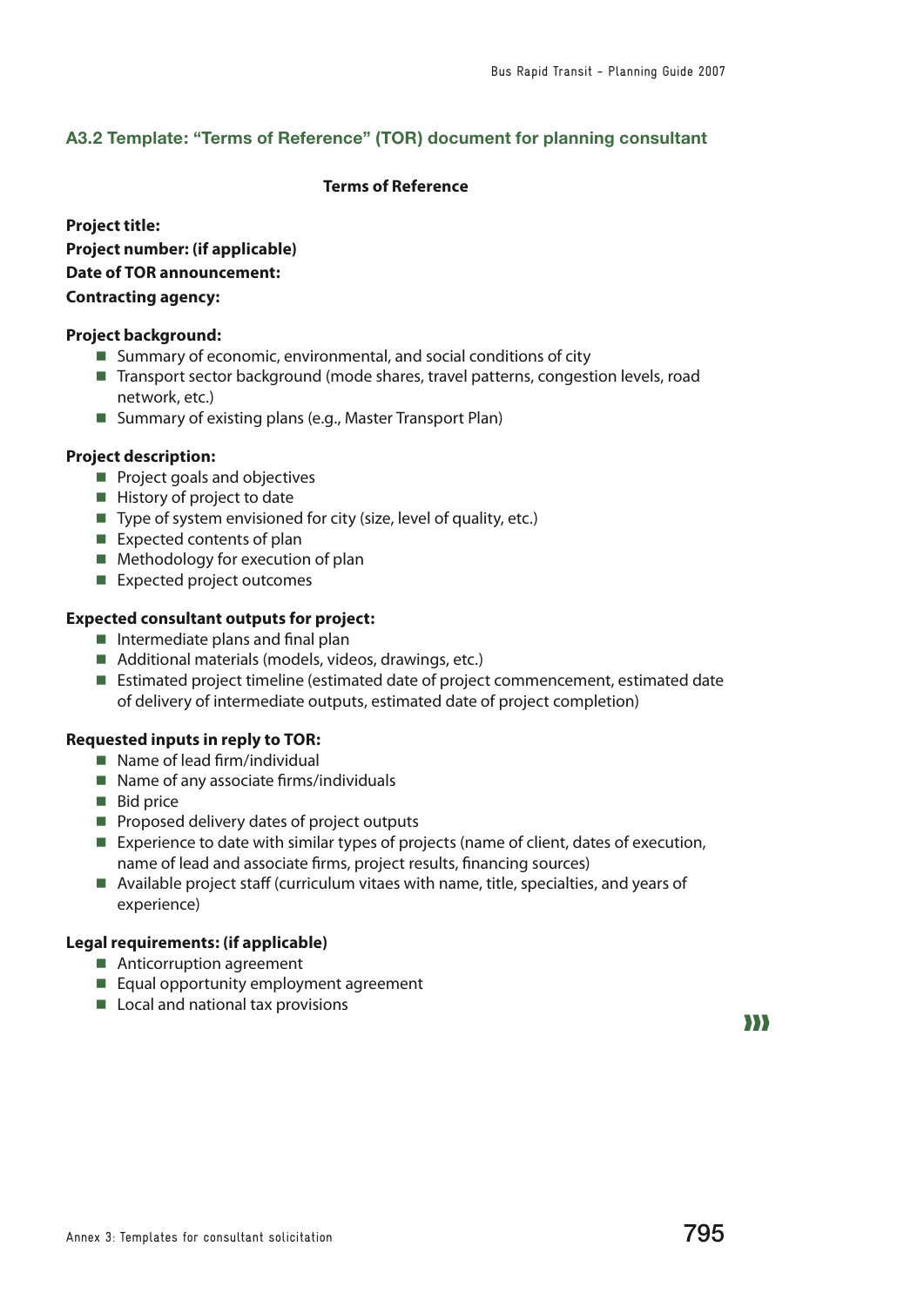#### **Decision process:**  $\langle$

- $\blacksquare$  Expected date of decision
- $\blacksquare$  Evaluation committee
- **Proposal evaluation criteria and weightings (e.g., bid price, experience, staff** qualifications, proposed delivery date, etc.)
- $\blacksquare$  Method of contact for decision on short-listed firms
- $\blacksquare$  Declaration of no chosen winner (if applicable)

# **Submission deadline:**

Date and time (specify time zone)

# **Submission details:**

- $\blacksquare$  Formatting standards
- $\blacksquare$  Maximum word length
- Submission delivery options (post, email, etc.)
- $\blacksquare$  Signature of firm representative

# **Submission contact details:**

- Contact details for any questions (telephone, email, etc.)
- $\blacksquare$  Postal address for submission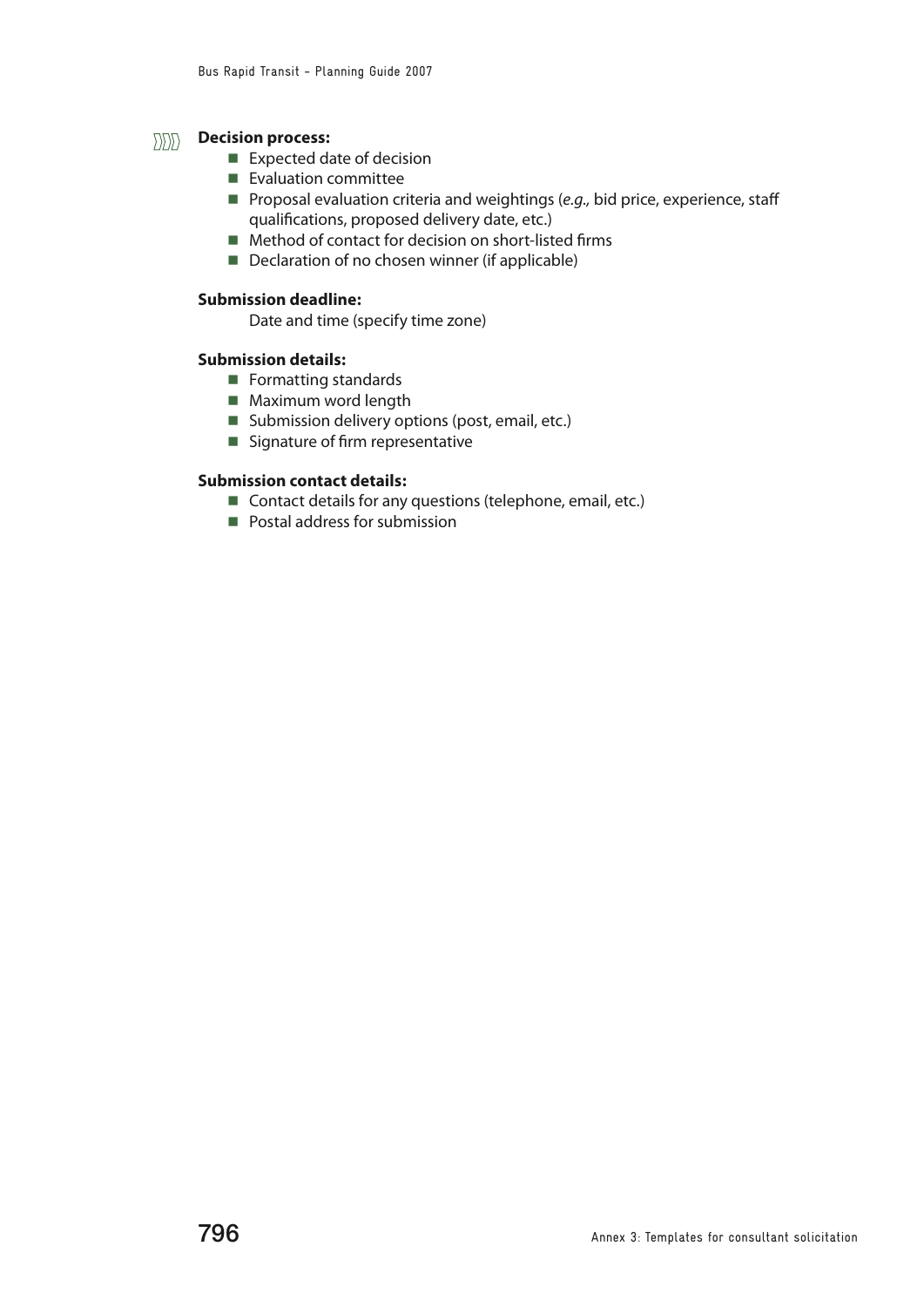Bus Rapid Transit - Planning Guide 2007

# **Annex 4 List of financing organisations**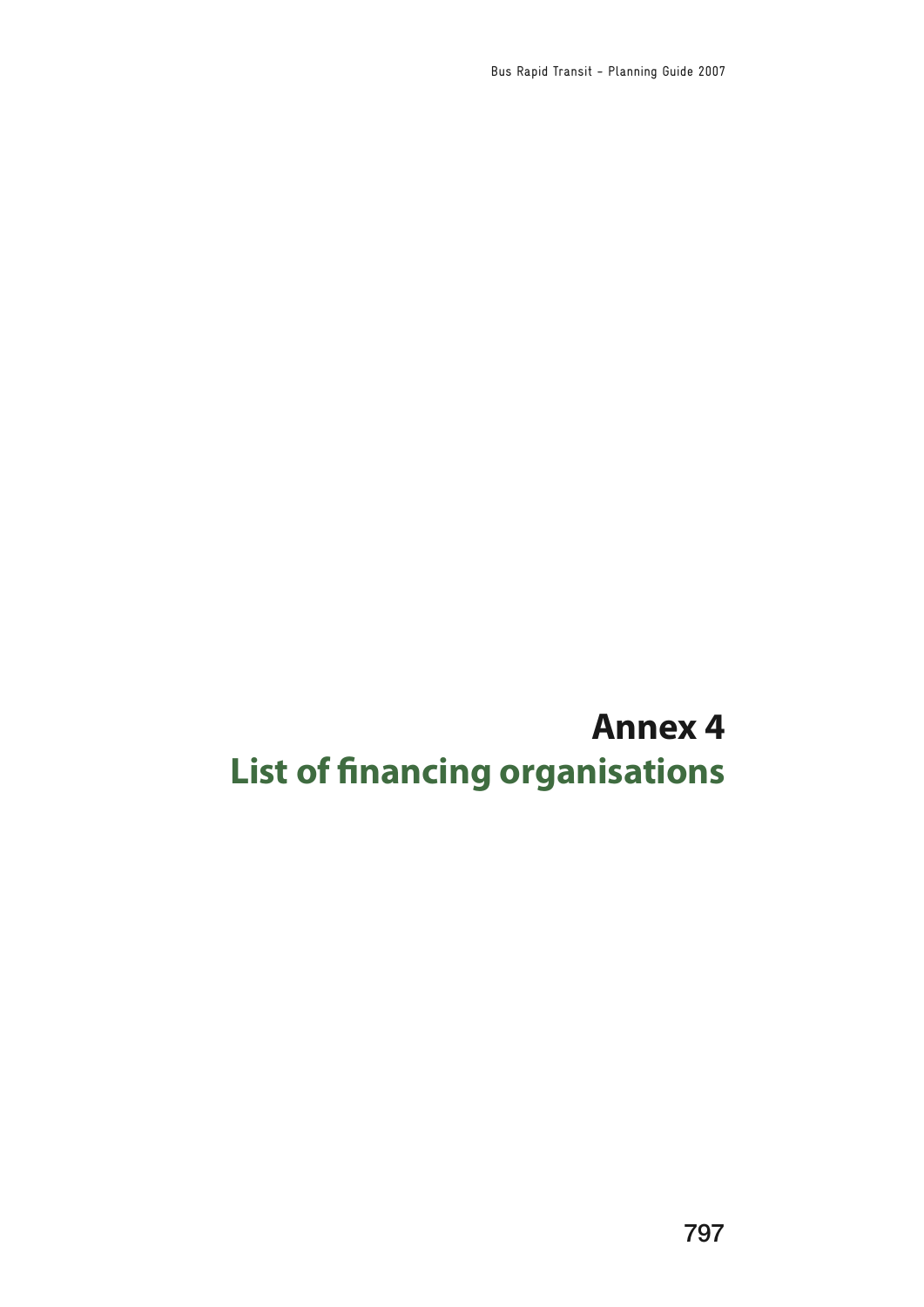#### **A4.1 Foundations**

Alternative Gifts International **<http://www.altgifts.org>**

Blue Moon Foundation **<http://www.bluemoonfund.org>**

Charles Stewart Mott Foundation **<http://www.mott.org>**

Codespa Foundation **<http://www.codespa-asia.org>**

David and Lucile Packard Foundation **<http://www.packard.org>**

Earth Share **<http://www.earthshare.org>**

Ford Foundation **<http://www.fordfound.org>**

Global Greengrants Fund **<http://www.greengrants.org>**

MacArthur Foundation **<http://www.macfound.org>**

New Land Foundation **[http://www.gm-unccd.org/FIELD/Foundations/](http://www.gm-unccd.org/FIELD/Foundations/NewLand/FR_Gr.htm) [NewLand/FR\\_Gr.htm](http://www.gm-unccd.org/FIELD/Foundations/NewLand/FR_Gr.htm)**

Rockefeller Foundation **<http://www.rockfound.org>**

Rockefeller Brothers Foundation **<http://www.rfb.org>**

Rockwood Foundation **<http://www.rockwoodfund.org>**

Rose Foundation **<http://www.rosefdn.org>**

Roy A. Hunt Foundation **<http://www.rahuntfdn.org>**

Shell Foundation **<http://www.shellfoundation.org>**

Soros Foundation **<http://www.soros.org>**

Surdna Foundation **<http://www.surdna.org>**

Tides Foundation **<http://www.tides.org>**

Toyota Foundation **<http://www.toyotafound.or.jp/etop.htm>** Wallace Global Fund **<http://www.wgf.org>**

William and Flora Hewlett Foundation **<http://www.hewlett.org>**

William J. Clinton Foundation **<http://www.clintonfoundation.org>**

W.K. Kellogg Foundation **<http://www.wkkf.org>**

Working Assets **<http://www.workingassets.com/recipients.cfm>**

# **A4.2 International organisations**

African Development Bank (AfDB) **<http://www.afdb.org>**

Asian Development Bank (ADB) **[http://www.adb.org/Vehicle-Emissions/default.](http://www.adb.org/Vehicle-Emissions/default.asp) [asp](http://www.adb.org/Vehicle-Emissions/default.asp)**

Clean Air Initiative – Asia (CAI-Asia) **<http://www.cleanairnet.org/caiasia>**

Clean Air Initiative – Latin America (CAI-LAC) **<http://www.cleanairnet.org/cailac>**

Clean Air Initiative – Sub-Saharan Africa (CAI-SSA) **<http://www.cleanairnet.org/caissa>**

Development Bank of Southern Africa (DBSA) **<http://www.dbsa.org>**

East African Development Bank (EADB) **<http://www.eadb.org>**

European Bank for Reconstruction and Development (EBRD) **<http://www.ebrd.com>**

European Union Directorate General VIII, Development **[http://europa.eu.int/comm/development/in](http://europa.eu.int/comm/development/index_en.htm)[dex\\_en.htm](http://europa.eu.int/comm/development/index_en.htm)**

European Union Directorate General XI, Environment **[http://europa.eu.int/comm/environment/fund](http://europa.eu.int/comm/environment/funding/intro_en.htm)[ing/intro\\_en.htm](http://europa.eu.int/comm/environment/funding/intro_en.htm)**

European Union Directorate General XVII, Energy and **Transport [http://europa.eu.int/comm/energy\\_transport/](http://europa.eu.int/comm/energy_transport/en/prog_cut_en.html) [en/prog\\_cut\\_en.html](http://europa.eu.int/comm/energy_transport/en/prog_cut_en.html)**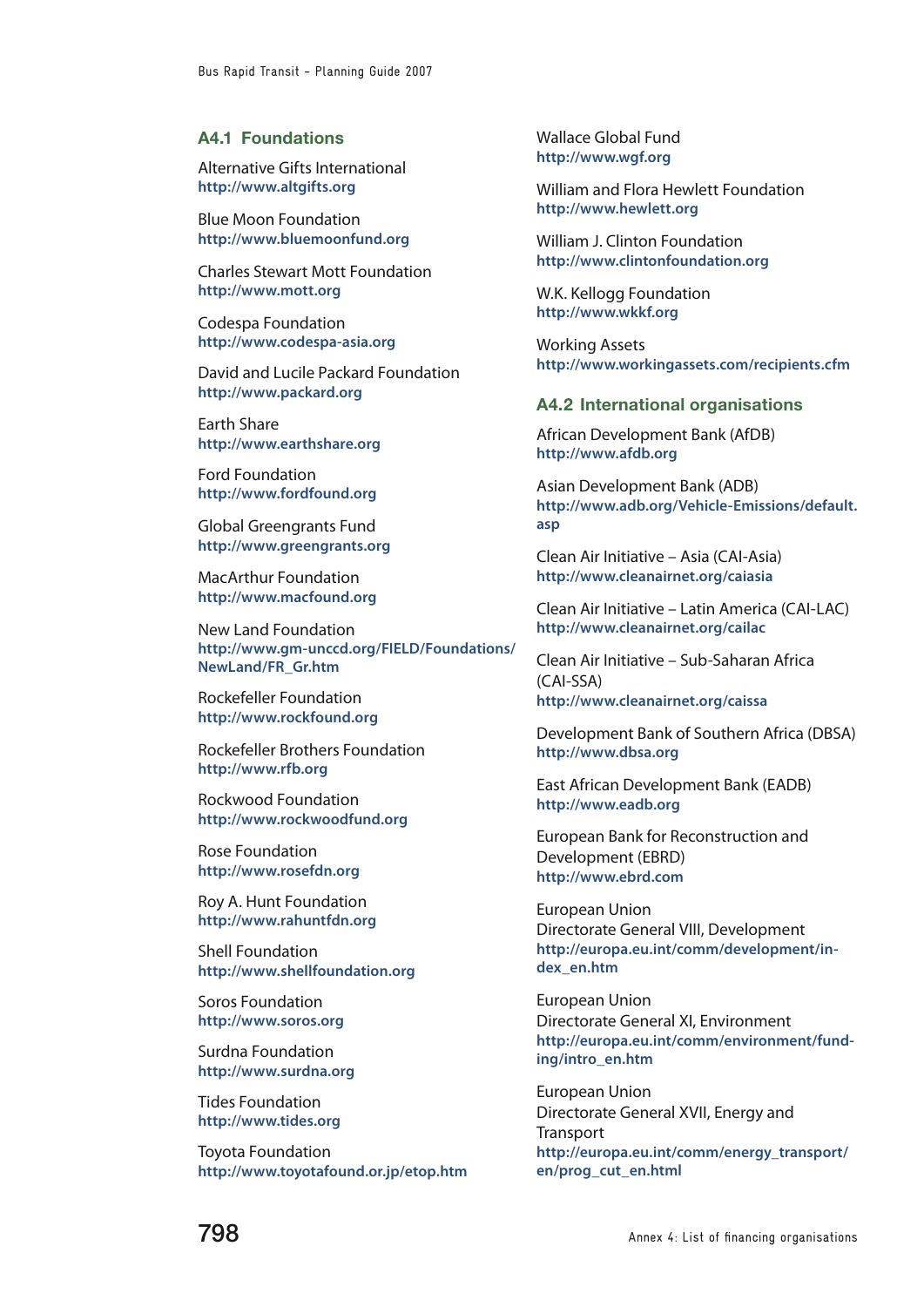Global Environment Facility (GEF) **<http://www.gefweb.org>**

Inter-American Development Bank (IDB) **<http://www.iadb.org>**

International Finance Corporation (IFC) **<http://www.ifc.org>**

Pan American Health Organisation (PAHO) **<http://www.paho.org>**

United Nations Centre for Regional Development (UNCRD) **<http://www.uncrd.or.jp/env/est>**

United Nations Development Programme (UNDP) **<http://www.undp.org>**

United Nations Environment Programme (UNEP) **<http://www.unep.org>**

United Nations Human Settlement Programme (UN-Habitat) **[http://www.unchs.org/programmes/sustaina](http://www.unchs.org/programmes/sustainablecities)[blecities](http://www.unchs.org/programmes/sustainablecities)**

World Bank **<http://www.worldbank.org/transport>**

World Health Organization **<http://www.euro.who.int/healthy-cities>**

# **A4.3 Bi-lateral agencies**

Australian Agency for International Development (AusAID) **<http://www.ausaid.gov.au>**

Austrian Development Agency (ADA) **[http://www.ada.gv.at/view.php3?r\\_](http://www.ada.gv.at/view.php3?r_id=3042&LNG=de&version=) [id=3042&LNG=de&version=](http://www.ada.gv.at/view.php3?r_id=3042&LNG=de&version=)**

Belgium Development Cooperation (DGCD) **<http://www.dgcd.be/en/index.html>**

Belgium Technical Cooperation (BTC) **[http://www.btcctb.org/showpage.asp?iPageID](http://www.btcctb.org/showpage.asp?iPageID=2&sLangCode=EN) [=2&sLangCode=EN](http://www.btcctb.org/showpage.asp?iPageID=2&sLangCode=EN)**

Canadian International Cooperation Agency (CIDA) **<http://www.acdi-cida.gc.ca>**

Danish Cooperation for Environment and Development (DANCED) **<http://www.mst.dk/homepage>**

Danish International Development Agency (DANIDA) **<http://www.danida.dk>**

Danish Ministry of Foreign Affairs **[http://www.um.dk/en/menu/](http://www.um.dk/en/menu/DevelopmentPolicy/DanishDevelopmentPolicy) [DevelopmentPolicy/DanishDevelopmentPolicy](http://www.um.dk/en/menu/DevelopmentPolicy/DanishDevelopmentPolicy)**

Development Cooperation Ireland (DCI) **<http://www.dci.gov.ie>**

Dutch Ministry for Development Cooperation (DGIS) **[http://www.minbuza.nl/default.asp?CMS\\_](http://www.minbuza.nl/default.asp?CMS_ITEM=MBZ257572)**

**[ITEM=MBZ257572](http://www.minbuza.nl/default.asp?CMS_ITEM=MBZ257572)**

Finnish Ministry of Foreign Affairs, Development Cooperation (Global.Finland) **<http://global.finland.fi/index.php?kieli=3>**

French Development Agency (AfD) **<http://www.afd.fr/jahia/Jahia/lang/en/pid/1>**

French Ministry of Foreign Affairs **[http://www.diplomatie.gouv.fr/thema/dossier.](http://www.diplomatie.gouv.fr/thema/dossier.gb.asp?DOS=SOLIDARITYDEVEL) [gb.asp?DOS=SOLIDARITYDEVEL](http://www.diplomatie.gouv.fr/thema/dossier.gb.asp?DOS=SOLIDARITYDEVEL)**

German Agency for Technical Cooperation (GTZ) **<http://www.gtz.de/en>**

German Ministry of Foreign Affairs (BMZ) **<http://www.bmz.de/de/english.html>**

Italian Ministry of Foreign Affairs **<http://www.esteri.it/eng/index.asp?>**

Japanese International Cooperation Agency (JICA) **<http://www.jica.go.jp/english>**

Japanese Bank for International Cooperation (JBIC) **<http://www.jbic.go.jp/english/index.php>**

KfW Entwicklungsbank (German Development Bank)

**<http://www.kfw.de/EN>**

Lux Development (Luxembourg) **<http://www.lux-development.lu/e/home.htm>**

New Zealand International Aid and Development Agency (NZAID) **<http://www.nzaid.govt.nz>**

Norwegian Agency for Development Cooperation (NORAD) **[http://www.norad.no/default.asp?V\\_ITEM\\_](http://www.norad.no/default.asp?V_ITEM_ID=1139&V_LANG_ID=0) [ID=1139&V\\_LANG\\_ID=0](http://www.norad.no/default.asp?V_ITEM_ID=1139&V_LANG_ID=0)**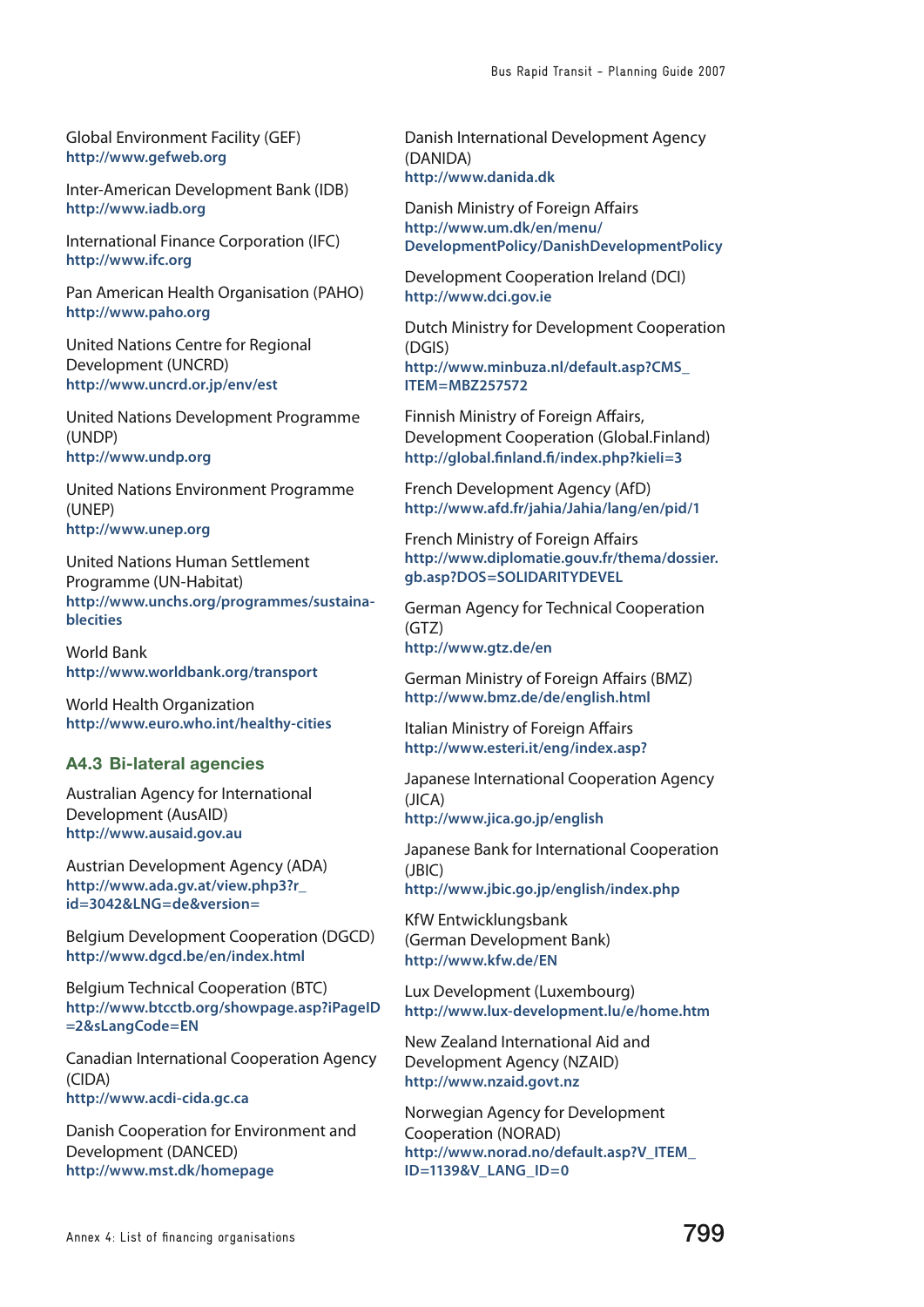Portuguese Institute for Development Support (IPAD) **<http://www.ipad.mne.gov.pt>**

Spanish Agency for International Cooperation (AECI) **[http://www.aeci.es/Default.htm](http://www.aeci.es/Default.htm )**

Swedish International Cooperation Agency (Sida) **[http://www.sida.se/Sida/jsp/polopoly.](http://www.sida.se/Sida/jsp/polopoly.jsp?d=107) [jsp?d=107](http://www.sida.se/Sida/jsp/polopoly.jsp?d=107)**

Swiss Agency for Development and Cooperation (SDC) **<http://www.sdc.admin.ch>**

UK Department for International Development (DFID) **<http://www.dfid.gov.uk>**

US Agency for International Development (USAID) **[http://www.usaid.gov/our\\_work/environment](http://www.usaid.gov/our_work/environment)**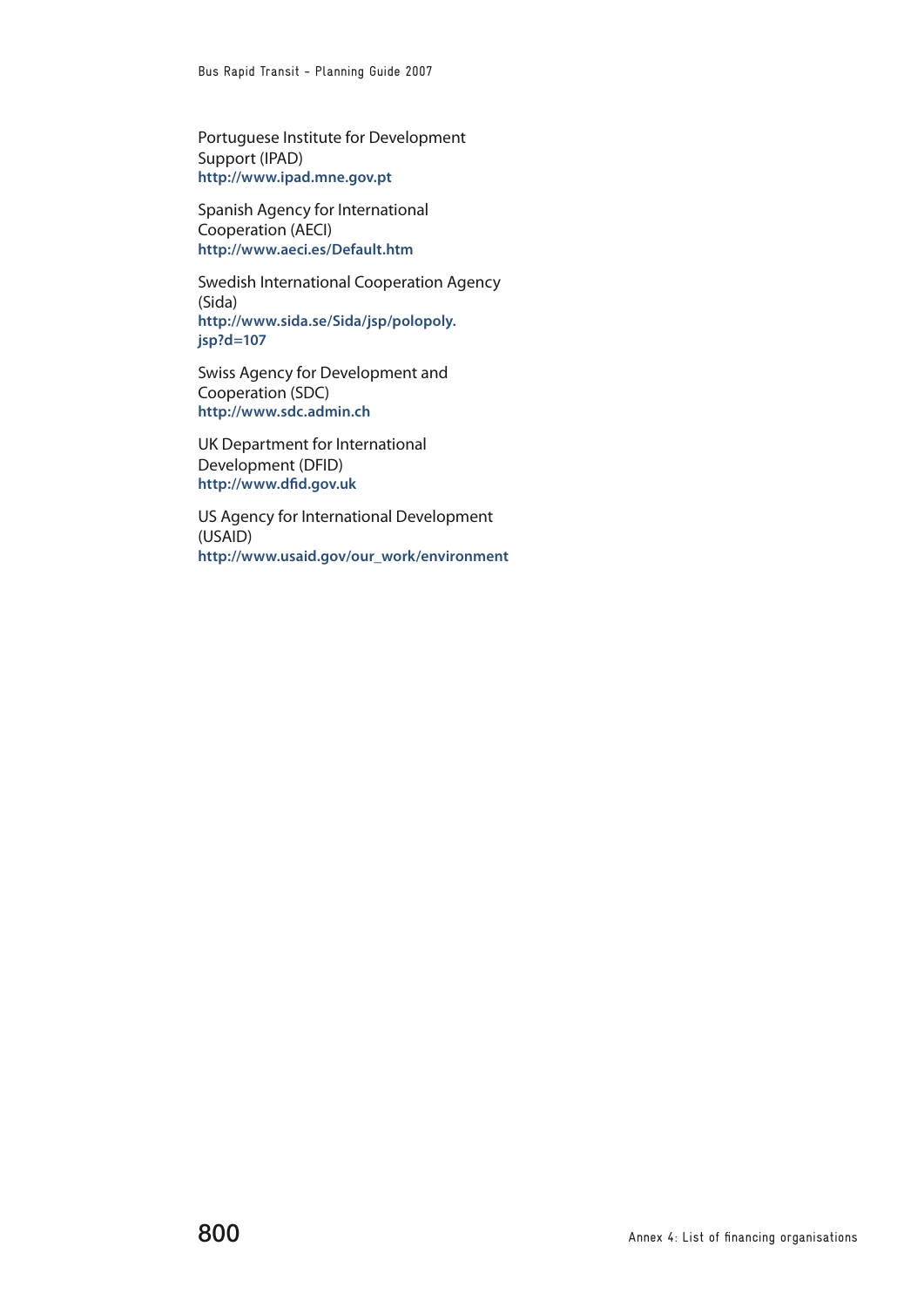# **Annex 5 Template for concession contract**

# *Basis of template*

This operational contract template is based upon the Phase II contract for trunk services in the Bogotá TransMilenio system. The original contract is 183 pages in length with significant technical detail. The template merely provides the outline of the original contract. For a reading of the complete contract, please visit the website of the Institute for Transportation & Development Policy (ITDP), [http://www.itdp.org/programs/BRT.html.](http://www.itdp.org/programs/BRT.html)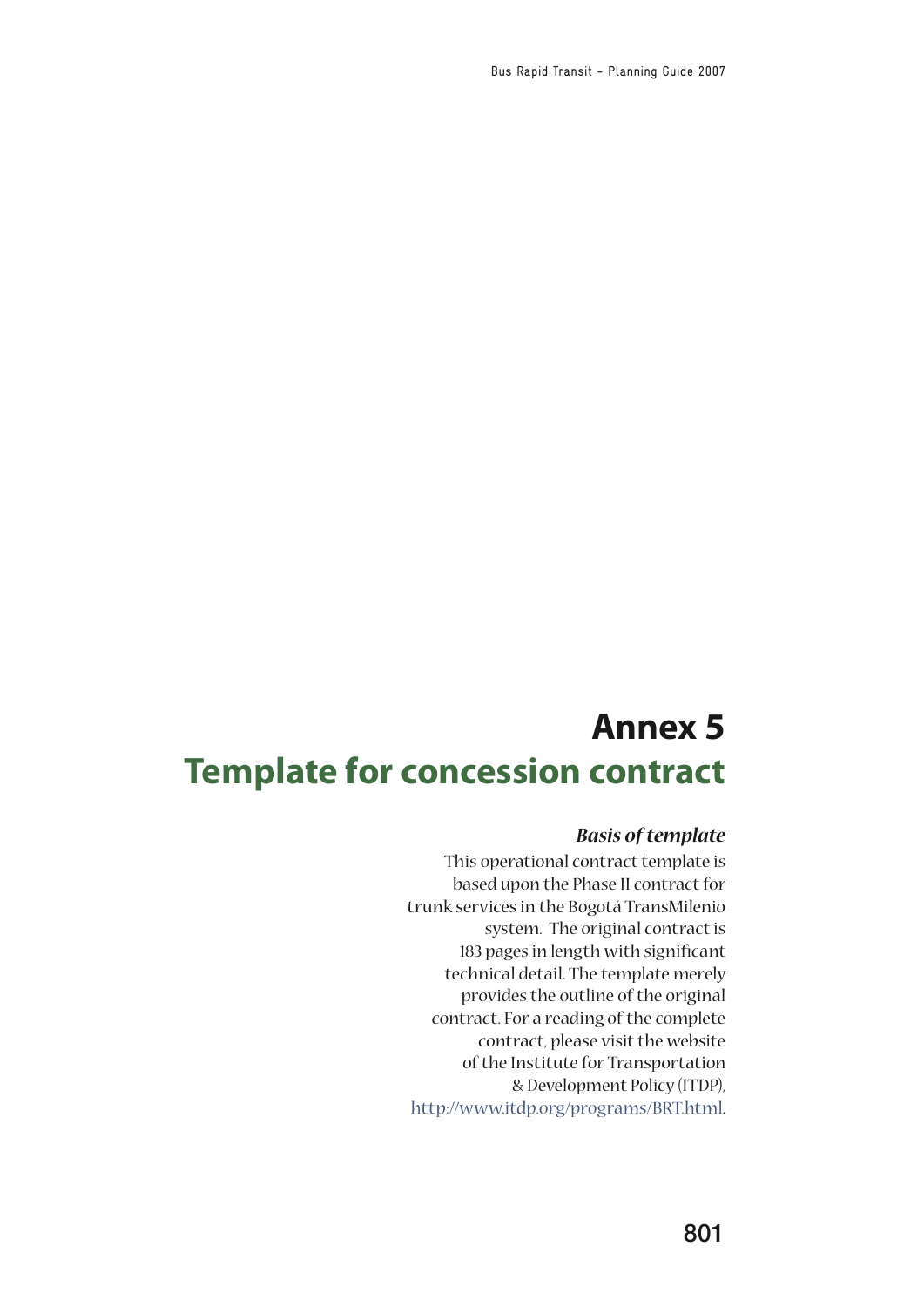# **Concession title**

Provide official title of document. For example, in Bogotá the contract title was: "Concession Contract for Passenger Land Public Transport Service in the Urban Area".

# **Initial context (2 pages)**

The initial section provides the legal context of the project, describes the background to the project's development, and outlines the basic objectives.

# **Definitions (10 pages)**

Clear and precise definitions are provided for key terms that will be used in the document. These definitions include both technical and legal terms. For example, each physical component, such as stations, vehicles, terminals, etc., should be defined. Also, key operational terms such as technical and user tariffs, express services, etc. should be explained. Finally, legal terms, such as "penalty clauses", "civil liability", "risks", and "proceedings", should be defined as well.

# **Part I: Description of system (14 pages)**

In order to properly bid on becoming a trunk operator, the various companies must gain a very detailed description of the proposed system.

### **1. Introduction**

This section provides background on the project's history.

**2. Principles and objectives of the new system**

This section details the overall principles and objectives the City wishes to achieve in implementing the new public transport system.

**3. Regulation and control mechanisms**

The appropriate regulatory bodies that oversee the project should be clearly noted along with their exact roles.

### **4. Components of the TransMilenio system**

The physical and operational components of the proposed system must be clearly defined. These details will include the corridors and routes of operation and the number and location of stations, terminals, and depots.

# **5. Operation of vehicles**

This section refers to the exclusivity of the use of the vehicles to the system.

### **6. Fare system**

This section provides an overview of how the fare collection system will function.

#### **7. Trunk service operators**

This section gives a definition of the role of the trunk service operators.

#### **8. Feeder service operators**

This section gives a definition of the role of the feeder service operators.

#### **9. Related services**

This section refers to the other key services involved in the system, such as cleaning and maintenance services.

#### **10. System operation**

This section describes the operational characteristics of the trunk and feeder services, as well as the planning, management, and control of those services.

# **Part II:**

# **Concessional contract (148 pages)**

**1. Object and nature of contract (1 page)** This section provides a basic framework of the contract.

# **2. Rights and duties of the concession holder (11 pages)**

This section details the responsibilities of the concession holder (e.g., performance of services) and also notes the rights or aspects provided to the concession holder (e.g., access to use terminal facilities). This section also touches upon specific topics such as restrictions on advertising, payments to the public transport authority, etc.

# **3. Rights and duties of the public transport authority (4 pages)**

This section details the rights of the public transport authority (e.g., ownership of system, right to inspect operator performance) and the obligations of the authority (e.g., availability of maintenance depot to operators).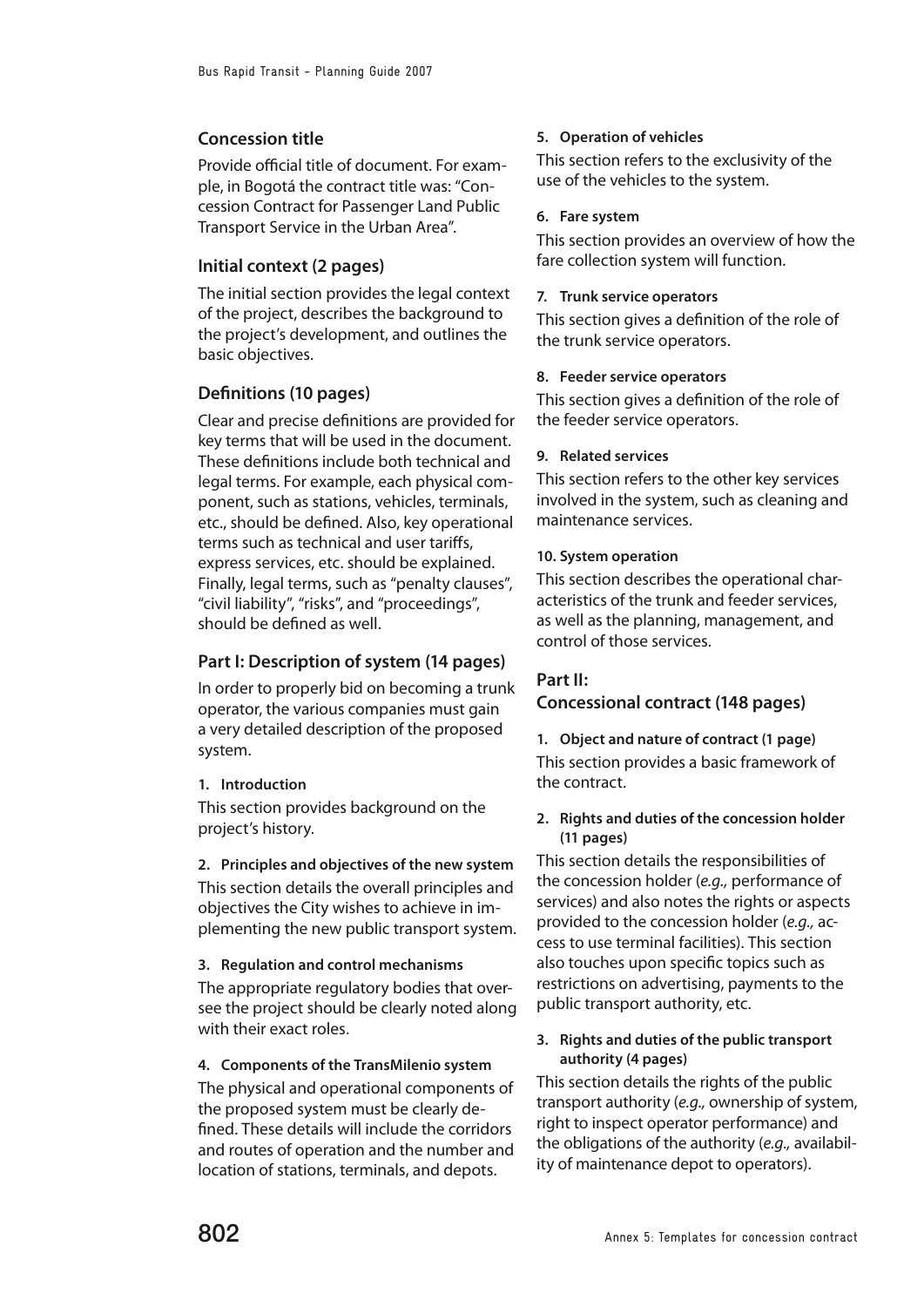**4. Economic aspects of concession (28 pages)** This section details how revenues will be collected and distributed. Specifically, this section defines the "user" and "technical" tariffs that will be the basis for revenue distribution. It also discusses the circumstances and methodologies utilised to make adjustments in the tariffs. Operators must become familiar with the calculations presented in this section in order to assess their bid relative to the expected profitability. The public transport authority is essentially presenting their expectations of the operating costs to be incurred by the operators.

This section also outlines how the fare revenues will be handled and distributed from a procedural standpoint. This description includes an overview of how the "contingency" and "trust" funds will function.

# **5. Revenues of the concession holder (3 pages)**

This section explains the share value of the particular concession holder relative to the other concession holders within the system. Formulas are presented on calculating the concession holder's participation value.

# **6. Revenues to the public transport authority (1 page)**

Likewise, the distribution and use of part of the revenues to the public transport authority is explained.

# **7. Infrastructure (3 pages)**

This section denotes the infrastructure that will be provided to the concession holder and the related responsibilities between the different parties in terms of maintaining and operating the infrastructure.

# **8. Vehicles (31 pages)**

The role of the operators in providing the vehicles is explained. Additionally, the exact details of the vehicle specification are given here. These detailed specifications include precise definitions on all internal, external, instrumentation, and mechanical aspects of the vehicles. This section also discusses the expected fleet size and any requirements for a reserve fleet. Maintenance and performance requirements (e.g., environmental performance) are also noted.

# **9. Trunk route operation (14 pages)**

This section discusses the operational regime, including start and termination times, scheduling, and performance indicators.

### **10. Supervision and control (3 pages)**

This section outlines how the performance of the concession holder will be monitored and controlled. The application of both external and internal audits is discussed. These inspections include both operational performance as well as financial and accounting oversight.

# **11. Implementation (1 page)**

This section discusses the steps that will take place upon execution of this contract. It stipulates the testing and operational periods that will govern the start-up responsibilities of the concession holder.

**12. Allocation of contract risks (3 pages)** This section notes the contractual risks of each party.

# **13. Fines (11 pages)**

BRT systems of the type operated in Bogotá make payments to concession holders based on the vehicle-kilometres served (instead of based on the number of passengers). Thus, any fines for poor performance result in a reduction in vehicle-kilometres. This section specifies the type of activities and performance errors that will result in fines as well as the number of vehicle-kilometres deducted.

# **14. Guarantees and insurance (11 pages)**

The contract agreement stipulates that the operator must deposit a monetary guarantee once the contract is signed. The details of the guarantee requirement are noted in this section. The guarantee is held to assure that the operator is always able to comply with obligations, such as salaries and social benefits to employees. Likewise, the operators must hold certain types of insurance to operate within the system.

# **15. Takeover of concession (3 pages)**

This section outlines the steps taken if the concession holder fails to abide by the stipulated agreements in the contract. In such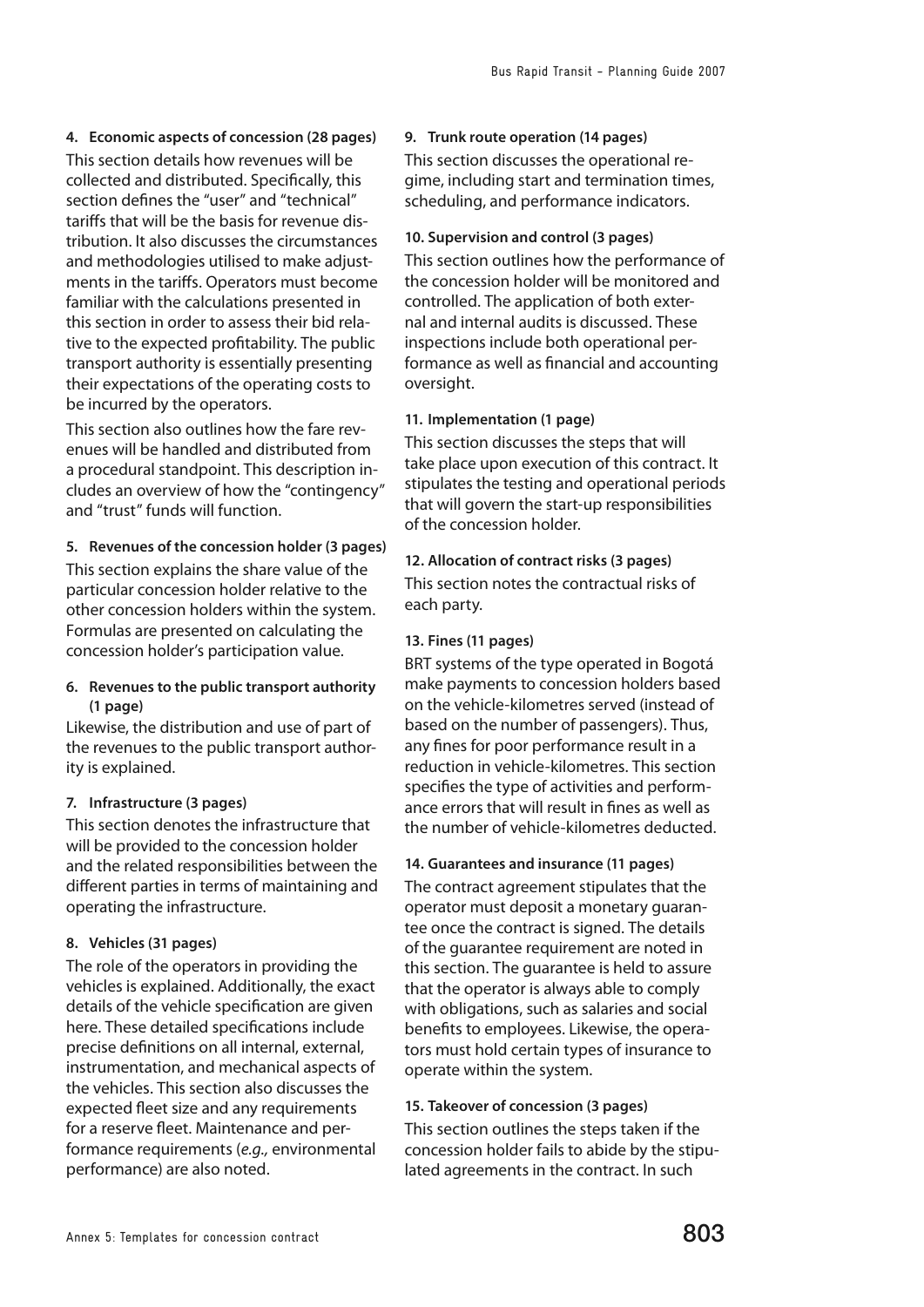cases, the public transport authority will take the concession away from the contracted party.

# **16. Abuse of a dominant position and unfair competition (3 pages)**

This section outlines prohibited practices in which a concession holder may attempt to restrict competition. The specific acts which constitute an abuse of a dominant position are discussed.

# **17. Duration of contract (1 page)**

In the case of Bogotá, the length of the contract is determined by the earlier of 15 years or an average fleet operation of 850,000 vehicle-kilometres. This formula for the duration is explained in this section.

### **18. Termination of contract (5 pages)**

This section notes the points at which the contract is terminated. The reasons for termination can conclusion of the stipulated contract duration or an early termination due to a list of reasons.

#### **19. Reversion phase (2 pages)**

This section discusses the manner in which certain assets (e.g., property, equipment) are returned to the public transport authority at the conclusion of the contract.

#### **20. Liquidation of assets (1 page)**

In the event that actions by the concession holder results in a required liquidation of assets, this section sets out the process.

#### **21. Unilateral decisions (1 page)**

This section notes the conditions in which the public transport authority would take unilateral decisions in the disposition of assets or termination of activities.

# **22. Settlement of conflicts (4 pages)**

In the event that the parties disagree over a particular issue, this section sets forth the procedures for resolving such disagreements. The options for resolving disputes include direct settlement, conciliation, and arbitration.

#### **23. Final aspects (3 pages)**

This final section covers an assortment of legal issues penalty clauses, subjection to national law, relationship of the parties, and the defined domicile of the contract.

# **Signature**

Finally, both the public transport authority and the concession holder must sign and date the document.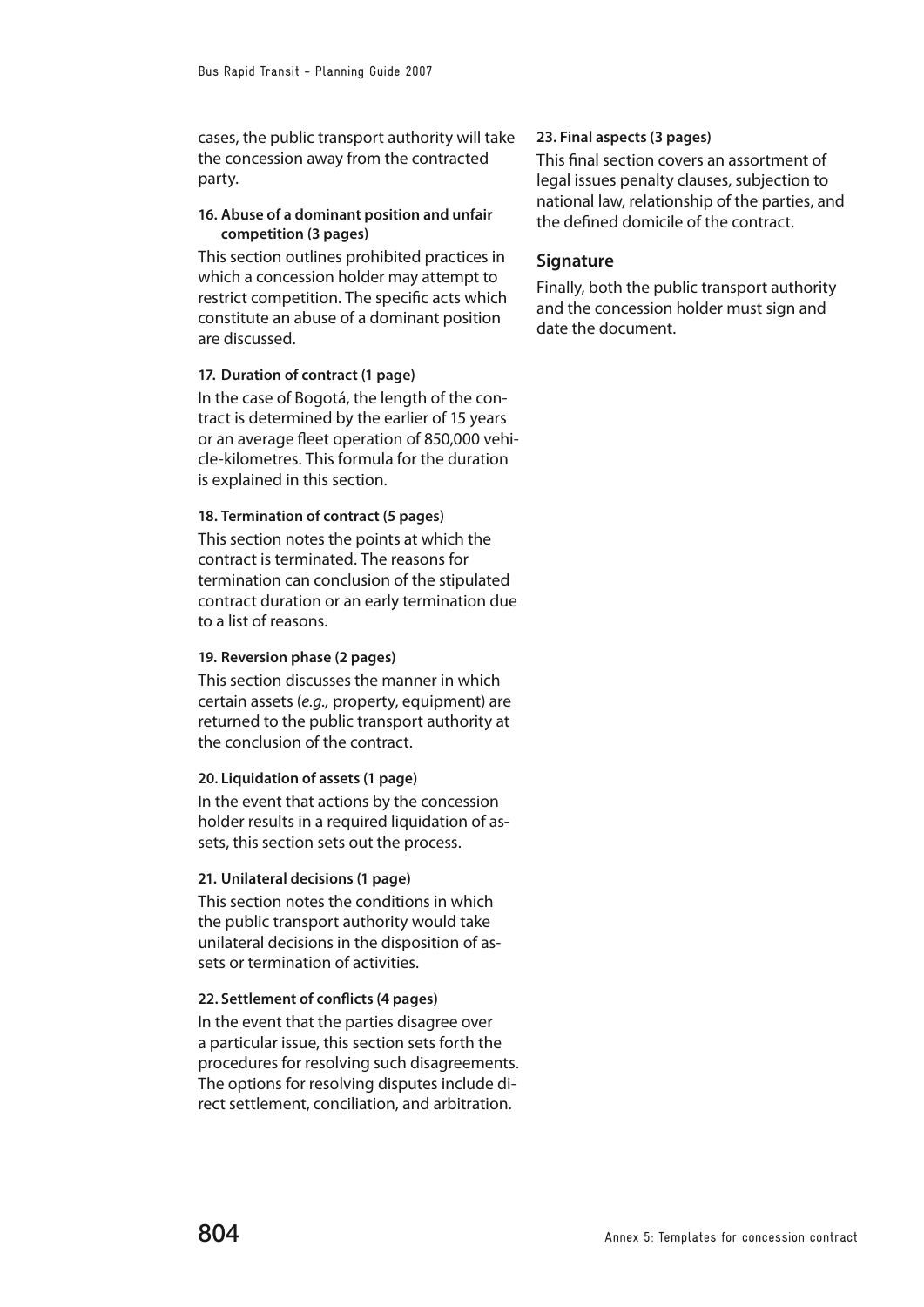Bus Rapid Transit - Planning Guide 2007

# **References**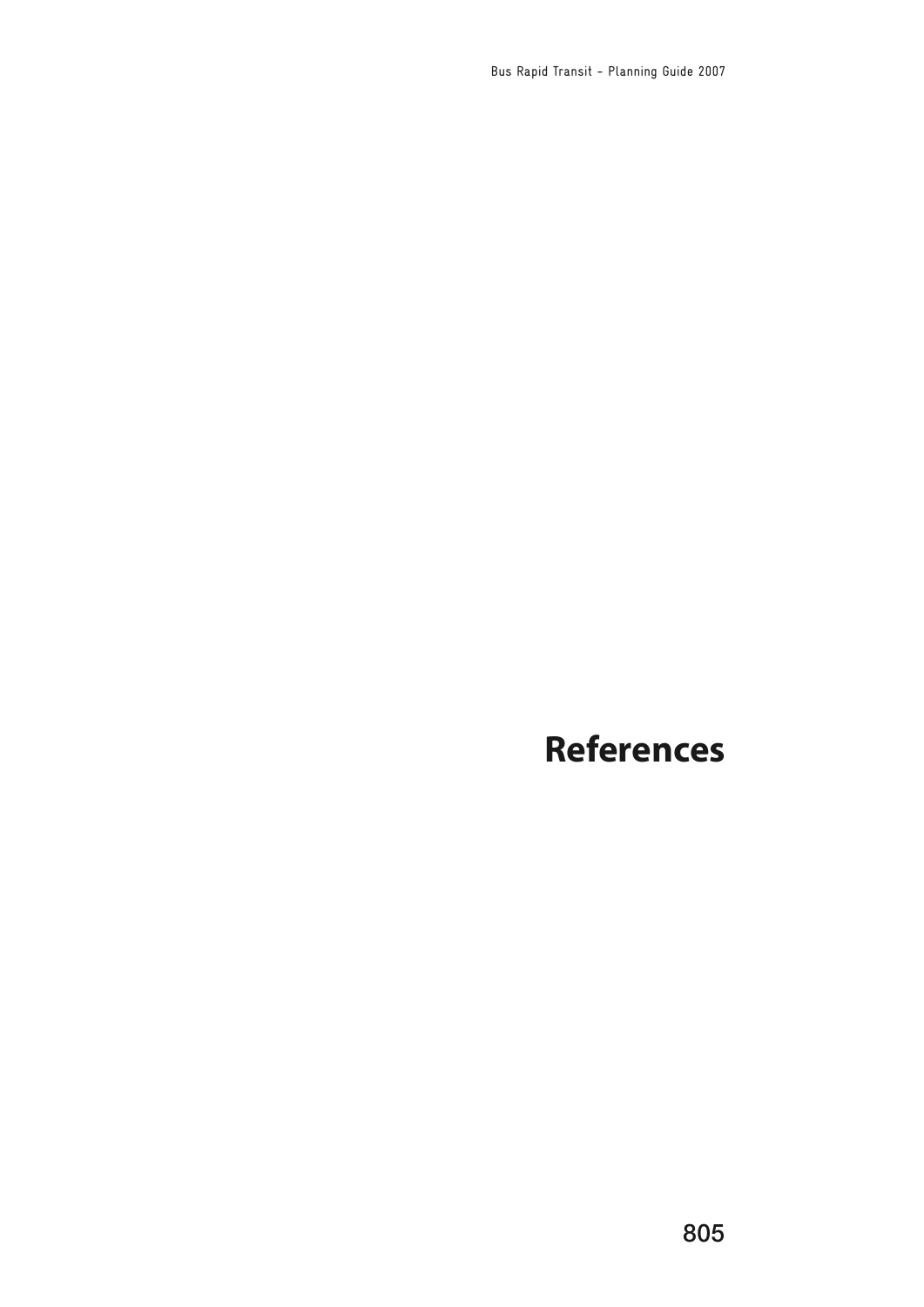**Access Board** (2005), Guidelines, (**[http://www.](http://www.access-board.gov) [access-board.gov](http://www.access-board.gov)**).

**Agran P., Castillo D., and Winn D.** (1990), Limitations of data compiled from police reports on pediatric pedestrian and bicycle motor vehicle events. Accident Analysis and Prevention, vol. 22, no. 4, pp. 361–370.

**Allen, H**. (2005), Successful examples of sustainable public transport. Presentation at the Getting Around Cities Workshop, Bangkok, Thailand, 25–26 October 2005.

**Allport, R.** (2000), Urban mass transit in developing countries. London: Halcrow Fox.

**Alvarez, E. And Camisão, V.** (2005), Guía operativa de accesibilidad para proyectos de desarrollo urbano, con criterios de diseño universal. Washington: Inter-American Development Bank (IADB), (**[http://www.iadb.org/sds/SOC/publication/](http://www.iadb.org/sds/SOC/publication/gen_6191_4180_e.htm) [gen\\_6191\\_4180\\_e.htm](http://www.iadb.org/sds/SOC/publication/gen_6191_4180_e.htm)**).

**Ardila-Gomez, A.** (2004), Transit planning in Bogota and Curitiba: Roles in Interaction, Risk, and Change. PhD thesis in Urban and Transportation Planning at the Massachusetts Institute of Technology (MIT). Boston: MIT.

**Aunurrohman, C.** (2005), Problems in reforming transportation and parking: A case study in Yogyakarta. New York: ITDP. Avendaño, C. (2003), Congress asked to probe

LRT cost overrun. Inquiry News Service, (**[http://](http://www.inq7.net/brk/2003/jun/06/brkoth_1-1.htm) [www.inq7.net/brk/2003/jun/06/brkoth\\_1-1.htm](http://www.inq7.net/brk/2003/jun/06/brkoth_1-1.htm)**).

**Bautista, K.** (2005), MRT-7 project gets clearance from Transportation Department. Business World, 15 October 2005.

**Benjamin, J. and Sirmans, S.** (1996), Mass transportation, apartment rent and property values. Journal of Real Estate Research, vol. 12, no. 1, pp. 1–8.

**Brown, L.** (2006), Supermarkets and service stations now competing for grain. Eco–Economy Update, 2006 number 5.

**Bruton, M.** (1985), Introduction to Transportation Planning. London: Hutchinson.

**Cervero, R. and Duncan, M.** (2002a), Land value impacts of rail transit services in San Diego County. Report to the National Association of Realtors & Urban Land Institute.

**Cervero, R. and Duncan, M.** (2002b), Land value impacts of rail transit services in Los Angeles County. Report to the National Association of Realtors & Urban Land Institute.

**Chambers, B.** (2006), Octopus electronic fare management of the future. Presentation at the Second International Mass Transport Fair 2006, Bogotá, 9 November 2006.

**Chin Hoong, C.** (2004), Transportation planning: Singapore style. Presentation at Cities and Changes in Mobility seminar, GTZ, Berlin, 29 October 2004.

**CITEPA** (Centre Interprofessionel Technique d'Etudes de la Pollution Atmosphérique) (2005), Road transport-passenger cars, light duty vehicles, heavy duty vehicles. Synopsis Sheet.

City of Stockholm (2004), City to introduce congestion charges on a trial basis, (**[http://www.](http://www.stockholm.se/files/63600-63699/file_63617.pdf) [stockholm.se/files/63600-63699/file\\_63617.pdf](http://www.stockholm.se/files/63600-63699/file_63617.pdf)**).

**Como Vamos Bogotá** (2005), Ficha técnica. Bogotá: Como Vamos Bogotá.

**Como Vamos Bogotá** (2001), Boletín números 6 y 7, Bogotá: Como Vamos Bogotá.

**Cracknell, J.** (2000). Experience in urban traffic management and demand management in developing countries, Background paper for World Bank Urban Transport Strategy Review. London: UK Department for International Development (UK DFID).

**Custodio, P.** (2005), BRT planning and operation. Presentation at the International Forum on Bus Rapid Transit Development and Implementation, Beijing, China, 19 October 2005.

**CVTF** (Cleaner Vehicles Task Force) (2000), The report of the alternative fuels group of the cleaner vehicles task force: An assessment of the emissions performance of alternative and conventional fuels. London: UK Department of Trade and Industry.

**Dabinett, G.** (1998), Realising regeneration benefits from urban infrastructure investment: Lessons from Sheffield in the 1990s. Town Planning Review, vol. 69, no. 2, pp. 171–189.

**Dargay, J. and Gately, D.** (1999), Income's effect on car and vehicle ownership, worldwide: 1960–2015. Transportation Research Part A, vol. 33, pp. 101–138.

**de Guzmán, I.** (2005), Personal communication with Ignacio de Guzmán, former Project Director for TransMilenio.

**Deluchi, M.** (2003), A lifecycle emissions model (LEM): Lifecycle emissions from transportation fuels, motor vehicles, transportation modes, electricity use, heating and cooking fuels, and materials, report number UCD-ITS-RR-03-17. Davis: University of California at Davis.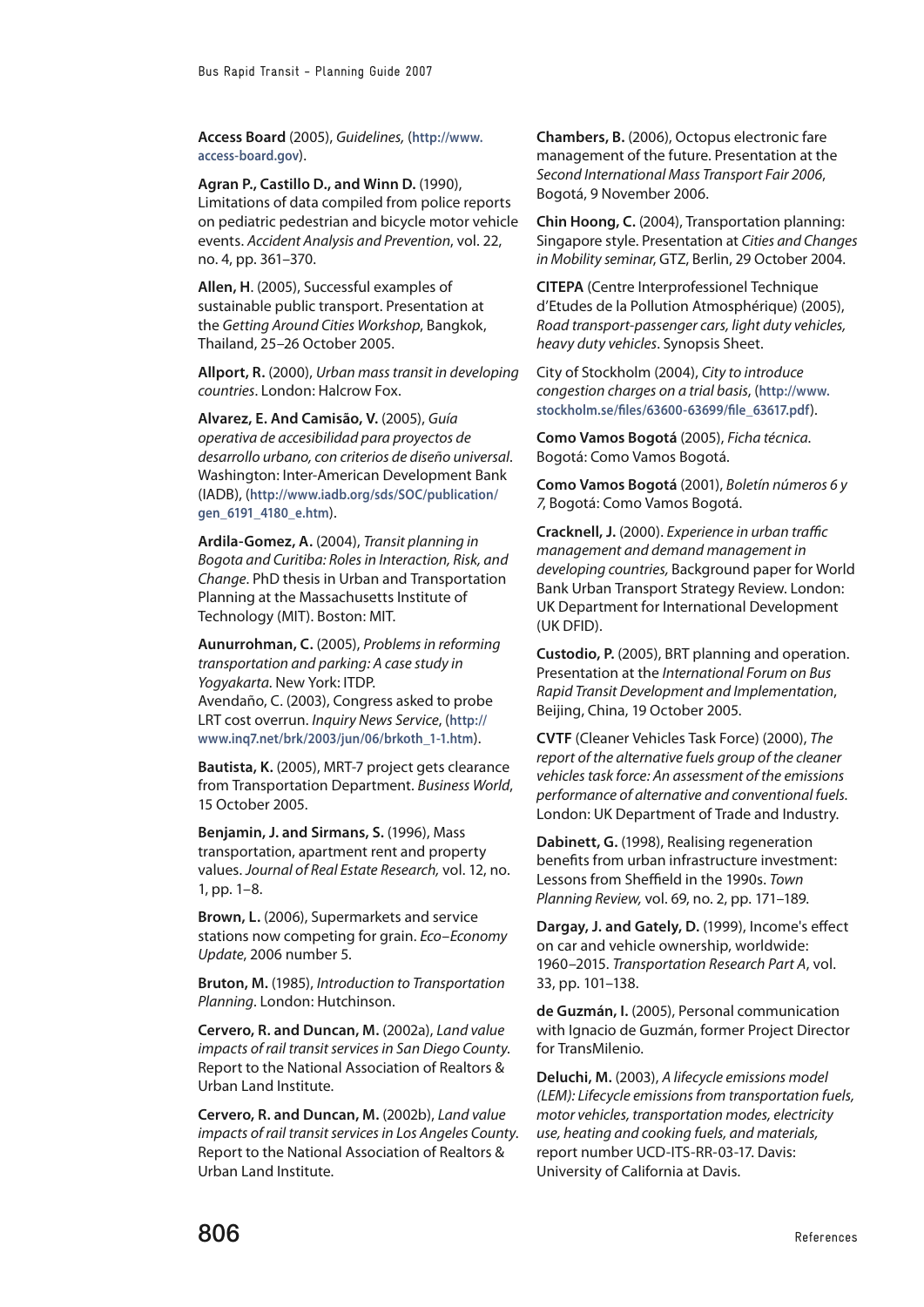**Doganis, R.** (2001), The airline business in the 21st century. New York: Routledge.

**Dueker, K. and Bianco, M.** (1999), Light rail transit impacts in Portland: The first ten years. Transportation Research Record, vol. 1685, pp. 171–180.

**Economist** (2007), Transport heaven and hell: First commandeer your bus. Economist, 15 Febr. 2007.

**Economist** (2006a), Making the trains run on time. Economist, 16 February 2006, (**[http://www.](http://www.economist.com/business/displaystory.cfm?story_id=5519214) [economist.com/business/displaystory.cfm?story\\_](http://www.economist.com/business/displaystory.cfm?story_id=5519214) [id=5519214](http://www.economist.com/business/displaystory.cfm?story_id=5519214)**).

**Economist** (2006b), The Brazilian Amazon: How green was my valley. Economist, 27 April 2006, (**[http://www.economist.com/world/la/displaystory.](http://www.economist.com/world/la/displaystory.cfm?story_id=6859779) [cfm?story\\_id=6859779](http://www.economist.com/world/la/displaystory.cfm?story_id=6859779)**).

**eMarketer** (2007), Auto industry pouring money into digital. eMarketer, 15 March 2007, (**[http://www.](http://www.marketingvox.com/archives/2007/03/15/emarketer-auto-industry-pouring-money-into-digital) [marketingvox.com/archives/2007/03/15/emarketer](http://www.marketingvox.com/archives/2007/03/15/emarketer-auto-industry-pouring-money-into-digital)[auto-industry-pouring-money-into-digital](http://www.marketingvox.com/archives/2007/03/15/emarketer-auto-industry-pouring-money-into-digital)**).

**Engwicht, D.** (1999), Street reclaiming: Creating livable streets and vibrant communities. Gabriola Island, BC, Canada: New Society Publishers.

**Engwicht, D.** (1993), Reclaiming our cities & towns: Better living with less traffic. Philadelphia: New Society Publishers.

**Enoch, M. and Ison, S.** (2006), Levying charges on private parking: Lessons from existing practices. World Transport Policy & Practice, vol. 12, no. 1, pp. 5–14.

**Enoch, M.** (2001), Workplace parking charges down under. Traffic Engineering and Control, November 2001, pp. 357–360, (**[http://eeru.open.](http://eeru.open.ac.uk/staff/marcus/Workplace%20parking.PDF) [ac.uk/staff/marcus/Workplace%20parking.PDF](http://eeru.open.ac.uk/staff/marcus/Workplace%20parking.PDF)**).

**European Mobility Week** (2005), Participating and supporting cities and towns, (**[http://](http://www.22september.org/part/en/day04.html) [www.22september.org/part/en/day04.html](http://www.22september.org/part/en/day04.html)**).

**Ewing, R., Pendall, R., and Chen, D.** (2002), Measuring sprawl and its impacts. Washington: Smart Growth America.

**Fenhann, J.** (2005), UNEP Risoe pipeline, Report of the UNEP Risoe Laboratory, 14 March 2007, (CDM pipeline: **[http://www.cd4cdm.org/Publications/](http://www.cd4cdm.org/Publications/CDMpipeline.xls) [CDMpipeline.xls](http://www.cd4cdm.org/Publications/CDMpipeline.xls)**), (JI pipeline: **[http://www.cd4cdm.](http://www.cd4cdm.org/Publications/JIpipeline.xls) [org/Publications/JIpipeline.xls](http://www.cd4cdm.org/Publications/JIpipeline.xls)**).

**Flyvbjerg, B., Bruzelius, N., and Rothengatter, W.** (2003), Megaprojects and risk: An anatomy of ambition. Cambridge: Cambridge University Press.

**Frommer, G.** (2006), Personal communication on 24 January 2006 with Glenn Frommer, Director of Sustainable Development, Hong Kong MRT Corporation.

**Frommer, G.** (2005), Hong Kong – transport and the MRT. Presentation at the Getting Around Cities Workshop, Bangkok, 25 October 2005.

**Gandhi, S.** (2002), Bus shelter as integral part of the urban transport system in low income countries. CODATU X Conference Proceedings, Lome, Togo.

**Garb, Y.** (2003), Transit terror: The view from Jerusalem. Sustainable Transport, Fall 2003, vol. 15, pp. 12–13, 17.

**Gehl, J.** (1971), Life between buildings: Using public space. Copenhagen: Danish Architectural Press.

**Gilbert, R.** (2000), Sustainable mobility in the city. Proceedings from URBAN21, Global Conference on the Urban Future, Berlin, Germany, 4–6 July, 2000.

**Goodwin, P., Hass-Klau, C., and Cairns, S.** (1998), Evidence on the effects of road capacity reduction on traffic levels. Traffic Engineering and Control, June, pp. 348–354.

**Hadley, J.** (2004) Hybrid buses' fuel economy promises don't materialize: Older models have gotten better mpg. Seattle Post-Intelligencer, 12 December 2004.

**Hass-Klau, C.** (1993), Impact of pedestrianization and traffic calming on retailing: A review of the evidence from Germany and the UK. Transport Policy, vol. 1, no. 1, pp. 21–31.

**Hau, T.** (1992), Congestion charging mechanisms for roads: An evaluation of current practice. Washington: World Bank.

**Hautzinger, H., Dürholt, H., Hörnstein, E., Tassaux-Becker, B**. (1993), Dunkelziffer bei Unfällen mit Personenschaden (Unreported Proportion of Personal-Injury Accidents), Report M13. Bergisch Gladbach (Germany): Bundesanstalt für Straßenwesen (Federal Highway Research Institute).

**Hazel, G. and Parry, R.** (2003), Making cities work. London: Academy Editions.

**Hidalgo, D.** (2003), The backbone of the mobility strategy of Bogotá: TransMilenio. Public Transport International, vol. 51, pp. 28–31.

**Hidalgo, D.** (2003), TransMilenio: A high capacity – low cost bus rapid transit system developed for Bogotá, Colombia. Presented at the 55<sup>th</sup> World Congress of the International Public Transport Union (UITP), May 2003, Madrid, Spain.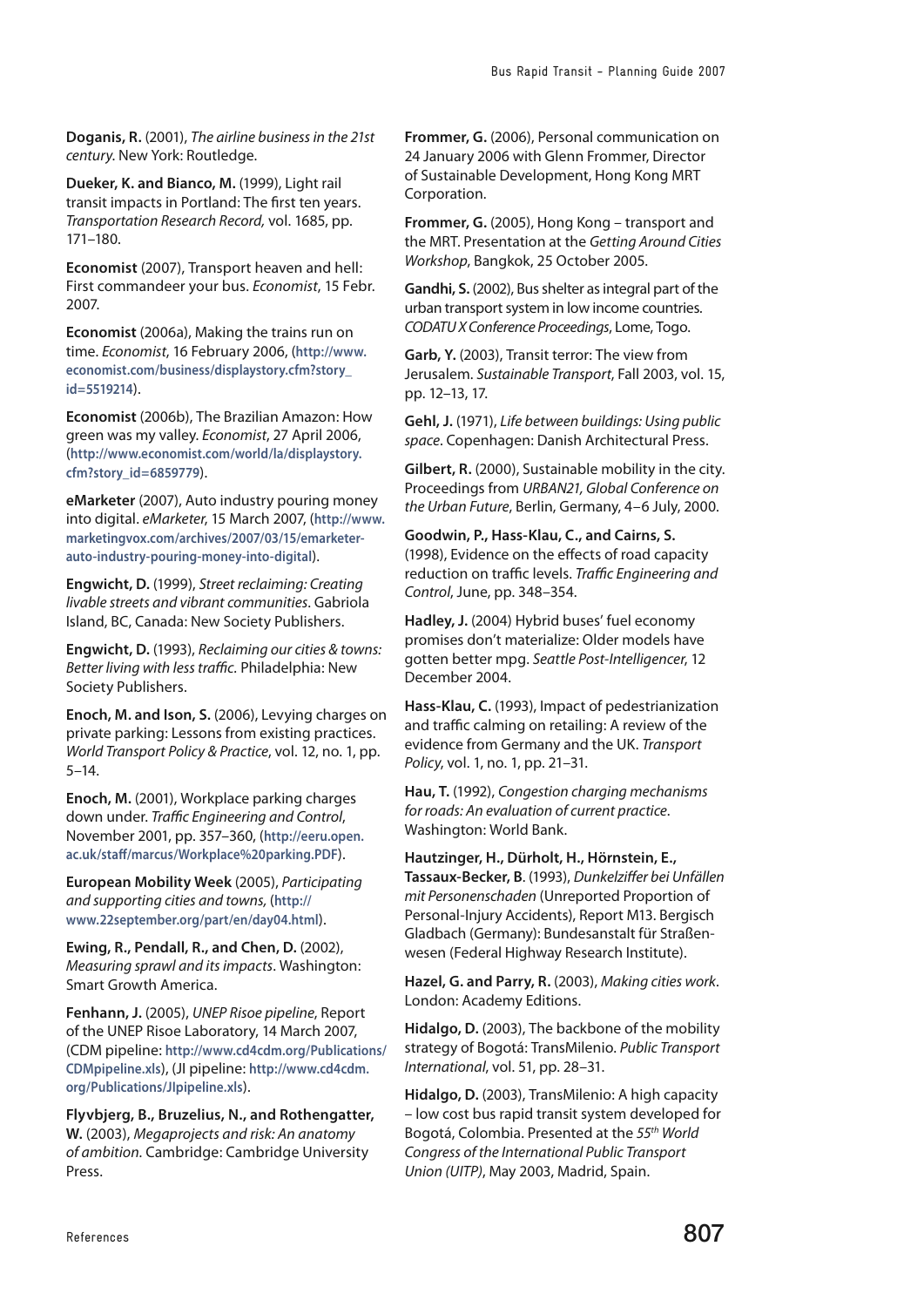**Hindu Business Line** (2006), Volvo mulls launching BRT systems in India. Hindu Business Line, 16 January 2006, (**[http://www.thehindubusinessline.](http://www.thehindubusinessline.com/bline/2006/01/17/stories/2006011702460300.htm) [com/bline/2006/01/17/stories/2006011702460300.htm](http://www.thehindubusinessline.com/bline/2006/01/17/stories/2006011702460300.htm)**).

**Homburger, W., Hall, J., Loutzenheiser, R., and Reilly, W.** (1996), Fundamentals of traffic engineering, 14<sup>th</sup> edition. Berkeley: Institute of Transportation Studies.

**Hook, W.** (2005), Non–motorised transport. Eschborn: GTZ, (**<http://www.sutp.org>**).

**Hook, W.** (2004), Preserving and expanding the role of NMT. Eschborn: GTZ, (**<http://www.sutp.org>**).

**Hook, W.** (2000), Improving conditions for non motorized transport in Surabya, Indonesia: A pilot project in two neighbourhoods. Eschborn: GTZ.

**Husler, W.** (2005), The Zürich tram system. Presentation at the Walk 21 Conference, Zürich, September 2005.

**Institute of Transportation Engineers** (2005), Traffic calming for communities, (web document accessed on 3 May 2005, **[http://www.ite.org/traffic/](http://www.ite.org/traffic/tcdevices.htm) [tcdevices.htm](http://www.ite.org/traffic/tcdevices.htm)**).

**IEA** (International Energy Agency) (2004), Biofuels for transport – An international perspective. Paris: IEA.

**IEA** (International Energy Agency) (2002a), World energy outlook – 2002. Paris: IEA.

**IEA** (International Energy Agency) (2002b), Bus systems for the future: Achieving sustainable transport worldwide. Paris: IEA.

**IEA/OECD** (International Energy Agency / Organisation for Economic Co-operation and Development) (2003),  $CO<sub>2</sub>$  emissions from fuel combustion 1970–2001. Paris: IEA.

**IEA/SMP** (International Energy Agency / Sustainable Mobility Programme of the World Business Council for Sustainable Development) (2004), The IEA/SMP transportation model. (**[http://](http://www.wbcsd.org/plugins/DocSearch/details.asp?type=DocDet&ObjectId=MTE0Njc) [www.wbcsd.org/plugins/DocSearch/details.asp?type=](http://www.wbcsd.org/plugins/DocSearch/details.asp?type=DocDet&ObjectId=MTE0Njc) [DocDet&ObjectId=MTE0Njc](http://www.wbcsd.org/plugins/DocSearch/details.asp?type=DocDet&ObjectId=MTE0Njc)**).

**IplanRio** (Prefeitura da Cidade do Rio de Janeiro) (1996), Transportes urbanos: Perfil do usuáio na área metropolitana, Rio de Janeiro. Rio de Janeiro: IplanRio.

**Jacobs, J.** (1961), The death and life of great American cities. New York: Vintage.

**James, H.** (1991), Under-reporting of road traffic accidents. Traffic Engineering and Control, December 1991, pp. 574–583.

**JIQ** (2002), AIJ pilot projects. Joint Implementation Quarterly, vol. 8, no. 4, pp. 14.

**Kenworthy, J. and Laube, F.** (1999), Millennium cities database for sustainable transport. Brussels: International Union of Public Transport (UITP).

**Kim, G.** (2005), Toward better public transport: Experiences and achievement of Seoul. Seoul: Seoul Development Institute.

**Levinson, H., Zimmerman, S., Clinger, J., Rutherford, S., Smith, R., Cracknell, J., and Soberman, R.** (2003a), Bus rapid transit, volume 1: Case studies in bus rapid transit, TCRP Report 90. Washington: US TCRP (US Transit Cooperative Research Program).

**Levinson, H., Zimmerman, S., Clinger, J., Gast, J., Rutherford, S., and Bruhn, E.** (2003b), Bus rapid transit, volume 1: Implementation guidelines, TCRP Report 90. Washington: US TCRP (US Transit Cooperative Research Program).

**Lewis-Workman, S. and Brod, D.** (1997), Measuring the neighborhood benefits of rail transit accessibility. Transportation Research Record, vol. 1576, pp. 147–153.

**Litman, T.** (2006), Parking management best practices. Washington: Planners Press.

**Litman, T.** (2006a), Parking taxes: Evaluating options and impacts, (**[http://www.vtpi.org/parking\\_](http://www.vtpi.org/parking_tax.pdf) [tax.pdf](http://www.vtpi.org/parking_tax.pdf)**).

**Litman, T.** (2005a), Transportation costs and benefits, (**<http://www.vtpi.org/tdm/tdm66.htm>**).

**Litman, T.** (2005b), Road space allocation, (web document accessed on 7 February 2006, **[http://](http://www.vtpi.org/tdm/tdm56.htm) [www.vtpi.org/tdm/tdm56.htm](http://www.vtpi.org/tdm/tdm56.htm)**).

**Litman, T.** (2005c), Transportation elasticities, (web document accessed on 4 April 2006, **[http://www.](http://www.vtpi.org/tdm/tdm11.htm) [vtpi.org/tdm/tdm11.htm](http://www.vtpi.org/tdm/tdm11.htm)**).

**Litman, T.** (2004a), Parking management, (**[http://](http://www.vtpi.org/tdm/tdm28.htm) [www.vtpi.org/tdm/tdm28.htm](http://www.vtpi.org/tdm/tdm28.htm)**).

**Litman, T.** (2004b), Land use impacts on transport, (**<http://www.vtpi.org/tdm/tdm20.htm>**).

**McLaughlin, E.** (2005), Atlanta subways to get TV, radio feeds. Environmental News Network, (**[http://](http://www.enn.com/biz_PF.html?id=309) [www.enn.com/biz\\_PF.html?id=309](http://www.enn.com/biz_PF.html?id=309)**).

**Meakin, R.** (2003), Institutional framework for bus regulation and planning. Presentation at the Sustainable Urban Transport Development Conference, Bucharest, Romania, 19 Nov. 2003.

**Meakin, R.** (2002a), Bus regulation and planning, Eschborn: GTZ, (**<http://www.sutp.org>**).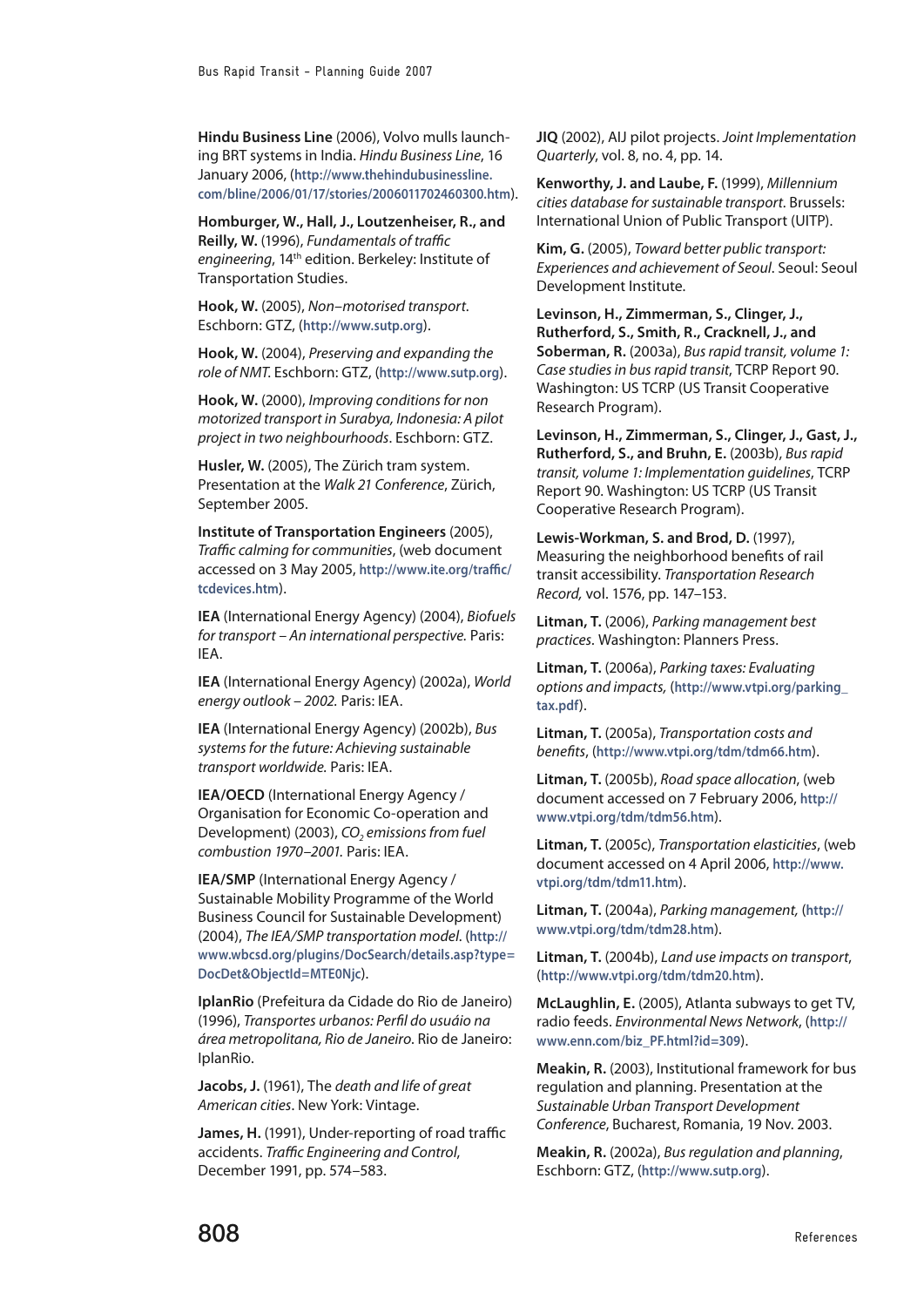**Meakin, R.** (2002b), Urban transport institutions, Eschborn: GTZ, (**<http://www.sutp.org>**).

**Meirelles, A.** (2000), A review of bus priority systems in Brazil: From bus lanes to busway transit. Presented at the Smart Urban Transport Conference, 17–20 October, 2000, Brisbane, Australia.

**Menckhoff, G.** (2002), Summary presentation of World Bank transport projects in Latin America. Presented at World Bank Seminar, 16 January 2002, Washington.

**Metschies, G., Friedrich, A., Heinen, F., Peters, J., and Thielmann, S.** (2007), International fuel prices 2007. Eschborn: GTZ, (**<http://www.sutp.org>**).

**Millard-Ball, A.** (2005), Bus Rapid Transit for Dar es Salaam: Parking management report. New York: ITDP.

**Mindali, O., Raveh, A., and Salomon, I.** (2004), Urban density and energy consumption: a new look at old statistics. Transportation Research Part A: Policy and Practice, vol. 38, no. 2, February 2004, pp. 143–162(20).

**Moore, R. and Older, S.** (1965), Pedestrians and motor vehicles are compatible in today's world. Traffic Engineering, vol. 35, no. 12.

**Munoz-Raskin, R.** (2006), Walking accessibility to Bus Rapid Transit: Does it affect property prices, The case of Bogotá, Colombia. A Master's thesis presented to the Faculty of Architecture and Planning, Columbia University, New York.

**Ortúzar, J. and Willumsen, L.** (2002), Modelling transport. Chichester (UK): John Wiley & Sons Ltd.

Pardo, C. (2006), Raising public awareness about sustainable urban transport. Eschborn: GTZ, (**[http://](http://www.sutp.org) [www.sutp.org](http://www.sutp.org)**).

**Planet Ark** (2006), Ethanol, biodiesel eats into US corn stockpiles, Planet Ark, (**[http://www.planetark.](http://www.planetark.com/dailynewsstory.cfm/newsid/36348/story.htm) [com/dailynewsstory.cfm/newsid/36348/story.htm](http://www.planetark.com/dailynewsstory.cfm/newsid/36348/story.htm)**).

**Pollard, N.** (2006), Stockholm residents choke on new congestion charge. Reuters News Service, (**[http://www.planetark.com/dailynewsstory.cfm/](http://www.planetark.com/dailynewsstory.cfm/newsid/34307/story.htm) [newsid/34307/story.htm](http://www.planetark.com/dailynewsstory.cfm/newsid/34307/story.htm)**).

**Poulsen, E. and Mozer, D.** (2005), Rainbow of free bikes. International Bicycle Fund (IBF),(web document accessed on 3 September 2005, **[http://](http://www.ibike.org/encouragement/freebike-details.htm) [www.ibike.org/encouragement/freebike-details.htm](http://www.ibike.org/encouragement/freebike-details.htm)**).

**Public CIO** (2006), Congestion pricing system trial reduces Stockholm traffic 25 percent in one month. Public CIO, (**[http://www.public-cio.com/](http://www.public-cio.com/newsStory.php?id=2006.03.06-98651) [newsStory.php?id=2006.03.06-98651](http://www.public-cio.com/newsStory.php?id=2006.03.06-98651)**).

**Rickert, T.** (2006), BRT accessibility guidelines. Washington: World Bank, (**[http://web.worldbank.](http://web.worldbank.org/WBSITE/EXTERNAL/TOPICS/EXTSOCIALPROTECTION/EXTDISABILITY/0,,contentMDK:2019) [org/WBSITE/EXTERNAL/TOPICS/](http://web.worldbank.org/WBSITE/EXTERNAL/TOPICS/EXTSOCIALPROTECTION/EXTDISABILITY/0,,contentMDK:2019) [EXTSOCIALPROTECTION/EXTDISABILITY/](http://web.worldbank.org/WBSITE/EXTERNAL/TOPICS/EXTSOCIALPROTECTION/EXTDISABILITY/0,,contentMDK:2019) [0,,contentMDK:20192134~menuPK:414202~pagePK:14](http://web.worldbank.org/WBSITE/EXTERNAL/TOPICS/EXTSOCIALPROTECTION/EXTDISABILITY/0,,contentMDK:2019) [8956~piPK:216618~theSitePK:282699,00.html](http://web.worldbank.org/WBSITE/EXTERNAL/TOPICS/EXTSOCIALPROTECTION/EXTDISABILITY/0,,contentMDK:2019)**).

**Rickert, T.** (2003), Making access happen: Promoting and planning transport for all. San Francisco: Access Exchange International (AEI), (**<http://www.independentliving.org>**).

**Rodriguez, D. and Targa, F.** (2004), The value of accessibility to Bogotá's bus rapid transit system. Transport Reviews, vol. 24, no. 5.

**Sandvik, E.** (2005), Clean development mechanism as a vehicle for funding transport systems in developing countries. Proceedings from the Annual Meeting of the Transportation Research Board, Washington, January 2005.

**Schipper, L.** (2003). Personal communication with Dr. Lee Schipper of the World Resources Institute, Embarq Programme.

**Science** (2004), The hydrogen backlash. Science, vol. 305, 13 August 2004, pp. 958–961.

**Shoup, D.** (2005), The high cost of free parking. Washington: The American Planning Association.

**Smith, J. and Gihring, T.** (2004), Financing transit systems through value capture: An annotated bibliography. Victoria: Victoria Transport Policy Institute.

**Sofradzija, O.** (2005), Monorail to up visitor fare, locals to pay less. Las Vegas Review-Journal, 15 December 2005, (**[http://www.reviewjournal.](http://www.reviewjournal.com/lvrj_home/2005/Dec-15-Thu-2005/news/4800435.html) [com/lvrj\\_home/2005/Dec-15-Thu-2005/news/4800435.](http://www.reviewjournal.com/lvrj_home/2005/Dec-15-Thu-2005/news/4800435.html) [html](http://www.reviewjournal.com/lvrj_home/2005/Dec-15-Thu-2005/news/4800435.html)**).

**Steer Davies Gleave** (2003), Estimation of private vehicle trips replaced by TransMilenio: Phase II report. SDG: Bogotá.

**Thomas, E.** (2001), Bus rapid transit. Presentation at the Institute of Transportation Engineers Annual Meeting, Chicago, August 2001.

**Thomson, I.** (2001), The Impact of Social, Economic and Environmental Factors on Public Transport in Latin American Cities, International Seminar on Urban Transport, November 2001, Bogotá, Colombia.

**Tinker, I.** (1997), Street foods: Urban food and employment in developing countries. New York: Oxford University Press.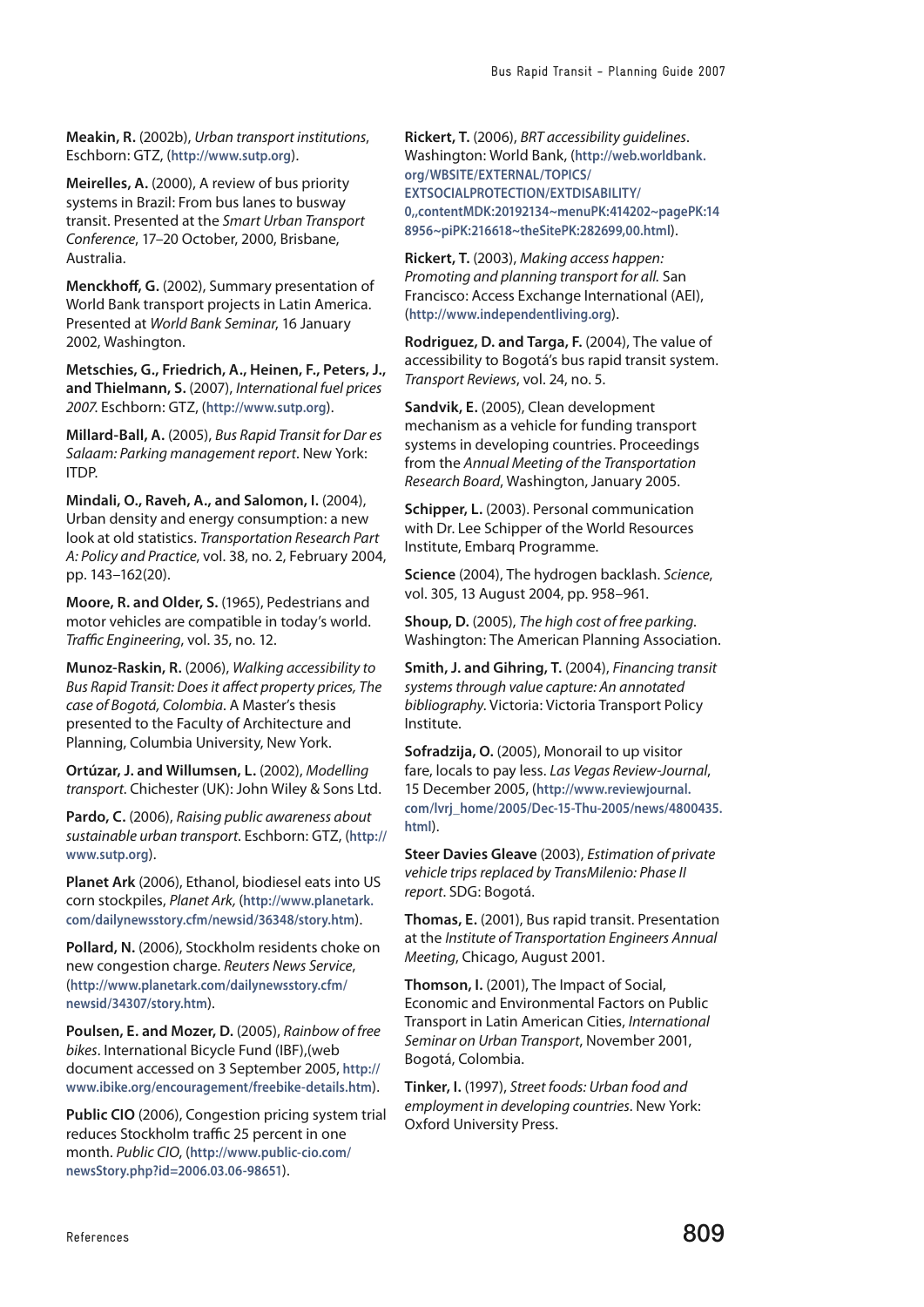**Tiwari, G.** (2000), Encroachers or service providers? Seminar, vol. 491, pp. 26–31, (**[http://www.india-seminar.com/2000/491/](http://www.india-seminar.com/2000/491/491%20geetam%20tiwari.htm) [491%20geetam%20tiwari.htm](http://www.india-seminar.com/2000/491/491%20geetam%20tiwari.htm)**).

**TCRP** (2003), TCRP synthesis report 48: Real-time bus arrival information systems. Washington: US TCRP.

**TfL** (2006), Impacts monitoring: Fourth annual report, June 2006. London: Transport for London (TfL).

**TfL** (2003), Summary of the main benefits of the Jubilee Line. London: Transport for London (TfL).

**TRB** (Transportation Research Board) (2000), Highway capacity manual. Washington: TRB.

**UITP** (International Association of Public Transport) (2005), Towards an integrated travel information system. Brussels: UITP.

**UNCFD** (United Nations Car Free Days) (2005), Why use car free days?, (**[http://www.uncfd.org/](http://www.uncfd.org/index2.php?menu=1&id=1&pid=0&tl=0&page=About.php) [index2.php?menu=1&id=1&pid=0&tl=0&page=Abou](http://www.uncfd.org/index2.php?menu=1&id=1&pid=0&tl=0&page=About.php) [t.php](http://www.uncfd.org/index2.php?menu=1&id=1&pid=0&tl=0&page=About.php)**).

**US GAO** (United States General Accounting Office) (2001), Bus rapid transit shows promise. Washington: US GAO.

**Vasconcellos, E.** (2001), Urban transport, environment and equity: The case for developing countries. London: Earthscan.

**Venter, C., Sentinella, J., Rickert, T., Maunder, D. and Venkatesh, A.** (2004), Enhancing the mobility of disabled people: Guidelines for practitioners. TRL Overseas Road Note 21, Wokingham (UK): TRL.

**VTPI** (Victoria Transport Policy Institute) (2006), On-line TDM encyclopaedia, (**[http://www.vtpi.org/](http://www.vtpi.org/tdm/index.php) [tdm/index.php](http://www.vtpi.org/tdm/index.php)**).

**Wangwongwatana, S.** (2003), Use of appropriate technology for air quality solutions. Presentation at the Air and Waste Management Association national conference, San Diego, US.

**Webster, B.** (2006), Congestion charge chiefs may profit from a Swedish lesson. The Times Online, (**[http://www.timesonline.co.uk/article/0,,2-2120871,00.](http://www.timesonline.co.uk/article/0,,2-2120871,00.html) [html](http://www.timesonline.co.uk/article/0,,2-2120871,00.html)**).

**Wetzel, D.** (2006), Innovative ways of financing public transport. World Transport Policy & Practice, vol. 12, no. 1, pp. 40–46.

**Wetzel, D.** (2005a), Communication on the New Mobility Cafe group (**[http://groups.yahoo.com/](http://groups.yahoo.com/group/NewMobilityCafe) [group/NewMobilityCafe](http://groups.yahoo.com/group/NewMobilityCafe)**). Dave Wetzel, Vice Chair, Transport for London (TfL), 24 October 2005.

**Wetzel, D.** (2005b), A smart tax. Estates Gazette, 12 March, pp. 54–57.

**Whitelegg, J.** (1997), Critical mass: Transport, environment and society in the twenty-first century. London: Pluto Press.

**WBCSD** (World Business Council for Sustainable Development) (2001), Mobility 2001. Switzerland: Atar Roto Presse.

**Wright, L.** (2003), Bus rapid transit. First edition. Eschborn: GTZ.

**Wright, L. and Fulton, L.** (2005), Climate change mitigation and transport in developing nations. Transport Reviews, vol. 25, no. 6, pp. 691–717.

**Wright, L. and Fjellstrom, K.** (2003), Mass transit options. Eschborn: GTZ, (**<http://www.sutp.org>**).

**Xinhuanet** (2005), Shenzhen drivers walk to work on 'car-free day'. Xinhuanet News Service, (**[http://news.xinhuanet.com/english/2004-06/11/](http://news.xinhuanet.com/english/2004-06/11/content_1521766.htm) [content\\_1521766.htm](http://news.xinhuanet.com/english/2004-06/11/content_1521766.htm)**, 11 June 2005).